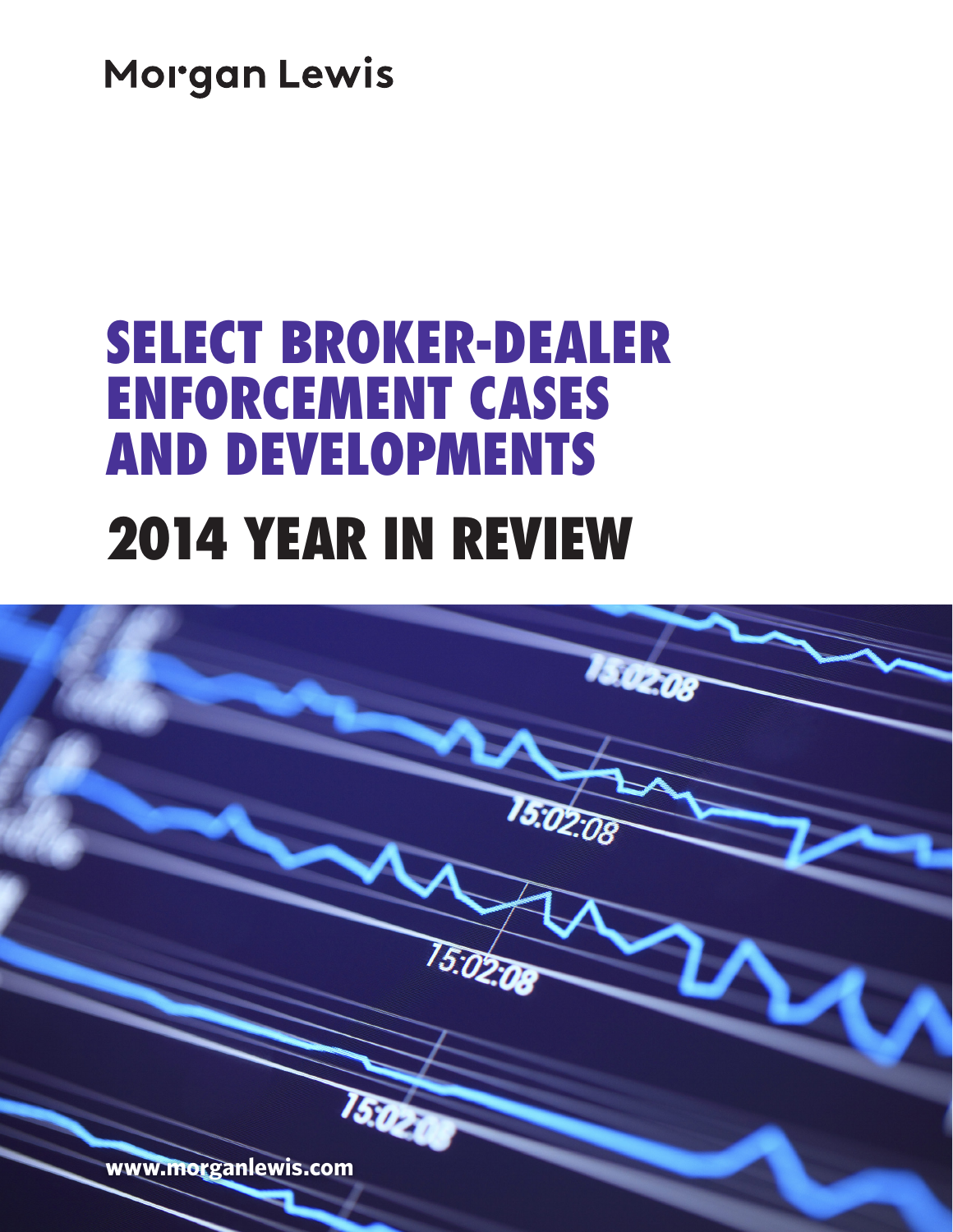| A Record Number of Enforcement Actions Last Year; "High-Impact     |  |
|--------------------------------------------------------------------|--|
|                                                                    |  |
| Penalties, Disgorgement, and Distributions to Injured Investors  9 |  |
|                                                                    |  |
|                                                                    |  |
|                                                                    |  |
|                                                                    |  |
|                                                                    |  |
|                                                                    |  |
|                                                                    |  |
| Failure to Provide Accurate "Blue Sheet" Data to the SEC  13       |  |
|                                                                    |  |
| First Non-Prosecution Agreement with an Individual  14             |  |
|                                                                    |  |
|                                                                    |  |
|                                                                    |  |
|                                                                    |  |
|                                                                    |  |
|                                                                    |  |
|                                                                    |  |
|                                                                    |  |
|                                                                    |  |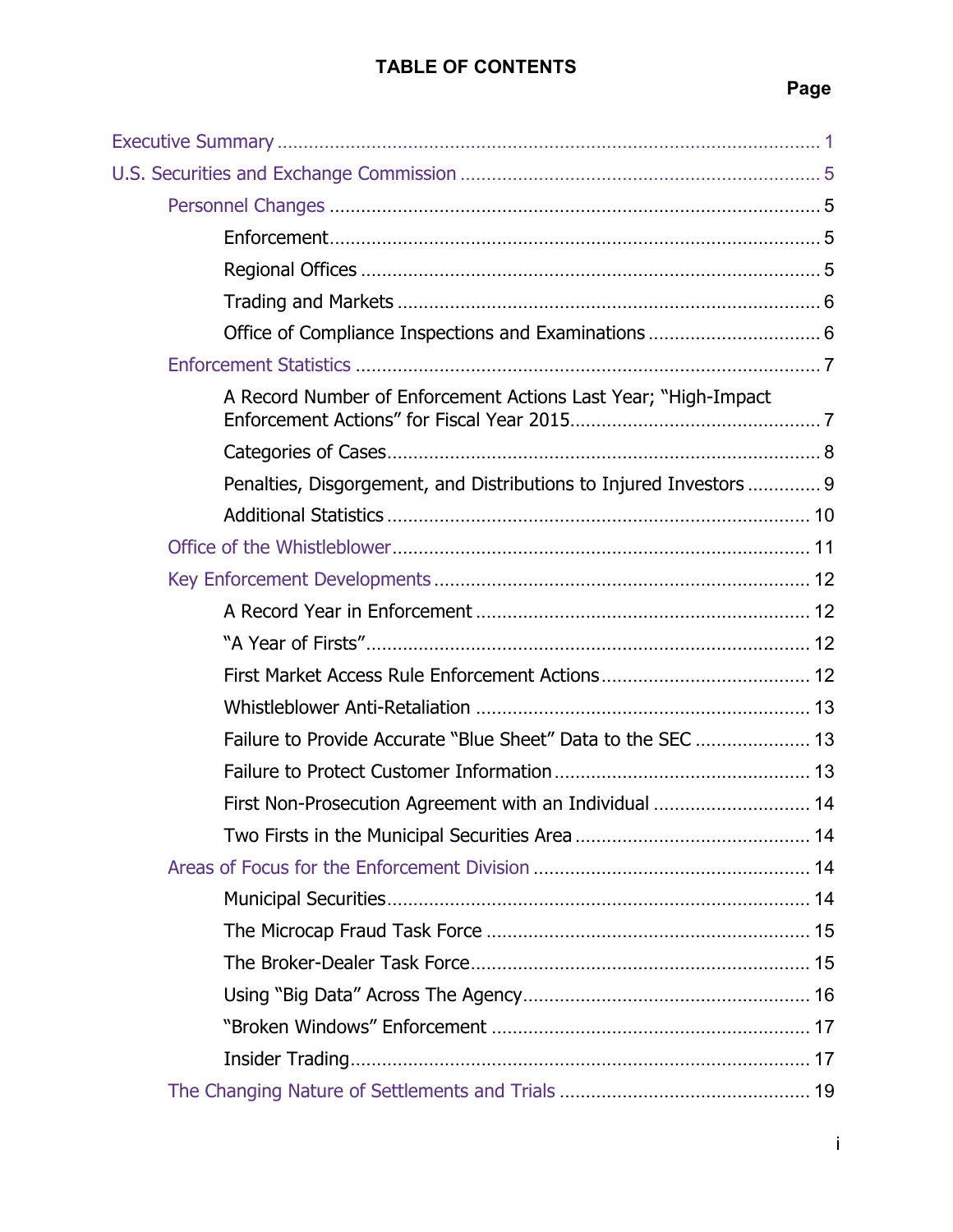# TABLE OF CONTENTS (continued)

# Page

| Well-Known Seasoned Issuer and Other Waivers from |  |
|---------------------------------------------------|--|
|                                                   |  |
|                                                   |  |
|                                                   |  |
|                                                   |  |
|                                                   |  |
|                                                   |  |
|                                                   |  |
|                                                   |  |
|                                                   |  |
|                                                   |  |
|                                                   |  |
|                                                   |  |
|                                                   |  |
|                                                   |  |
|                                                   |  |
|                                                   |  |
|                                                   |  |
|                                                   |  |
|                                                   |  |
|                                                   |  |
|                                                   |  |
|                                                   |  |
|                                                   |  |
|                                                   |  |
|                                                   |  |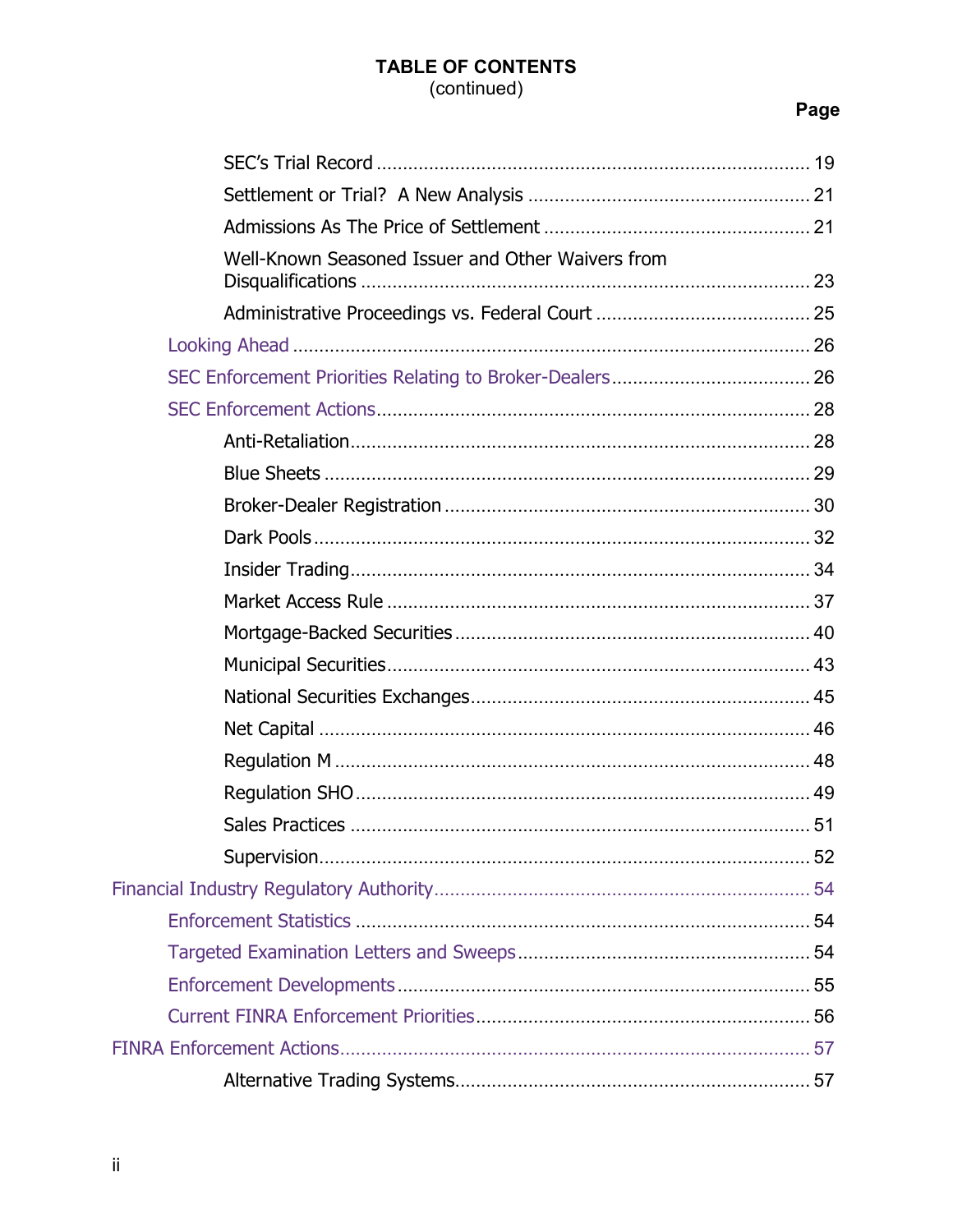# **TABLE OF CONTENTS** (continued)

# **Page**

| Continuing Commission Payments to Retired Brokers 69 |  |
|------------------------------------------------------|--|
|                                                      |  |
|                                                      |  |
|                                                      |  |
|                                                      |  |
|                                                      |  |
|                                                      |  |
|                                                      |  |
|                                                      |  |
|                                                      |  |
|                                                      |  |
|                                                      |  |
|                                                      |  |
|                                                      |  |
|                                                      |  |
|                                                      |  |
|                                                      |  |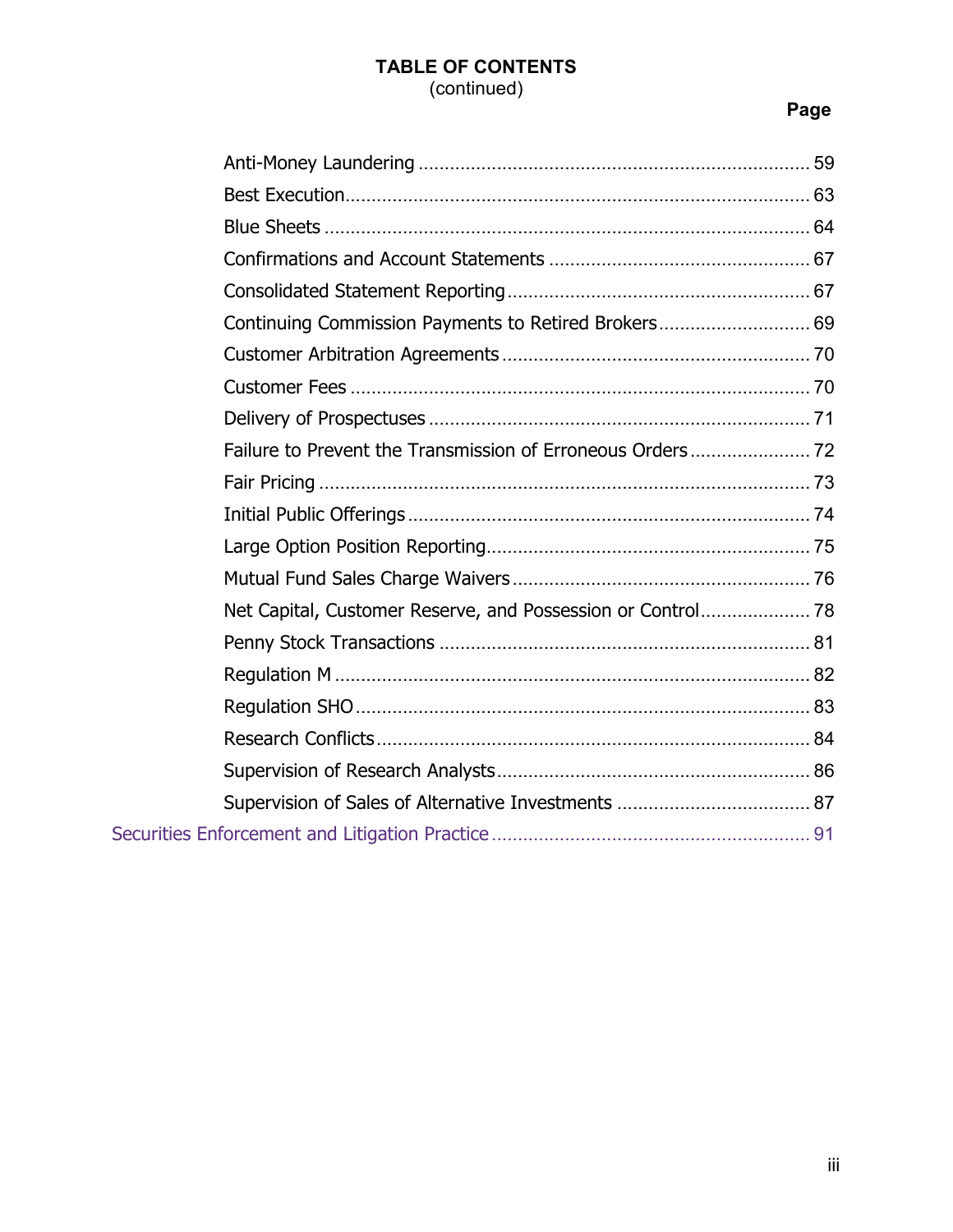**Executive Summary**

This Outline highlights key U.S. Securities and Exchange Commission (the "SEC" or the "Commission") and Financial Industry Regulatory Authority ("FINRA") enforcement developments and cases regarding broker-dealers.<sup>\*</sup>

#### **The SEC**

 $\overline{a}$ 

There were few significant personnel changes at the SEC last year. The Commission's composition was stable in 2014 with Chair Mary Jo White continuing to lead the SEC. The other commissioners are Luis A. Aguilar, Daniel M. Gallagher, Kara M. Stein, and Michael S. Piwowar. Notable changes were made with appointments in two major SEC divisions (Stephen Luparello was named the director of the Division of Trading and Markets, and Stephanie Avakian was named the new deputy director of the Division of Enforcement). New directors were also appointed to lead the Philadelphia and Atlanta regional offices.

The enforcement statistics compiled by the SEC during fiscal year 2014 (which ran from October 1, 2013 through September 30, 2014) set several records. Other aspects of the enforcement program led the Commission to dub fiscal year 2014 "A Year of Firsts."

In fiscal year 2014, the SEC brought a record 755 cases, a figure likely boosted by the number of open investigations carried over from the prior year. Moreover, the SEC's actions resulted in a record tally of monetary sanctions being imposed against defendants and respondents.

With respect to its caseload, in what has become a trend, the SEC brought 7% fewer cases against investment advisers and investment companies—130 cases in fiscal year 2014, compared to 140 actions in fiscal year 2013. To contrast, in fiscal year 2014, the SEC reversed its downward trend from fiscal year 2013, bringing 37% more actions against broker-dealers—166 in fiscal year 2014, compared to 121 in fiscal year 2013. Nevertheless, taken together, the SEC

<sup>\*</sup> This outline was prepared by partners Timothy Burke, Amy Greer, Elizabeth Hoop-Fay, Ben Indek, Amy Kroll and T. Peter Pound; of counsel Mary Dunbar; associates Brian Baltz, Tabitha Wanjiru Bartholomew, Jennie Berman, Matthew Bohenek, Megan Braden, David Braun, Bruno Campos, Jacqueline Delbasty, Justin Drinkwine, Jane Dudzinski, Kathleen Garvey, Ariel Gursky, Elizabeth Hays, Kerry Land, Nicholas Losurdo, Grant MacQueen, Jeremy Menkowtiz, Justin Millette, Michael Moran, Kathy Mularczyk, Mary Pennisi, Hugo Ruiz, Ignacio Sandoval, Harya Tarekegn, and John Vassallo; and legal assistant Tanya Paul. Administrative support was provided by Veda Nieves. Morgan Lewis served as counsel in certain actions described herein.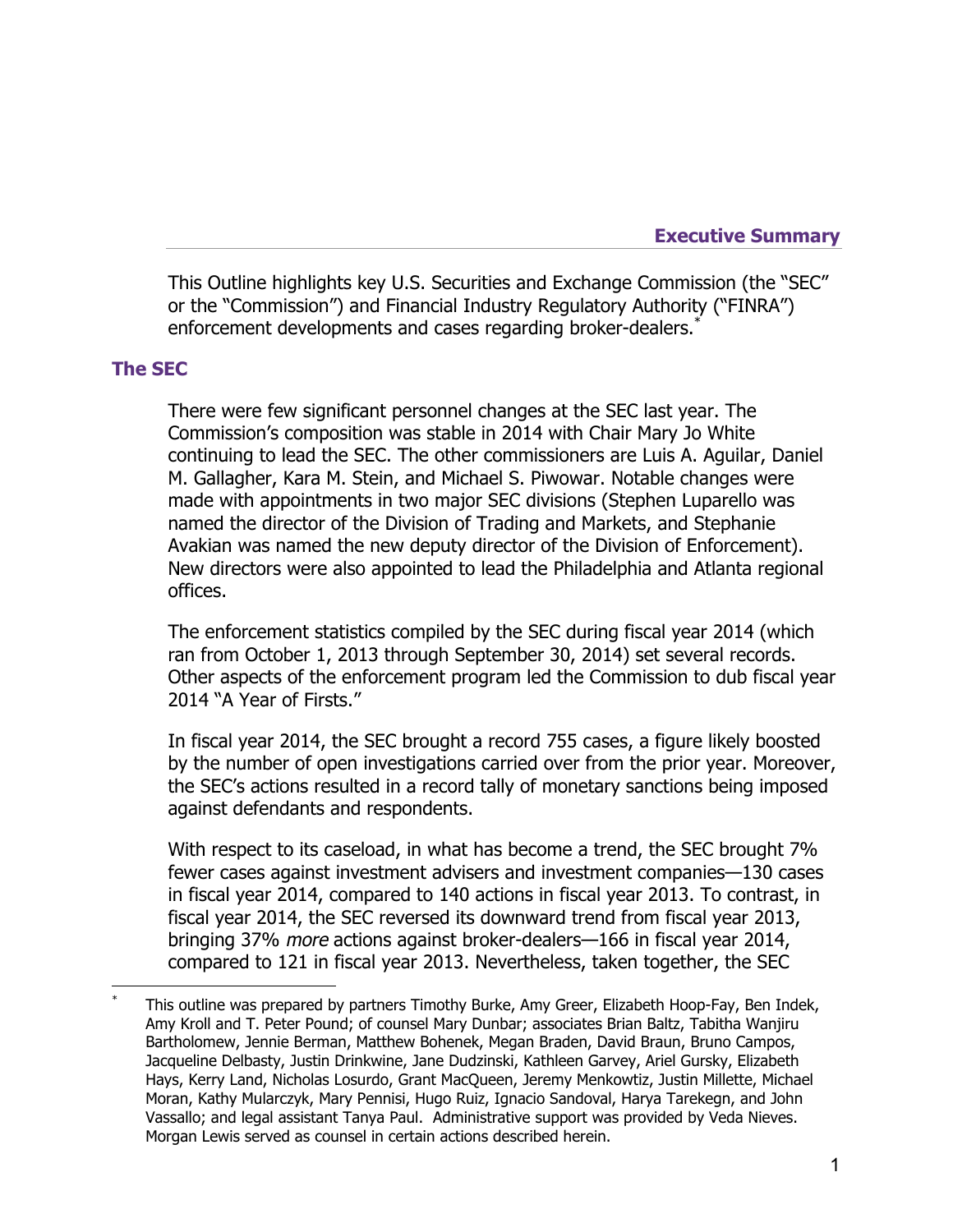continues to devote significant resources to investigating regulated entities: cases in these areas have represented about 39% of the Commission's docket in each of the last two fiscal years.

After a sharp decline in 2013, the Commission brought 52 insider trading cases in fiscal year 2014, an 18% increase from fiscal year 2013, but this increased number is still lower than the fiscal year 2012 total. We will see in the coming year how changes to the legal landscape may affect the SEC's enforcement in this particular area.

Turning to monetary sanctions, in fiscal year 2014, the SEC obtained orders requiring the payment of \$4.16 billion in penalties and disgorgement, a 22% increase from the amounts ordered in fiscal year 2013 and a record for the Commission. Last year, the SEC obtained orders in judicial and administrative cases that required the payment of approximately \$1.378 billion in civil penalties and about \$2.788 billion in disgorgement.

The SEC's Office of the Whistleblower program continued to receive a large number of leads for the Commission's investigators. Last year, whistleblowers submitted 3,620 tips, complaints, and referrals to the SEC, an increase of 382 (or approximately 11%) from the 3,238 received in fiscal year 2013. This last year, tips, complaints, and referrals came from all 50 states, the District of Columbia, Puerto Rico, Guam, the U.S. Virgin Islands, and 60 foreign countries. The United Kingdom (70), India (69), and Canada (58) led the way in referring complaints to the SEC from outside the country last year. Most complaints fell into three categories: corporate disclosure and financials (16.9%), offering fraud (16%), and manipulation (15.5%).

During the most recent fiscal year, the Division of Enforcement took 30 cases to trial, twice the number of cases tried in fiscal year 2013. Of those, Commission trial lawyers found themselves in federal courts more in fiscal year 2014 than in the prior 10 years, and more cases were tried to juries than in the previous three years combined. And, although, looking back over time, the SEC can say that it has won about 80% of the cases it has taken to trial, the Commission saw some mixed results at trial in fiscal year 2014. We can anticipate that all of these numbers will continue to climb as the SEC demands more in settlement in the way of sanctions and, in some cases, seeking admissions of wrongdoing, and gives less as waivers from statutory disqualifications become harder to obtain from the Commission.

In fiscal year 2014, the SEC Division of Enforcement pursued a number of creative strategies that allowed it to expand its reach in targeting misconduct. Chair White continues to concentrate the division's efforts on bringing new and innovative actions to expand the Commission's footprint and to strengthen the deterrent effect of its enforcement program. The Commission touted a number of first-time cases in areas, including the Market Access Rule, the Dodd-Frank Act's whistleblower anti-retaliation provisions, books and records, protection of customer information, nonprosecution agreements (the first with an individual),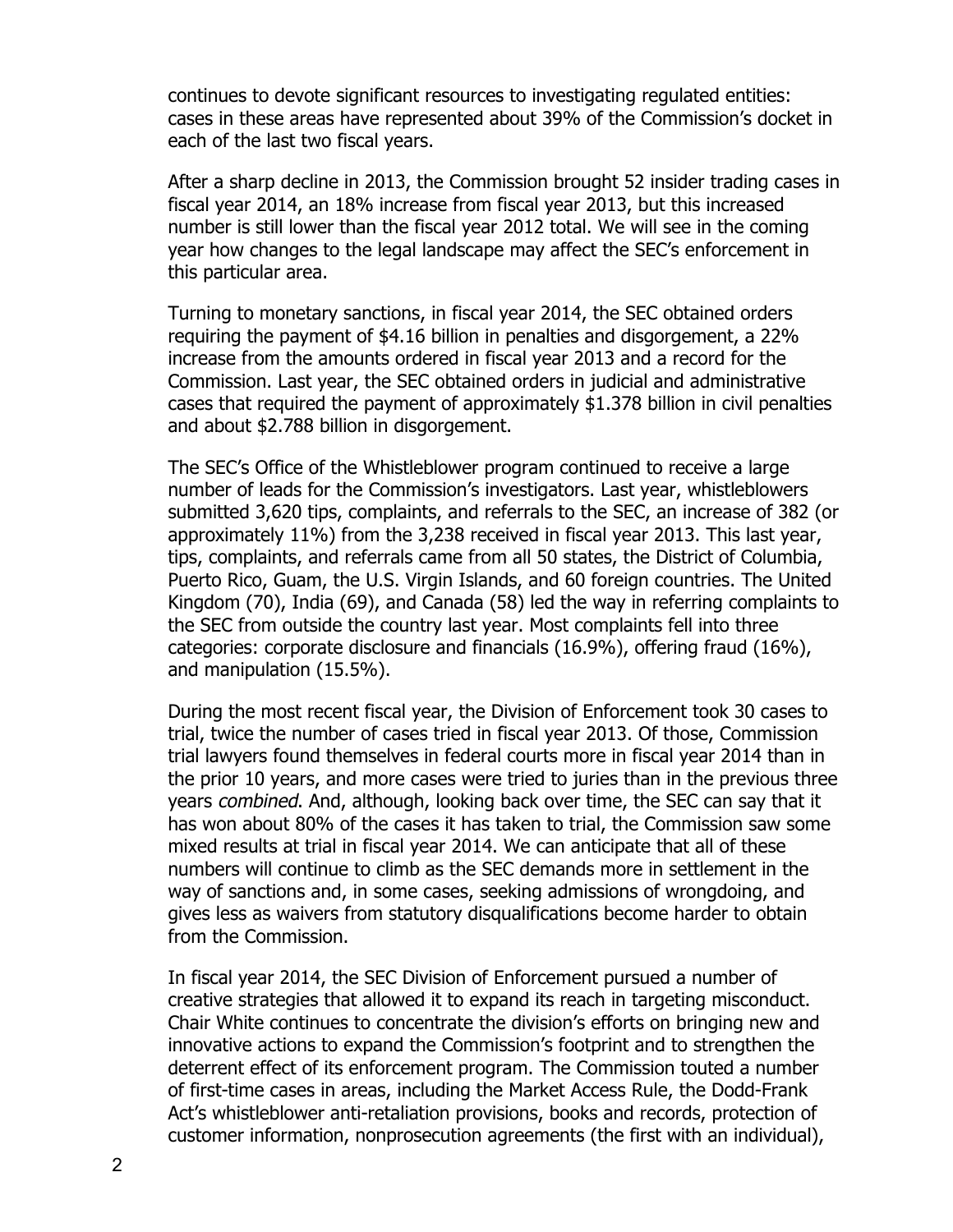and municipal securities. At the same time, the SEC continued its "broken windows" approach to enforcement and brought cases in connection with what seem like minor violations.

The Commission also continued to demand admissions in certain cases in fiscal year 2014 following Chair White's announcement of that approach in the prior year. Through November 2014, the Commission reported that it had obtained admissions in more than a dozen actions. Finally, the SEC has been increasingly bringing cases in its own administrative forum; in cases last fiscal year that were partially litigated, about 57% of those actions were reportedly filed in district court with the remaining 43% brought administratively. That approach has brought some criticism and even litigation.

We can anticipate continued focus in the coming year on municipal securities, thanks to several breakthrough actions in this area in fiscal year 2014, as well as the Municipalities Continuing Disclosure Cooperation Initiative. In addition, both the Microcap Fraud Task Force and the Broker-Dealer Task Force, which work across the SEC and with other regulators to coordinate information and expertise, will likely be significant sources of additional enforcement actions in the coming year. The entire enforcement program will no doubt benefit from the Commission's leveraging of "big data" collected through the examination program, through investigations, and from other sources, as it continues to not only use that data to identify areas of risk, but also analyze the information to try to work smarter in all areas.

#### **FINRA**

An interesting enforcement record emerged at FINRA last year. Although it instituted fewer disciplinary cases in 2014, its fines doubled from the prior year. Moreover, the amount of restitution that FINRA ordered in 2014 more than tripled the amount that had been returned to investors in 2013.

Specifically, in 2014, FINRA brought 1,397 new disciplinary actions, a noticeable decline from the 1,535 cases initiated in 2013. Along the same lines, FINRA resolved 1,110 formal actions last year; 197 fewer cases than it had in the prior year. With respect to penalties and restitution, in 2014, FINRA levied \$134 million in fines (versus \$60 million in 2013) and ordered \$32.3 million to be paid in restitution to harmed investors (versus \$9.5 million in 2013).

FINRA's use of Targeted Examination Letters seems to be declining. In 2014, FINRA posted only two letters on its website, versus three in 2013 and five in 2012. Last year's letters sought information on cybersecurity threats and order routing/execution quality. (In February 2015, FINRA published its Report on Cybersecurity Practices.)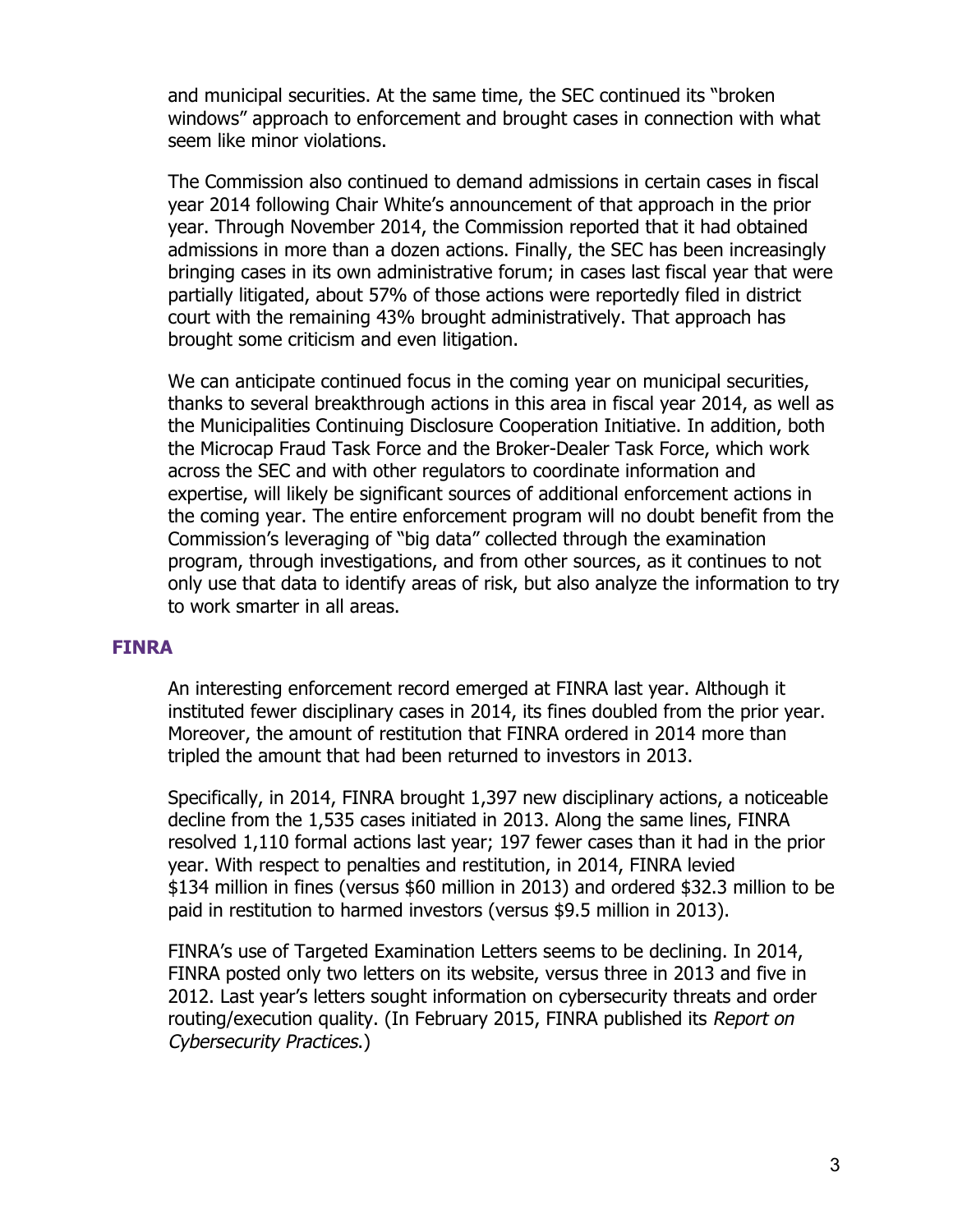There were two noteworthy enforcement developments in 2014.

First, in mid-2014, FINRA was criticized by SEC Commissioner Stein and the Wall Street Journal for its alleged failure to impose significant sanctions on brokerage firms and their executives. FINRA rejected those views. Interestingly, as described above, FINRA's fine levels doubled last year, and it returned more than three times the amount of money than it had in 2013.

At the time of the criticism regarding its enforcement program, FINRA announced that it would review its Sanction Guidelines. According to FINRA, it will focus particularly on repeat offenders and the largest broker-dealers. No timetable was set for the completion of the review.

Second, last year, FINRA announced two new regulatory service and market surveillance arrangements. In February 2014, FINRA announced that it had entered a regulatory service agreement with BATS Global Markets. Under this agreement, FINRA will provide cross-market surveillance services to BATS' four stock exchanges—BZX, BYX, EDGX, and EDGA, along with certain other regulatory services. This expands FINRA's cross-market surveillance program to 99% of all U.S. stock market trading. In December 2014, FINRA announced that it had signed an agreement with the Chicago Board Options Exchange (CBOE) and C2 Options Exchange (C2) to provide market surveillance, financial surveillance, examinations, investigations, and disciplinary services to CBOE and C2, in addition to other regulatory services. FINRA began performing these services as of January 1, 2015.

Looking ahead, it appears that FINRA will continue to focus its enforcement efforts in several areas, including fraud, misrepresentations, conversion and/or misuse of customer funds (particularly by individual financial advisers dealing with retail customers), anti-money laundering, suitability and supervision of complex products, trade execution and fair pricing, technology and operational issues, and cybersecurity.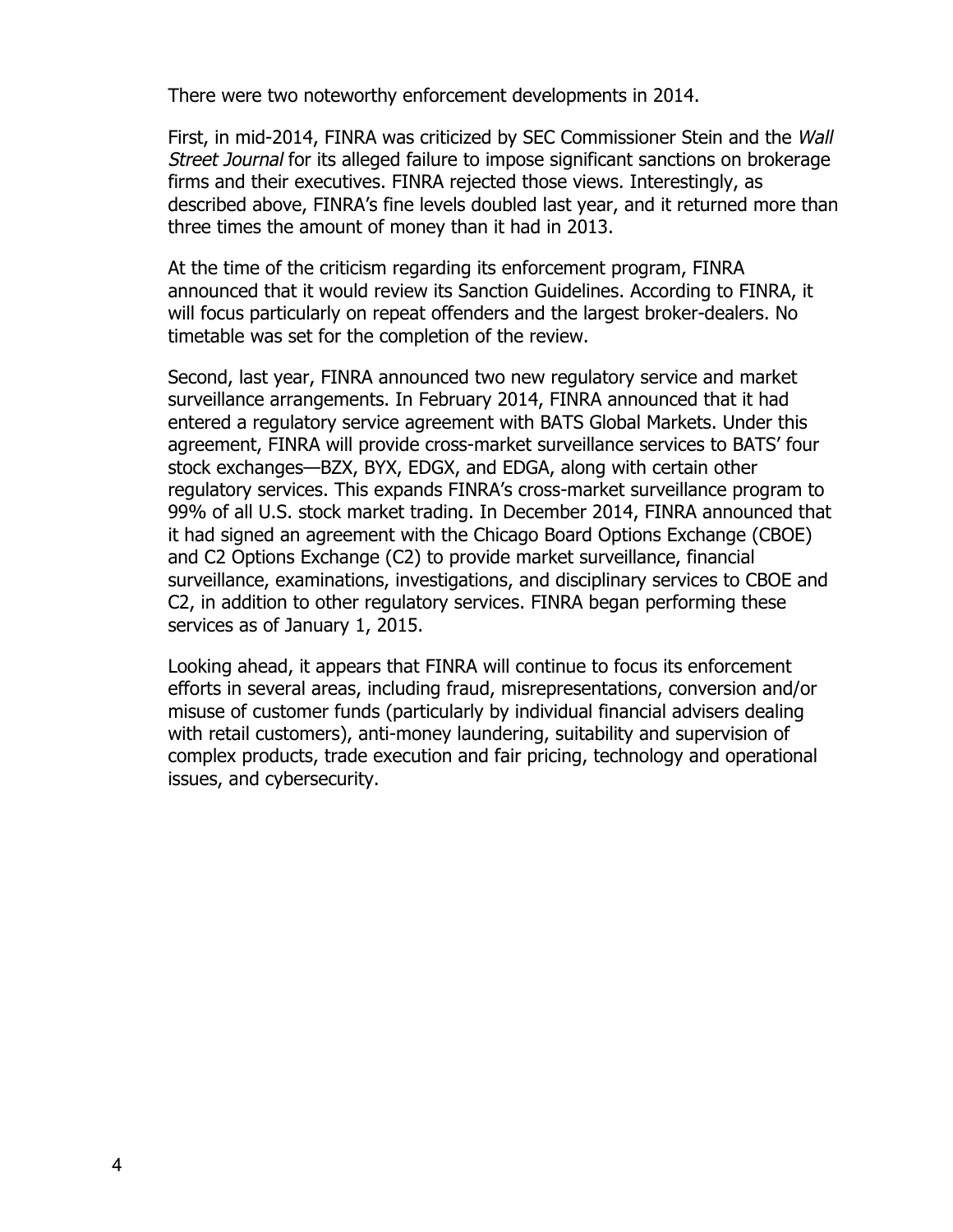#### **U.S. Securities and Exchange Commission**

# **Personnel Changes<sup>1</sup>**

The Commission composition was stable in 2014. The current Commission is comprised of Chair Mary Jo White and four Commissioners: Luis A. Aguilar, Daniel M. Gallagher, Kara M. Stein, and Michael S. Piwowar.

As set forth below, there were some changes in key Staff positions during 2014.

#### **Enforcement**

On May 29, 2014, Stephanie Avakian was named Deputy Director of the Division of Enforcement. Ms. Avakian joined the SEC from the law firm of WilmerHale, where she was a partner in the New York office and vice chair of the securities practice. Ms. Avakian previously served as a Branch Chief in the New York Regional Office of the SEC, Division of Enforcement, and later as a counsel to SEC Commissioner Paul Carey.

On April 15, 2014, David Gottesman was named Deputy Chief Litigation Counsel for the Division of Enforcement. Mr. Gottesman had served in a supervisory role in the trial unit since 2011.

On September 8, 2014, Victor J. Valdez was named Chief Operating Officer and Managing Executive of the Enforcement Division, where he will oversee project management, information technology, human capital strategy, and risk management, among other functions. Prior to joining the SEC, Mr. Valdez held various positions at the Federal Deposit Insurance Corporation, the Office of the Director of National Intelligence, and the U.S. Air Force.

#### **Regional Offices**

New Directors were appointed in two of the SEC's 11 regional offices:

- Philadelphia Regional Office: Sharon Binger
- Atlanta Regional Office: Walter Jospin

 $\overline{a}$ <sup>1</sup> Unless otherwise noted, the information regarding these personnel changes was drawn from SEC Press Releases available on the Commission's website.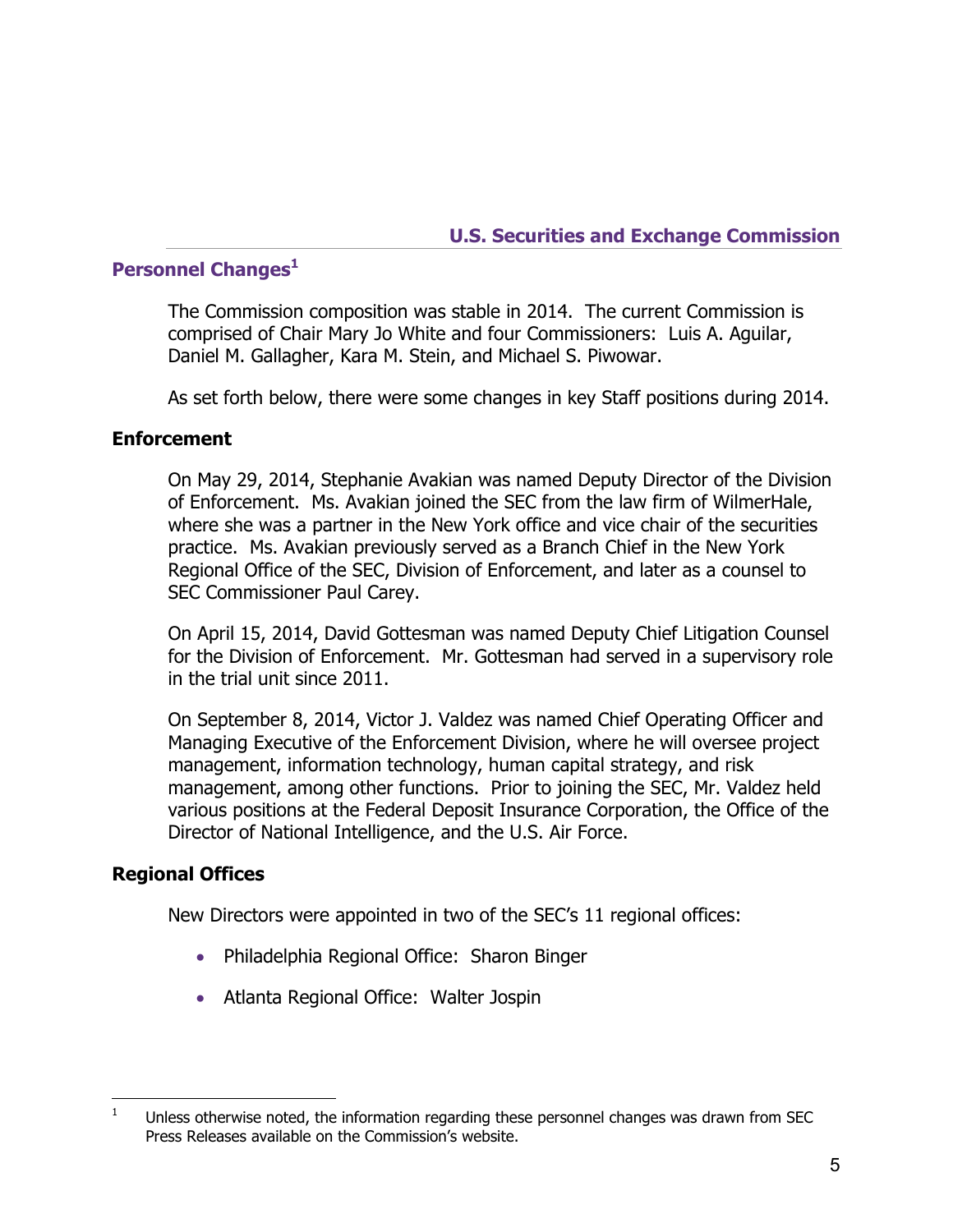## **Trading and Markets**

On February 20, 2014, Stephen Luparello was named Director of the Division of Trading and Markets. Mr. Luparello joined the SEC from WilmerHale, where he specialized in broker-dealer compliance and regulation, securities litigation, and enforcement. Mr. Luparello spent 16 years at FINRA, and its predecessor, the National Association of Securities Dealers (NASD), and immediately prior to coming to the SEC held the position of Vice Chairman of FINRA. Earlier in his career, Mr. Luparello spent nine years at the SEC, where he served as Branch Chief in the Office of Inspections in the Division of Market Regulation, now known as the Division of Trading and Markets.

On December 17, 2014, the SEC named Gary Barnett and Gary Goldsholle as Deputy Directors in the Division of Trading and Markets.

Mr. Barnett is responsible for the Office of Broker-Dealer Finances and the Office of Derivatives Policy and Trading Practices. Mr. Barnett joined the SEC from the Commodity Futures Trading Commission (CFTC), where he served as Director of the Division of Swap Dealer and Intermediary Oversight.

Mr. Goldsholle is responsible for the offices of the Chief Counsel, Clearance and Settlement, and Market Supervision. Prior to joining the SEC, Mr. Goldsholle served as General Counsel at the Municipal Securities Rulemaking Board (MSRB). Mr. Goldsholle's experience prior to the MSRB includes 15 years as Vice President and Associate General Counsel at FINRA, as well as positions at the CFTC and in private practice.

#### **Office of Compliance Inspections and Examinations**

On October 20, 2014, Marc Wyatt was named Deputy Director of the Office of Compliance Inspections and Examinations (OCIE). Mr. Wyatt joined the SEC in December 2012 as a senior specialized examiner focused on examinations of advisers to hedge funds and private equity funds. Prior to joining OCIE, Mr. Wyatt was a principal and senior portfolio manager at Stark Investments, a global hedge fund.

On September 23, 2014, Rhea Dignam was named as Senior Counsel to the Director of the OCIE. Ms. Dignam joined the SEC as the Director for the Atlanta Regional Office in March 2010. Prior to joining the SEC, Ms. Dignam's experience included positions as a principal with Ernst & Young LLP, Deputy General Counsel at New York Life Insurance Company, Executive Deputy Comptroller of New York City, Chief Assistant District Attorney in Kings County, New York, and she also served in several roles in the U.S. Attorney's Office for the Southern District of New York.

On December 10, 2014, Karol L. K. Pollock was named to lead the examination program in the Los Angeles Regional office. Ms. Pollock spent the past ten years in the Los Angeles office, starting as a Staff Attorney in the Enforcement Division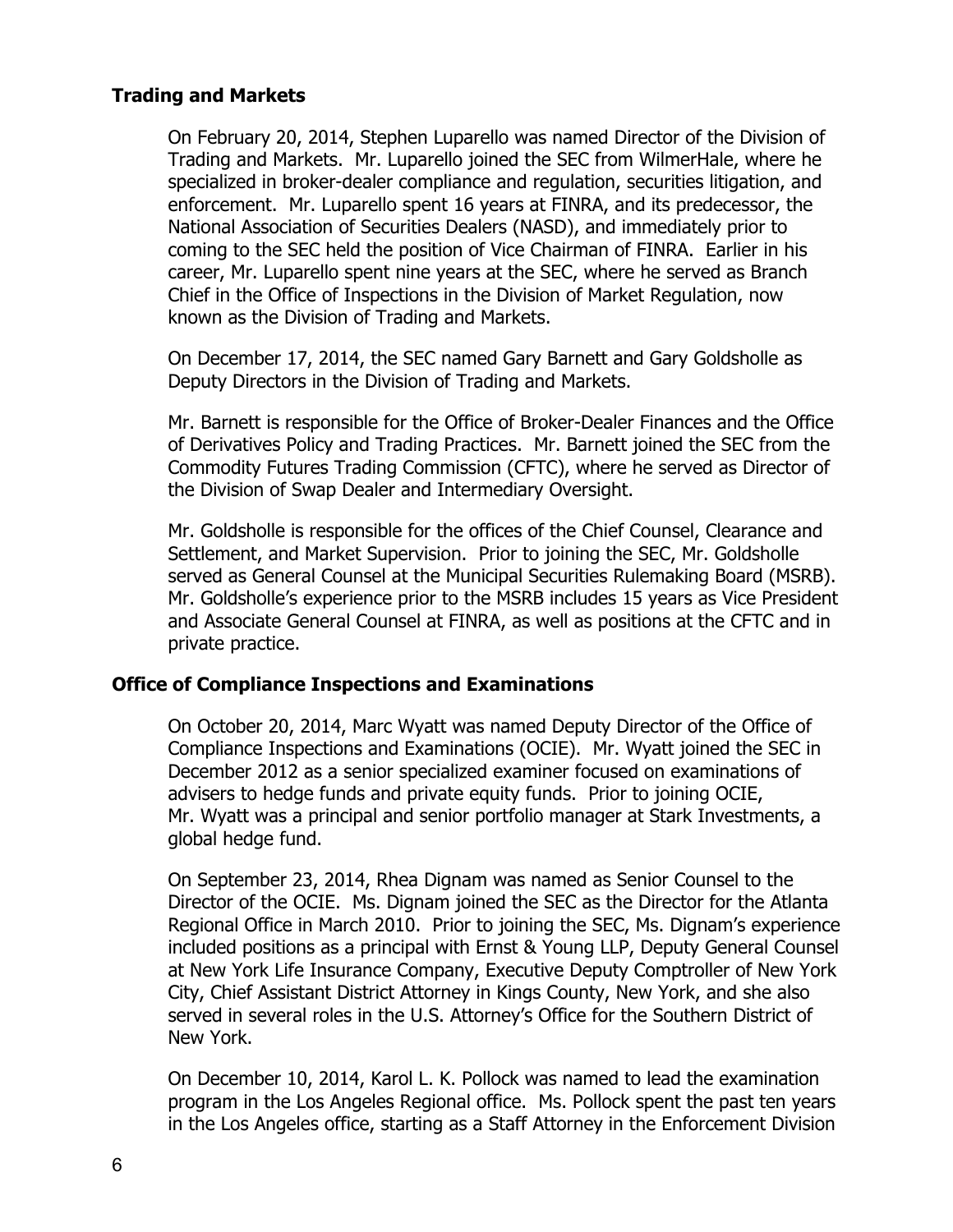and later serving as Branch Chief. Mr. Pollock has nearly 25 years of experience in the securities enforcement and examination regulation fields, at the SEC, FINRA, New Mexico Securities Division, and in the private sector.

On November 26, 2014, Kevin Kelcourse was named Associate Director for OCIE in the SEC's Boston office. Mr. Kelcourse joined the SEC in 1999 as Senior Counsel in the Enforcement Division, and later served as a Branch Chief of the Boston office. He worked with the exam program since 2011, and served on the office's joint Enforcement Examination Referral Committee.

On October 28, 2014, Steven Levine was named Associate Director for the Investment Adviser/Investment Company examination program in the SEC's Chicago Regional office. Mr. Levine joined the SEC in 2000 as Senior Trial Counsel in the Enforcement Division of the Chicago office. In 2010, he joined the Investment Adviser/Investment Company examination program, where he served as one of its two acting Associate Directors since March 2013.

#### **Enforcement Statistics<sup>2</sup>**

In fiscal year 2014, the SEC brought a record 755 cases, a figure likely boosted by the number of open investigations carried over from the prior year. Moreover, the SEC's actions resulted in a record tally of monetary sanctions being imposed against defendants and respondents. Chair White stated that "[a]ggressive enforcement against wrongdoers who harm investors and threaten our financial markets remains a top priority," and the SEC will continue to bring "creative and important enforcement actions across a broad range of the securities market."<sup>3</sup>

#### **A Record Number of Enforcement Actions Last Year; "High-Impact Enforcement Actions" for Fiscal Year 2015**

The Commission initiated 755 enforcement actions in fiscal year 2014, the most ever filed in the history of the agency. New investigative approaches and the innovative use of data and analytical tools allowed the SEC to bring cases across the securities industry and contributed to a very strong year for Enforcement. The enforcement actions in 2014 included a number of first time cases and initiatives. Enforcement Director Andrew J. Ceresney said he is proud of the record of success and looks forward to a year filled with "high-impact enforcement actions."<sup>4</sup>

 $\mathcal{L}$ <sup>2</sup> Unless otherwise noted, the information in this section is drawn from the Commission's Press Release entitled "SEC's FY 2014 Enforcement Actions Span Securities Industry and Include First-Ever Cases," available at:

http://www.sec.gov/News/PressRelease/Detail/PressRelease/1370543184660#.VMEkh2xOVfw. The SEC's FY 2014 ended on September 30, 2014.

<sup>3</sup> Id.

<sup>4</sup> Id.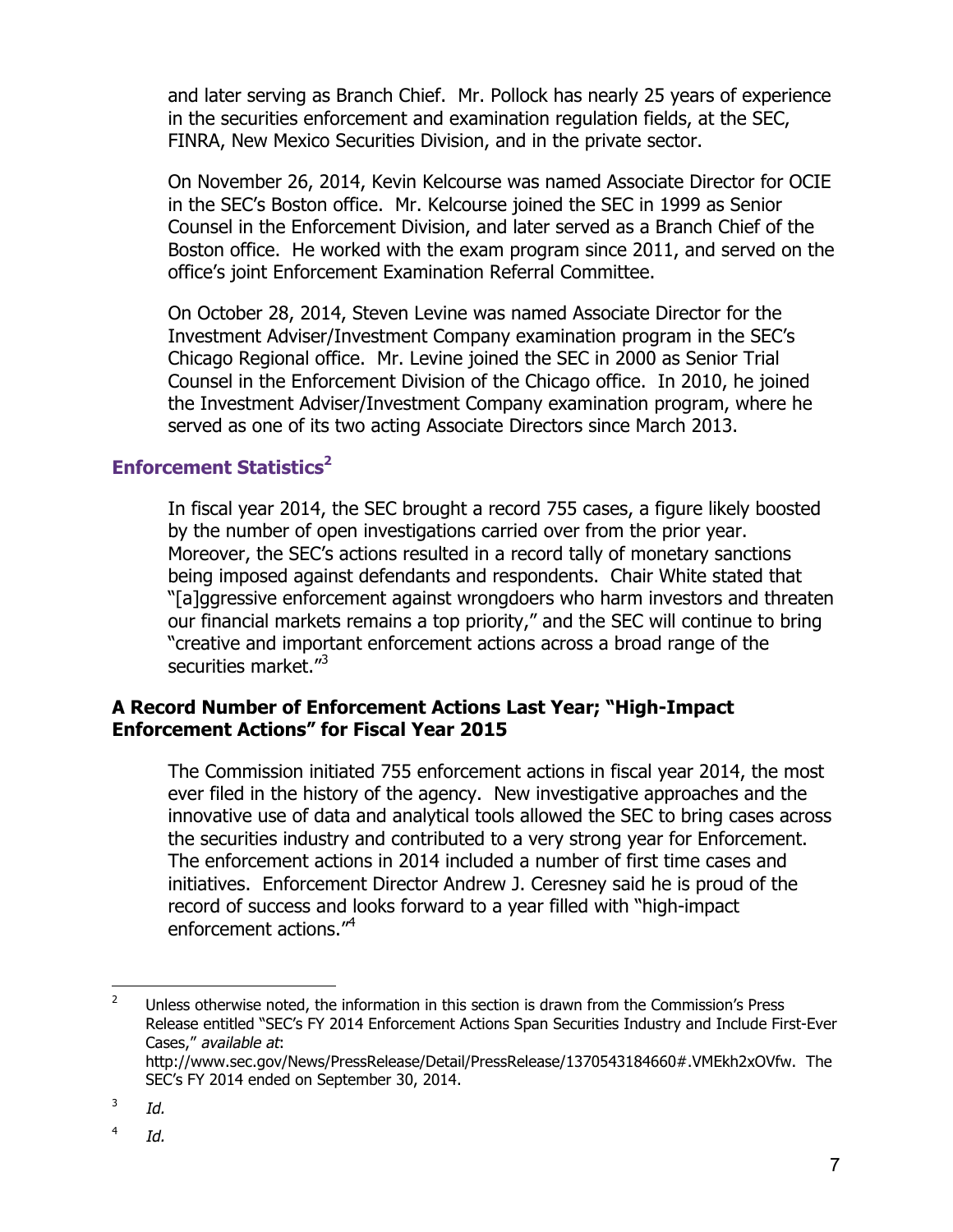| <b>Fiscal Year</b> | <b>Number of Enforcement</b><br><b>Actions</b> |
|--------------------|------------------------------------------------|
| 2005               | 630                                            |
| 2006               | 574                                            |
| 2007               | 656                                            |
| 2008               | 671                                            |
| 2009               | 664                                            |
| 2010               | 681                                            |
| 2011               | 735                                            |
| 2012               | 734                                            |
| 2013               | 686                                            |
| 2014               | 755                                            |

The chart below reflects the cases brought by the SEC over the last decade:

# **Categories of Cases**

The major categories of cases and the number of actions for fiscal year 2014 within each are as follows:

| <b>Type of Case</b>                                | <b>Number of Actions</b> | <b>Percentage of Total</b><br><b>Actions</b> |
|----------------------------------------------------|--------------------------|----------------------------------------------|
| <b>Broker-Dealer</b>                               | 166                      | 22%                                          |
| Investment<br>Advisers/Investment<br>Companies     | 130                      | 17%                                          |
| <b>Securities Offering</b><br>Cases                | 103                      | 15%                                          |
| Delinquent Filings                                 | 107                      | 14%                                          |
| Issuer Reporting and<br><b>Disclosure</b>          | 81                       | 11%                                          |
| <b>Market Manipulation</b>                         | 63                       | 8%                                           |
| <b>Insider Trading</b>                             | 52                       | 7%                                           |
| <b>Miscellaneous</b>                               | 37                       | 5%                                           |
| <b>FCPA</b>                                        | 7                        | $1\%$                                        |
| <b>Municipal Securities</b><br>and Public Pensions | 6                        | $1\%$                                        |
| <b>Transfer Agent</b>                              | 7                        | $1\%$                                        |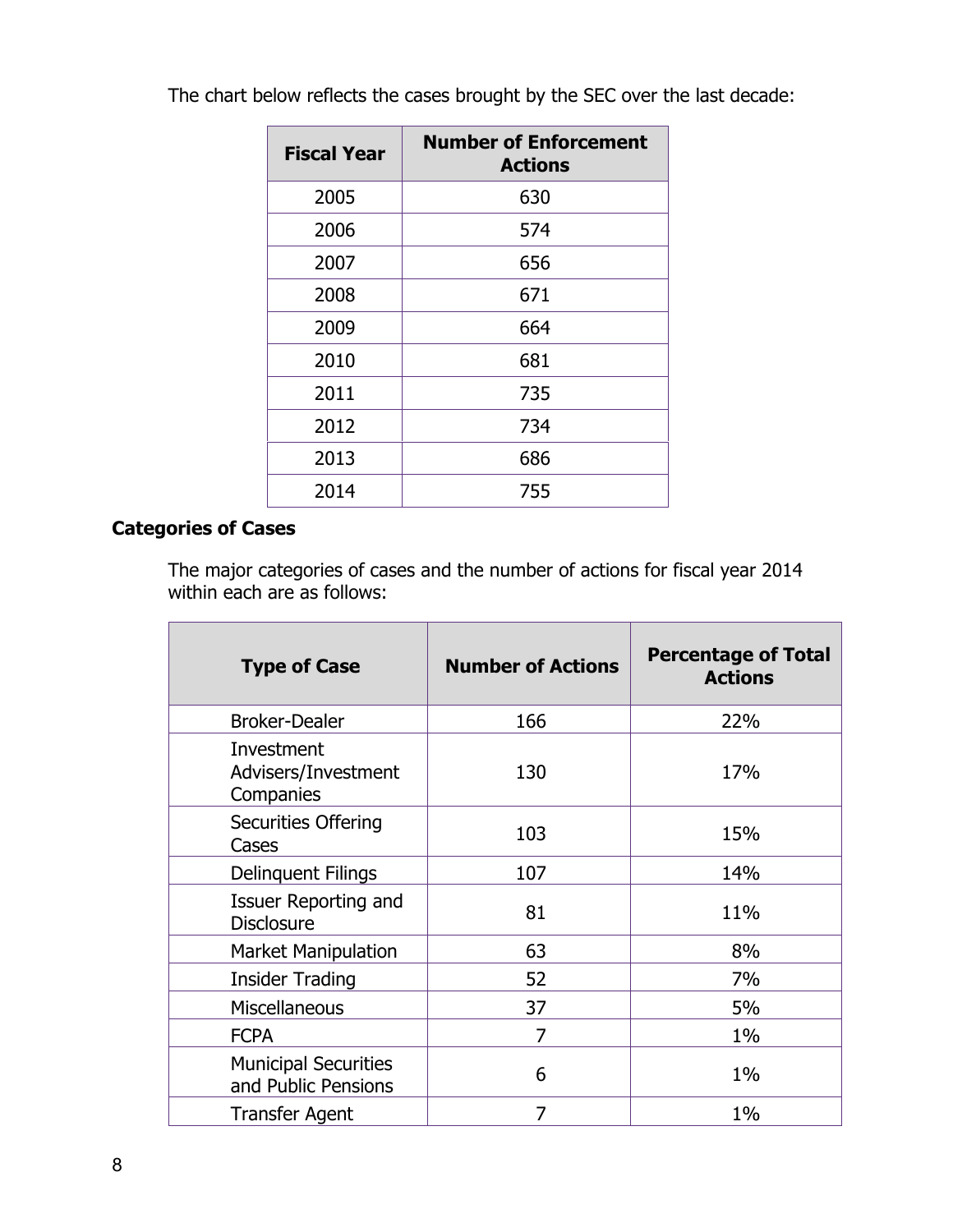In what has become a trend, the SEC brought 7% fewer cases against investment advisers and investment companies, 130 cases in 2014, compared to 140 actions in 2013. This continued reduction is particularly noteworthy in a year when almost every other statistic is marked by increase. By way of contrast, in 2014, the SEC reversed its downward trend from 2013, bringing 37% more actions against broker-dealers, 166 in fiscal year 2014, compared to 121 in fiscal year 2013. Nevertheless, taken together, the SEC continues to devote significant resources to investigating regulated entities: cases in these areas have represented about 39% of the Commission's docket in each of the last two fiscal years.

After a sharp decline in 2013, the Commission brought 52 insider trading cases in fiscal year 2014, which represents an 18% increase over fiscal year 2013, but even this increased number is still lower than the fiscal year 2012 total of 58 insider trading actions. We will see in the coming year how changes to the legal landscape may impact the SEC's enforcement in this particular area.

#### **Penalties, Disgorgement, and Distributions to Injured Investors**

In fiscal year 2014, the SEC obtained orders requiring the payment of \$4.16 billion in penalties and disgorgement, a 22% increase from the amounts ordered in fiscal year 2013 and a record for the Commission. Last year, the SEC obtained orders in judicial and administrative cases requiring the payment of approximately \$1.378 billion in civil penalties, and about \$2.788 billion in disgorgement.

Below is a chart reflecting the amount of fines and disgorgement orders obtained by the Commission between fiscal year 2005 and fiscal year 2014.

| <b>Fiscal Year</b> | <b>Penalties and</b><br><b>Disgorgement</b> |  |
|--------------------|---------------------------------------------|--|
| 2005               | \$3.1 billion                               |  |
| 2006               | \$3.275 billion                             |  |
| 2007               | \$1.6 billion                               |  |
| 2008               | \$1.03 billion                              |  |
| 2009               | \$2.435 billion                             |  |
| 2010               | \$2.85 billion                              |  |
| 2011               | \$2.806 billion                             |  |
| 2012               | \$3.0 billion                               |  |
| 2013               | \$3.4 billion                               |  |
| 2014               | \$4.16 billion                              |  |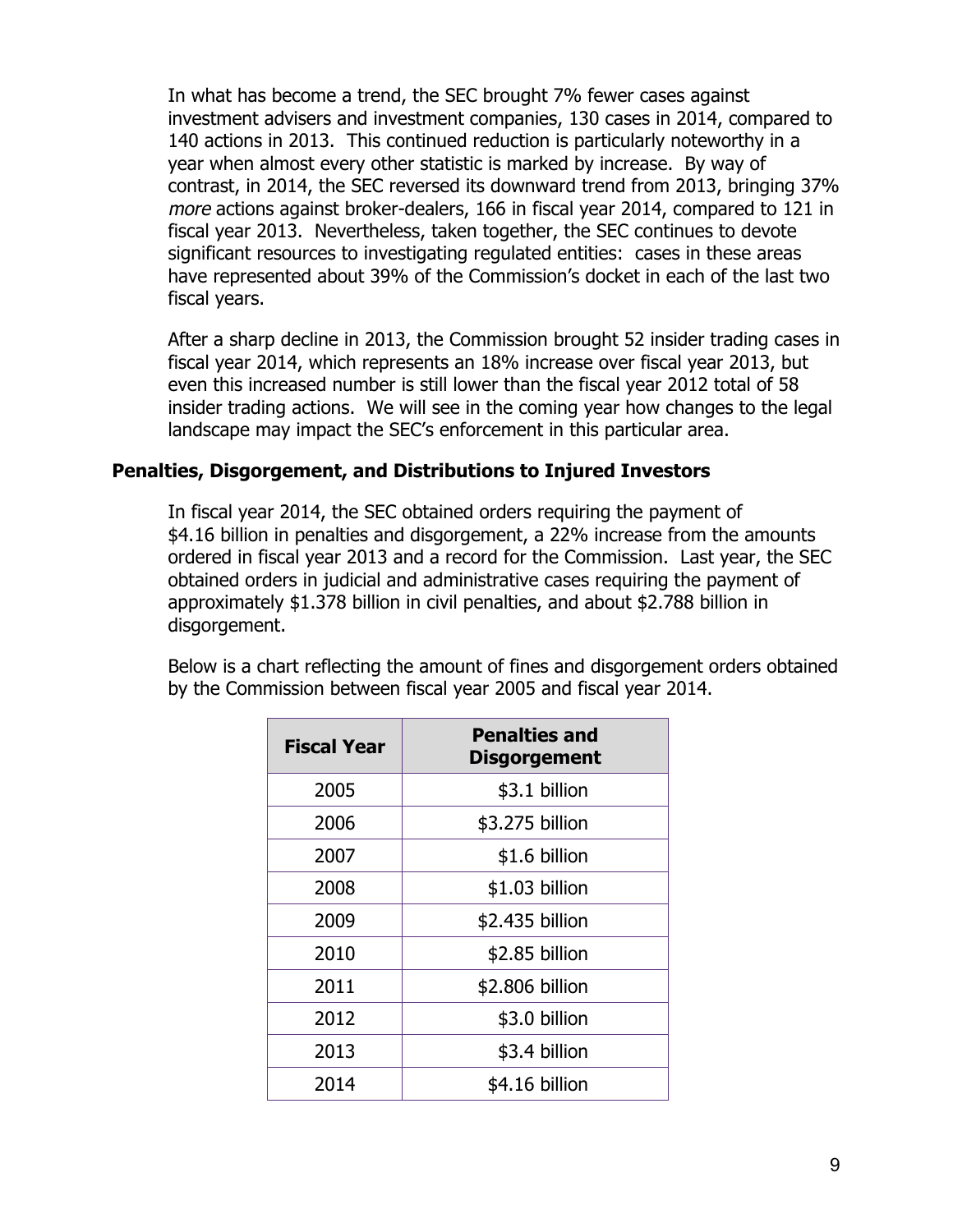# **Additional Statistics**

Recently, the Commission published its report titled "Select SEC and Market Data Fiscal 2014.<sup>"5</sup> In the report's section on "Enforcement Milestones," the SEC noted the following fiscal year 2014 statistics:

- The Commission sought orders barring 57 individuals from serving as officers or directors of public companies.
- The SEC filed 12 actions to enforce its investigative subpoenas.
- The Commission went to federal court and sought temporary restraining orders to stop ongoing fraudulent conduct in 26 actions and sought asset freezes in 30 cases.
- The SEC halted trading in the securities of 589 issuers for which there was inadequate public disclosure.

Perhaps of more interest to those who are or may find themselves in the sights of the SEC Staff are the statistics about opened and closed investigations: $6$ 

| • Investigations opened in fiscal year 2014           | 995   |
|-------------------------------------------------------|-------|
| • Investigations closed in fiscal year 2014           | 822   |
| • Investigations ongoing as of close fiscal year 2014 | 1,612 |

While it may seem heartening that the Commission is closing cases at such a high rate, even in a record year for Enforcement actions, when compared to fiscal year 2013, the numbers tell a very different tale.

| • Investigations opened in fiscal year 2013 | 908 |
|---------------------------------------------|-----|
|                                             |     |

- $\bullet$  Investigations closed in fiscal year 2013  $\qquad \qquad 1,187$
- Investigations ongoing as of close fiscal year 2013 1,444

Based on the review of fiscal year 2013 investigations, it appears that the Enforcement Division has become somewhat slower to close investigations, and it also looks as though the Enforcement Division has a healthy head start on another record year for enforcement actions, simply based on its investigations inventory.

<sup>5</sup> See Select SEC and Market Data Fiscal 2014 available on the Commissions website at https://www.sec.gov/about/secstats2014.pdf.

<sup>6</sup> Id.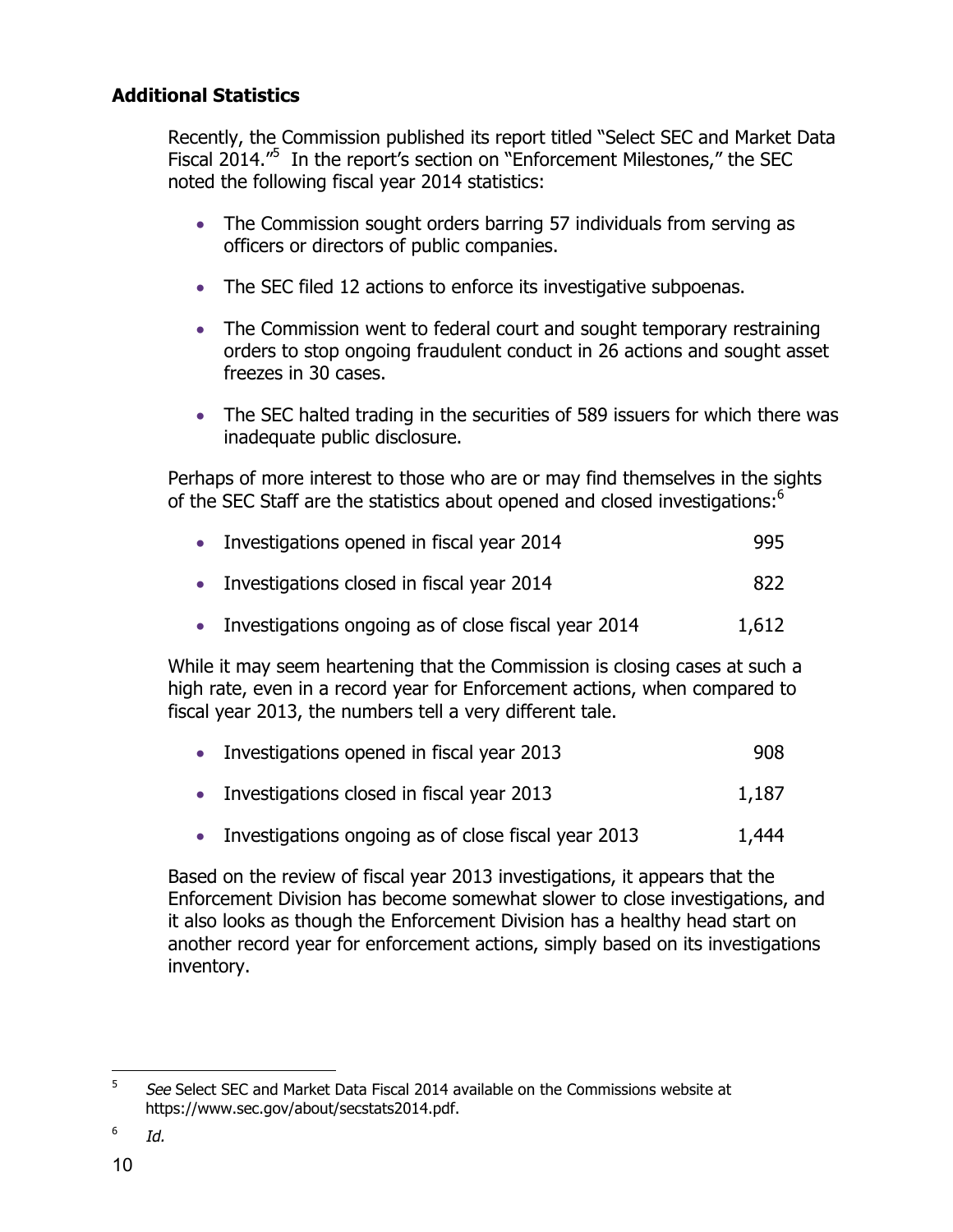# **Office of the Whistleblower<sup>7</sup>**

 $\overline{a}$ 

The SEC's whistleblower program completed its fourth year of operation in fiscal year 2014. Persons who voluntarily provide the SEC with original information leading to a successful enforcement case resulting in monetary sanctions of more than \$1 million, may be eligible to receive an award between 10 and 30% of the funds collected by the Commission or in a related enforcement case.

In fiscal year 2014, the SEC's Office of the Whistleblower received 3,620 tips, complaints, and referrals from whistleblowers, an increase of 382 (or approximately 11%) from the 3,238 received in fiscal year 2013. This past year, tips, complaints, and referrals came from all 50 states, the District of Columbia, Puerto Rico, Guam, the U.S. Virgin Islands, and 60 foreign countries. The United Kingdom (70), India (69), and Canada (58) led the way in referring complaints to the SEC from outside the country last year. Most complaints fell into three categories: corporate disclosure and financials (16.9%), offering fraud (16%), and manipulation (15.5%). The number of allegations received by the SEC in these and other categories is presented below.

| <b>Allegation Type</b>                            | <b>Number of Allegations</b> | <b>Approx. Percentage of</b><br><b>Total Allegations</b> |
|---------------------------------------------------|------------------------------|----------------------------------------------------------|
| Corporate Disclosure and<br><b>Financials</b>     | 610                          | 16.9%                                                    |
| <b>Offering Fraud</b>                             | 581                          | 16.0%                                                    |
| Manipulation                                      | 563                          | 15.5%                                                    |
| <b>Insider Trading</b>                            | 256                          | 7.1%                                                     |
| Trading and Pricing                               | 144                          | 4.0%                                                     |
| <b>FCPA</b>                                       | 159                          | 4.4%                                                     |
| Unregistered Offerings                            | 102                          | 2.8%                                                     |
| <b>Market Event</b>                               | 139                          | 3.8%                                                     |
| Municipal Securities and<br><b>Public Pension</b> | 58                           | 1.6%                                                     |
| Other                                             | 911                          | 25.2%                                                    |
| <b>Blank</b>                                      | 97                           | 2.7%                                                     |

Last year, the SEC reported that it had paid nine whistleblowers a combined total of \$1,932,863.92. However, that figure does not include awards that were authorized during fiscal year 2014, but paid after September 30, 2014. The largest award to date was authorized on September 22, 2014 in the amount of

<sup>7</sup> "Annual Report on the Dodd-Frank Whistleblower Program: Fiscal Year 2014" (Nov. 2014), available at: http://www.sec.gov/about/offices/owb/annual-report-2014.pdf.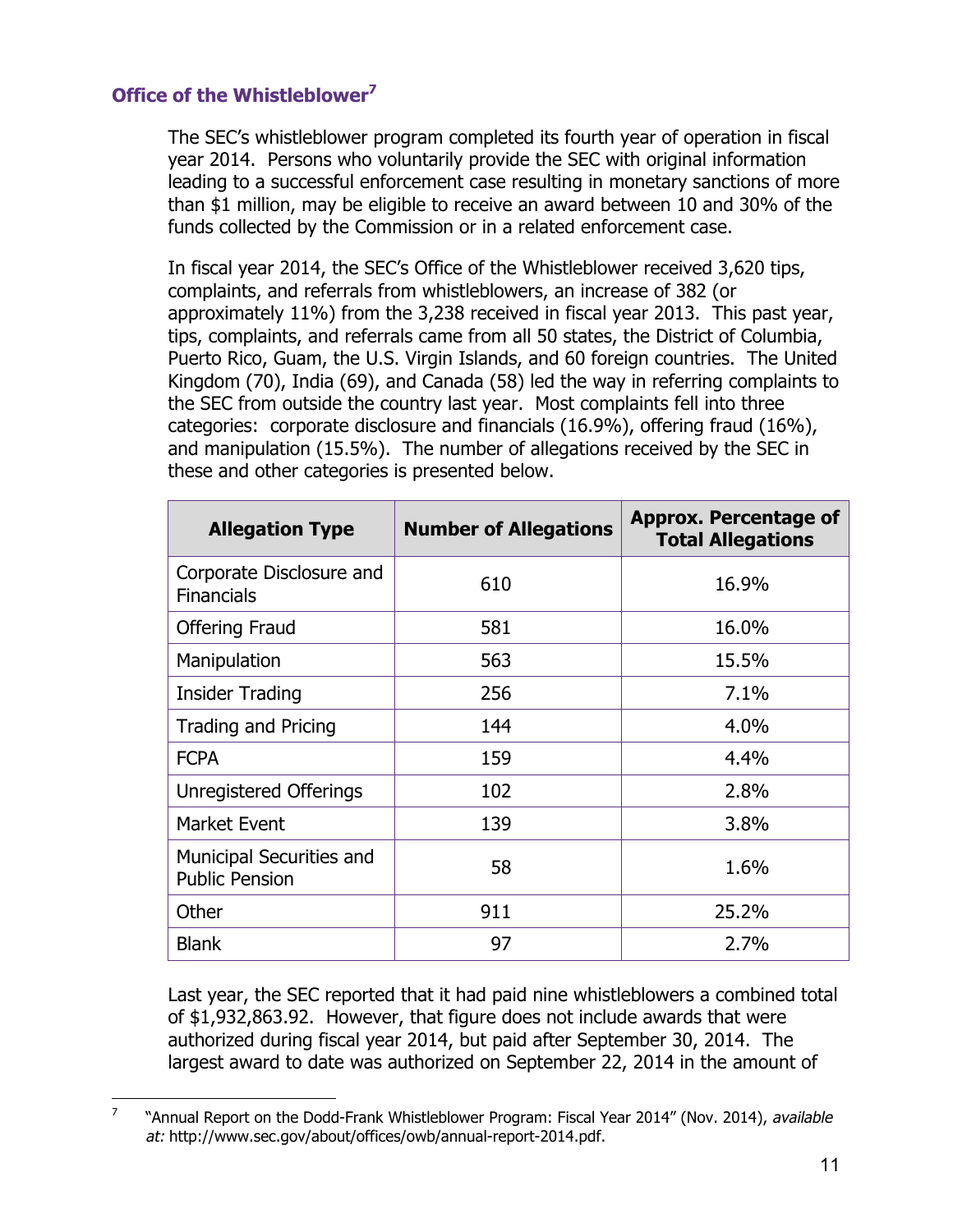over \$30 million, which is more than double the previous highest award under the whistleblower program.

# **Key Enforcement Developments**

# **A Record Year in Enforcement**

As noted, fiscal year 2014 was a "banner year" for the SEC's Enforcement Division in terms of the number of cases and penalties imposed. $8$  Fiscal year 2014 also saw a number of first time actions brought by the SEC, including its first cases involving violations of the Market Access Rule. The SEC also announced its largest ever whistleblower award of over \$30 million. The SEC also tried more cases in federal court this past year than in any of the previous 10 years; and more Commission cases were tried to juries in fiscal year 2014 than in the previous three years combined. $9$ 

# **"A Year of Firsts"**

In fiscal year 2014, the SEC Enforcement Division pursued a number of creative strategies, and employed new tools to collect data and meaningfully bring that information to bear in its cases, allowing the Enforcement Division to expand its reach in targeting misconduct. Chair White continues to concentrate the SEC's efforts on bringing new and innovative actions to expand the Enforcement footprint and to strengthen the deterrent impact of the Enforcement program.<sup>10</sup> These creative strategies, as well as a host of new regulations, resulted in fiscal year 2014 being dubbed by the SEC as "A Year of Firsts." $^{11}$ 

# **First Market Access Rule Enforcement Actions**

In 2010, the SEC adopted Rule 15c3-5 of the Securities Exchange Act of 1934, which requires firms to have adequate risk controls in place before providing customers with access to the market (the "Market Access Rule"). For years, the SEC worked to offer guidance on this complex regulation, finally issuing FAQ's in April 2014. However, even before that guidance was released, in the very first case brought under the rule, in October 2013, Knight Capital Americas LLC paid a \$12 million penalty to settle charges that it violated the Market Access Rule for conduct relating to a trading incident that rapidly sent more than four million orders into the market, disrupting trading, when Knight was attempting to fill just

 $\frac{1}{8}$ See Director Ceresney's remarks titled "Remarks to the American Bar Association's Business Law Section Fall Meeting," Washington, D.C. (Nov. 21, 2014) available at: http://www.sec.gov/News/Speech/Detail/Speech/1370543515297#.VH3b-GxOU6Y.

<sup>9</sup> Id.

 $10$  See Chair White's remarks titled "The Challenge of Coverage, Accountability and Deterrence in Global Enforcement," delivered at the IOSCO 39th Annual Conference, Rio de Janiero (Oct. 1, 2014) available at: http://www.sec.gov/News/Speech/Detail/Speech/1370543090864#.VH3XtGxOU6Y.

 $11$  See U.S. Securities and Exchange Commission "Fiscal Year 2014 Agency Financial Report," p.20.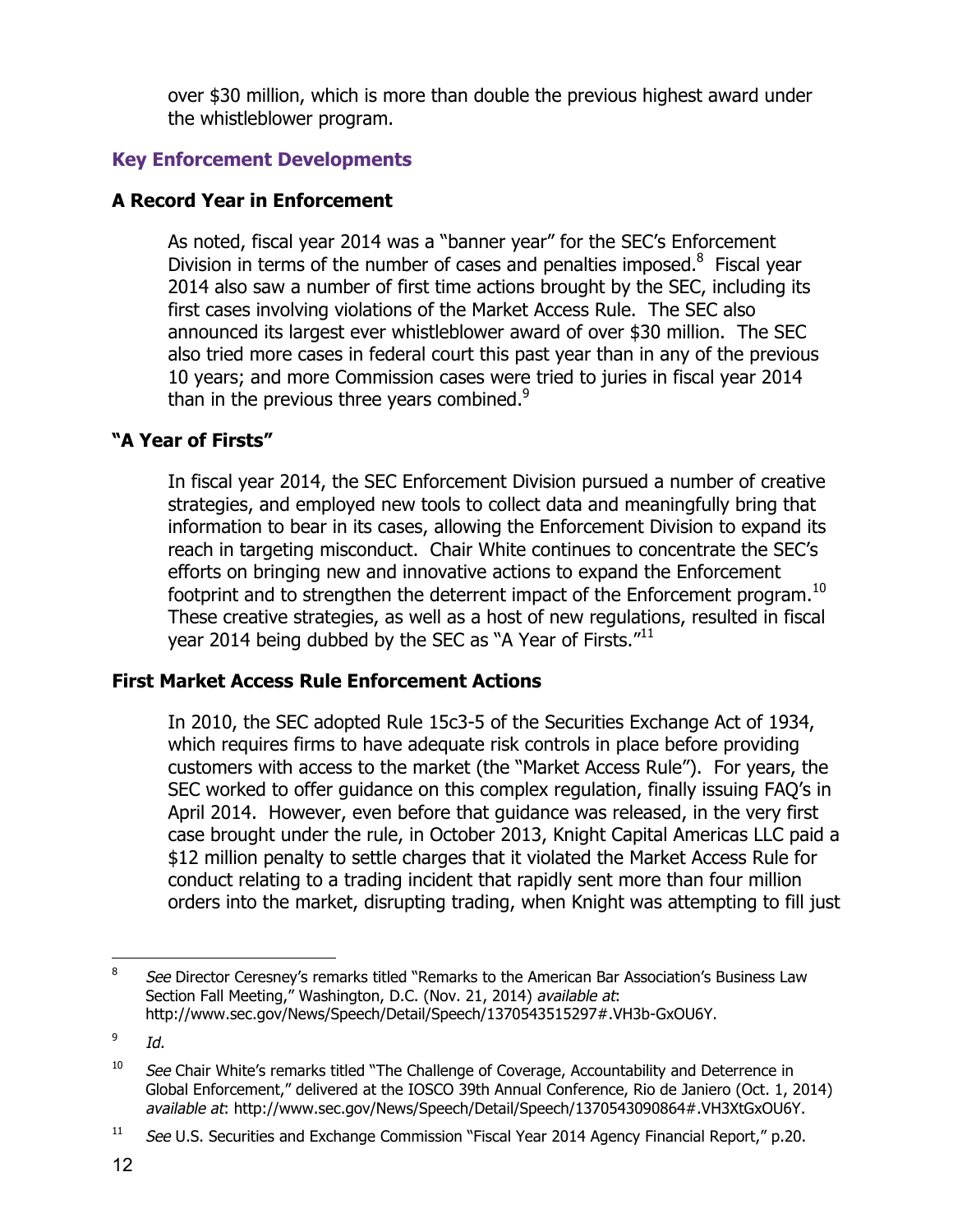212 customer orders.<sup>12</sup> In June 2014, the SEC filed a complaint charging Wedbush Securities Inc., one of the country's largest volume market access providers, with violations of the Market Access Rule, among other charges, alleging that the firm had failed to maintain direct and exclusive control over settings in trading platforms used by its customers to send orders to the markets. $^{13}$ 

#### **Whistleblower Anti-Retaliation**

In 2011, a Commission rule adopted under the Dodd-Frank Act authorized the SEC to bring enforcement actions based on retaliation against whistleblowers who report potential securities law violations to the SEC. In the first case under this new authority, the SEC charged Paradigm Capital Management, a hedge fund advisory firm, for engaging in prohibited principal transactions and retaliating against the employee who reported the violative trading activity to the SEC. The firm and its owner paid \$2.2 million to settle the charges.<sup>14</sup>

#### **Failure to Provide Accurate "Blue Sheet" Data to the SEC**

In its first action to enforce the recordkeeping requirements established by Rules 17a-25 and 17a-4(f)(3)(v) of the Exchange Act, the SEC charged Scottrade, a brokerage firm, with failing to provide the agency with complete and accurate information concerning trades executed by the firm and its customers over a six-year period. Scottrade paid \$2.5 million to settle the charges, admitted that it violated the Federal securities laws, and retained an independent compliance consultant to review its protocols regarding the submission of blue sheets.<sup>15</sup>

#### **Failure to Protect Customer Information**

The SEC also brought its first action against a broker-dealer for failing to protect a customer's information from misappropriation by an employee. The SEC charged Wells Fargo Advisors LLC with failing to maintain and enforce procedures reasonably designed to prevent employees from misusing material nonpublic information obtained from retail customers and clients. This action

 $12$ See Press Release No. 2013-222, "SEC Charges Knight Capital With Violations of Market Access Rule" (Oct. 16, 2013), available at: http://www.sec.gov/News/PressRelease/Detail/PressRelease/1370539879795#.VIigZmxOU6Y. Note that although this case was brought in October 2013, it fell with the SEC's 2014 fiscal year.

 $13$  See Press Release No. 2014-115, "SEC Announces Charges Against Wedbush Securities and Two Officials for Market Access Violations" (June 6, 2014), available at: http://www.sec.gov/News/PressRelease/Detail/PressRelease/1370542011614#.VIiiFmxOU6Y. That action was later settled by the SEC and Wedbush.

<sup>14</sup> See SEC Press Release No. 2014-118, "SEC Charges Hedge Fund Adviser With Conducting Conflicted Transactions and Retaliating Against Whistleblower" (June 16, 2014), available at: http://www.sec.gov/News/PressRelease/Detail/PressRelease/1370542096307#.VKqns2xOVfw.

<sup>&</sup>lt;sup>15</sup> See SEC Press Release No. 2014-17, "Scottrade Agrees to Pay \$2.5 Million and Admits Providing Flawed "Blue Sheet" Trading Data" (Jan. 29, 2014), available at: http://www.sec.gov/News/PressRelease/Detail/PressRelease/1370540696906#.VKqpXWxOVfw.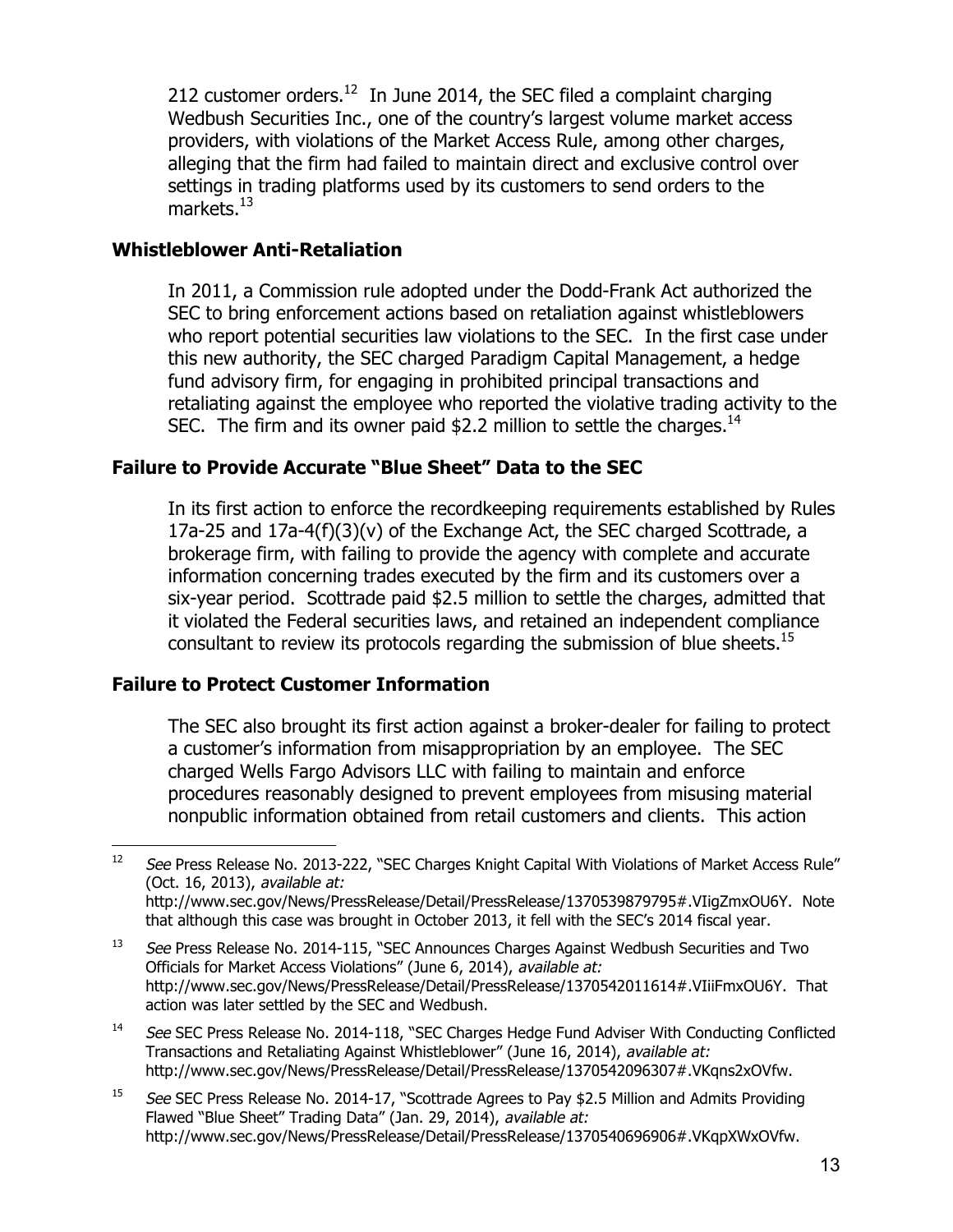was also marked by compliance issues that arose during the course of the investigation, resulting in the Commission also bringing charges relating to delays in the production of documents during the investigation, and the production of an altered document. Wells Fargo settled the charges by admitting the wrongdoing, paying \$5 million, and retaining an independent consultant.<sup>16</sup>

# **First Non-Prosecution Agreement with an Individual**

In April 2014, the SEC entered into its first non-prosecution agreement with an individual.<sup>17</sup> A former executive was charged with insider trading prior to eBay's acquisition of the e-commerce company where he worked. The investigation uncovered a string of tippers and tippees, and ultimately led to actions against five traders, in addition to the non-prosecution agreement with the one individual. According to the SEC, the individual provided early and unconditional cooperation, as well as agreeing to disgorge his or her trading profits.

# **Two Firsts in the Municipal Securities Area**

The SEC brought its first enforcement action against a municipal issuer in which it imposed a financial penalty, the state of Washington's Wenatchee Valley region, which settled charges that it misled investors and agreed to pay a  $$20,000$  penalty.<sup>18</sup> The SEC also brought a companion case against the underwriter, Piper Jaffray and Co. and an investment banker. Separately, the Commission also filed an emergency action and obtained a court order against the City of Harvey, Illinois, stopping the City from proceeding with a bond offering.<sup>19</sup> The Complaint alleged that the offering was fraudulent, since material facts about prior offerings were not disclosed.<sup>20</sup>

# **Areas of Focus for the Enforcement Division**

#### **Municipal Securities**

In fiscal year 2014, the SEC continued its focus on the municipal securities market, including conflicts of interest and pay-to-play schemes. In March 2014,

<sup>&</sup>lt;sup>16</sup> See SEC Press Release No. 2014-228, "Wells Fargo Advisors Admits Failing to Maintain Controls and Producing Altered Document, Agrees to Pay \$5 Million Penalty" (Sept. 22, 2014), available at: http://www.sec.gov/News/PressRelease/Detail/PressRelease/1370543012047#.VL6bLmxOVfw.

<sup>&</sup>lt;sup>17</sup> See SEC Press Release No. 2014-85, "SEC Charges Six Individuals With Insider Trading in Stock of E-Commerce Company Prior to Acquisition by eBay" (Apr. 25, 2014), available at: http://www.sec.gov/News/PressRelease/Detail/PressRelease/1370541642140#.VKrHVWxOVfw.

 $18$  See SEC Press Release No. 2013-235, "SEC Charges Municipal Issuer in Washington's Wenatchee Valley Region for Misleading Investors" (Nov. 5, 2013), available at: http://www.sec.gov/News/PressRelease/Detail/PressRelease/1370540262235#.VMcOkWxOUcA.

<sup>&</sup>lt;sup>19</sup> See SEC Press Release No. 2014-122, "SEC Obtains Court Order to Halt Fraudulent Bond Offering by City of Harvey, Ill." (June 25, 2014), available at: http://www.sec.gov/News/PressRelease/Detail/PressRelease/1370542163027#.VMcO6mxOUcA.

 $^{20}$  Id.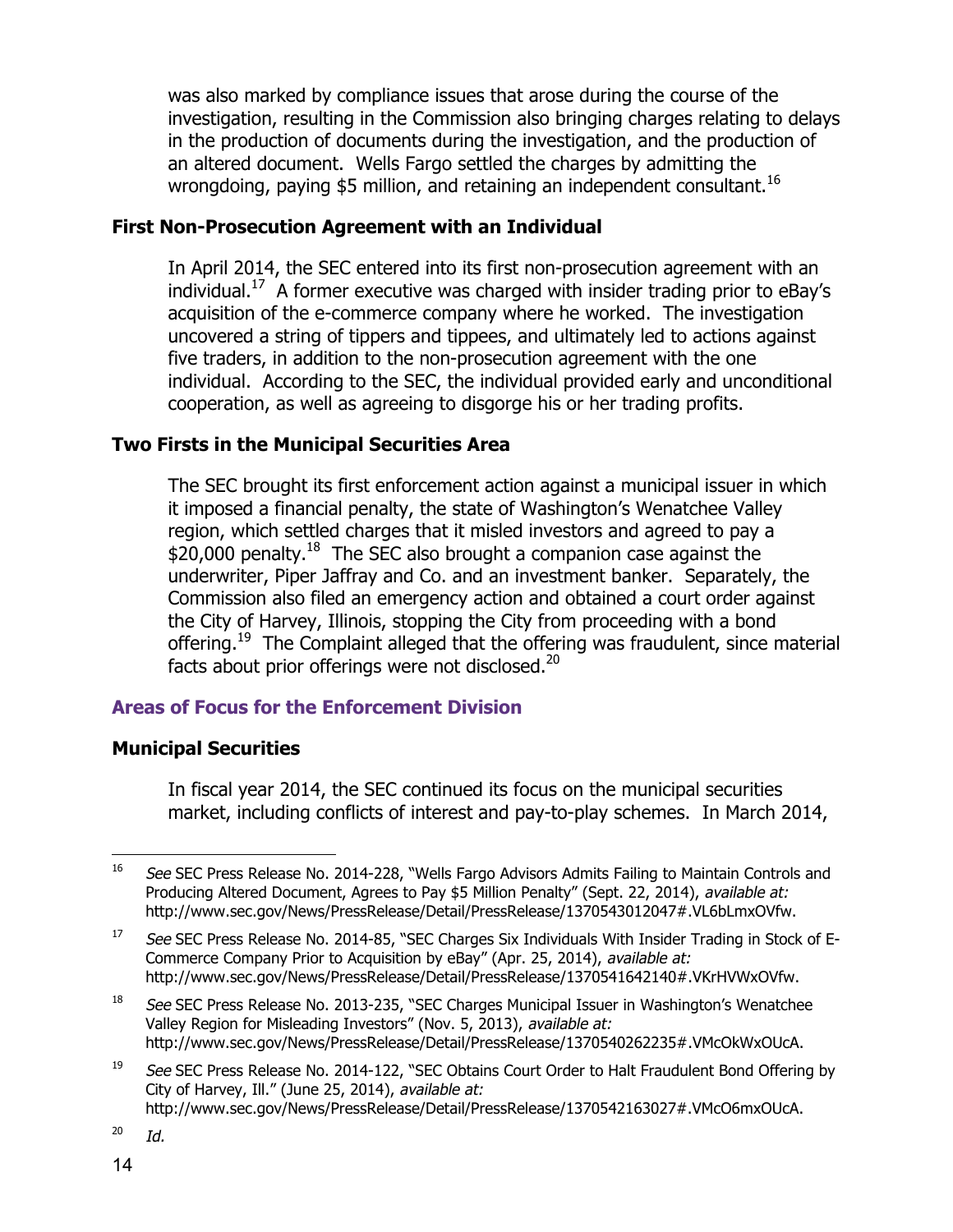Enforcement launched the Municipalities Continuing Disclosure Cooperation (MCDC) initiative to encourage issuers and underwriters to self-report certain violations of the Federal securities laws relating to the continuing disclosure obligations specified in Rule 15c2-12 under the Exchange Act. $21$  Under the initiative, Enforcement will recommend standardized, favorable settlement terms to those who self-report violations. In a press release, Director Ceresney stated: "Those who do not self-report and instead decide to take their chances can expect to face increased sanctions for violations. $"^{22}$ 

In its first action under the MCDC initiative, the SEC settled charges against Kings Canyon Joint Unified School District concerning an inaccurate continuing disclosure affirmation made in connection with a 2010 bond offering.<sup>23</sup> Kings Canyon consented to a cease-and-desist order, and adopted new policies and procedures.

# **The Microcap Fraud Task Force**

In July 2013, the SEC announced the creation of a new enforcement initiative in the form of a specialized task force targeting abusive and fraudulent conduct in securities issued by microcap companies, with an emphasis on those that do not regularly report their financial results to the public. In the last fiscal year, the Commission reported that Enforcement actively combated microcap fraud by suspending trading in securities that are likely objects of pump and dump schemes, including 255 dormant shell companies; targeting recidivists who facilitate these schemes; and working to strengthen the SEC's relationships with other regulators and law enforcement partners that have jurisdiction and interest in this area.<sup>24</sup> The Commission's website devotes a page to the Microcap Fraud Task Force, which is regularly updated, where Investor Alerts, as well as information about Task Force cases and targeted companies, can be found.<sup>25</sup>

#### **The Broker-Dealer Task Force**

In December 2013, the SEC announced that it would create a new Enforcement task force to increase its focus on the activities of broker-dealers. As described more recently in the agency's 2014 Financial Report, the Broker-Dealer Task Force will continue to be focused on current issues and practices within the broker-dealer community and develop national initiatives for potential

 $21$ See SEC Press Release No. 2014-46, "SEC Launches Enforcement Cooperation Initiative for Municipal Issuers and Underwriters" (Mar. 10, 2014), available at: http://www.sec.gov/News/PressRelease/Detail/PressRelease/1370541090828#.VKqvq2xOVfw.

 $^{22}$  Id.

<sup>&</sup>lt;sup>23</sup> See SEC Press Release No. 2014-133, "SEC Charges California School District with Misleading Investors" (July 8, 2014), available at: http://www.sec.gov/News/PressRelease/Detail/PressRelease/1370542256676#.VKq0X2xOVfw.

<sup>&</sup>lt;sup>24</sup> See U.S. Securities and Exchange Commission "Fiscal Year 2014 Agency Financial Report," p.24.

 $25$  http://www.sec.gov/spotlight/microcap-fraud.shtml.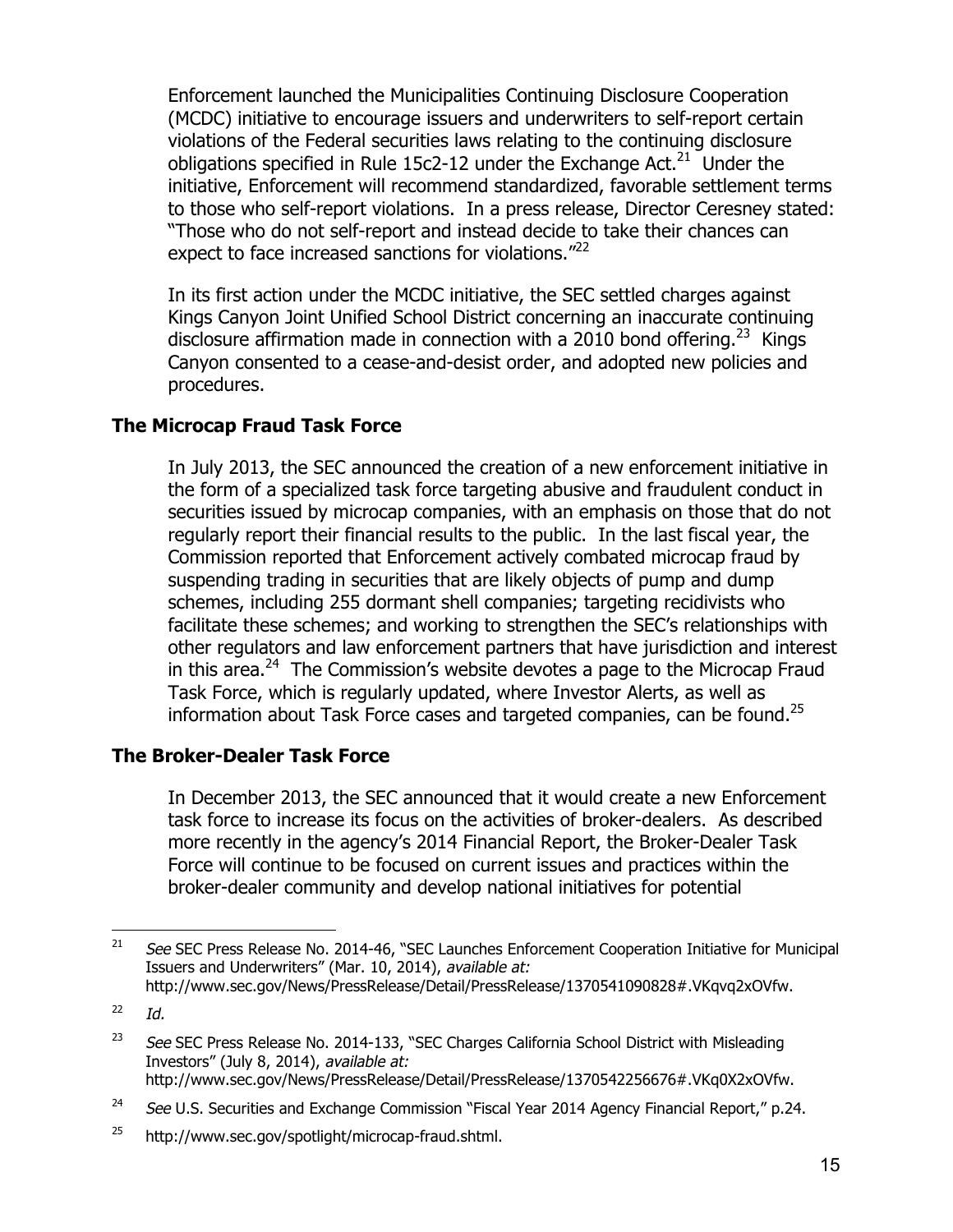investigations.<sup>26</sup> According to Enforcement Director Ceresney, the SEC will use this task force to coordinate broker-dealer related initiatives across the agency.<sup>27</sup> The Broker-Dealer Task Force will also coordinate with OCIE and with FINRA to generate quality referrals and investigations. Early efforts include initiatives relating to anti-money laundering regulations and recidivist brokerage firms that shelter rogue brokers and/or engage in abusive activities. $^{28}$  The spike in cases against broker-dealer firms in fiscal year 2014 may be coincidental, but it could very well be the result of the increased attention brought to bear by this Task Force.

# **Using "Big Data" Across The Agency**

In the past year, Commission personnel spoke often about their great strides in leveraging data and technology to enhance their ability to detect and pursue misconduct.<sup>29</sup> One key development is the use of new analytical tools to increase the SEC's capability to detect insider trading.<sup>30</sup> A number of cases brought this past year were built using this sort of data analytics.<sup>31</sup> The Commission is also sifting through nonpublic clearing firm data for problematic patterns in the sale and trading of certain asset-backed securities and other complex products.<sup>32</sup> The Broker-Dealer Task Force also has developed initiatives utilizing technology and data-driven analyses to target excessive trading in customer accounts and inadequate compliance with the anti-money laundering and Bank Secrecy Act regulations.<sup>33</sup> The SEC is also using the data it collects to examine and monitor market structure and integrity and, it has developed an analytics tool for use in the examination program that permits the review of years of trading data in a matter of minutes.  $34$  According to the SEC, leveraging across the agency all of the data and information that the Commission receives and obtains from all of its different sources - investigations, examinations, referrals, tips, and more - is the future of regulation and enforcement and continues to be an area of significant focus.  $35$ 

 $\overline{a}$ 

 $^{30}$  Id.

 $31$  Id.

- $^{32}$  Id.
- $^{33}$  Id.

 $^{26}$  Id. at p.40.

<sup>&</sup>lt;sup>27</sup> See Director Ceresney's Keynote Address at Compliance Week 2014 (May 20, 2014), available at: http://www.sec.gov/News/Speech/Detail/Speech/1370541872207#.VKq61GxOVfw.

 $^{28}$  Id.

 $29$  See Director Ceresney's remarks titled "Remarks to the American Bar Association's Business Law Section Fall Meeting," Washington, D.C. (Nov. 21, 2014) available at: http://www.sec.gov/News/Speech/Detail/Speech/1370543515297#.VH3b-GxOU6Y.

 $34$  See SEC Agency Financial Report Fiscal Year 2014 at p. 29.

 $35$  See SEC Agency Financial Report Fiscal Year 2014 at, e.g., p. 14.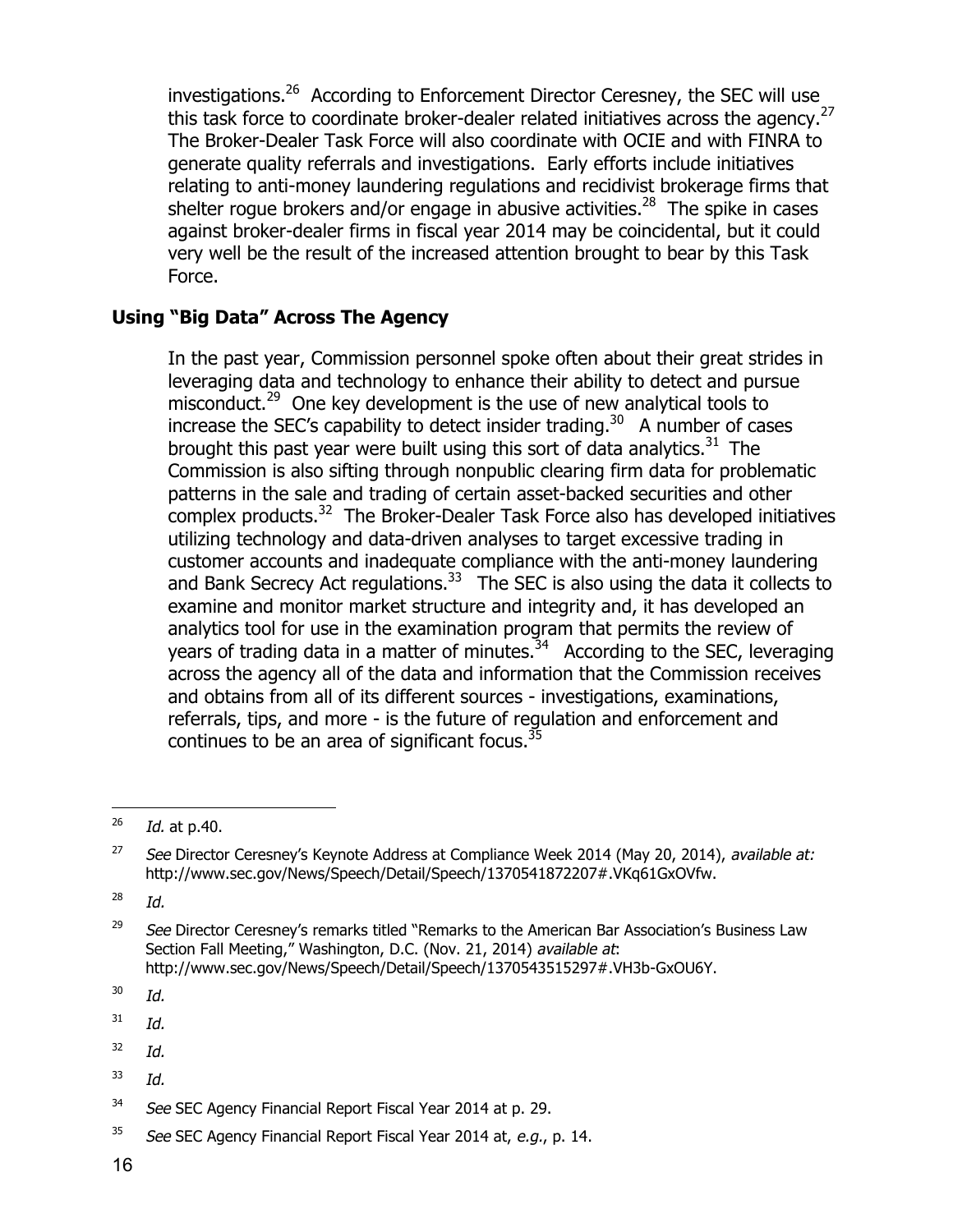# **"Broken Windows" Enforcement**

In October 2013, Chair White emphasized the agency's commitment to pursuing violations large and small, and stated that the SEC would look for violations in all corners of the market.<sup>36</sup> She analogized this enforcement strategy to the so-called "broken windows" strategy employed by former New York Mayor Rudolph Giuliani and made it clear that the SEC would pursue strategic prosecution of smaller violations in an effort to send a broader deterrent message. In March 2014, Chair White reiterated the SEC's approach that no violation is too small to ignore, and that the enforcement program is like "the police officer who protects the entire neighborhood."<sup>37</sup>

In fiscal year 2014, in addition to large, complex cases, the SEC remained focused on pursuing smaller, compliance-related violations under its "broken windows" policy. For example, the SEC sanctioned three firms under its Compliance Program Initiative, which targets firms that have failed to act upon previous warnings by SEC examiners about compliance deficiencies.<sup>38</sup> In another action, the SEC charged 28 individuals and six companies for violating the Federal securities laws requiring prompt reporting of transactions and holdings.<sup>39</sup> A total of 33 of the 34 individuals and companies named in the SEC's orders agreed to settle the charges and pay financial penalties totaling \$2.6 million.<sup>40</sup>

Enforcement also continued to target violations of Rule 105, an anti-manipulation rule that prohibits firms from participating in public offerings after short-selling those same stocks within a restricted period. In its second sweep targeting these violations, the SEC settled with 19 firms and one individual for their Rule 105 violations, obtaining a combined total of more than \$9 million in disgorgement, interest and penalties. $41$ 

# **Insider Trading**

Insider trading continues to be an important area of focus for the SEC's Enforcement Division. And, while only 7% of the agency's enforcement actions are classified as insider trading cases, the headline value is enormous.

 $36$  See Chair White's remarks at the Securities Enforcement Forum (Oct. 9, 2013), available at: http://www.sec.gov/News/Speech/Detail/Speech/1370539872100.

 $37$  See Chair White's remarks to the Annual Forum of the Australian Securities and Investments Commission (ASIC) (Mar. 24, 2014), available at: http://www.sec.gov/News/Speech/Detail/Speech/1370541253621#.VLQ8bmxOVfw.

<sup>&</sup>lt;sup>38</sup> See SEC Press Release No. 2013-226, "SEC Sanctions Three Firms Under Compliance Program Initiative" (Oct. 13, 2013), available at: http://www.sec.gov/News/PressRelease/Detail/PressRelease/1370540008287#.VLQBTmxOVfw.

<sup>&</sup>lt;sup>39</sup> See SEC Press Release No. 2014-190, "SEC Announces Charges Against Corporate Insiders for Violating Laws Requiring Prompt Reporting of Transactions and Holdings" (Sept. 10, 2014), available at: http://www.sec.gov/News/PressRelease/Detail/PressRelease/1370542904678#.VLQCOWxOVfw.

 $^{40}$  Id.

<sup>&</sup>lt;sup>41</sup> See U.S. Securities and Exchange Commission "Fiscal Year 2014 Agency Financial Report," p. 27.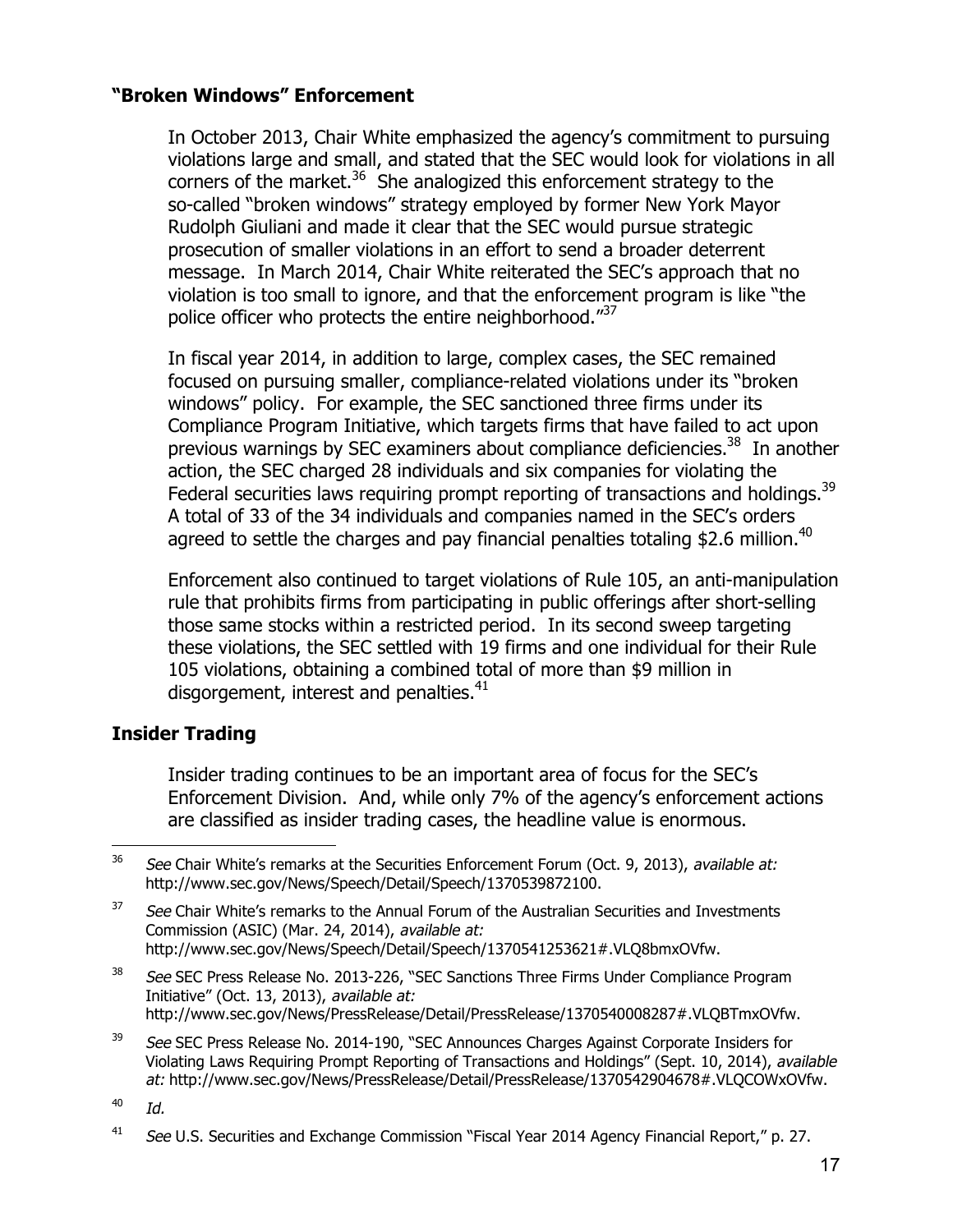Moreover, the Commission plainly believes it has only just begun to utilize tools to analyze data that will eventually help the Staff to find and prosecute insider trading in a more meaningful way.

That said, a recent decision of the U.S. Court of Appeals for the Second Circuit in a criminal insider trading case brought by the U.S. Department of Justice, could limit what had been the expanding reach of insider trading law. In  $U.S.$  v. Newman, Todd Newman, a former portfolio manager at Diamondback Capital Management, and Anthony Chiasson, co-founder of Level Global Investors, were charged with several counts of securities fraud based on trading on alleged tips about Dell and NVIDIA earnings. The inside information was allegedly conveyed through multiple layers of analysts, making Newman and Chiasson "remote" or "downstream" tippees. Both defendants were found guilty at trial before U.S. District Judge Richard J. Sullivan of the Southern District of New York in late 2012.

On appeal, the Second Circuit held that "in order to sustain a conviction for insider trading, the government must prove beyond a reasonable doubt that the tippee knew that an insider disclosed the confidential information and that he did so in exchange for a personal benefit. $142$  The Court also found that the government's evidence of personal benefit was insufficient, and there was no evidence that the defendants even knew of a benefit. $43$  In further defining "personal benefit," the Court said that there must be a "meaningfully close personal relationship that generates an exchange that is objective, consequential, and represents at least a potential gain of a pecuniary or similar valuable nature."<sup>44</sup> The U.S. Attorney for the Southern District of New York has sought rehearing and rehearing *en banc* of the Second Circuit decision,<sup>45</sup> and therefore it may be a while until this issue is settled. However, the Newman decision is currently the law, which already has resulted in the successful withdrawal of guilty pleas and other courts seeking briefing from the parties on the decision's impact. $46$ 

 $\overline{a}$ 

 $^{44}$  Id. at  $*10$ .

 $42$  United States v. Newman, 773 F.3d 438 (2d Cir. Dec. 10, 2014), Nos. 13-1837-cr (L), 13-1917-cr (CON), 2014 WL 6911278, at \*1.

 $^{43}$  Id.

<sup>&</sup>lt;sup>45</sup> Petition of the United States of America for Rehearing and Rehearing En Banc, United States v. Newman, 773 F.3d 438 (2d Cir. Dec. 10, 2014), Nos. 13-1837-cr (L), 13-1917-cr (CON).

<sup>&</sup>lt;sup>46</sup> See Order, United States v. Conradt, et al., No. 12-cr-887 (ALC) (S.D.N.Y. 2012); Order, United States v. Goffer, No. 10-cr-56 (RJS) (S.D.N.Y. 2010); In the Matter of Gregory T. Bolan, Jr. & Joseph C. Ruggieri, Exchange Act Release No. 2256 (Jan. 26, 2015) (order), available at: http://www.sec.gov/alj/aljorders/2015/ap-2256.pdf; Respondents' Motion for Summary Disposition, In the Matter of Gregory T. Bolan, Jr. & Joseph C. Ruggieri, Respondents, Admin. Pro. File No. 3-16178 (Jan. 8, 2015), available at: http://www.sec.gov/litigation/apdocuments/3-16178 event-26.pdf.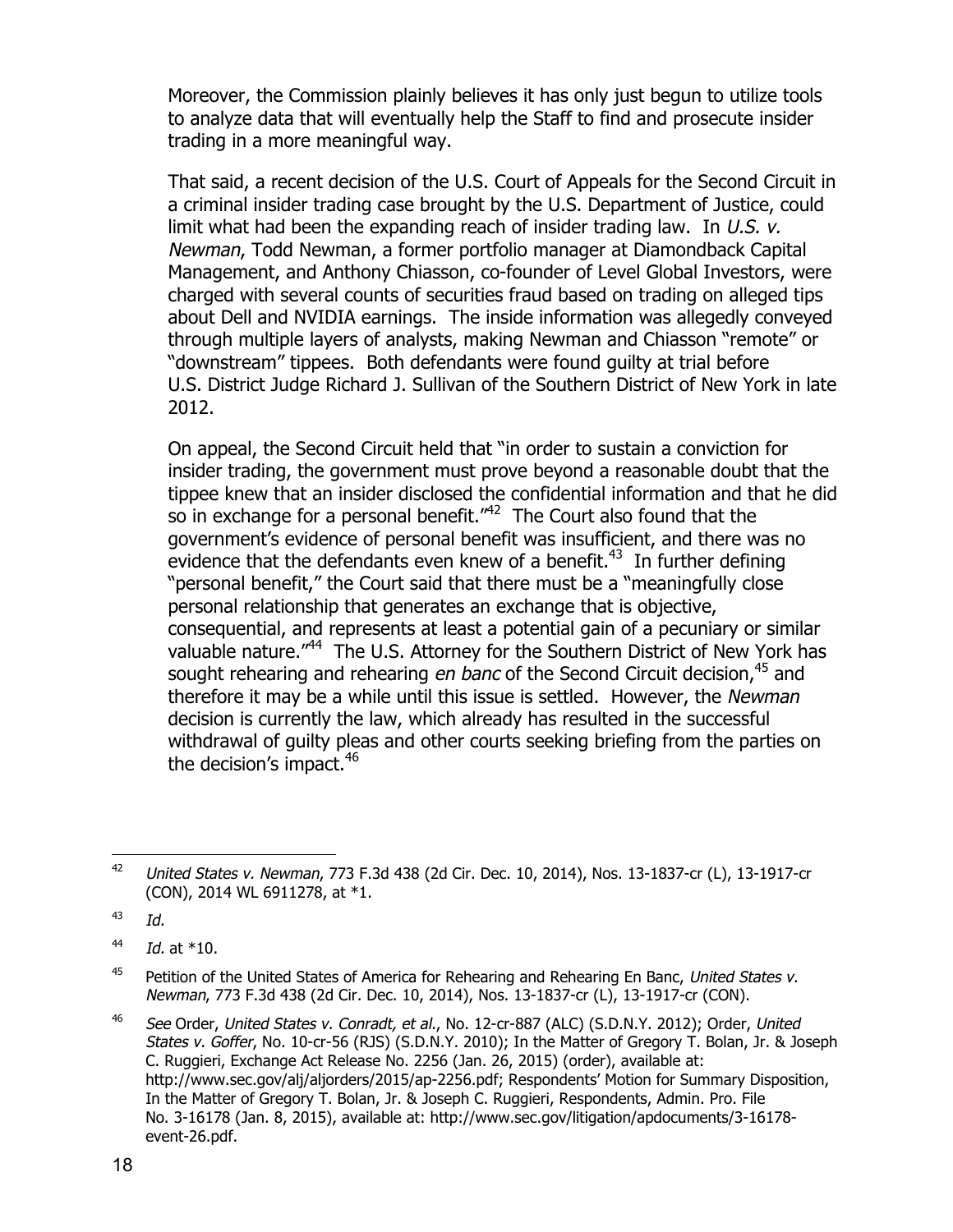Insider trading has historically received significant attention from the SEC, as well as criminal prosecutors.<sup>47</sup> In fiscal year 2014, the SEC brought 52 insider trading actions. $^{48}$  These cases involved a wide range of entities and individuals including financial professionals, lawyers, and corporate insiders. Given the substantial hurdles presented by Newman, the SEC will have to carefully consider the facts presented in cases that involve tipping.

# **The Changing Nature of Settlements and Trials**

#### **SEC's Trial Record**

As Chair of the Commission, Mary Jo White has been unequivocal in expressing that the SEC is ready and willing to take cases to trial. In November 2013, Chair White reiterated this theme in a speech entitled "The Importance of Trials to the Law and Public Accountability."<sup>49</sup> Fiscal Year 2014 gave the Enforcement Division plenty of opportunity to "walk that talk." During the most recent fiscal year, the SEC took 30 cases to trial, twice the number of cases tried in fiscal year  $2013.<sup>50</sup>$  Of those, Commission trial lawyers found themselves in federal courts more in fiscal year 2014 than in the prior ten years, and more cases were tried to juries than in the previous three years *combined*. And, while, looking back over time, the SEC can say that it has won about 80% of the cases it has taken to trial, $51$  the Commission saw some mixed results at trial in 2014.

The SEC won two trials early in fiscal year 2014, in October 2013. In a case alleging a \$21 million offering fraud by a real estate lending fund, after a five-week trial, the jury returned a verdict finding the defendants liable on all charges.<sup>52</sup> In another case, in which the SEC had charged AIC, Inc., a financial services holding company, with an unregistered offering fraud targeting elderly, unsophisticated brokerage customers, the jury found defendants liable on all  $counts.<sup>53</sup>$ 

<sup>47</sup> See Chair White's remarks titled "All-Encompassing Enforcement: The Robust Use of Civil and Criminal Actions to Police the Markets," (Mar. 31, 2014), available at: http://www.sec.gov/News/Speech/Detail/Speech/1370541342996#.VLbcYGxOVfw.

<sup>48</sup> See U.S. Securities and Exchange Commission "Fiscal Year 2014 Agency Financial Report," p. 22.

 $49$  See Chair White's remarks titled "The Importance of Trials to the Law and Public Accountability," delivered at the 5th Annual Judge Thomas A. Flannery Lecture, Washington, D.C. (Nov. 14, 2013), available at: http://www.sec.gov/News/Speech/Detail/Speech/1370540374908.

<sup>&</sup>lt;sup>50</sup> See Director Ceresney's remarks titled "Remarks to the American Bar Association's Business Law Section Fall Meeting," Washington, D.C. (Nov. 21, 2014) available at: http://www.sec.gov/News/Speech/Detail/Speech/1370543515297#.VH3b-GxOU6Y.

 $51$  Id.

<sup>52</sup> SEC v. True North Finance Corporation et al., Civil Action No. 10-3995-DWF/JJK (D. Minn. filed Sept. 21, 2010).

 $53$  SEC v. AIC, Inc., et al., Civil Action No. 3:11-cv-00176 (E.D. Tenn. filed Apr. 18, 2011).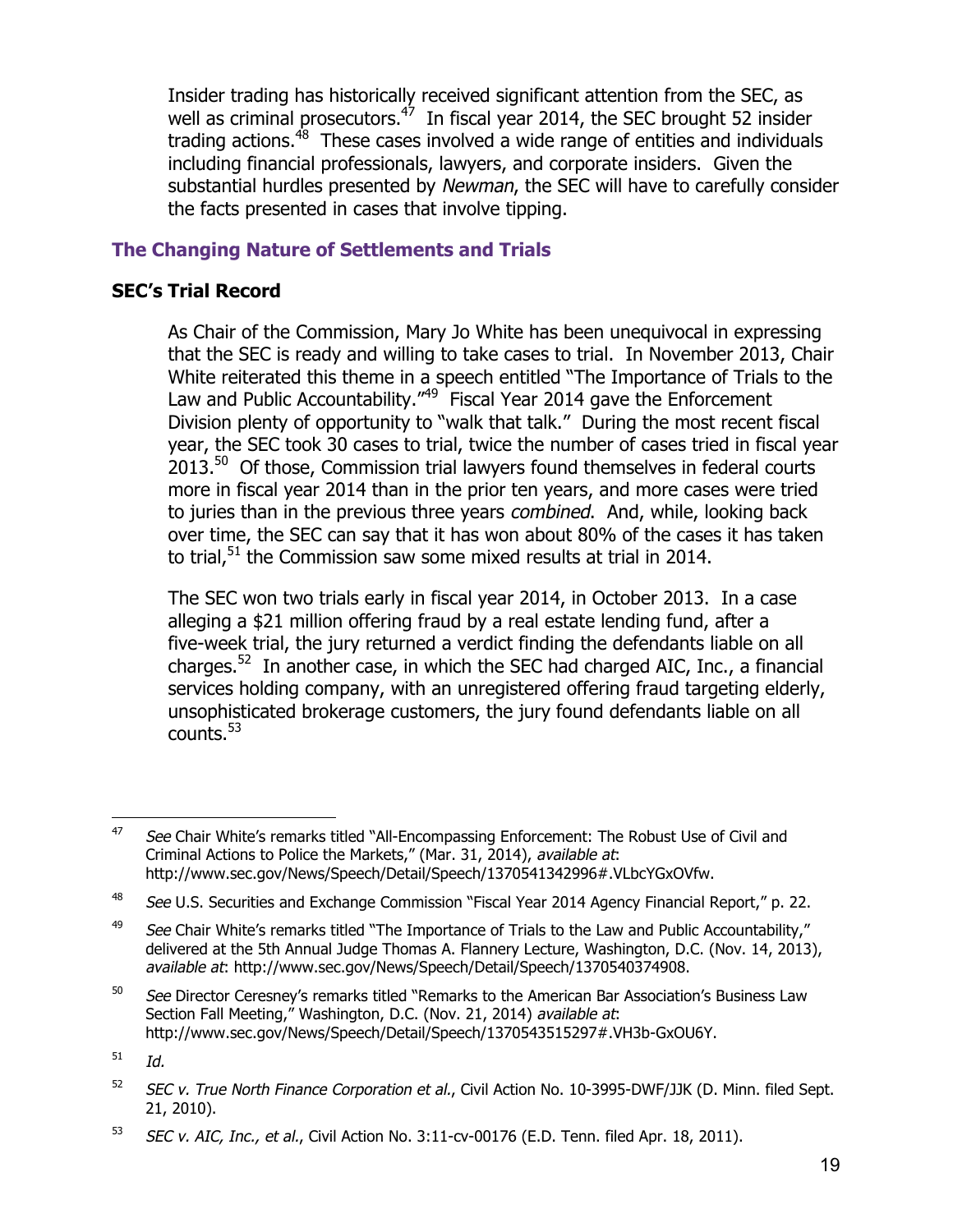Then, in December 2013, the SEC lost two cases, each charging individuals with misconduct in connection with financial fraud at public companies. On December 4, a Kansas City jury cleared Stephen Kovzan, an executive at the technology company NIC, Inc., of all charges. The SEC had accused Kovzan of concealing a payment of more than \$1.8 million to NIC's then-CEO and circumventing accounting controls.<sup>54</sup> Just one week later, following an eight-day bench trial, a California court rejected the SEC's accounting fraud allegations against two former executives of Basin Water, Inc., holding that the SEC had failed to meet its burden of proof.<sup>55</sup>

Insider trading cases were particularly tough for the SEC in fiscal year 2014. In October 2013, a jury ruled in favor of Mark Cuban on all counts in a high-profile SEC insider trading trial.<sup>56</sup> In January 2014, the SEC lost a circumstantial tipping case.<sup>57</sup> In another loss for the SEC in January 2014, a jury found that an employee who surmised an impending transaction from activity at the company where he worked and then traded on those suspicions could not be found to have violated the securities laws.<sup>58</sup>

In May 2014, the SEC lost a trial against a hedge fund manager and analyst at Wynnefield Capital, and a former GE Capital employee who worked on a 2001 corporate takeover, in which the SEC alleged insider trading.<sup>59</sup> One week later, the SEC lost another trial where circumstantial evidence was presented concerning what the trader knew and disclosed about certain contracts at a time when he sold his securities. $^{60}$ 

But not every insider trading case resulted in a complete loss for the SEC; the Commission was successful in some instances in getting mixed verdicts. In one case, the defendants were found not to have used inside information concerning a management buyout in connection with their trading, but were held liable for front-running.<sup>61</sup> In another mixed verdict case, involving a company that sells to investors the right to receive insurance policy death benefits, the SEC was successful on counts relating to revenue recognition, but lost on counts relating to disclosure and accounting fraud, as well as insider trading. $62$ 

Despite a number of losses and mixed verdicts, the SEC did win several important trials in the fiscal year. In May 2014, in one of its biggest wins of the

- <sup>56</sup> SEC v. Mark Cuban, Civil Action No. 3-CV-2050-D (SF) (N.D. Tex. filed Nov. 17, 2008).
- $57$  SEC v. Schvacho, Civil Action No. 12-CV-02557 (N.D. Ga. filed July 24, 2012).
- <sup>58</sup> SEC v. Steffes, Civil Action No. 10-CV-06266 (N.D. Ill. filed Sept. 30, 2010).
- 59 SEC v. Obus, Civil Action No. 06-CV-03150 (S.D.N.Y. filed Sept. 20, 2010).
- <sup>60</sup> SEC v. Moshayedi, Civil Action No. 12-CV-01179 (C.D. Cal. filed July 19, 2012).
- $61$  SEC v. Yang, Civil Action No. 12-CV-02473 (N.D. Ill. filed April 4, 2012).
- $62$  SEC v. Life Partners Holdings, Inc., Civil Action No. 12-CV-00033 (W.D. Tex. filed Dec. 3, 2013).

<sup>54</sup> SEC v. Kovzan, Civil Action No. 2:11-CV-02017 (JWL) (D. Kan. filed Jan. 12, 2011).

<sup>&</sup>lt;sup>55</sup> SEC v. Jensen, et al., Civil Action No. 2:11-CV-05315 (C.D. Cal. filed June 27, 2011).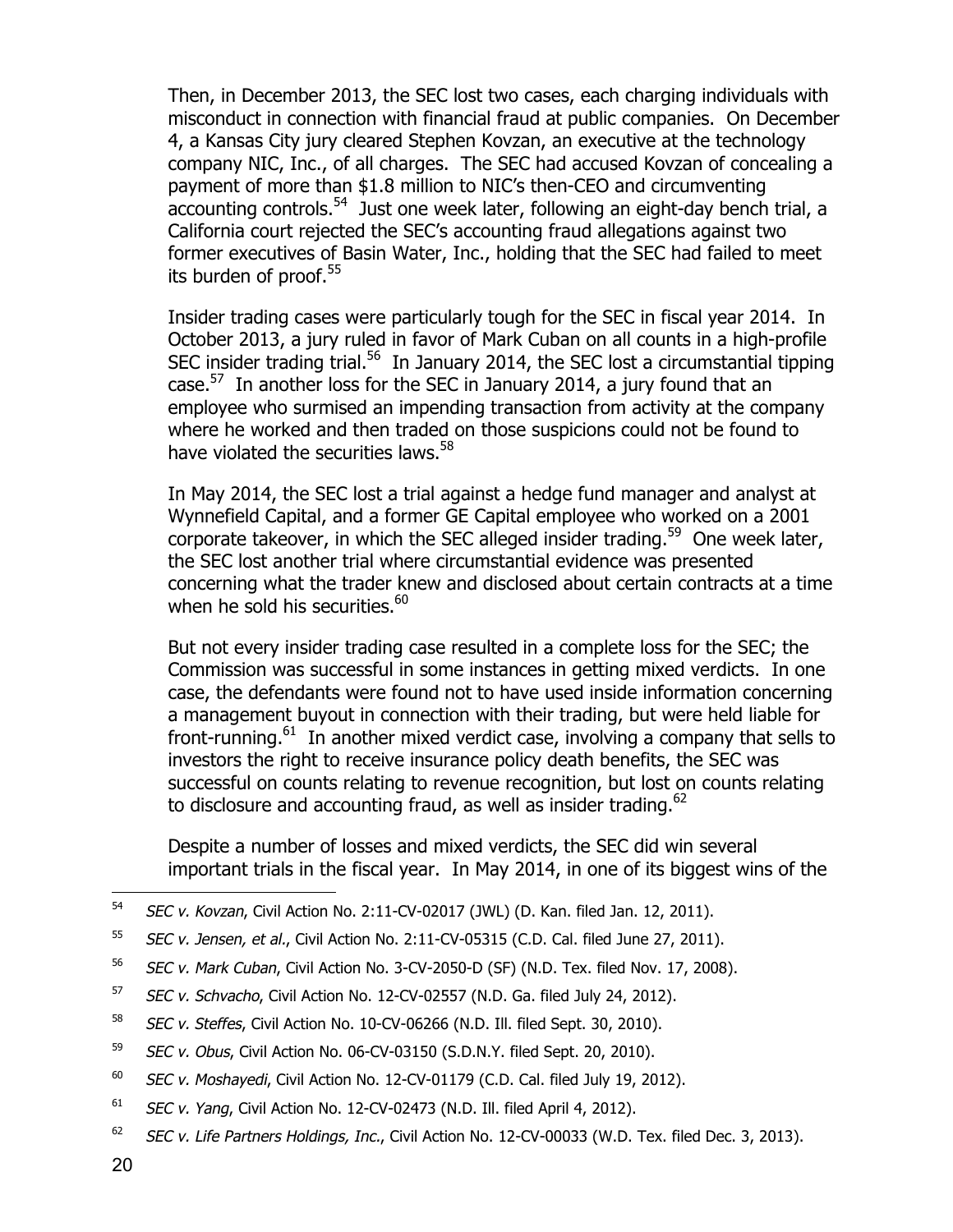year, a jury returned a verdict in favor of the SEC on all counts alleged against two corporate insider brothers, though the Court did dismiss the insider trading claim, after the jury verdict. $^{63}$  The SEC alleged that the two brothers were behind a complex 13-year scheme to hold and trade tens of millions of securities of public companies while serving as company board members and without disclosing any securities-related activity. The brothers were ordered to pay more than \$187 million in disgorgement. In August 2014, a Florida jury found that Edward Hayter, CEO and president of BIH Corp., orchestrated a pump-and-dump scheme and defrauded investors by selling unregistered stock and providing false information about the company. $^{64}$  Also in August 2014, the SEC won a verdict against Sage Advisory Group, LLC and its principal in a fraud case alleging that defendants had made materially false and misleading statements to customers in a scheme to induce former brokerage customers to transfer assets to his new advisory firm.<sup>65</sup>

Notwithstanding the SEC's somewhat mixed record of trial outcomes in the last year, the Commission is likely to continue to take cases to trial, rather than accept what it perceives as weak settlements. Nonetheless, the SEC must contend with the pragmatic reality of its own limited resources. This reality will undoubtedly be tested by issues that have changed the calculus of settlements for those facing a potential enforcement action.

#### **Settlement or Trial? A New Analysis**

Those who find themselves evaluating whether to settle with the SEC or go to trial now also have to factor into that decision the Commission's determination that it will seek admissions of wrongdoing as a condition of settlement in some cases; the fact that the process for obtaining waivers from certain statutory disqualifications that could result from the settlement of certain types of charges has significantly changed; and the Enforcement Division's increased use of Administrative Proceedings post-Dodd-Frank, which impose a "rocket docket" with procedural limitations on litigants. Where a putative defendant or respondent might well have settled with the SEC to avoid the financial and other costs associated with a trial before, these new issues fundamentally alter that decision.

#### **Admissions As The Price of Settlement**

 $\overline{a}$ 

The idea that a settling defendant might have to admit to anything was, until recently, unheard of in SEC practice. However, this issue has changed quickly, thanks to a push from Judge Jed Rakoff, of the U.S. District Court for the Southern District of New York, and to a more aggressive Division of Enforcement.

 $63$  SEC v. Samuel E. Wyly, et al., 10-CV-5760 (S.D.N.Y filed July 29, 2010).

 $64$  SEC v. BIH Corp. et al., Civil Action No. 2:10-CV-00577 (M.D. Fla. filed Sept. 20, 2010).

 $65$  SEC v. Sage Advisory Group et al., 1:10-CV-11665 (D. Mass. filed Sept. 29, 2010).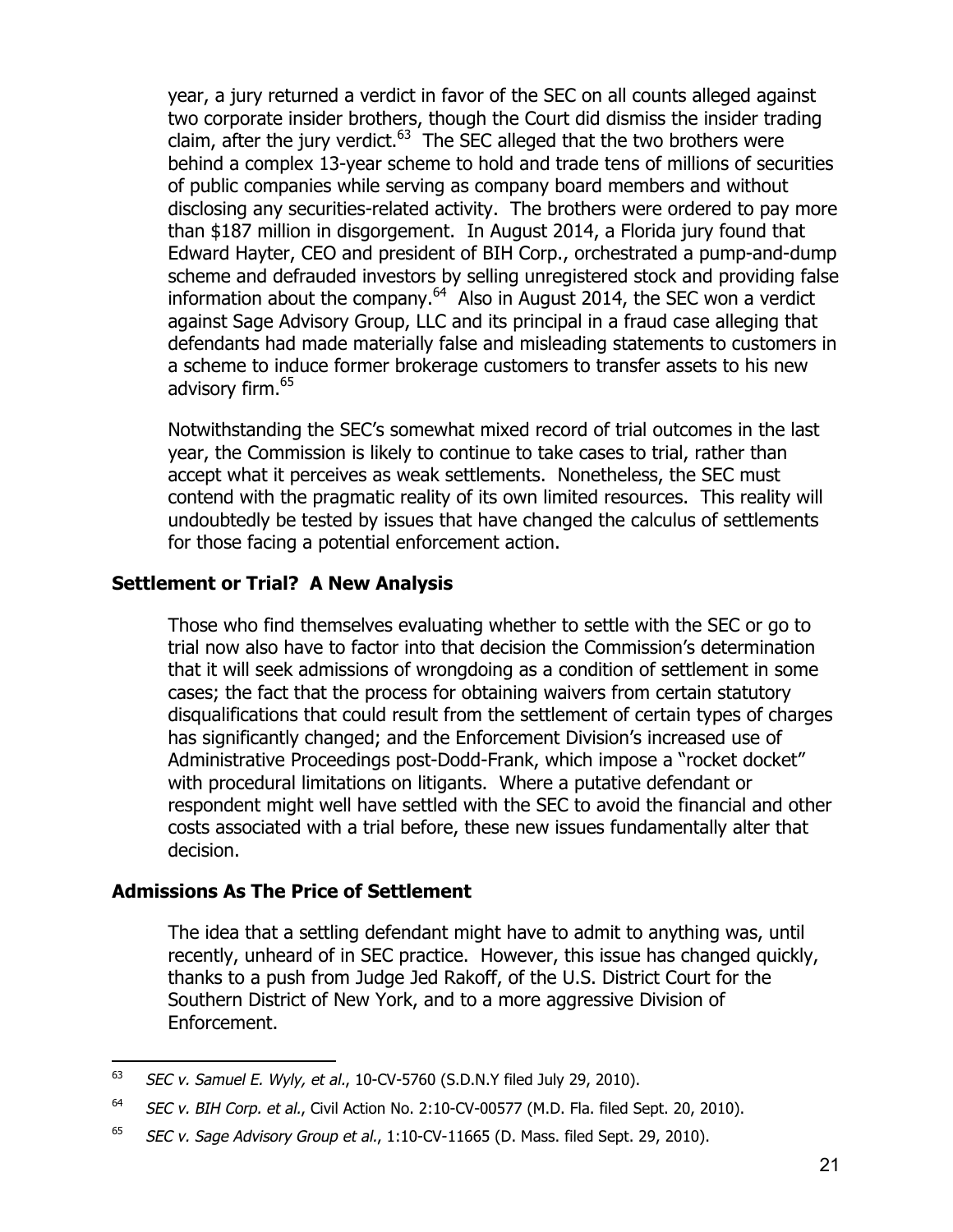First, in November 2011, Judge Rakoff refused to enter an order approving a settlement reached by the SEC and Citigroup. The SEC had filed a complaint against Citigroup alleging claims arising out of the structuring and marketing of a largely synthetic collateralized debt obligation. Shortly after the filing, the SEC filed a proposed Consent Judgment, reflecting the parties' settlement. Subsequently, the district court issued an order declining to approve the Consent Judgment. In his written opinion, Judge Rakoff stated that he was without an evidentiary basis to determine reasonableness, fairness, adequacy, or whether the settlement was in the public's interest.<sup>66</sup> Both the SEC and Citigroup appealed.

In August 2014, the United States Court of Appeals for the Second Circuit vacated and remanded Judge Rakoff's refusal to approve the parties' settlement.<sup>67</sup> The Second Circuit held that Judge Rakoff had applied an incorrect legal standard for evaluating the parties' settlement.<sup>68</sup> The Court of Appeals further opined that it is an abuse of discretion for a court to require the SEC to establish the "truth" of allegations against a settling defendant as a precondition of settlement, noting that, "[t]rials are primarily about the truth. Consent decrees are primarily about pragmatism."<sup>69</sup>

As the Citigroup case was playing out in the courts, in June 2013, in a significant departure from past practice, Chair White announced that the SEC would begin requiring admissions of facts and misconduct from defendants as a condition of settlement in cases where there was a heightened need for public accountability. Throughout fiscal year 2014, Enforcement Director Ceresney has stated that admissions will be considered in certain types of cases, including those where large numbers of investors were harmed, where the markets or investors were placed at significant risk, where the wrongdoer posed a particular future threat to investors or the markets, where the defendant engaged in unlawful obstruction of the Commission's processes, or where admissions would significantly enhance the deterrence message of the action.<sup>70</sup>

Since the implementation of the new policy, the SEC has obtained admissions in over a dozen cases.<sup>71</sup> The admissions have come from a variety of types of defendants – firms and individuals, as well as regulated and unregulated entities – and involve a broad range of conduct, including both scienter and non-scienter based violations. Cases from fiscal year 2014 in which the SEC obtained

<sup>&</sup>lt;sup>66</sup> See SEC v. Citigroup Global Mkts, Inc., 827 F. Supp.2d 328, 335 (S.D.N.Y. 2011).

 $67$  See SEC v. Citigroup Global Mkts., Inc., 752 F.3d 285 (2014).

 $^{68}$  Id.

 $^{69}$  *Id.* at 295.

 $70$  See Director Ceresney's remarks titled "Remarks to the American Bar Association's Business Law Section Fall Meeting," Washington, D.C. (Nov. 21, 2014) available at: http://www.sec.gov/News/Speech/Detail/Speech/1370543515297#.VH3b-GxOU6Y.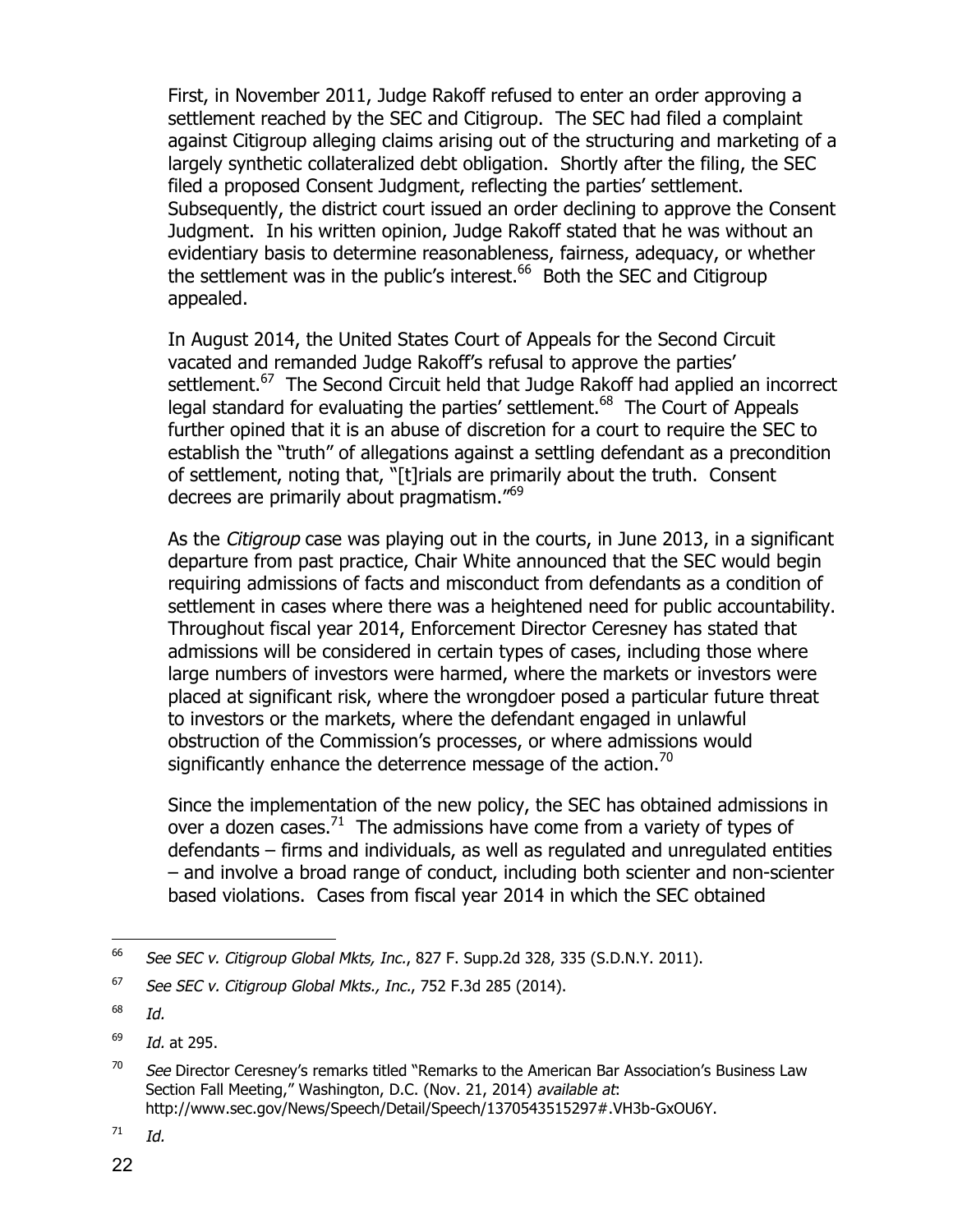admissions included those involving fraud on clients concerning trading practices, $72$  a longstanding failure to comply with registration provisions,  $73$  and failures to provide the Commission with accurate information during its investigations, $^{74}$  among other types of violations.

Although one can expect that the number of cases in which the SEC will require admissions as a condition of settlement to increase, from fiscal year 2014 it is clear that egregiousness of conduct is not the sole measure, since many large, and seemingly important, scienter-based cases settled without admissions. Since Enforcement Director Ceresney has also announced that once sought, admissions will not be subject to negotiation, $75$  it appears to be crucial during an investigation to clarify for the investigative staff early on that admissions are not possible in settlement and explain why that is important, so as to avoid issues later. Certainly, the potential for admissions alters the risk/benefit calculus of settling a matter with the Commission and will require a settling party to factor in the impact of admissions on potential collateral actions. For regulated entities and individuals, an SEC demand for admissions also reframes the issue of the advisability of litigating against one's primary regulator.

#### **Well-Known Seasoned Issuer and Other Waivers from Disqualifications**

Final judgments or orders entered in SEC enforcement matters, criminal actions and state actions, whether by settlement or after a proceeding, all can result in disqualifications under the federal securities laws from which the SEC has the authority to issue waivers. Criminal actions, injunctive actions, and actions alleging fraud have the widest reach, resulting in potential disqualification from, among other things, regulatory status as a "well-known seasoned issuer (WKSI)," which will impede and issuers from raising money immediately through security offerings, without first obtaining SEC approval.<sup>76</sup> Such actions also can result in disqualification from relying on a number of exemptions for offerings of securities, including Regulation A, Regulation E, and both Rules 505 and 506 of Regulation D under the Securities Act, disqualification from providing certain services to registered investment companies,<sup>77</sup> and disqualification from

 $72$  See SEC Press Release No. 2013-266, "SEC Charges ConvergEx Subsidiaries With Fraud for Deceiving Customers About Commissions" (Dec. 18, 2013), available at: http://www.sec.gov/News/PressRelease/Detail/PressRelease/1370540521484#.VKq\_mmxOVfw.

 $73$  See SEC Press Release No. 2014-39, "Credit Suisse Agrees to Pay \$196 Million and Admits Wrongdoing in Providing Unregistered Services to U.S. Clients" (Feb. 21, 2014), available at: http://www.sec.gov/News/PressRelease/Detail/PressRelease/1370540816517#.VKq\_7WxOVfw.

 $74$  See SEC Press Release No. 2014-207, "Wells Fargo Advisors Admits Failing to Maintain Controls and Producing Altered Document, Agrees to Pay \$5 Million Penalty" (Sept. 22, 2014), available at: http://www.sec.gov/News/PressRelease/Detail/PressRelease/1370543012047#.VKrAV2xOVfw.

 $75$  See Yin Wilczek, Court Approves SEC No-Admit Deal With Analyst, Bloomberg BNA (May 2, 2014), available at: www.bna.com/court-approves-sec-n17179890133/.

 $76$  See Rule 405 under the Securities Act of 1933 (the "Securities Act").

 $77$  See Section 9(a) of the Investment Company Act of 1940.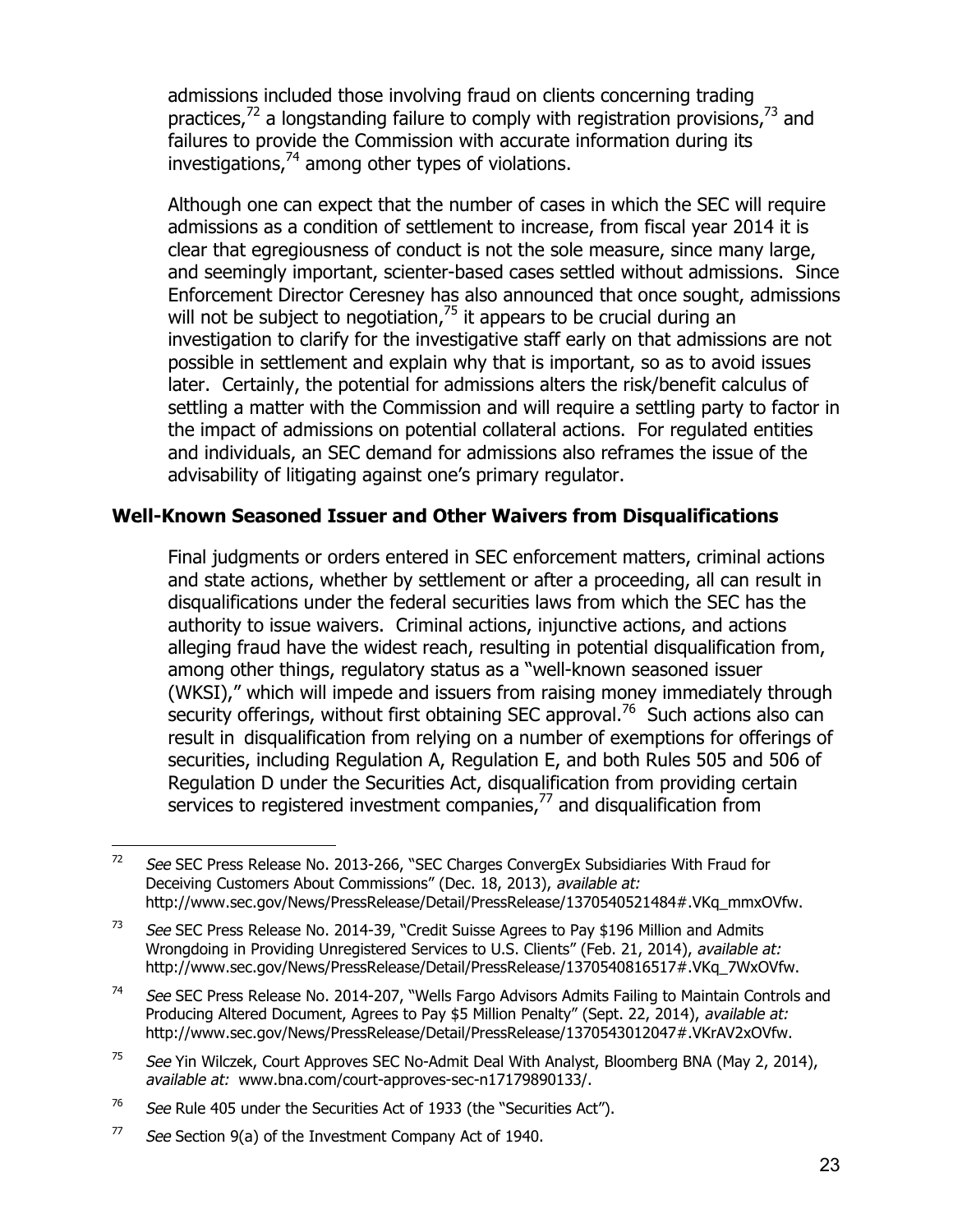providing certain services to unregistered issuers, including, but not limited to, unregistered funds, such as hedge funds and private equity funds (the so-called "bad actor" provisions).<sup>78</sup>

While, generally, waivers have been granted for these disqualifications, except in especially egregious situations, in 2014, the SEC turned its full attention to these disqualifications, scrutinizing both individual waiver requests, as well as the historic practices of the SEC Staff. For example, in the past, waivers from WKSI disqualification were granted by the SEC Staff, pursuant to authority formally delegated to the Staff by the Commission. Similarly, once effective in 2013, waivers from the Rule 506 "bad actor" disqualification also were granted by the SEC Staff, pursuant to delegated authority. Since May 2014, however, each WKSI waiver and each Rule 506 waiver granted through January 2015 has been considered by, and voted on by the Commission. Based on the published statements and dissents by individual Commission members, each vote has been the subject of much philosophic discord. In addition, based on current SEC practices, one seeking a waiver will have to demonstrate current business activities relying on a statutory or regulatory provision from which a disqualification would arise. In other words, prophylactic waivers to avoid adverse impact on future activities have become more difficult, if not impossible, to obtain.

As a result, prior to settling cases with the SEC or other regulators it is now critically important to evaluate the potential disqualifications that could arise from a settlement, and to assess whether waivers are likely to be available. Statements by individual Commissioners, as well SEC Staff guidance,<sup>79</sup> provide some indications of situations where it may be difficult to receive a waiver. In particular, it may prove particularly challenging to obtain waivers in connection with settlements of actions alleging or finding scienter-based fraud, criminal actions, and actions alleging violations of Section 5(a) of the Securities Act (disclosure and registration issues).

Even as the Commissioners themselves continue to argue the policy and the law around these issues, the SEC is likely to continue to take a tougher stance in granting waivers, and we may see more creative or flexible arrangements going forward.<sup>80</sup>

 $78$  See Rule 506(d) under the Securities Act.

 $79$  See U.S. Securities and Exchange Commission "Revised Statement on Well-Known Seasoned Issuer Waivers" (Apr. 24, 2014), *available at:* http://www.sec.gov/divisions/corpfin/guidance/wksi-waiversinterp-031214.htm.

<sup>&</sup>lt;sup>80</sup> See Commissioner Kara M. Stein, "Dissenting Statement in the Matter of The Royal Bank of Scotland Group, plc, Regarding Order Under Rule 405 of the Securities Act of 1933, Granting a Waiver From Being an Ineligible Issuer" (Apr. 28, 2014), available at: http://www.sec.gov/News/PublicStmt/Detail/PublicStmt/1370541670244#.VMEUEGxOVfw; Commissioner Stein's remarks titled "Remarks Before the Consumer Federation of America's 27th Annual Financial Services Conference," Washington D.C. (Dec. 4, 2014), available at: http://www.sec.gov/News/Speech/Detail/Speech/1370543593434#.VMEU2mxOVfw; Commissioner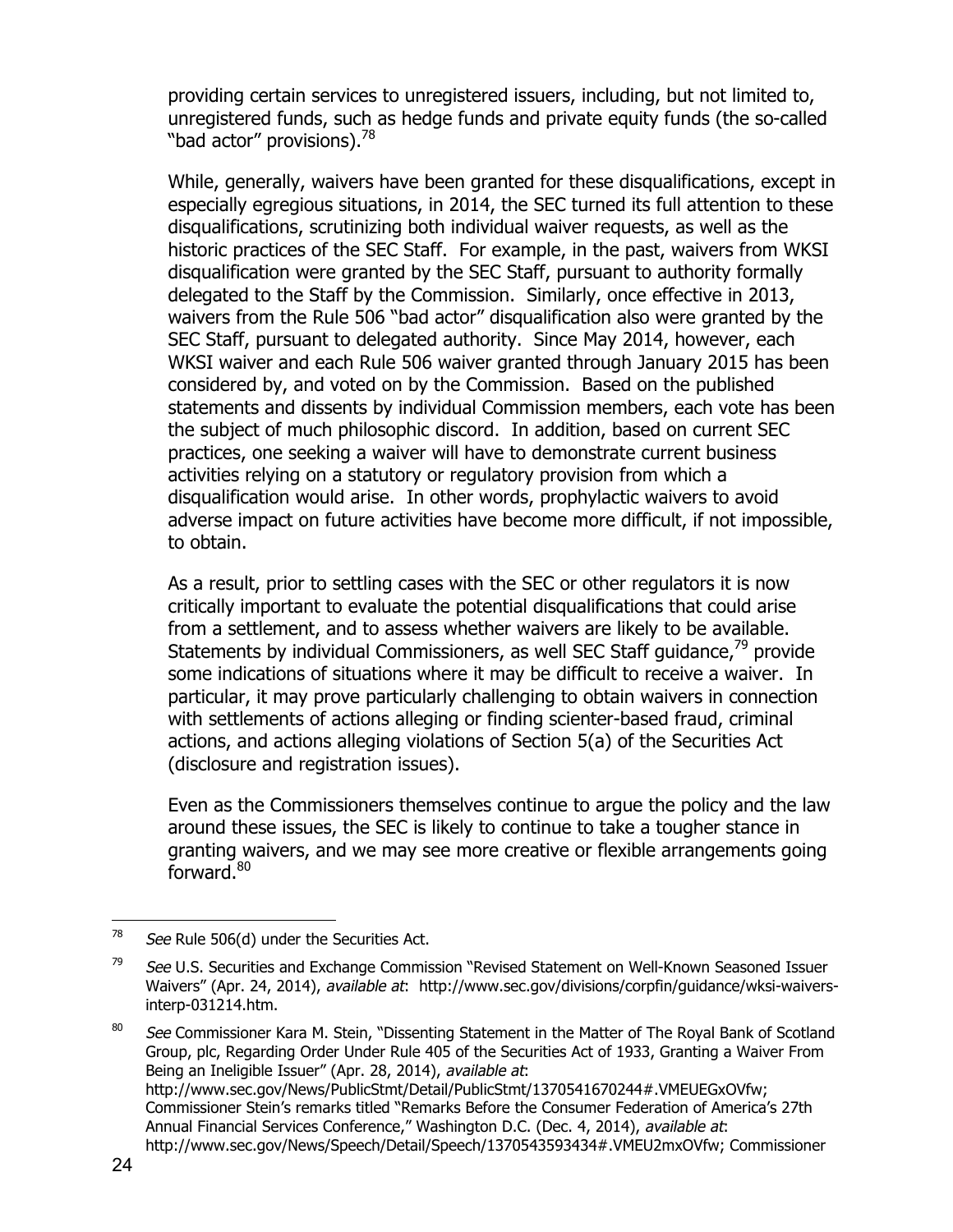# **Administrative Proceedings vs. Federal Court<sup>81</sup>**

The SEC has been using administrative proceedings throughout the 42-year history of the Division of Enforcement, and SEC administrative law judges (ALJs) have adjudicated hundreds of enforcement matters over the years. $^{82}$  Until 2010, although the SEC had authority to proceed against unregistered persons in administrative proceedings, only limited relief could be obtained against them in that forum. This circumstance changed with the passage of the Dodd-Frank Act, which provided the authority to obtain penalties in administrative proceedings against unregistered parties comparable to those obtained from registered persons.<sup>83</sup> Enforcement Director Ceresney has confirmed that the SEC is using the administrative forum more often now than in past years, given the Dodd-Frank changes. He maintains that of all actions filed last year on a partially litigated basis, approximately 57 percent were filed in district court, and about 43 percent were filed administratively.<sup>84</sup>

In defending the Enforcement Division's transition to the Administrative Proceedings, Director Ceresney noted four benefits of the administrative forum. First, administrative actions produce prompt decisions since, in most cases, an ALJ has 300 days from when a matter is instituted to issue an initial decision. Second, administrative proceedings have the benefit of specialized fact-finders, since the Commission ALJs hear and decide securities cases year after year. Third, SEC considers freedom from the Federal Rules of Evidence a benefit. The rules governing administrative hearings provide that ALJs can consider all relevant evidence, giving each piece of evidence the weight that he or she deems appropriate. Finally, there are certain types of charges, for example, failure to supervise or "causing" violations, which only can be brought in the administrative forum. 85

Nonetheless, the SEC has faced criticism as to the fairness of the administrative proceedings, perhaps because the SEC has not lost an administratively filed case since October 2013. Moreover, the limited discovery, short time frame for

Daniel M. Gallagher "Statement on WKSI Waivers" (Apr. 29, 2014), available at: http://www.sec.gov/News/PublicStmt/Detail/PublicStmt/1370541680627#.VMEPQWxOVfw.

- $81$  For more information on this topic, please see the Morgan Lewis law flash entitled "There's No Place Like Home: SEC Increasingly Uses Administrative Proceedings" (Dec. 22, 2014), available at: http://www.morganlewis.com/pubs/Securities\_LF\_SECIncreasinglyUsesAdministrativeProceedings\_2 2dec14.
- $82$  See Director Ceresney's remarks titled "Remarks to the American Bar Association's Business Law Section Fall Meeting," Washington, D.C. (Nov. 21, 2014) available at: http://www.sec.gov/News/Speech/Detail/Speech/1370543515297#.VH3b-GxOU6Y.
- 83 See Dodd-Frank Wall Street Reform and Consumer Protection Act, Pub. L. 111-203, § 929P(a).
- <sup>84</sup> These figures do not include certain types of cases, including delinguent filings or follow-ons to administrative proceedings.
- <sup>85</sup> See Director Ceresney's remarks titled "Remarks to the American Bar Association's Business Law Section Fall Meeting," Washington, D.C. (Nov. 21, 2014) available at: http://www.sec.gov/News/Speech/Detail/Speech/1370543515297#.VH3b-GxOU6Y.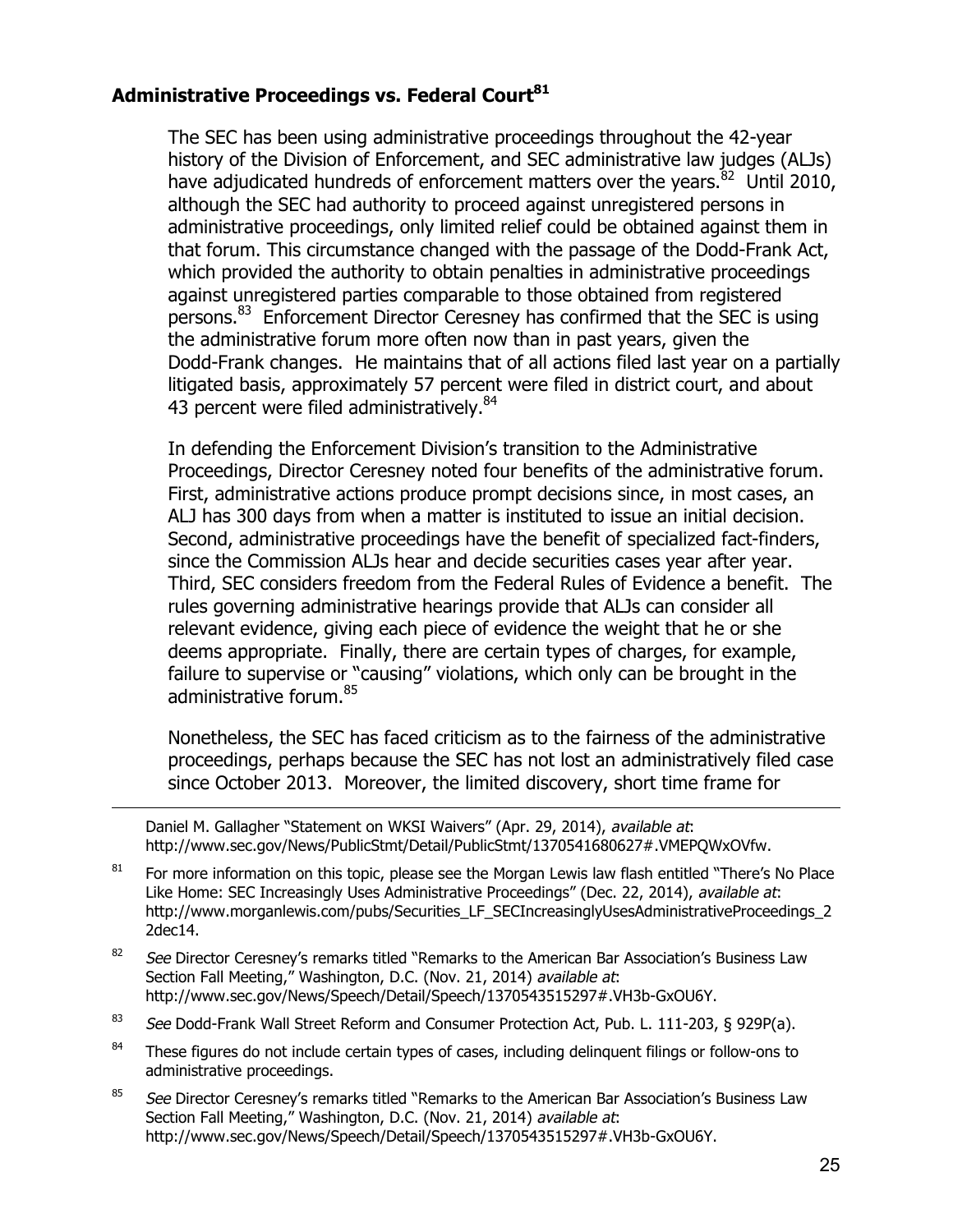hearing preparation, lack of real evidentiary rules, and other safeguards notable in the federal system  $-$  not to mention, the lack of access to a jury  $-$  has left many defendants crying foul, and even challenging the constitutionality of the process.<sup>86</sup> Director Ceresney has consistently defended the Commission's practice, and has boldly challenged anyone to identify a case in which an ALJ erroneously ruled in favor of the SEC where the Commission did not later reverse the decision.<sup>87</sup>

#### **Looking Ahead**

The SEC enforcement program under Chair White has been marked by an emphasis on deterrence, as reflected in aggressive charging decisions; the pursuit of stronger sanctions, including record monetary penalties and disgorgement; the requirement of admissions as a condition of settlement in certain cases; and close coordination with other regulatory and criminal law enforcement agencies, both domestic and international. Further, current SEC leadership has tried to work smarter, increasing the use of data analytics to focus Enforcement resources on practices and industries where the likelihood or risk of misconduct is highest.

In the coming year, we can expect to see more of the same, together with a renewed focus on cases involving financial reporting and accounting issues, including fraud and internal controls cases, as well as cases against auditors; microcap fraud cases, particularly those involving repeat offenders and the lawyers who enable them; market structure cases against exchanges, Alternative Trading Systems (ATS) and broker-dealers; insider trading actions; asset management focused cases, especially cases relating to misrepresentations of fund performance and/or conflicts of interest; as well as more FCPA cases, more cases involving complex products, more cases relating to credit ratings, and additional matters arising out of the MCDC initiative.<sup>88</sup> In connection with enforcement actions in the coming year, the Commission has promised to continue to seek admissions as a term of settlement and we can expect that more of these actions will be filed as Administrative Proceedings, whether litigated or settled.

#### **SEC Enforcement Priorities Relating to Broker-Dealers**

Based upon our review of currently available information, we believe the following list reflects some of the SEC's top priorities for broker-dealer enforcement:

 $88$  Id.

<sup>86</sup> See Stilwell v. SEC, 14-CV-07931 (S.D.N.Y. filed Oct. 1, 2014); Duka v. SEC, 15-cv-00357 (S.D.N.Y. filed Jan. 16, 2015).

<sup>&</sup>lt;sup>87</sup> See Director Ceresney's remarks titled "Remarks to the American Bar Association's Business Law Section Fall Meeting," Washington, D.C. (Nov. 21, 2014) available at: http://www.sec.gov/News/Speech/Detail/Speech/1370543515297#.VH3b-GxOU6Y.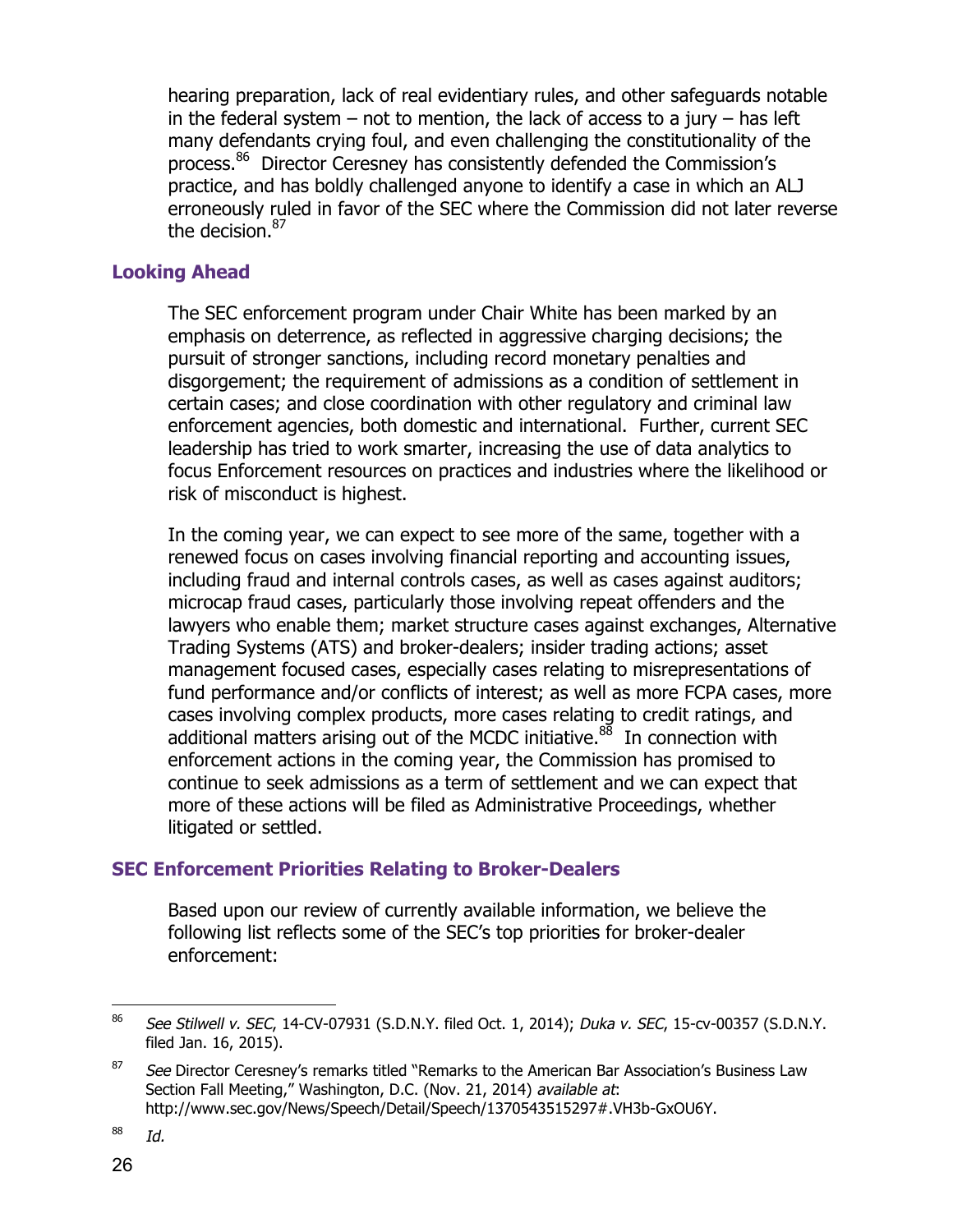# **Sales Practices/Fraud**

- Unsuitable recommendations of higher yield and complex products (e.g., leveraged ETFs and structured products), as well as the adequacy of due diligence;
- Suitability and disclosures around interest rate sensitive fixed income securities;
- Suitability, disclosure, and diligence relating to "alternative" mutual funds;
- Microcap fraud and pump-and-dump schemes;
- Suitability, representations, advertising, or churning when recommending the movement of assets from a retirement plan to an IRA rollover account;
- Suitability/disclosures around variable annuity sales; and
- Affinity fraud targeting seniors or other groups.

#### **Trading**

- Best execution;
- Market access controls related to erroneous orders;
- Use of technology, with a focus on algorithmic and high-frequency trading;
- Information leakage and cybersecurity;
- Market manipulation (practices such as marking-the-close, parking, spoofing, and excessive markups and markdowns);
- Relationships between broker-dealers and ATSs; and
- Application of the Market Access Rule (15c3-5) to proprietary trading.

#### **Internal Controls**

- **Effectiveness of key control functions (liquidity, credit, and market risk** management practices);
- Valuation practices, particularly for infrequently traded securities;
- Branch office supervision; and
- Overall compliance function.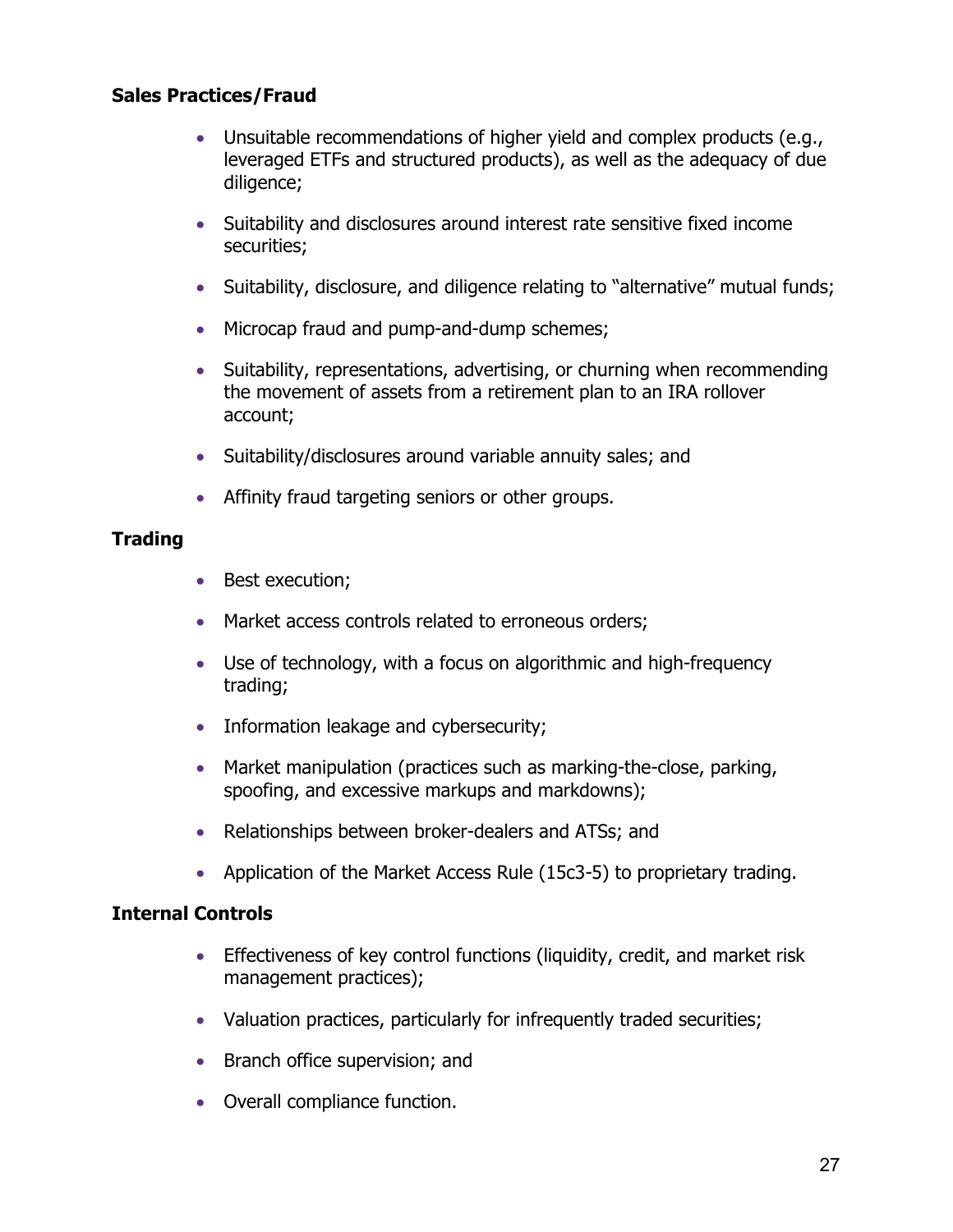# **Anti-Money Laundering**

• Focus on AML programs of broker-dealers that offer customers the ability to deposit or withdraw cash and/or that allow customers direct access to the markets from higher-risk jurisdictions.

# **Fixed Income Market**

- The structure and transparency of the market and its effect on the quality of executions;
- Use of filters by market participants to control what is displayed by fixed income ATSs; and
- Focus on transparency in the municipal securities market.

# **SEC Enforcement Actions<sup>89</sup>**

#### **Anti-Retaliation**

Last year, the SEC used its anti-retaliation power for the first time.

- A. In the Matter of Paradigm and Weir, Proc. File No. 3-15930 (June 16, 2014)
	- 1. On June 16, 2014, the SEC brought the first-ever action filed under its new anti-retaliation enforcement authority.
	- 2. This action stems from a series of transactions between Paradigm (a hedge fund advisory firm) and a broker-dealer also owned by Weir, with which Weir was placing trades on behalf of a client hedge fund. According to the SEC, because these were principal transactions, effective written disclosure was required to be given to the hedge fund and the hedge fund's consent obtained.
	- 3. Weir attempted to satisfy the disclosure and consent provisions by forming a conflicts committee within Paradigm that would review and approve each of the principal transactions made on behalf of the hedge fund. The committee was comprised of Paradigm's Chief Financial Officer and Chief Compliance Officer, each of whom essentially reported to Weir, and the CFO was also the CFO of the broker-dealer. As a result, the SEC found that the conflicts committee was, itself, conflicted.
	- 4. Paradigm's head trader made a whistleblower submission to the SEC revealing the transactions between Paradigm and Weir's

 $\overline{a}$  $89$  The cases described herein are settlements in which respondents neither admitted nor denied the allegations against them, unless the description explicitly states otherwise.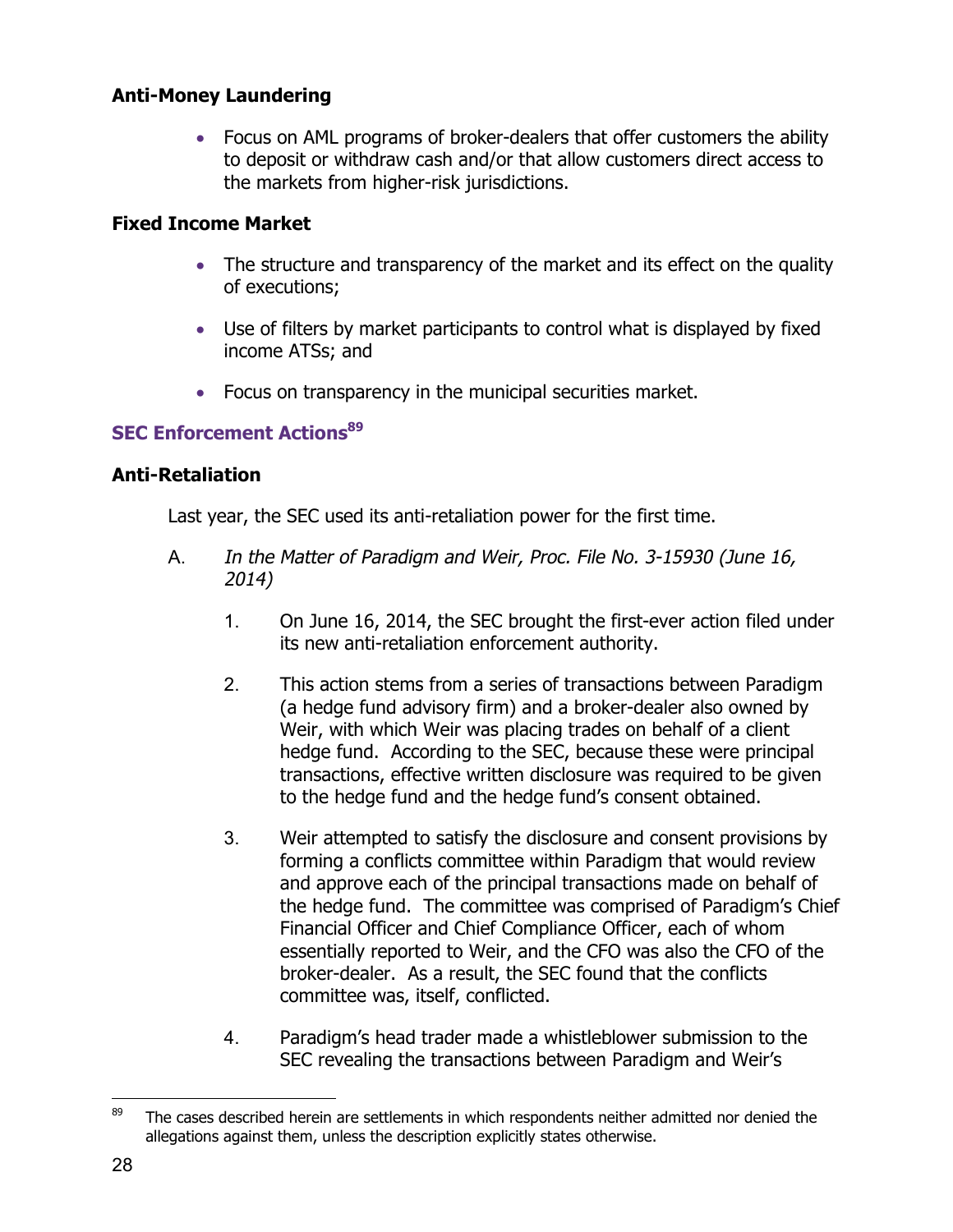broker-dealer. When Paradigm learned of this, according to the SEC, it engaged in a series of retaliatory actions, including: changing the whistleblower's job function; stripping him of supervisory responsibilities; denying him access to his work e-mail; and directing him to work offsite. Paradigm asked the former head trader to prepare a report detailing the facts that he believed supported the potential violations he reported to the SEC. According to the whistleblower, he was asked to review 1,900 pages of hard copy documents, and told that he could not return to the trading floor until he could identify specific conduct to substantiate his claims. Paradigm gave the head trader permission to use his personal e-mail address to conduct this research, since Paradigm had restricted his access to his work e-mail. One month later, Paradigm reprimanded him for sending confidential documents from his personal e-mail account in violation of the confidentiality agreement he signed when he joined Paradigm. The next day, the head trader resigned from his position.

- 5. The SEC's order found that Weir caused Paradigm's violation of the anti-retaliation provision of the Advisers Act. Weir and Paradigm agreed to cease and desist future violations, without admitting or denying the findings.
- 6. Paradigm Capital Management and its owner, Candace King Weir made – and the SEC accepted – an Offer of Settlement for \$2.2 million: \$1.7 million in disgorgement (to be distributed to compensate investors), \$181,771 in prejudgment interest, and a civil penalty of \$300,000. In addition, Paradigm also agreed to an undertaking to retain an independent compliance consultant.

#### **Blue Sheets**

The below case is interesting in that it is in an area generally reserved for FINRA enforcement and also because it was settled with an admission.

- A. In the Matter of Scottrade, Inc., Admin. Proc. File No. 3-15702 (January 29, 2014)
	- 1. On January 29, 2014, the SEC instituted a settled administrative proceeding against Scottrade, Inc., alleging that the company failed to provide the SEC with complete and accurate "blue sheet" data in violation of Section 17(a) of Exchange Act. "Blue sheets" provide detailed information about trades done by a firm and its customers.
	- 2. The SEC found that from March 2006 through April 2012, Scottrade failed to report "error account trades" in its blue sheet responses to the SEC due to coding error. The SEC found that Scottrade failed to provide the information on 1,231 occasions. In addition, the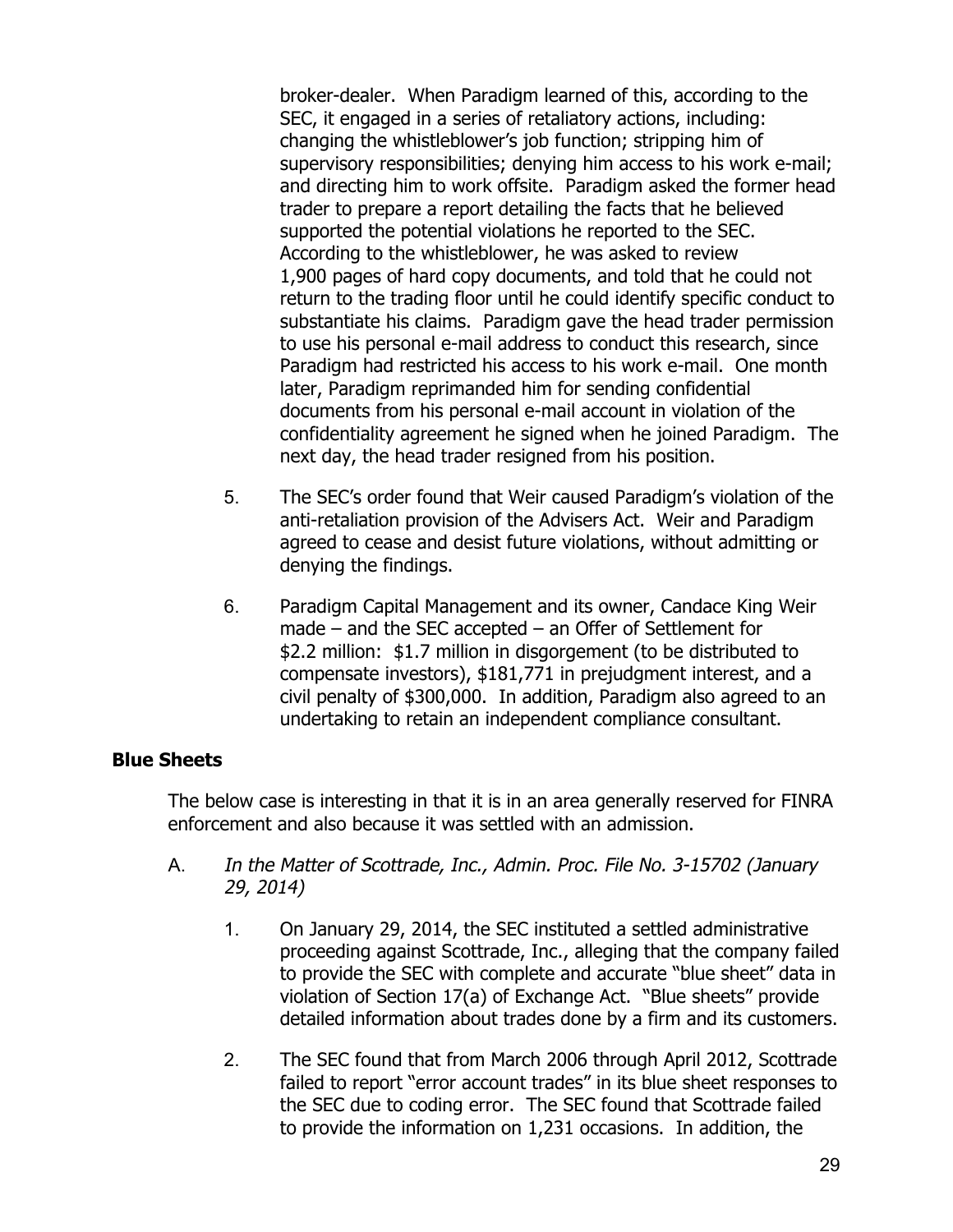SEC found that Scottrade did not have an audit system at this time to detect the problem.

- 3. The SEC discovered Scottrade's violations when, in December 2011, it sent Scottrade blue sheet requests regarding securities involved in suspicious trades. Scottrade provided blue sheet data that failed to include responsive data for several instances of trading in securities in September and October 2011. On April 25, 2012, Scottrade informed the SEC that it had corrected the deficient code for the program that had caused the incomplete blue sheet responses.
- 4. The SEC found that Scottrade willfully violated Section 17(a) by failing to maintain and provide accurate and complete blue sheet data to the SEC as well as by failing to have an audit system in place regarding such records.
- 5. Scottrade was ordered to cease and desist from continued violations of the Exchange Act and to pay a civil money penalty of \$2.5 million. Scottrade was also ordered to comply with an undertaking to retain an independent consultant. This consultant will review Scottrade's policies and procedures designed to detect and prevent violations of securities laws related to blue sheet submissions and prepare a report to be submitted to the SEC. Within one year following the date of the Order, Scottrade is required to certify in writing its compliance with the required undertakings.
- 6. Scottrade agreed to settle the charges by paying the above fine and admitting it violated the noted books and records provisions of the federal securities laws.

# **Broker-Dealer Registration**

Last year, the SEC brought two interesting cases in the broker-dealer registration area. One of those matters settled with an admission of wrongdoing.

- A. In the Matter of Credit Suisse Group AG, Admin. Proc. File No. 3-15763 (Febuary 21, 2014).
	- 1. On February 21, 2014, the SEC filed a settled administrative proceeding against Zurich-based Credit Suisse Group AG ("Credit Suisse"), alleging that it provided cross-border brokerage and investment advisory services to U.S. clients without first registering with the SEC in violation of Section 15(a) of the Exchange Act and Section 203(a) of the Advisers Act.
	- 2. According to the SEC, Credit Suisse began conducting cross-border advisory and brokerage services for U.S. clients starting in 2002.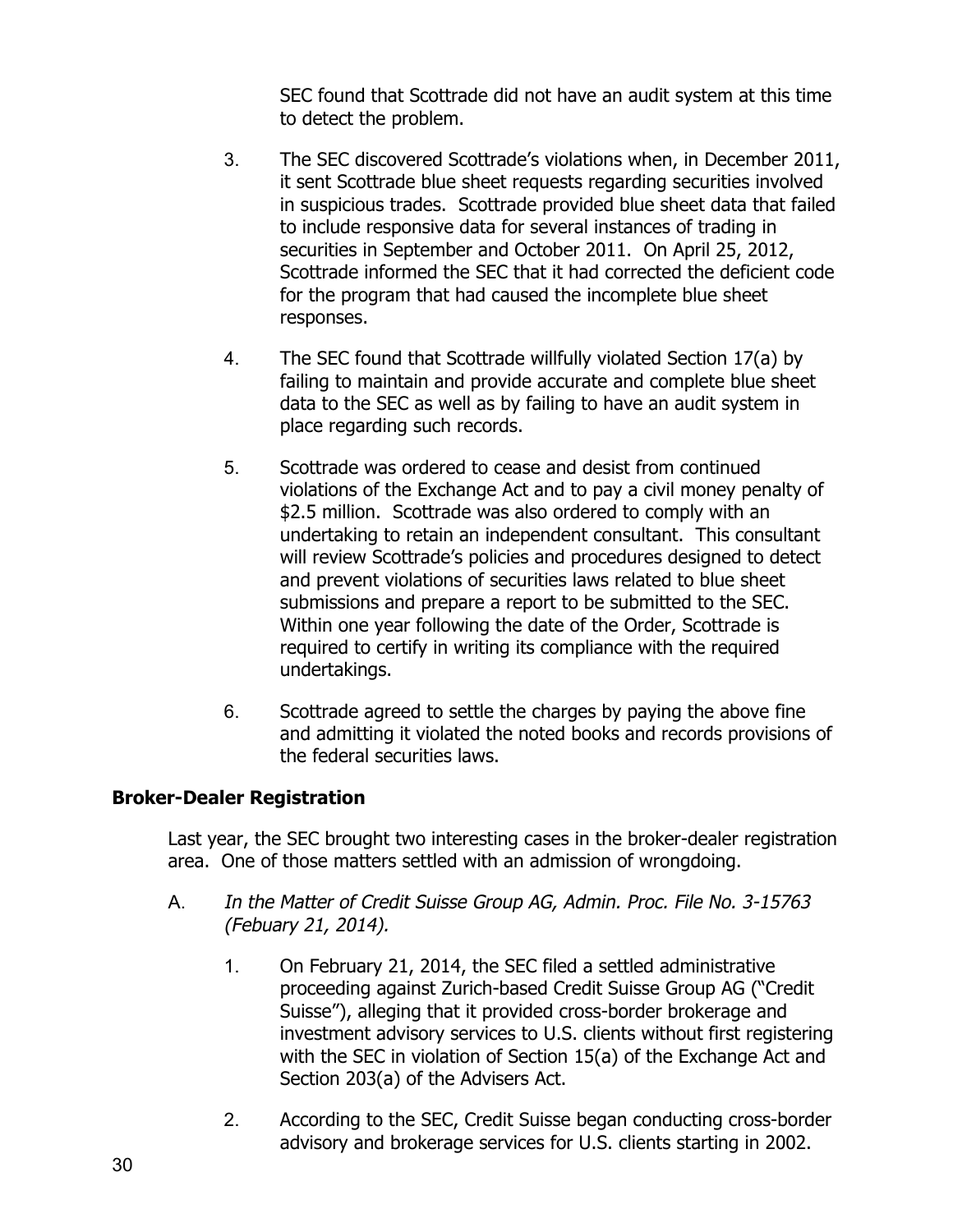During the period 2002 to 2008, Credit Suisse had as many as 8,500 U.S. client accounts, which contained an average of \$5.6 billion in total assets. Credit Suisse was not registered with the SEC as a broker-dealer or as an investment adviser and was not exempt from registration.

- 3. Relationship managers at Credit Suisse made approximately 107 trips to the United States between 2001 and 2008. During these trips, they provided broker-dealer and advisory services to existing clients and solicited prospective clients. In addition, the relationship managers communicated with clients in the U.S. via mail, phone, and e-mail to make recommendations regarding types of accounts and investments.
- 4. In October 2008, Credit Suisse began taking steps to exit the business of providing cross-border advisory and brokerage services to U.S. clients. This decision coincided with the publicized civil and criminal tax investigation of Switzerland-based UBS AG related to its cross-border banking, broker-dealer, and investment adviser services to U.S. clients. The number of Credit Suisse's U.S. client accounts decreased starting in 2009, and the majority of accounts were closed or transferred by 2010. Credit Suisse did not completely exit the cross-border business until 2013 because it continued to collect broker-dealer and investment adviser fees on some accounts.
- 5. According to the SEC, Credit Suisse was aware of the registration requirements and undertook initiatives designed to prevent violations of the federal securities laws. However, the SEC found that these initiatives failed because they were not effectively implemented or monitored. For example, Credit Suisse created a Swiss-based SEC-registered company to service U.S. clients in 2000, but it took more than six years to transfer existing U.S. clients to the new entity.
- 6. The SEC found that Credit Suisse willfully violated Section 15(a) of the Exchange Act and Section 203(a) for the Advisers Act.
- 7. Credit Suisse was ordered to cease-and-desist continued violations of the Exchange Act and to pay \$82,170,990 in disgorgement, \$64,240,024 in prejudgment interest, and a \$50 million penalty. Credit Suisse was also ordered to comply with an undertaking to retain an independent consultant.
- 8. In settling this case, Credit Suisse admitted wrongdoing to resolve the SEC's charges.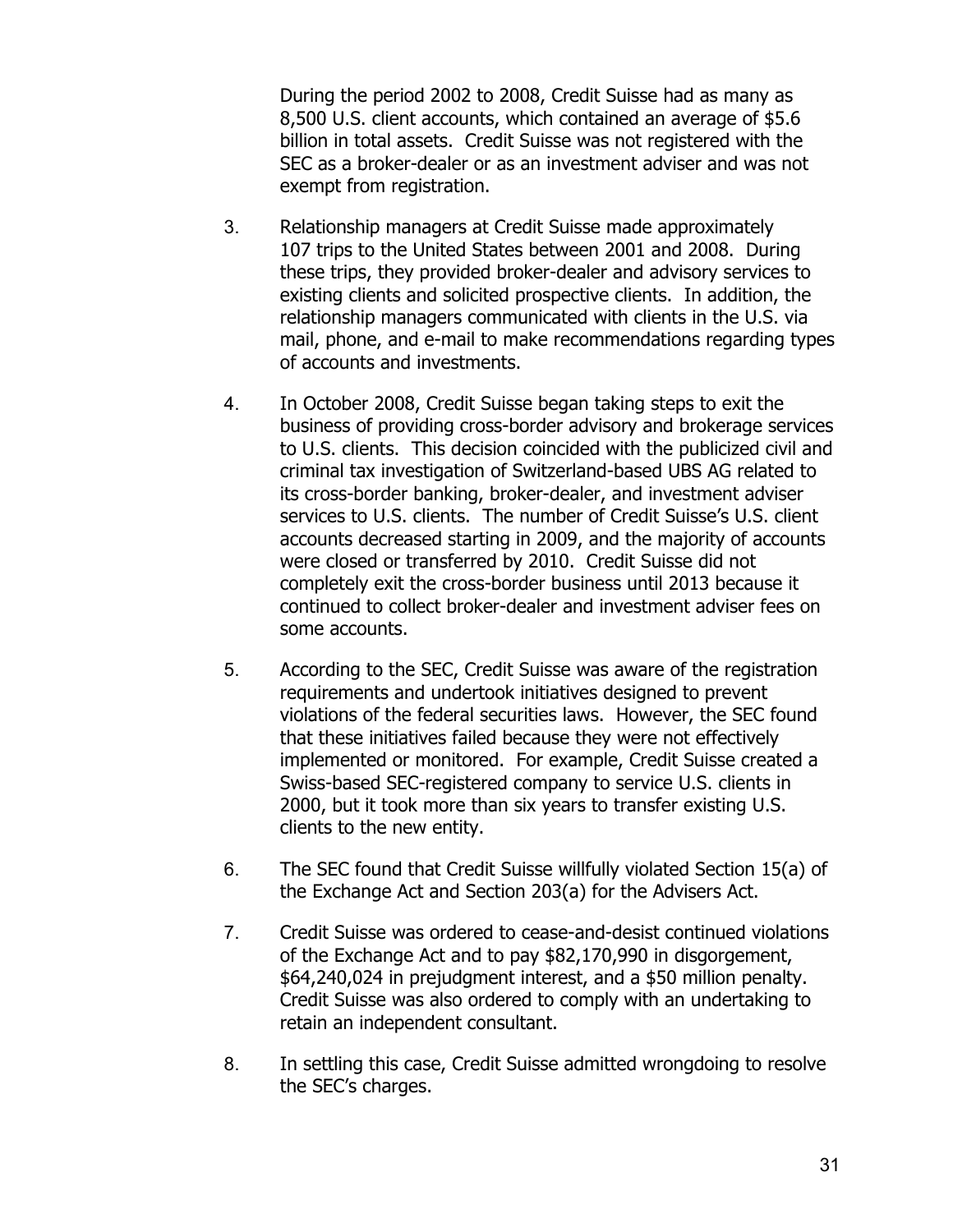- B. In the Matter of Visionary Trading LLC, et al., Admin. Proc. File No. 3-15823 (April 4, 2014).
	- 1. The SEC filed a settled administrative proceeding against Visionary Trading LLC ("Visionary") and Lightspeed Trading LLC ("Lightspeed"), along with several individual owners of Visionary, and Lightspeed's former COO, Andrew Actman, for manipulative trading of publicly traded stocks and certain registration violations.
	- 2. The SEC found that Joseph Dondero ("Dondero"), along with three other owners of Visionary, operated Visionary as a brokerage firm, even though it was not registered as required. The SEC concluded that Lightspeed, a registered broker-dealer, aided and abetted these registration violations.
	- 3. The SEC found that from May 2008 until November 2011, Visionary and its four owners improperly received from Lightspeed a share of commissions generated from trading by Visionary customers. The Order also found that Lightspeed aided and abetted the violation by ignoring red flags that Visionary and its owners were receiving transaction-based compensation, even though Visionary was not registered as a broker-dealer and its owners were not associated with a registered broker-dealer.
	- 4. The SEC also found that Dondero manipulated the markets for listed and over-the-counter stocks by engaging in the practice of "layering." Dondero placed buy (or sell) orders that he intended to have executed, and then immediately entered numerous non-bona fide sell (or buy) orders for the purpose of attracting interest to the bona fide order. Dondero placed these non-bona fide orders to trick market participants into executing against the initial, bona fide order. Dondero engaged in this manipulative strategy repeatedly, placing hundreds of thousands of manipulative orders.
	- 5. Dondero agreed to pay disgorgement of more than \$1 million, plus interest and penalties, and also agreed to a bar from the securities industry. Visionary's other owners agreed to pay disgorgement of more than \$100,000 each plus interest and penalties, and agreed to two-year bars from the securities industry. Lightspeed agreed to pay more than \$300,000 in disgorgement plus interest and a penalty of \$100,000. Actman agreed to pay a penalty of \$10,000 and accepted a supervisory bar for at least one year.

#### **Dark Pools**

Regulators are increasingly focused on trading in so-called "dark pools." Below is a case brought by the SEC last year.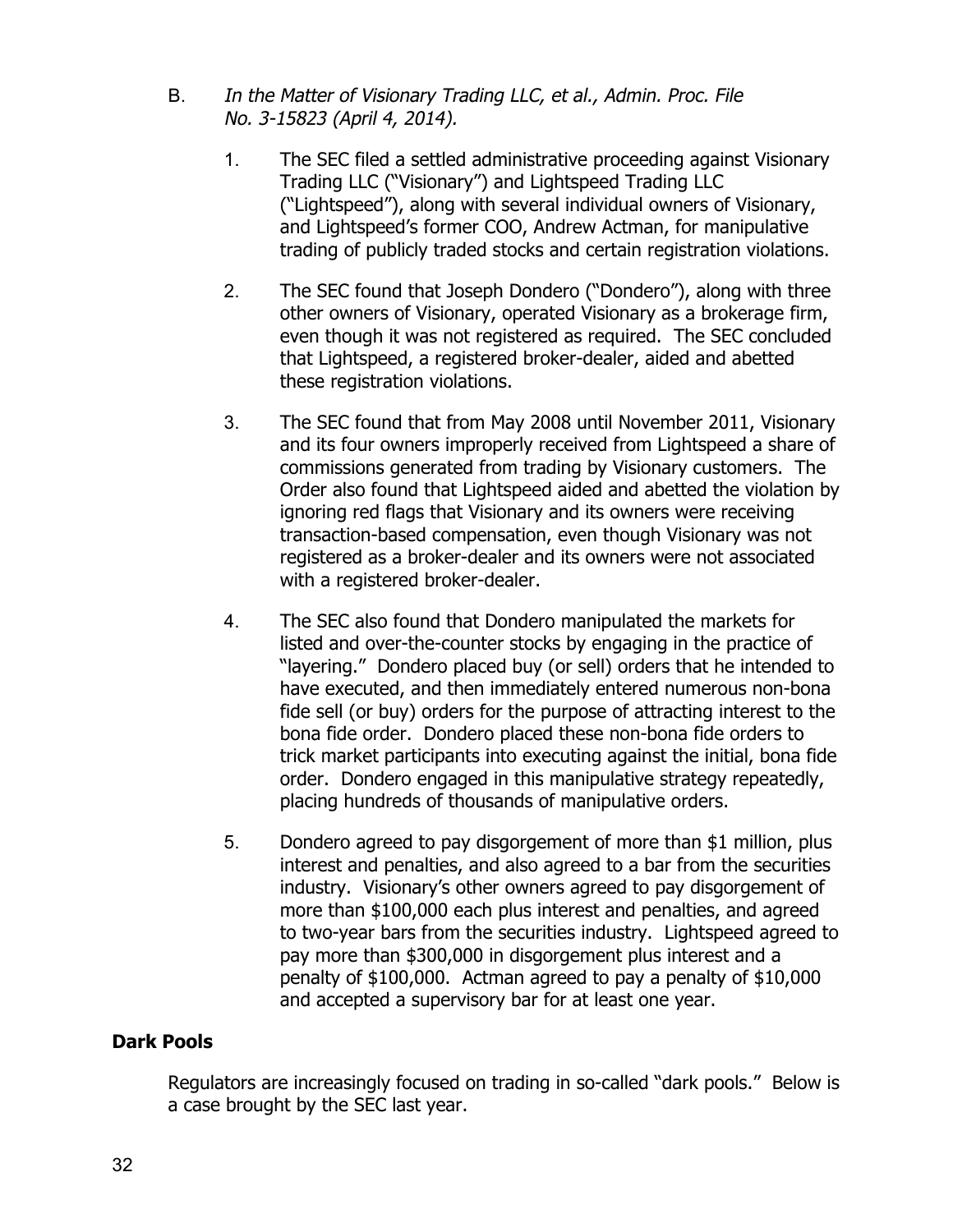- A. In the Matter of Liquidnet, Admin. Proc. File No. 3-15912 (June 6, 2014).
	- 1. On June 6, 2014, the SEC instituted a settled administrative proceeding against Liquidnet, Inc., a New York-based brokerage firm that operates a block-trading alternative trading system ("ATS"), or dark pool, for large institutional investors.
	- 2. In 2009, Liquidnet launched its Equity Capital Markets ("ECM") initiative to offer block execution services to corporate issuers, control persons of corporate issuers, and private equity and venture capital firms looking to execute large equity capital markets transactions with minimal market impact.
	- 3. ATSs are subject to Regulations ATS and NMS, Exchange Act Rule 15c3-5 (the market access rule), and other rules and regulations including Rule 301(b)(10) of Regulation ATS, which requires that an ATS establishes safeguards and procedures to protect subscribers' confidential trading information and adopt and implement adequate oversight procedures to ensure that the safeguards and procedures for protecting subscribers' confidential trading information are followed. According to the SEC, these requirements address the risk that a broker-dealer that operates an ATS may have business units separate from the ATS, but within the same legal entity or separately incorporated affiliates, that, if given access to the confidential trading information of the ATS's subscribers, could benefit from such information.
	- 4. The SEC found that Liquidnet violated its regulatory obligations, and its own promises to its ATS subscribers, when it improperly allowed ECM employees to access Liquidnet members' confidential trading information. The SEC concluded that, because ECM employees neither operated the Liquidnet ATS nor were responsible for its functions, their access to the confidential information violated the specific requirements of Regulation ATS.
	- 5. The SEC also found that Liquidnet had informed its members that it had "established and implemented policies to maintain the segregation of sales, trading desk, and members services functions," but that it did not disclose the existence of the ECM group or the fact that ECM employees had access to detailed and confidential trading information. The SEC found that such an omission was materially misleading.
	- 6. Finally, the SEC found that Liquidnet improperly used the confidential trading data of dark pool subscribers in two ATS sales tools.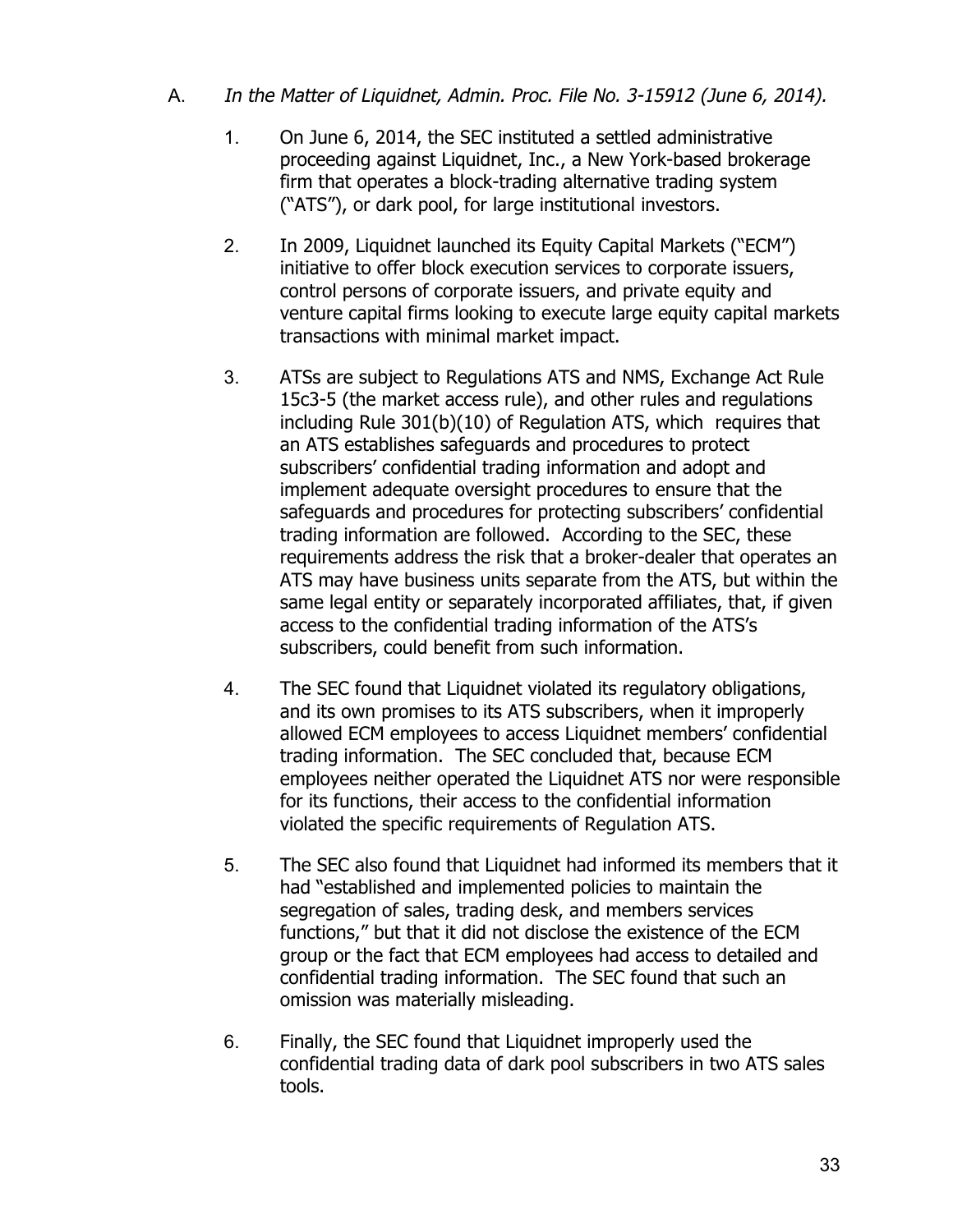7. Liquidnet consented to the SEC's order, which censured the firm and required it to pay a civil money penalty of \$2 million.

## **Insider Trading**

As noted above, insider trading remains an important area of emphasis for the SEC's Division of Enforcement. Summarized below are cases involving an investment banker and broker. In addition, there is a summary of a case involving inadequate policies and procedures in this area.

- A. SEC v. Frank Perkins Hixon, Jr., No. A14 CV 0158SS (W.D. Tex. February 20, 2014).
	- 1. On February 20, 2014, the SEC brought a civil action against New York investment banker Frank Perkins Hixon, Jr. for tipping and trading on inside information resulting in profits of at least \$950,000. Hixon, who was employed by Evercore Group, L.L.C., received material, nonpublic information regarding Westway Group, Inc., Titanium Metals Corporation, and Evercore Partners, Inc. The SEC named two individuals, Frank P. Hixon, Sr. and Destiny W. Robinson, as relief defendants. The U.S. Attorney's Office for the Southern District of New York brought parallel criminal charges against Hixon.
	- 2. As an investment banker, Hixon specialized in the mining, metals, and materials industries. Westway was a client of Evercore, and Hixon advised Westway in the negotiations to sell its business units in 2011 and 2012. Titanium Metals was a potential client of Evercore, and Hixon learned that Titanium was going to be acquired by Precision Castparts by the end of 2012. Finally, Hixon learned the financial results of Evercore Partners, of which Evercore Group is a subsidiary, in advance of an announcement of record earnings in 2013.
	- 3. According to the SEC's complaint, Robinson's brokerage account showed timely trades from October 2011 through January 2013 in Westway, Titanium, and Evercore stock. The SEC alleged that Hixon had online access to Robinson's brokerage account and made trades in that account from several locations, including Hixon's office in New York as well as Austin, Texas, London, and Japan. Hixon had previously had a relationship with Robinson, and they had a child together. The SEC alleged that text messages between Hixon and Robinson suggest that the trading proceeds were a substitution for child support payments.
	- 4. The SEC alleged that Hixon's father's brokerage account showed timely trades from October 2012 through January 2013 in Titanium and Evercore stock.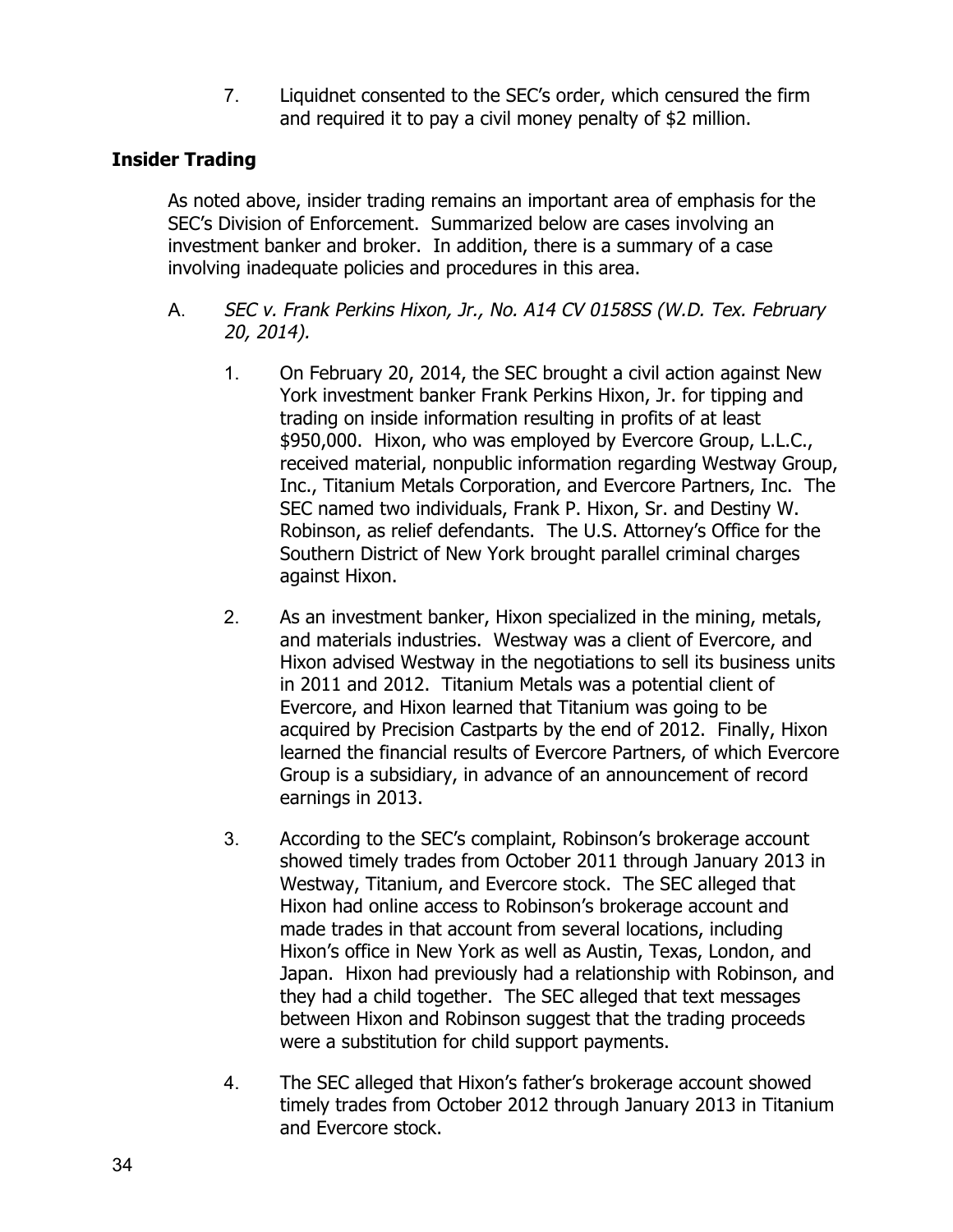- 5. When confronted by Evercore, Hixon initially denied knowing Robinson and his father. Evercore terminated Hixon in January 2014.
- 6. The SEC's complaint charged Hixon with violating Section 10(b) of the Exchange Act, Rule 10b-5, Section 14(e) of the Exchange Act, Rule 14e-3(a), and Rule 14e-3(d). In April 2014, Hixon pled guilty to the related criminal charges in New York. In August 2014, he was sentenced to 30 months in prison. He was also ordered to pay \$100,000 in fines, forfeit \$710,000 in illegal profits, and return \$1.2 million as restitution to Evercore.
- 7. In August 2014, Hixon was sentenced to 30 months in prison for insider trading.
- 8. According to a September 2014 filing, it appears that Hixon is in settlement discussions with the SEC.
- B. SEC v. Vladimir Eydelman & Steven Metro, Case No. 3:14-cv-01742 (D. N.J. 2014).
	- 1. On March 19, 2014, the SEC filed a civil complaint in the United States District Court of the District of New Jersey against a stockbroker and a managing clerk at a law firm for insider trading generating illicit profits of \$5.6 million surrounding more than a dozen mergers or other corporate transactions during a four-year period.
	- 2. The Complaint alleged that Steven Metro ("Metro"), a clerk at the law firm of Simpson Thacher & Bartlett in New York, obtained material nonpublic information about corporate clients involved in pending deals, and provided the nonpublic information to a middleman, who has now been identified as Frank Tamayo ("Tamayo"). The Complaint alleges that Tamayo would later meet Vladimir Eydelman ("Eydelman"), who was his stockbroker, in Grand Central Terminal and pass along the information. Eydelman would then trade on the information for his own benefit, as well as for family members, Tamayo, and other customers. The Complaint alleged that Tamayo allocated a portion of his profits for eventual payback to Metro. According to the Complaint, Metro received approximately \$168,000.00 in kickbacks.
	- 3. According the SEC's Complaint, Metro tipped, and Eydelman traded on, inside information regarding some dozen or more companies. The Complaint alleges that, in order to hide evidence, Tamayo often chewed or ate the tip (which was written on a post-it note or napkin) after showing it to Eydelman. Once in possession of the tip, Eydelman would send e-mails to Tamayo containing research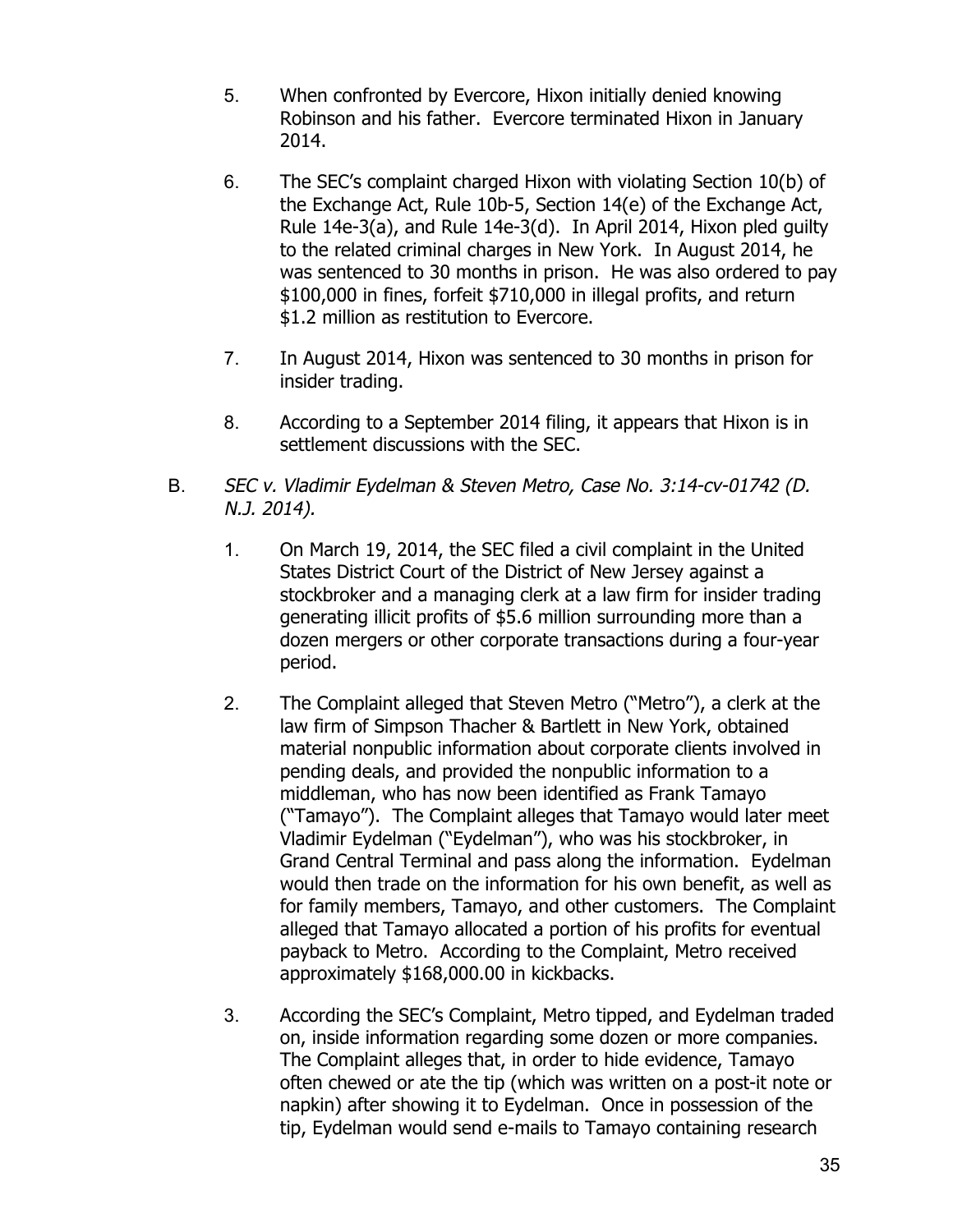and other thoughts about the stock, intended to create a paper trail with plausible justification for engaging in the transactions.

- 4. The Complaint alleges that Metro and Eydelman violated Sections 10(b) and 14(e) of the Securities Exchange Act of 1934, and Rules 10b-5 and 14e-3 and Section 17(a) of the Securities Act of 1933. The SEC also filed a complaint against Tomayo on September 19, 2014 in the District of New Jersey.
- 5. In both cases, the SEC seeks disgorgement of profits, as well as interest, penalties and a permanent injunction against future violations. The SEC's civil cases are still pending.
- 6. On September 19, 2014, the U.S. Attorney's Office for the District of New Jersey brought criminal charges against Tamayo. The U.S. Attorney had previously brought criminal charges against Metro and Eydelman.
- C. In the Matter of Wells Fargo Advisors, LLC ("WFA"), Admin. Proc. File No. 3-16153 (September 22, 2014).
	- 1. In September 2014, the SEC filed a settled administrative proceeding against WFA, a dually registered investment adviser and broker-dealer, for allegedly maintaining inadequate policies and procedures to prevent insider trading, and for failing to produce documents properly during an SEC examination.
	- 2. The SEC alleged that a financial advisor associated with WFA traded on, and tipped others (including three WFA customers) who traded on material nonpublic information ("MNPI") concerning a yet-to-have-been announced private equity firm's acquisition of Burger King. The advisor allegedly received the information from one of his brokerage customers.
	- 3. According to the SEC, WFA's policies and procedures concerning the misuse of MNPI were deficient because they did not address how three units – the Retail Control Group ("RCG"), the anti-money laundering unit, and the central supervision unit – shared responsibility for monitoring the misuse of MNPI and how the units should coordinate their efforts to do so. WFA's procedures were also allegedly deficient because they did not provide guidance on related topics, such as identifying market-moving events to be monitored, how to perform a "further review" of certain categories of transactions indicative of insider trading, and discussion of "red flags" and the process for managerial review of such red flags. The SEC also alleged that WFA failed to adequately maintain its policies and procedures because it did not consider options trading in its reviews until July of 2010. In addition, the SEC alleged that WFA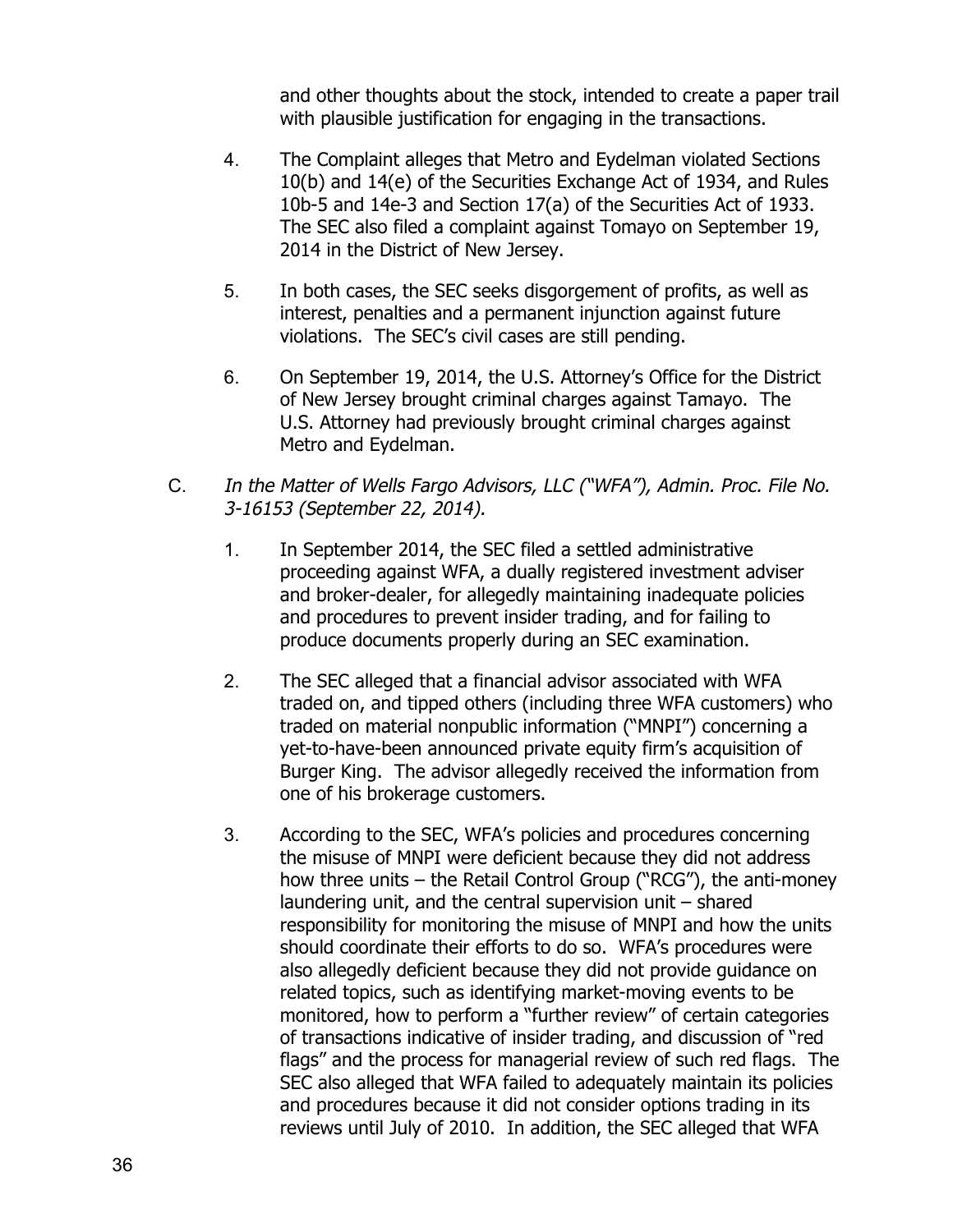failed to adequately enforce the policies and procedures it had in place concerning the misuse of MNPI, such as performing daily reviews of trades indicative of insider trading, printing, and retaining news stories concerning market-moving information, and reviewers' contacting the branch when certain red flags were detected. According to the SEC, these alleged deficiencies caused insider trading by the financial advisor to go undetected by WFA.

- 4. The SEC also alleged that WFA unreasonably delayed producing certain documents related to the RCG's review of trading in Burger King by the financial advisor, and produced a trading review log that had been altered after the SEC requested the document but prior to its production.
- 5. The SEC's settled order charged WFA with violations of Sections 15(g), 17(a), and 17(b) of the Exchange Act and Rule 17a-4(j) promulgated thereunder, and Sections 204A and 204(a) of the Advisers Act.
- 6. WFA consented to a cease and desist order, a censure, and undertook to hire an independent consultant to review and recommend changes to WFA's policies and procedures and to adopt and implement the consultant's recommendations. In addition, WFA consented to pay a civil money penalty of \$5 million.
- 7. On October 15, 2014, the SEC announced charges against a former WFA compliance officer for allegedly altering a document that summarized a review she conducted of a WFA broker's trading. The document was created in September 2010, and then allegedly altered in December 2010, after the broker was charged with insider trading, to give the appearance that a more thorough review had occurred.

## **Market Access Rule**

In October 2013, the SEC brought its first Market Access Rule case. Last year, the SEC continued to bring cases in this area.

- A. In the Matter of Wedbush Securities Inc., Admin. Proc. File No. 3-15913 (November 20, 2014).
	- 1. On November 20, 2014, the SEC announced that Wedbush Securities Inc. ("Wedbush") agreed to settle charges that it had violated the Market Access Rule, Exchange Act Rule 15c3-5, which requires a broker-dealer having or providing others with market access to establish, document, and maintain a system of risk management controls and supervisory procedures reasonably designed to manage the financial, regulatory, and other risks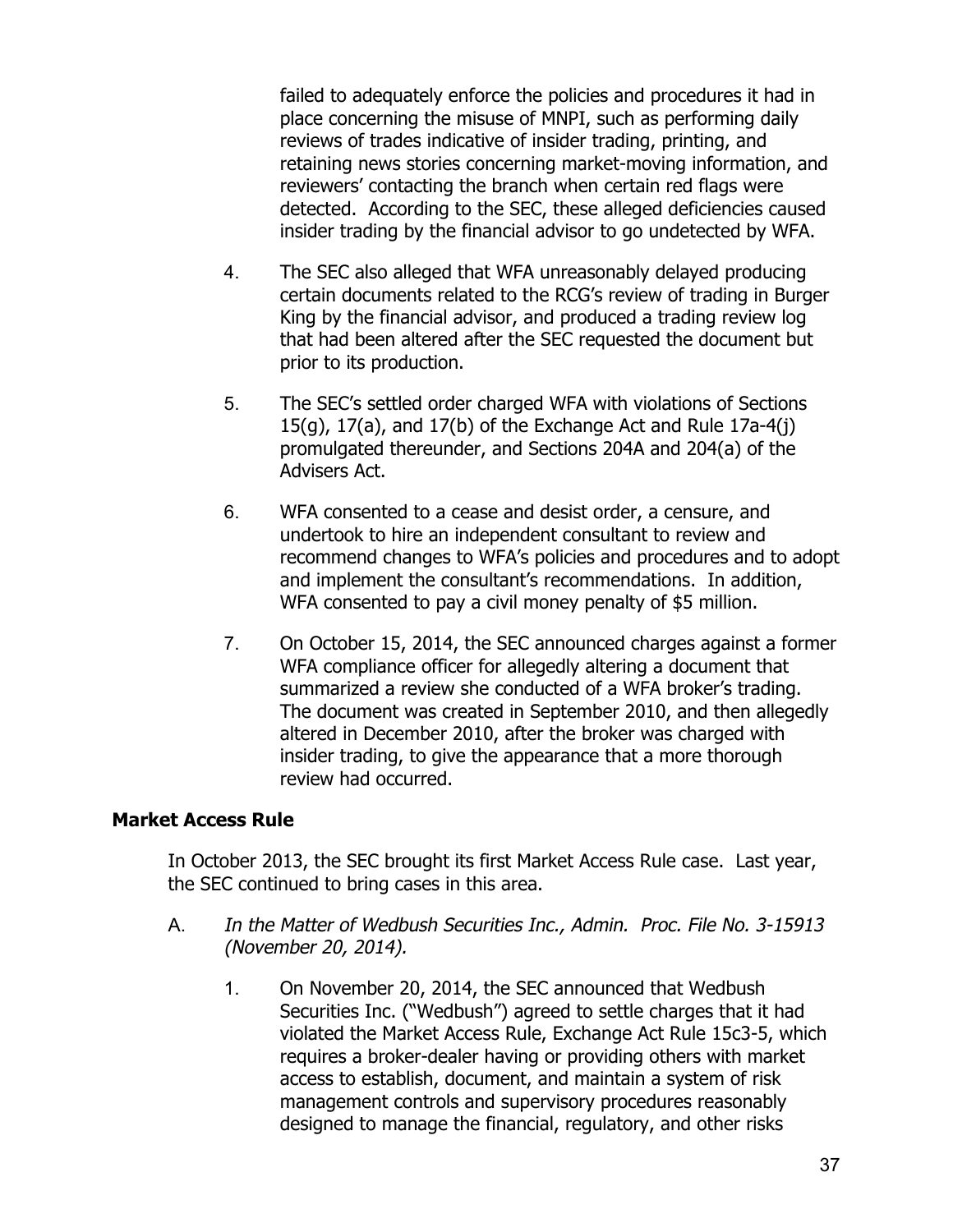presented by the firm's market access business. The SEC found that Wedbush failed to adopt and implement risk management controls that were reasonably designed to ensure compliance with relevant regulatory requirements governing the market access business. According to the SEC, Wedbush's lack of appropriate risk management controls allegedly resulted in violations of other regulatory requirements, including Regulations SHO and NMS. Two Wedbush officials in its Correspondent Services Division, Jeffrey Bell, former Executive Vice President, and Christina Fillhart, Senior Vice President, also agreed to settlements finding that they were causes of Wedbush's violations of Rule 15c3-5. The settlement came after the filing of an Order Instituting Proceedings.

- 2. The settlement found that Wedbush allowed the majority of its market access customers to send orders directly to trading venues using trading platforms over which Wedbush did not have the requisite direct and exclusive control. Wedbush did not directly set or monitor risk settings and controls in third party or client-proprietary trading platforms, which approximately 80% of Wedbush's customers were using to access the market. As a result, customers could access and alter risk settings without Wedbush's knowledge or consent. Further, Wedbush relied on its customers to pre-approve and authorize individual traders who received market access through Wedbush, without reasonably designed controls and supervisory procedures to restrict market access to persons pre-approved and authorized by Wedbush. Finally, the SEC found that Wedbush did not have any written procedures for regularly reviewing the effectiveness of its market access controls and procedures, in violation of the Market Access Rule.
- 3. The SEC also found that, on at least three occasions, Wedbush's deficient risk management controls resulted in its customers submitting short sale orders without locates in violation of Regulation SHO. The violations occurred because a third-party trading platform had used an incorrect version of Wedbush's list of easy-to-borrow securities for which no locate was required.
- 4. Further, the SEC found that Wedbush did not have any controls or procedures in place to ensure that customers who were submitting intermarket sweep orders ("ISOs") had swept the market of all better-priced protected quotations, in compliance with Regulation NMS. The SEC found two instances in which a Wedbush customer submitted ISOs, even though Wedbush had not authorized the customer to do so, and thus had not implemented procedures to ensure compliance with Regulation NMS for such ISOs.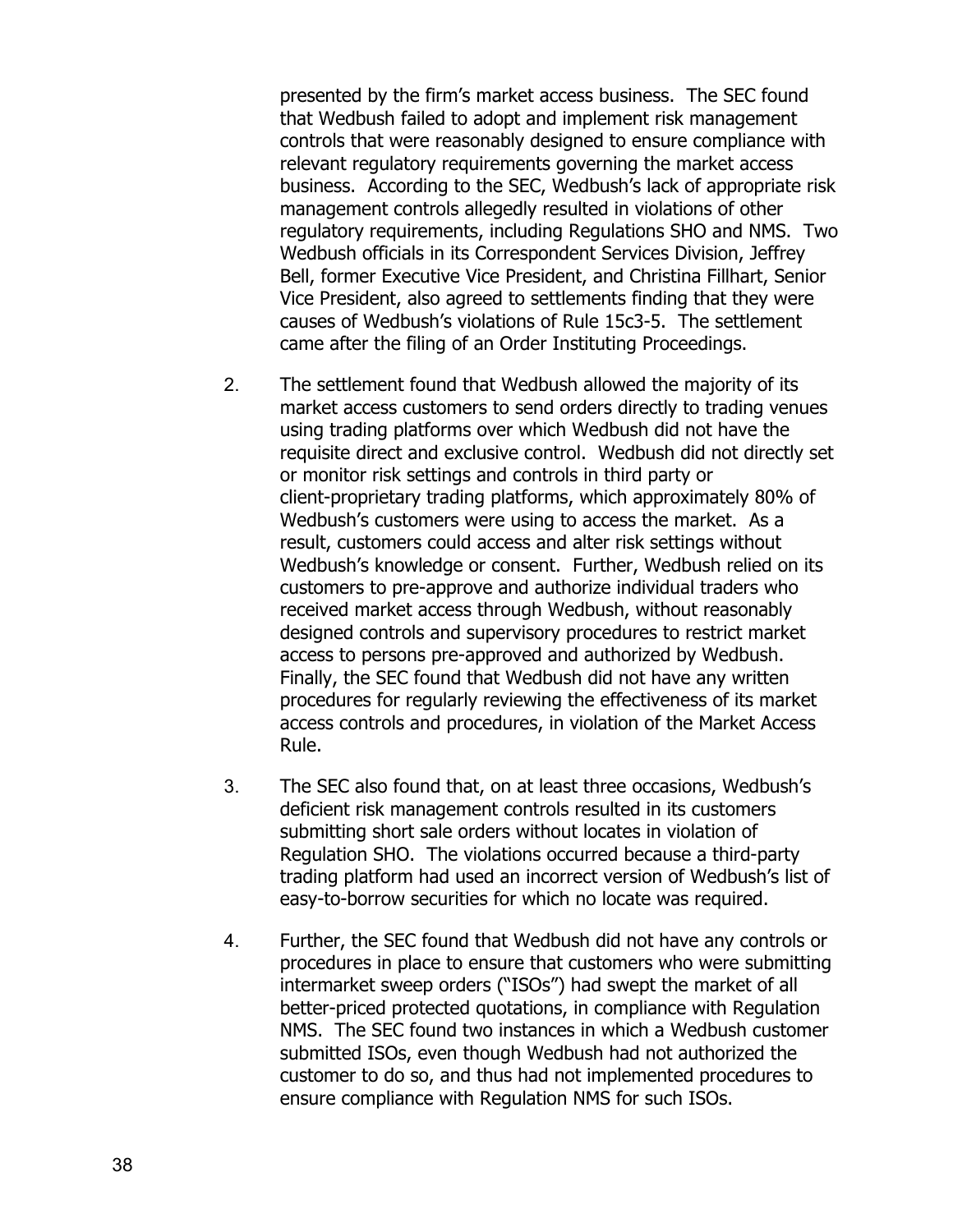- 5. The SEC also found that Wedbush failed to have risk management controls and supervisory procedures that complied with applicable suspicious activity reporting and recordkeeping requirements, in violation of Section 17(a) of the Exchange Act and Rule 17a-8 thereunder. Specifically, Wedbush did not require customers to use anti-wash sale functionality, and its response to reports of apparent wash sales or prearranged trading, and potential layering activity by customers, led to only two suspicious activity report filings related to potential wash sales or pre-arranged trading and none related to potential layering. Wedbush also did not conduct its own reviews of customer activity to detect a variety of potential manipulative trading practices.
- 6. Finally, the SEC found that Wedbush failed to preserve for three years originals of all communications received and copies of all communications sent, with respect to trading instructions relating to ISOs, as required by Section 17(a) of the Exchange Act and Rule 17a-4(b)(4) thereunder.
- 7. Bell and Fillhart, individually, settled cases under Section 21C (a) of the Exchange Act as persons whose acts or omissions were a cause of the underlying violation of the Market Access Rule by Wedbush, in that their actions or omissions contributed to the violation and they knew or should have known that their conduct would do so. Bell agreed to pay disgorgement of \$25,000, prejudgment interest of \$1,478.31, and a civil penalty of \$25,000. Fillhart agreed to pay disgorgement of \$25,000, prejudgment interest of \$1,478.31, and a civil penalty of \$25,000, but \$15,000 of such amount were waived based on her Statement of Financial Condition.
- 8. Wedbush consented to an order imposing a censure and ordering it to cease and desist from committing or causing violations of the noted rules, and agreed to pay a \$2,447,043.38 penalty and retain an independent consultant to conduct a comprehensive review of the firm's controls and procedures to ensure compliance with the Market Access Rule.
- 9. As part of the settlement, Wedbush admitted the facts set forth on an annex to the SEC's order and acknowledged that its conduct violated the federal securities laws.
- B. In the Matter of Morgan Stanley & Co. LLC, Admin. Proc. File No. 2-1630 (December 10, 2014).
	- 1. On December 10, 2014, the SEC announced that Morgan Stanley & Co. LLC ("Morgan Stanley") agreed to settle charges that it had violated the Market Access Rule, Exchange Act Rule 15c3-5, and in particular the Rule's requirement that broker-dealers reasonably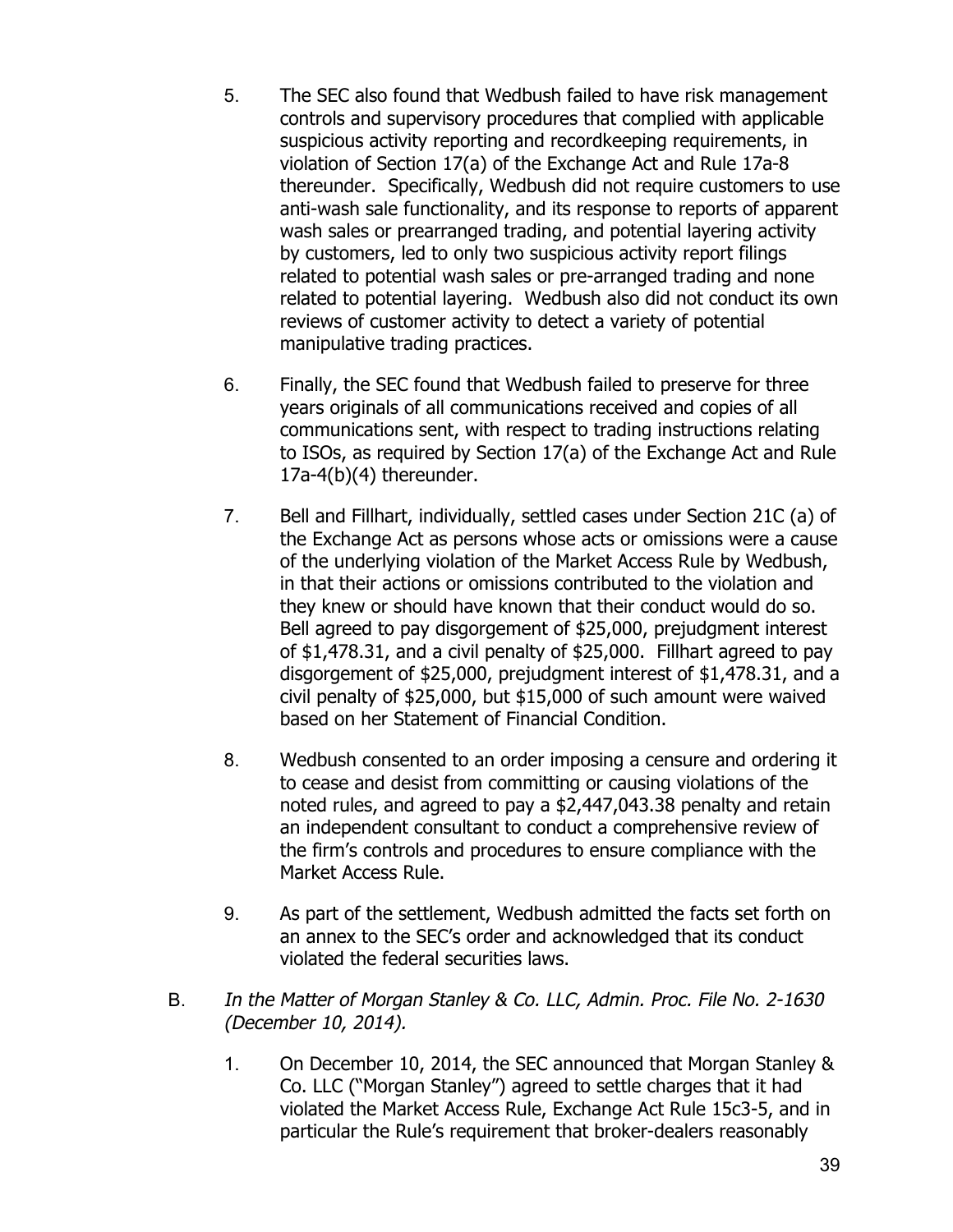design controls and supervisory procedures to prevent the entry of orders that exceed pre-set aggregate credit thresholds for customers.

- 2. The SEC found that on October 25, 2012, David Miller, a registered representative at Rochdale Securities LLC ("Rochdale") (a registered broker-dealer that accessed the market via Morgan Stanley's platform), was instructed by a Rochdale customer to purchase 1,625 shares of Apple. Instead, in a scheme to personally profit, Miller purchased 1,625,000 shares of Apple at a cost of almost \$1 billion. When Apple's share price began dropping, Miller falsely claimed that the additional shares were mistakenly purchased. Miller's actions caused Rochdale to suffer a loss of approximately \$5.3 million. Miller was charged civilly and criminally for his actions, and on November 19, 2013, was sentenced to 30 months' imprisonment, followed by three years of supervised release.
- 3. Before Miller began purchasing the Apple shares, Rochdale was subject to a \$200 million aggregate credit threshold. In order to accommodate Miller's orders, Morgan Stanley twice raised Rochdale's aggregate credit threshold – first from \$200 million to \$500 million, and then from \$500 million to \$750 million. Miller never sought the credit increases; rather, a Morgan Stanley employee requested the increases when she noticed that Miller's orders would exceed the threshold, and upon confirming with Miller that the orders were not erroneously entered. Morgan Stanley never notified Rochdale or Miller that Rochdale's aggregate credit threshold was being increased.
- 4. The SEC found that Morgan Stanley had no criteria or guidance for personnel to consider in deciding whether to modify customers' aggregate credit thresholds, and as a result, these decisions were made without proper due diligence to ensure that such increases were warranted.
- 5. Morgan Stanley consented to an order imposing a censure and ordering it to cease and desist from further violations of the Market Access Rule, and agreed to pay a \$4 million civil penalty.

## **Mortgage-Backed Securities**

In 2014, the SEC brought another action in the mortgage-backed securities area and a long-running saga over a settlement finally reached its conclusion.

A. In re Morgan Stanley & Co. LLC, Morgan Stanley ABS Capital I Inc., and Morgan Stanley Mortgage Capital Holdings LLC, Admin. Proc. File No. 3- 15982 (July 24, 2014).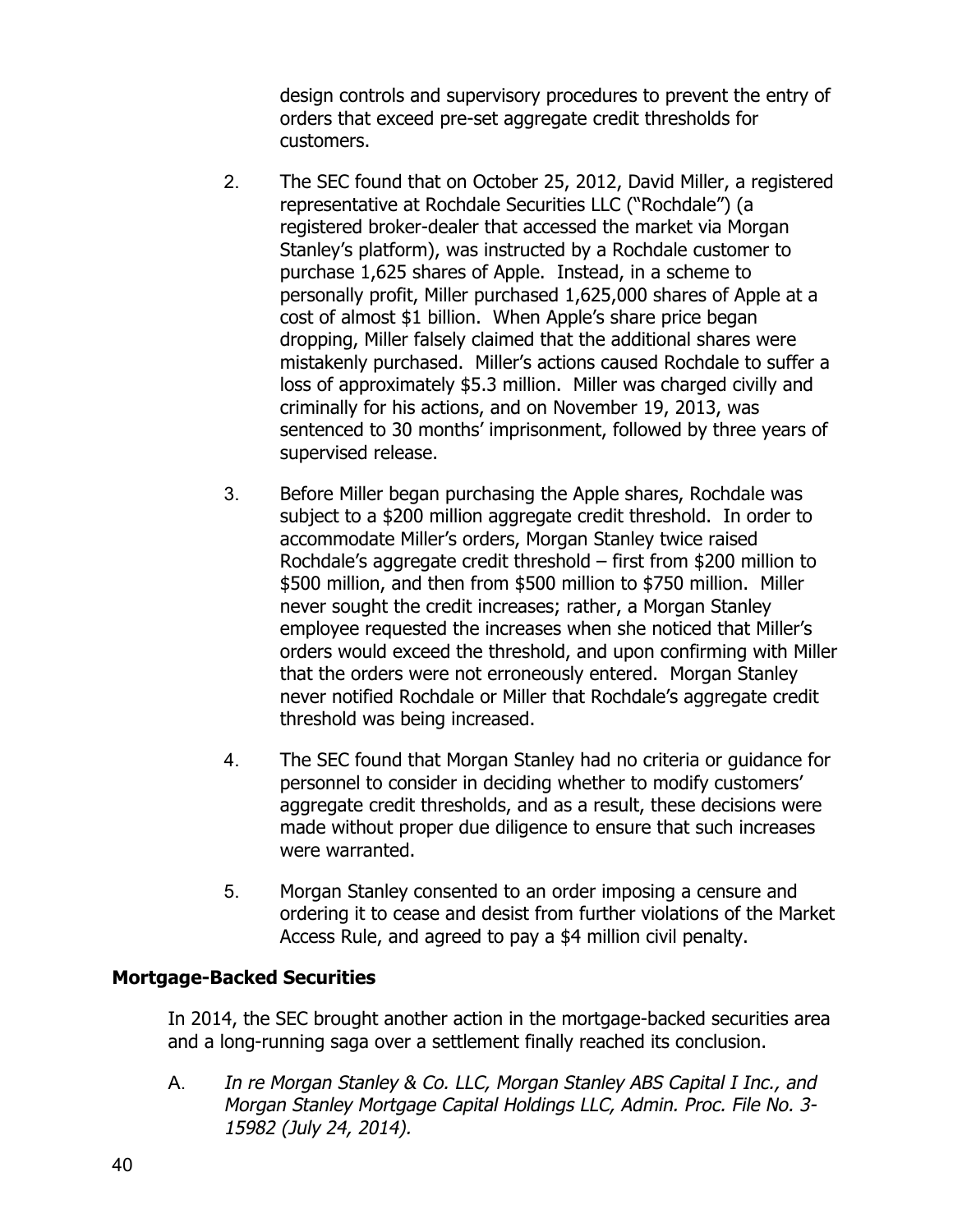- 1. On July 24, 2014, the SEC filed a settled administrative proceeding against Morgan Stanley & Co. LLC, Morgan Stanley ABS Capital I Inc., and Morgan Stanley Mortgage Capital Holdings LLC (collectively, "Morgan Stanley"), alleging that Morgan Stanley violated Section 17(a)(2) and (3) of the Securities Act of 1933 by making materially false or misleading statements regarding two 2007 residential mortgage-backed securities ("RMBS") offerings.
- 2. Regulation AB required Morgan Stanley to disclose the criteria used to select mortgages to be used as collateral for the RMBS offerings, including the method of determining delinquencies, the total amount of delinquent assets as a percentage of the total pool, and any other material information concerning delinquent assets.
- 3. The SEC's findings concerned two RMBS transactions collateralized by loans acquired through public auctions of loans originated by New Century Mortgage Corporation ("New Century"), after New Century filed for bankruptcy in April 2007. Morgan Stanley sponsored, issued, and underwrote the transactions, and made certain representations concerning the collateral loans, including concerning delinquencies.
- 4. The SEC found that Morgan Stanley misrepresented the current or historical delinquency status of certain collateral loans. The SEC found that in one transaction, certain loans were made current only after the securitization's "cut-off date" but were excluded from delinquency figures, and other loans were not included in delinquency figures despite having a historical delinquency. The SEC found that another transaction closed weeks after its cut-off date, but Morgan Stanley's delinquency data did not include delinquent loans of which Morgan Stanley became aware in the interim.
- 5. The SEC ordered the Morgan Stanley entities, jointly and severally, to disgorge \$160,627,852, to pay prejudgment interest of \$17,995,437, and to pay a civil penalty of \$96,376,711.
- B. SEC v. Citigroup Global Markets, Inc. ("Citigroup"), 11 CV 7387 (S.D.N.Y. August 5, 2014).
	- 1. In October 2011, the SEC filed a complaint against Citigroup, alleging that Citigroup negligently misrepresented its role in structuring a billion-dollar fund primarily collateralized by subprime mortgage securities. The SEC alleged that Citigroup told investors the portfolio was chosen by an independent advisor when Citigroup itself selected a substantial portion of the portfolio and bet against it. When the fund performed poorly, the SEC alleged Citigroup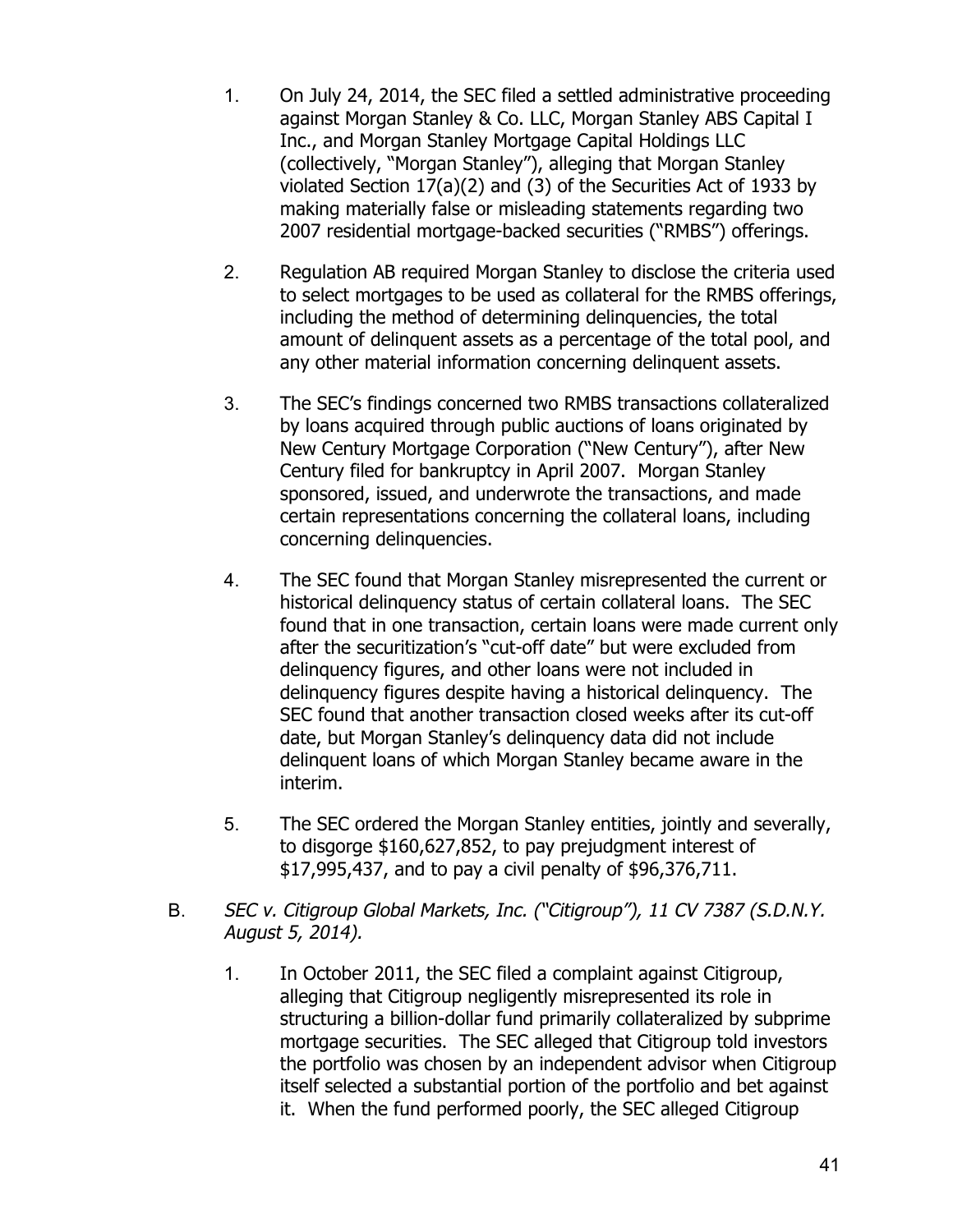realized profits of roughly \$160 million, while investors lost millions of dollars.

- 2. Shortly after filing the complaint, the SEC filed a proposed consent judgment in which Citigroup agreed to: (i) an injunction barring it from violating the Securities Act of 1933, Sections 17(a)(2) and (3); (ii) disgorge its \$160 million in profits; (iii) pay \$30 million in prejudgment interest; (iv) pay a civil penalty of \$95 million; (v) refuse to seek any offset in any related investor actions; and (vi) make internal changes to prevent similar violations in the future. The consent decree did not impose an admission of guilt or liability.
- 3. In November 2011, the Honorable Judge Jed Rakoff of the United States District Court for the Southern District of New York conducted a hearing to address his concerns with the proposed consent judgment. Both parties responded to his concerns, but Judge Rakoff issued an order rejecting the proposed consent judgment. Judge Rakoff was not convinced the consent judgment was fair, reasonable, adequate, or in the public interest. Specifically, he was concerned that the proposed consent judgment made no stipulations of fact, thus making it difficult to gauge the consent judgment's adequacy.
- 4. Immediately thereafter, the SEC and Citigroup sought to stay Judge Rakoff's order and filed for an appeal, principally claiming that the District Court failed to adhere to the correct standard of deference for reviewing SEC consent judgments.
- 5. In June 2014, the United States Court of Appeals, Second Circuit held that Judge Rakoff applied the incorrect standard of deference when reviewing the proposed consent decree. The correct standard, it held, requires the district court to determine "whether the proposed consent decree is fair and reasonable, with the additional requirement that the 'public interest would not be disserved'. . . in the event that the consent decree includes injunctive relief." SEC v. Citigroup Global Mkts., Inc., 752 F.3d 285 (2014) (internal citations omitted). Importantly, the Court of Appeals omitted "adequacy" from the standard and also emphasized that a failure to stipulate facts is acceptable, as consent decrees are primarily about pragmatism, not necessarily absolute truth. Thus, the Court of Appeals stated that the primary focus of a district court's review should be to ensure the consent decree is procedurally proper, taking care not to infringe on the SEC's discretionary authority to settle cases. Accordingly, the Court of Appeals vacated Judge Rakoff's order and remanded the case to the District Court for further proceedings.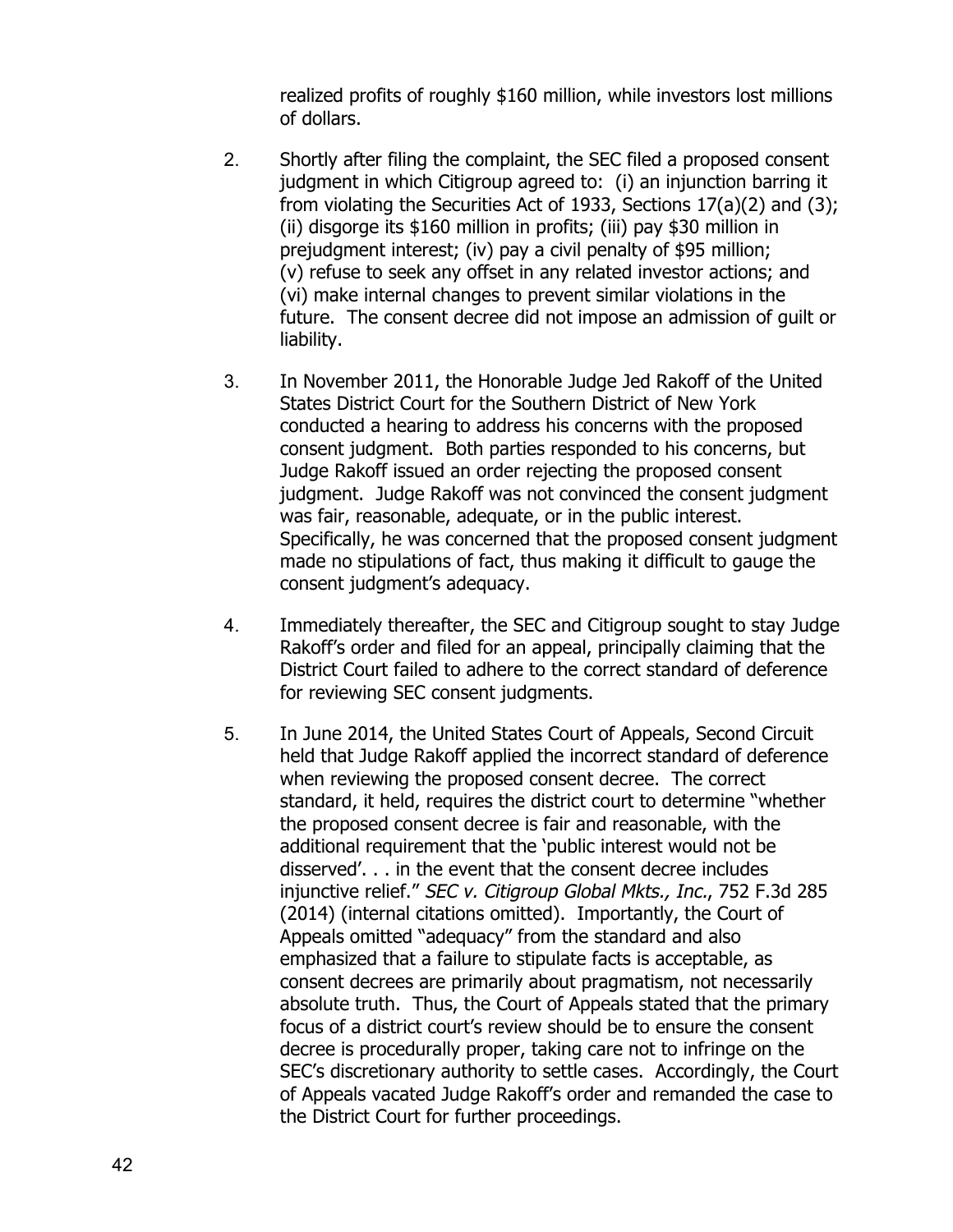6. In August 2014, Judge Rakoff approved the consent decree, stating that "[u]pon review of the underlying record in this case, the Court cannot say the proposed Consent Judgment is procedurally improper" or fails to comport with the "very modest standard imposed by the Court of Appeals."

## **Municipal Securities**

Last year, the SEC brought several significant municipal securities actions. Examples involving broker-dealers are summarized below.

- A. In the Matter of Charles Schwab & Co. Inc. ("Charles Schwab"), Admin. Proc. File No. 3-16232 (Nov. 3, 2014); Hapoalim Securities USA, Inc. ("Hapoalim"), Admin. Proc. File No. 3-16233 (Nov. 3, 2014); Interactive Brokers LLC ("Interactive"), Admin. Proc. File No. 3-16234 (Nov. 3, 2014); Investment Professionals Inc. ("Investment Professionals"), Admin. Proc. File No. 3-16235 (Nov. 3, 2014); J.P. Morgan Securities LLC ("J.P. Morgan"), Admin. Proc. File No. 3-16236 (Nov. 3, 2014); Lebenthal & Co., LLC ("Lebenthal"), Admin. Proc. File No. 3-16241 (Nov. 3, 2014); National Securities Corp. ("National Securities"), Admin. Proc. File No. 3-16242 (Nov. 3, 2014); Oppenheimer & Co., Inc. ("Oppenheimer"), Admin. Proc. File No. 3-16243; Riedl First Securities Co. of Kansas ("Riedl"), Admin. Proc. File No. 3-16244 (Nov. 3, 2014); Stifel Nicolaus & Co., Inc. ("Stifel"), Admin. Proc. File No. 3-16237 (Nov. 3, 2014); TD Ameritrade, Inc. ("TD Ameritrade"), Admin. Proc. File No. 3-16238 (Nov. 3, 2014); UBS Financial Services Inc. ("UBS"), Admin. Proc. File No. 3-16239 (Nov. 3, 2014); Wedbush Securities Inc. ("Wedbush"), Admin. Proc. File No. 3-16240 (November 3, 2014)
	- 1. In November 2014, the SEC filed settled administrative proceedings against 13 firms, each of which was a registered broker-dealer, municipal securities dealer and municipal securities broker, finding that each firm violated Section 15B(c)(1) of the Securities Exchange Act of 1934 and MSRB Rule G-15(f).
	- 2. According to the SEC, the violations stemmed from sales of the Puerto Rico General Obligations Bonds of 2014, Series A (the "Bonds"), which are non-investment grade securities. Each firm sold the Bonds to customers in denominations less than the \$100,000 minimum amount specified by the Official Statement for the Bonds, in violation of MSRB Rule G-15(f). Respondents executed between one and twenty-eight transactions in denominations below \$100,000. Additionally, the SEC found that three firms (Charles Schwab, TD Ameritrade, and Oppenheimer) lacked policies and procedures concerning MSRB Rule G-15(f).
	- 3. These cases arose out of the SEC Enforcement Division's Municipal Securities and Public Pensions unit detection of sales below the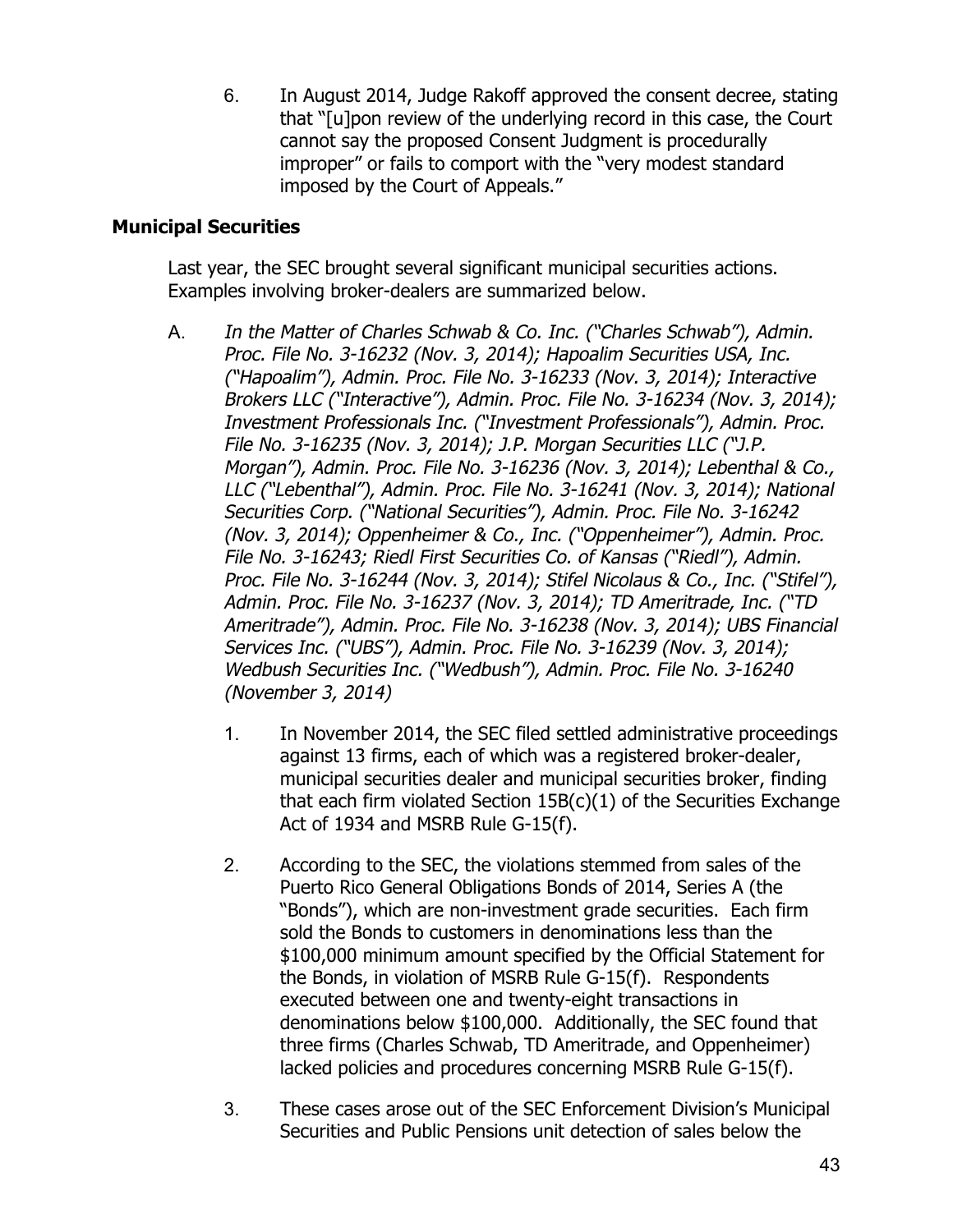\$100,000 minimum threshold though the Unit's surveillance of municipal bond trading.

- 4. Each firm consented to the entry of a cease-and-desist order, a censure, and an undertaking to review the adequacy of its existing policies and procedures relating to compliance with MSRB Rule G-15(f) and to make any changes necessary to comply with the Rule, including adopting new policies and procedures within six months of the Order. Each firm also consented to pay a civil monetary penalty in the following amounts:
	- Charles Schwab & Co.  $-$  \$61,800
	- Hapoalim Securities USA \$54,000
	- $\bullet$  Interactive Brokers LLC \$56,000
	- Investment Professionals Inc. \$67,800
	- J.P. Morgan Securities \$54,000
	- $\bullet$  Lebenthal & Co.  $-$  \$54,000
	- National Securities Corporation \$60,000
	- Oppenheimer & Co.  $-$  \$61,200
	- Riedl First Securities Co. of Kansas \$130,000
	- $\bullet$  Stifel Nicolaus & Co.  $-$  \$60,000
	- $\bullet$  TD Ameritrade \$100,800
	- UBS Financial Services \$56,400
	- Wedbush Securities Inc. \$67,200
- 5. In considering each settlement, the SEC took into account the remedial actions promptly undertaken by each firm. Each firm cancelled the transactions that were allegedly below the minimum denomination of the issue. Additionally, Interactive, Charles Schwab, and UBS all amended their policies and procedures, and J.P. Morgan conducted additional compliance training concerning MSRB Rule G-15(f).
- 6. These cases were the first by the SEC under MSRB Rule G-15 (f). At the time they were announced, the SEC said its investigation was continuing.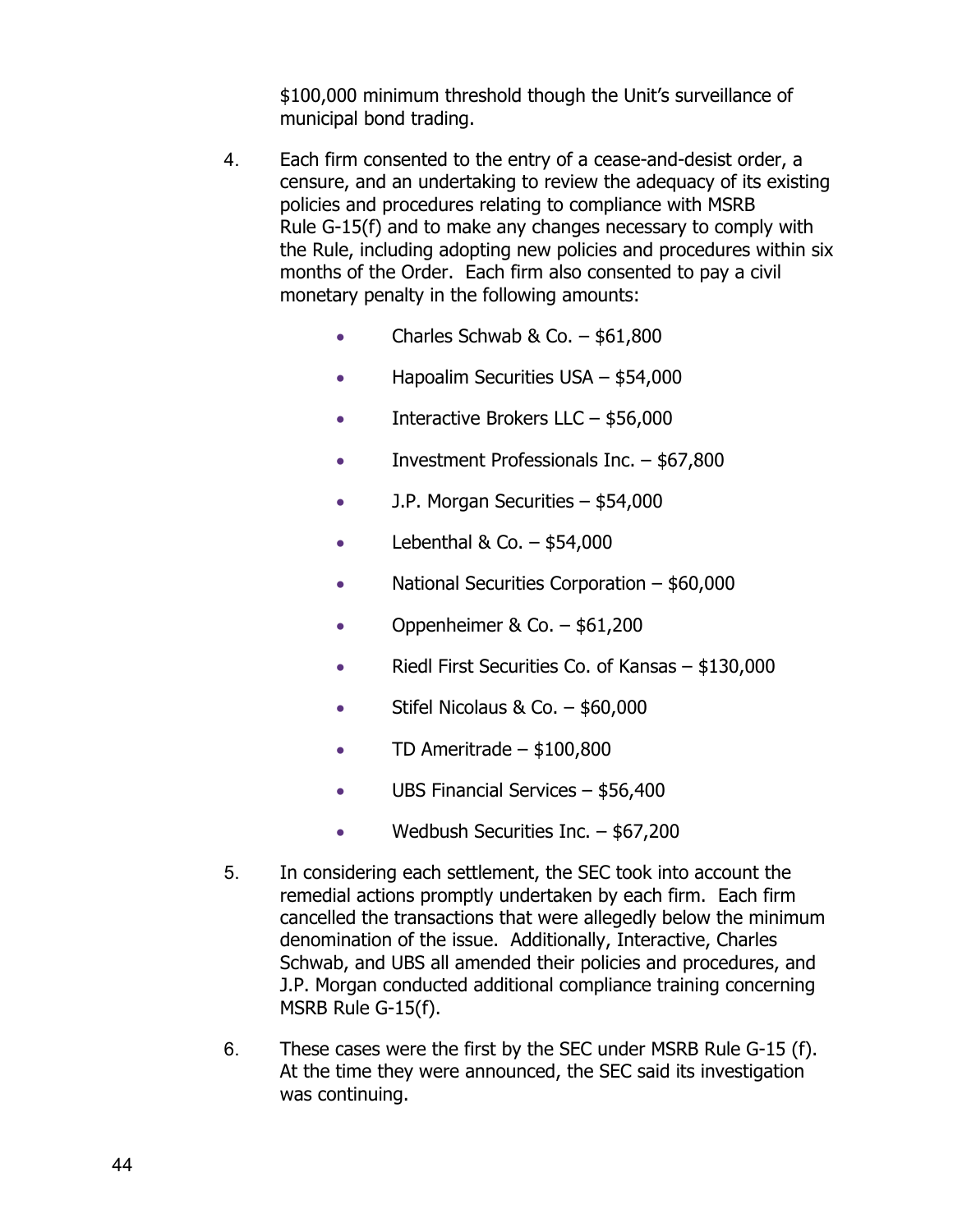## **National Securities Exchanges**

Continuing a trend from prior years, in 2014, the SEC filed an administrative proceeding against a major exchange and its affiliates. Once again, this case resulted in a monetary penalty being imposed upon the exchanges.

- A. In the Matter of New York Stock Exchange LLC, et al., Admin. Proc. File No. 3-15860 (May 1, 2014).
	- 1. The SEC filed a settled administrative proceeding against New York Stock Exchange LLC ("NYSE"), and affiliated exchanges, New York Stock Exchange Arca, Inc. ("Arca"), New York Stock Exchange MKT LLC, f/k/a NYSE Amex LLC ("Amex"), along with Archipelago Securities, LLC ("Archipelago"), (collectively, "NYSE Entities"), for their failure to comply with certain responsibilities of self-regulatory organizations ("SROs"). The failures included: (i) failing to seek and obtain SEC approval to maintain and use an "error account"; (ii) providing co-location services to customers on disparate contractual terms without an exchange rule in effect that permitted and governed such services; (iii) providing a block trading facility that did not function in accordance with the rules submitted by NYSE and approved by the SEC; (iv) distributing closing order imbalance information in violation of the exchange rule; and (v) executing mid-point passive liquidity orders in violation of the exchange rule.
	- 2. According to the SEC's findings, the NYSE Entities repeatedly engaged in business practices that either violated exchange rules or required a rule when the exchanges had none in effect.
	- 3. The SEC found that the NYSE Entities used an error account from 2005 until October 2010, which was maintained at Archipelago, to assume and trade out of securities positions without a rule in effect that permitted such trading. Moreover, the maintenance of the error account was inconsistent with the rules for Archipelago, which limited Archipelago's activity primarily to outbound and inbound routing of orders on behalf of NYSE and the affiliated exchanges. The SEC told Arca senior management that error account trading on behalf of Arca and the other affiliated exchanges should be described in an effective exchange rule. Nevertheless, the SEC found that Arca and NYSE continued to trade in the error account on at least 31 additional occasions.
	- 4. The SEC also found that the NYSE Entities provided co-location services without an effective exchange rule from at least 2006 until September 2010. Prior to offering co-location services, NYSE did not file a proposed rule with the SEC relating to co-location, nor did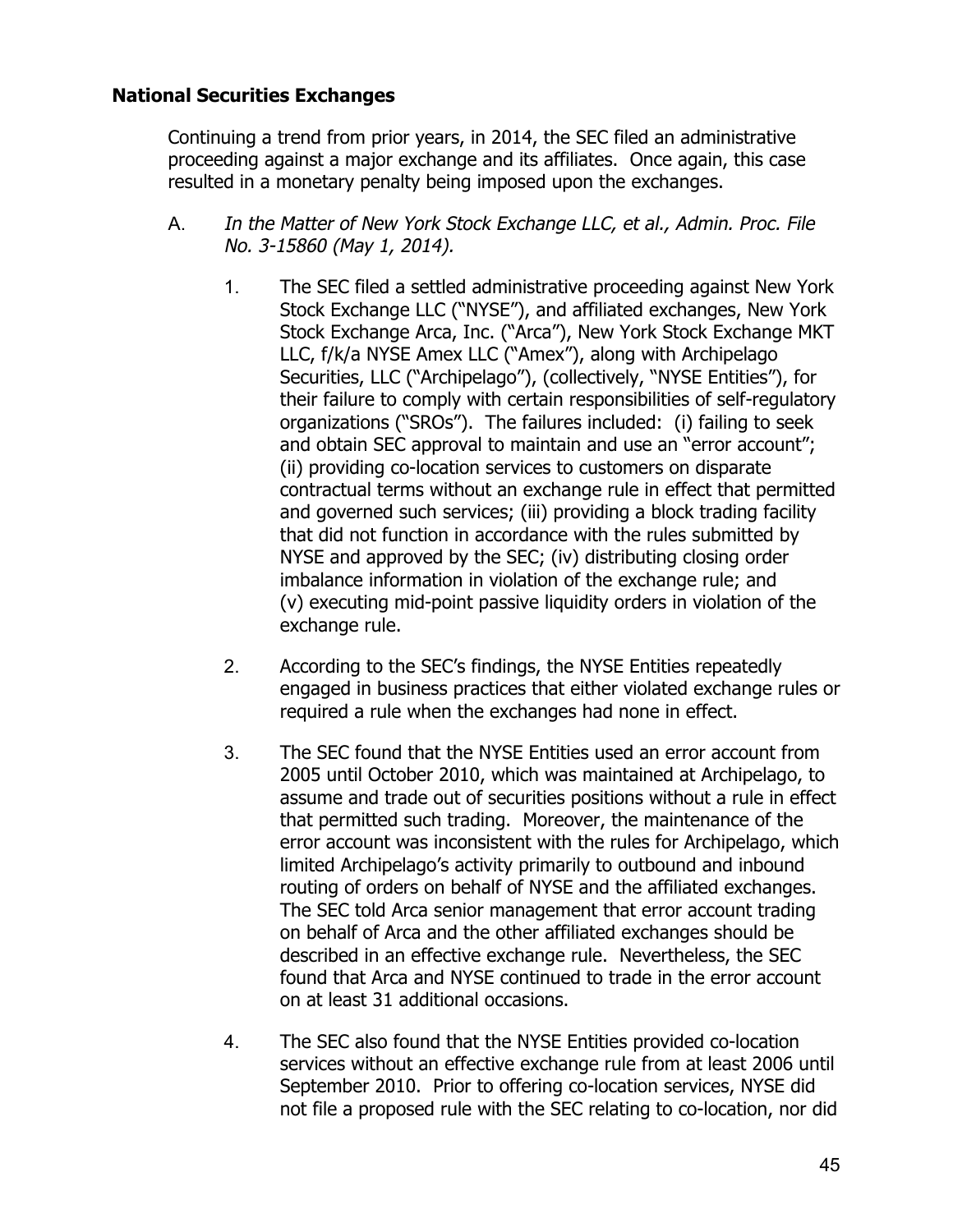any rule of the exchange in effect at that time provide for or permit the operation of the co-location business.

- 5. The SEC also found that NYSE operated a block trading facility ("NYBX"), which, for a period of time, did not function in accordance with the rules submitted by NYSE and approved by the SEC. The rule in question specifically indicated that when processing orders, NYBX would have access to NYSE's order book, including certain information about non-displayed liquidity. However, the SEC found that the NYBX system did not operate in the manner described in the rule due to failures by the NYSE rule writing group and the software design and operation staff.
- 6. The SEC also found that NYSE distributed an automated feed of closing order imbalance information to its floor brokers at an earlier time than was specified in NYSE's rules. Specifically, the SEC found that from December 2008 through May 17, 2010, NYSE's distribution of the feed at 2:00 pm did not comply with its then-existing rule that stated that such a feed would first be distributed to floor brokers at 3:40 pm.
- 7. With respect to mid-point passive liquidity orders, the SEC found that ARCA failed to execute certain orders in accordance with the effective exchange rule, and that ARCA accepted certain orders in violation of the effective exchange rules. The SEC found that ARCA's failures were the result of insufficient testing protocols, as well as inadequate procedures to check that its systems were consistent with its rules and regulations.
- 8. The NYSE Entities agreed to pay a \$4.5 million civil penalty and implement certain remedial measures. Specifically, the NYSE Entities agreed to retain an independent consultant to complete a comprehensive review of their policies and procedures for determining whether (1) a new business practice or a change to an existing business practice requires the filing with the SEC of a proposed rule or rule change; and (2) business practices requiring an exchange rule are conducted pursuant to, and in accordance with, an effective exchange rule.

## **Net Capital**

Last year, the SEC levied its largest sanction in a net capital case.

- A. In the Matter of Latour Trading LLC ("Latour") and Nicolas Niquet, Admin. Proc. File No. 3-16128 (September 17, 2014).
	- 1. The SEC filed a settled administrative proceeding against Latour and Niquet, Latour's then chief operating officer, for extensive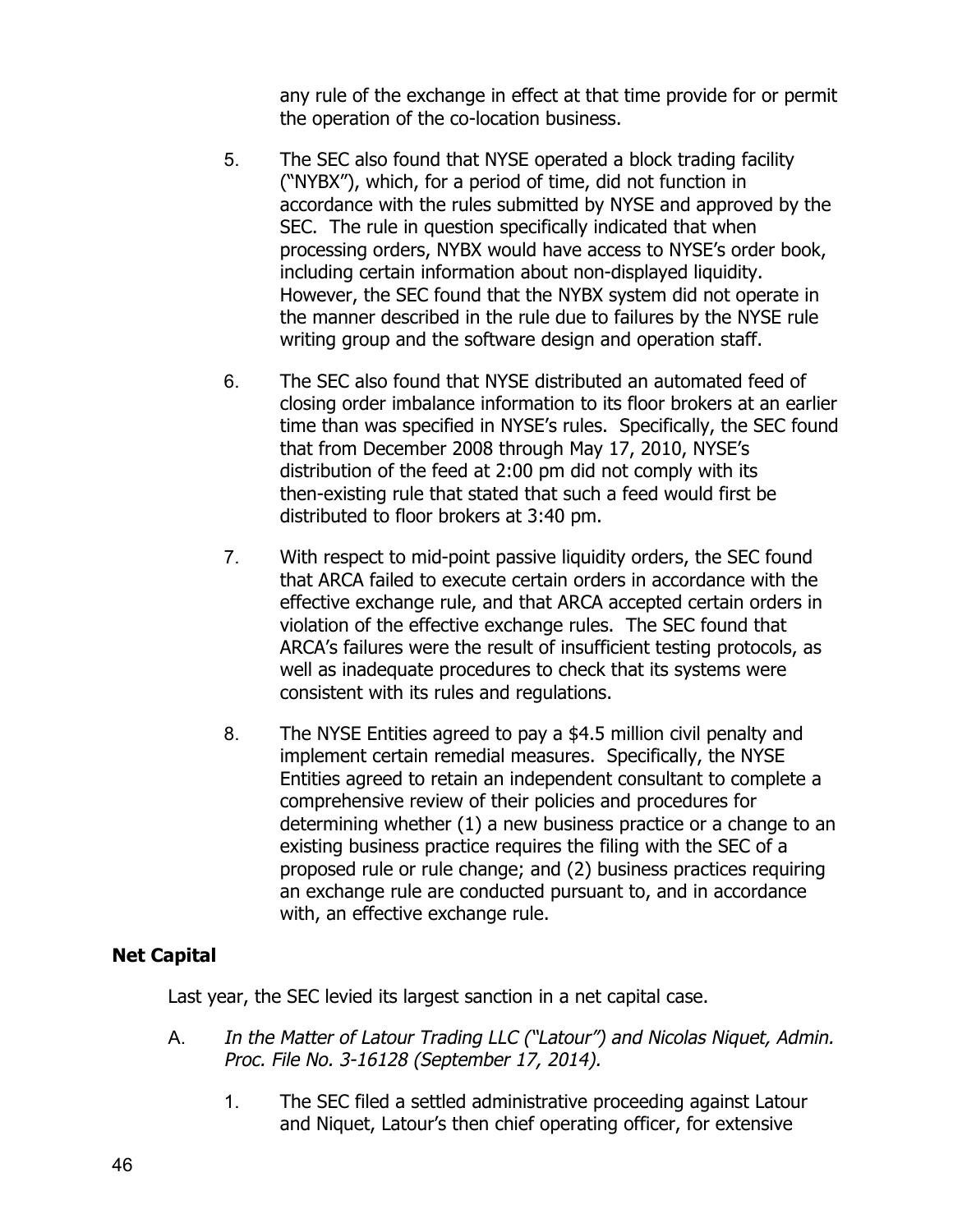failures to maintain minimum net capital. The alleged failures included: (i) erroneous haircut calculations; (ii) improper treatment of orders to create or redeem ETFs; (iii) operating while out of net capital by millions of dollars; and (iv) failing to make and maintain accurate books and records. According to the SEC, throughout 2010 and 2011, Latour "missed the mark" by amounts ranging from \$2 to \$28 million. A high-frequency trading firm, Latour's trading at times accounted for 9% of trading volume in equity securities in the U.S. during this period.

- 2. According to the Order, Latour inaccurately calculated its haircuts by: (i) incorrectly using hypothetical positions to capitalize qualified stock baskets; (ii) using inaccurate index composition data resulting in undercapitalized qualified stock baskets; (iii) failing to calculate minimum capital charges on all futures positions included in its Appendix A calculation; and (iv) failing to take haircuts on some proprietary positions as a result of a computer programming error. The Order alleged that Niquet was inexperienced with net capital calculations and did not seek guidance from an expert.
- 3. The Order alleged that Latour improperly treated its ETF orders as executed trades without waiting for execution of such orders. Latour did not have a written agreement with its clearing firm, resulting in inconsistent recordkeeping that substantially impacted the firm's intra-day net capital. Latour also improperly treated after-hours orders as executed before actual execution, which consistently reduced the firm's haircuts.
- 4. The Order also alleged that the failures described above caused Latour to report inaccurate net capital and to operate while failing to maintain required net capital on 19 of 24 reporting dates. Accordingly, this resulted in Latour's failure to make and maintain accurate books and records. In addition, the Order alleged that Latour failed, in some instances, to maintain electronic communications in non-rewritable, non-erasable format.
- 5. The Order charged Latour with failing to: (i) maintain minimum net capital; (ii) make and maintain accurate books and records; (iii) make and keep a record of the computation of aggregate indebtedness and net capital; (iv) preserve certain communications; (v) preserve certain records in non-rewritable, non-erasable format; and (vi) file FOCUS Reports.
- 6. After the SEC began its investigation, Latour and Niquet undertook remedial efforts, agreeing to cooperate fully with the SEC investigation and to produce documents, witnesses, and other information reasonably requested by the SEC. The SEC took these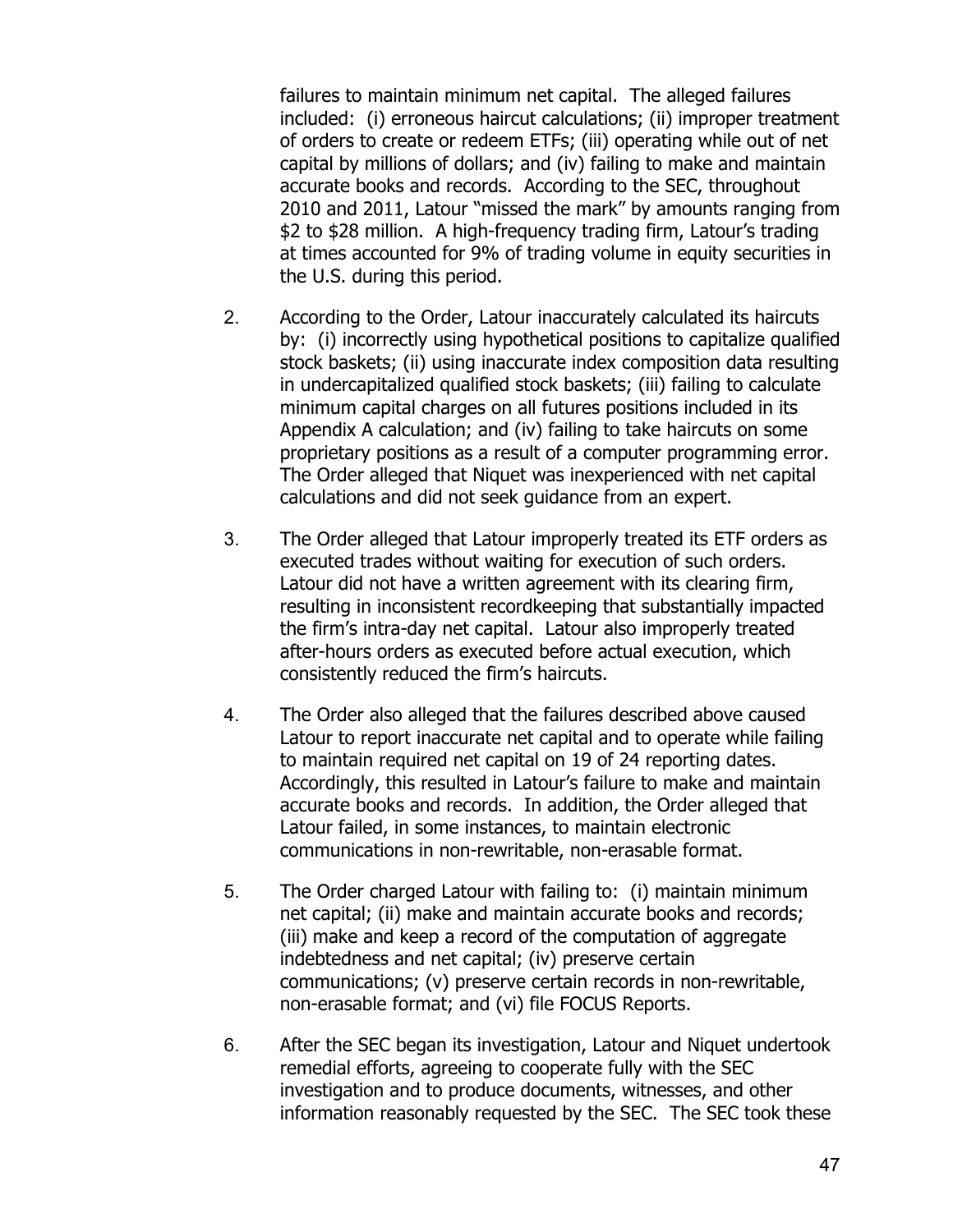undertakings into consideration when determining whether to accept Latour's and Niquet's settlement offers.

7. The Order required that Latour and Niquet cease-and-desist from engaging in the above violations and censured Latour. The Order also required Latour to pay a \$16 million penalty, the largest penalty ever for violations of the net capital rule. The Order also required Niquet to pay a \$150,000 penalty.

## **Regulation M**

In 2013, as evidence of its "broken windows" approach to enforcement the SEC announced a large sweep involving compliance with the requirements of Rule 105 of Regulation M. Rule 105 prohibits the purchase of any equity security made available through a covered public offering from an underwriter, broker, or dealer participating in the offering after having sold short the same security during the restricted period. Rule 105 applies regardless of the short seller's intent in effecting the short sale. Last year, the SEC brought additional cases in this area against both firms and individuals.

- A. In the Matter of Worldwide Capital, Inc., and Jeffrey W. Lynn, Admin. Proc. File No. 3-15772 (March 5, 2014).
	- 1. On March 5, 2014, the SEC instituted a settled administrative proceeding against Worldwide Capital, Inc. ("Worldwide") and Jeffrey W. Lynn ("Lynn") (collectively, "Respondents"), finding that Lynn, through his alter ego, Worldwide, violated Rule 105 of Regulation M of the Exchange Act.
	- 2. According to the SEC, Worldwide is a proprietary trading firm formed in 1993 for the purpose of investing and trading Lynn's capital. Worldwide's and Lynn's activities were intertwined and their assets commingled.
	- 3. The SEC found that, during the time period October 2007 through February 2012, Respondents violated Rule 105 on sixty (60) occasions by purchasing offered shares from an underwriter, broker or dealer participating in a follow-on public offering after having sold short the same security during the restricted period, resulting in profits of \$4,212,797.
	- 4. Worldwide and Lynn were ordered to cease-and-desist from any further violations of Rule 105 of Regulation M of the Exchange Act and to jointly pay disgorgement of \$4,212,797, prejudgment interest of \$526,358, and a penalty of \$2,514,571. In its release announcing the settlement, the SEC stated that this was the largest money sanction to date for Rule 105 shortselling violations.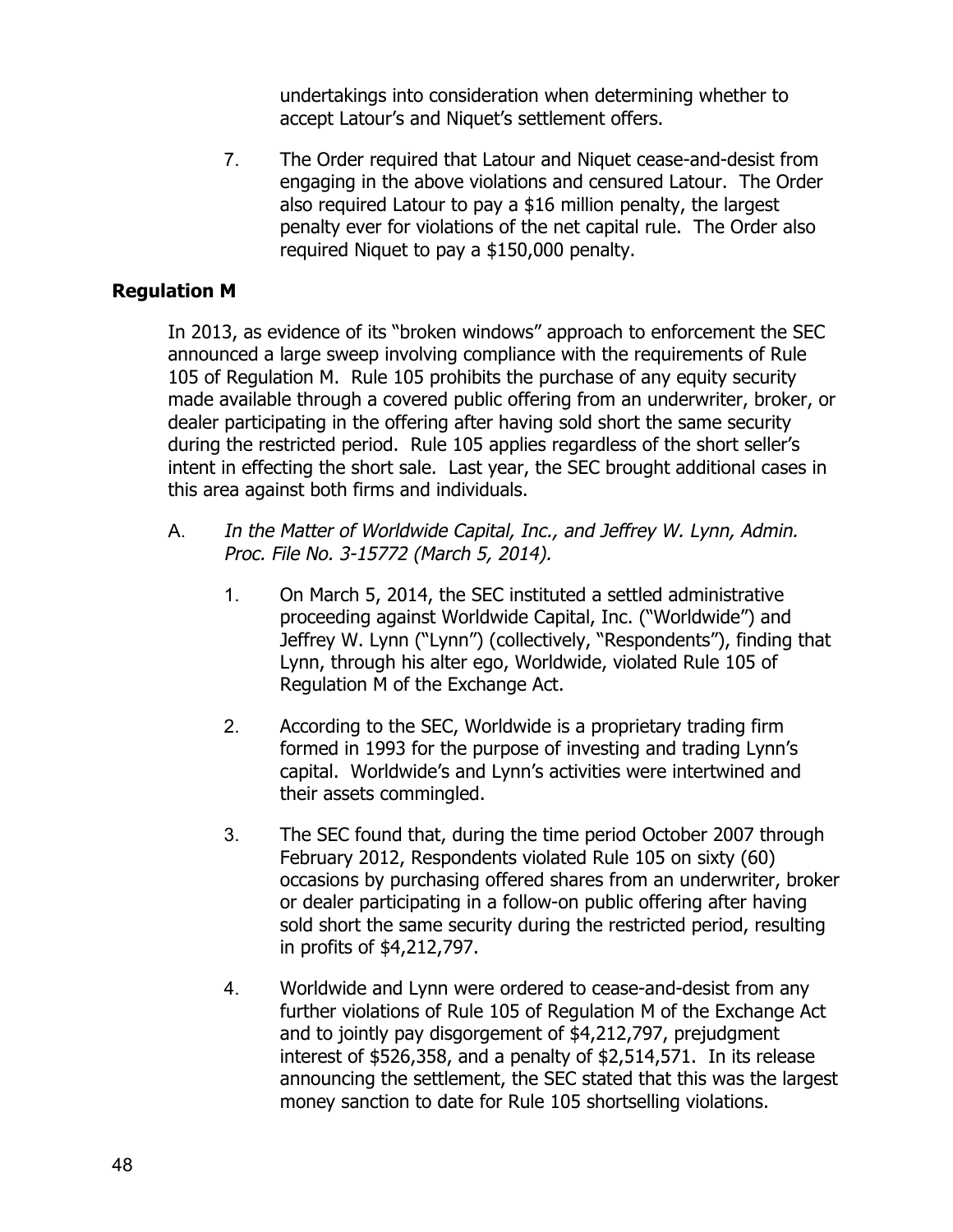- B. In the Matters of Derek W. Bakarich, Admin. Proc. File No. 3-15957 (July 2, 2014); Carmela Brocco, Admin. Proc. File No. 3-15958; Tina M. Lizzio, Admin. Proc. File No. 3-15959 (July 2, 2014); Steven J. Niemis, Admin. Proc. File No. 3-15960 (July 2, 2014); William W. Vowell, Admin. Proc. File No. 3-15961 (July 2, 2014).
	- 1. On July 2, 2014, the SEC instituted settled administrative proceedings against five traders from Worldwide Capital, Inc., for a collective total settlement of nearly \$750,000. The SEC charged each trader with selling shares in violation of Rule 105.
	- 2. The SEC found that the traders were selected by Worldwide's owner, Jeffrey W. Lynn, to conduct trades for Worldwide Capital, an entity he created for the purpose of trading his own money. His investment strategy, carried out by the brokers, focused on buying allocations of new shares of public issuers coming to market through secondary and follow-on public offerings that were selling at a discount compared to the company's shares that were already trading publicly. They sold short shares of those issuers in advance of the offerings, hoping to profit on the difference.
	- 3. According to the SEC, the five Worldwide brokers purchased offering shares of the same securities they had shorted through accounts opened in their own names, or in the names of alter-ego corporate entities at large broker-dealers. They then executed the short sales through a Worldwide account at different, smaller broker-dealers.
	- 4. Earlier Lynn and Worldwide Capital had agreed to pay \$7.2 million to settle SEC charges for the same conduct, the largest-ever monetary sanction for Rule 105 violations.
	- 5. Each of the traders agreed to cease-and-desist all violations of Rule 105 without admitting or denying the SEC's findings. They agreed to disgorgement payments in amounts ranging from \$16,000 to \$200,000, prejudgment interest, and additional penalties equaling 60% of the disgorgement amount.

# **Regulation SHO**

Short selling has been the subject of many SEC actions over the last several years. Below is a litigation involving two individuals.

- A. In the Matter of Thomas Delaney and Charles Yancey, Admin. Proc. File No. 3-15873 (May 19, 2014).
	- 1. The SEC filed an order instituting administrative proceedings against Delaney and Yancey, officials of Penson Financial Services, Inc. ("Penson"), at the time, one of the largest independent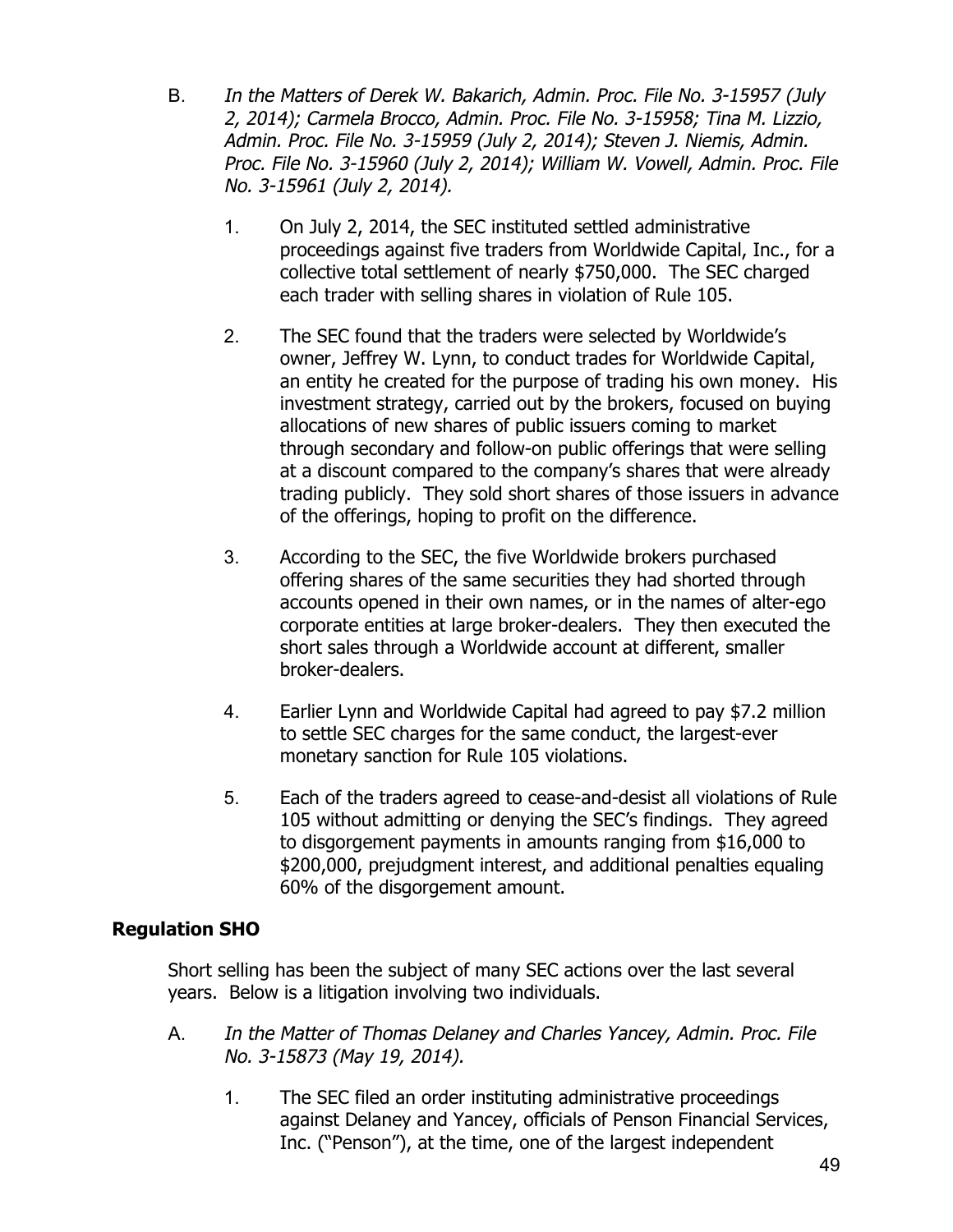clearing firms in the United States. The Order alleged systematic failures to purchase or borrow sufficient shares to close out "failures to deliver" to a registered clearing agency within certain timeframes. The alleged failures included: (i) Penson's repeated violations of Rules 204T and 204 of Regulation SHO ("Rule 204"); (ii) Delaney's aiding and abetting Penson's Rule 204 violations; and (iii) Yancey's failure to supervise Delaney.

- 2. According to the Order, from October 2008 through November 2011, Penson violated Rule 204 thousands of times. Rule 204 required Penson to purchase or borrow enough shares to close out the "failures to deliver" within a certain time period. The Order alleged that individuals in Penson's Stock Loan department, which had primary responsibility for complying with Rule 204, willfully ignored the rule's requirements because they did not want the costs of Rule 204 compliance to negatively affect their department's net revenues.
- 3. The Order alleged that Delaney, Penson's Chief Compliance Officer, was responsible for supervision at Penson, including responsibility for designating supervisors and allocating supervisory responsibilities. According to the Order, Delaney knew of Rule 204's requirements and knew that the Stock Loan department's procedures did not comply, but refused to implement compliant procedures because he did not want Penson to incur associated costs. The Order further alleged that Delaney intentionally concealed these violations from regulators and Penson's CEO, Yancey. As a result, the Order alleged that Delaney aided and abetted Penson's repeated Rule 204 violations.
- 4. The Order also alleged that, according to Penson's Written Supervisory Policies and Procedures, Yancey was designated as the direct supervisor of Delaney and Penson's Stock Loan department. According to the Order, Yancey ignored several red flags indicating Delaney was aware of and assisting the Rule 204 violations mentioned above. As a result, the Order alleged Yancey failed to fulfill his supervisory duty.
- 5. In light of the allegations against Delaney and Yancey, the SEC ordered a public hearing and ordered that Delaney and Yancey file an answer. Penson has since filed for bankruptcy. As of January 28, 2015, the administrative proceedings remained open.
- 6. At the time these charges were filed, the SEC announced settlements with two other former pension employees involved in securities lending, Michael H. Johnson and Lindsey A. Wetzig. Among other things, Johnson agreed to pay a \$125,000 penalty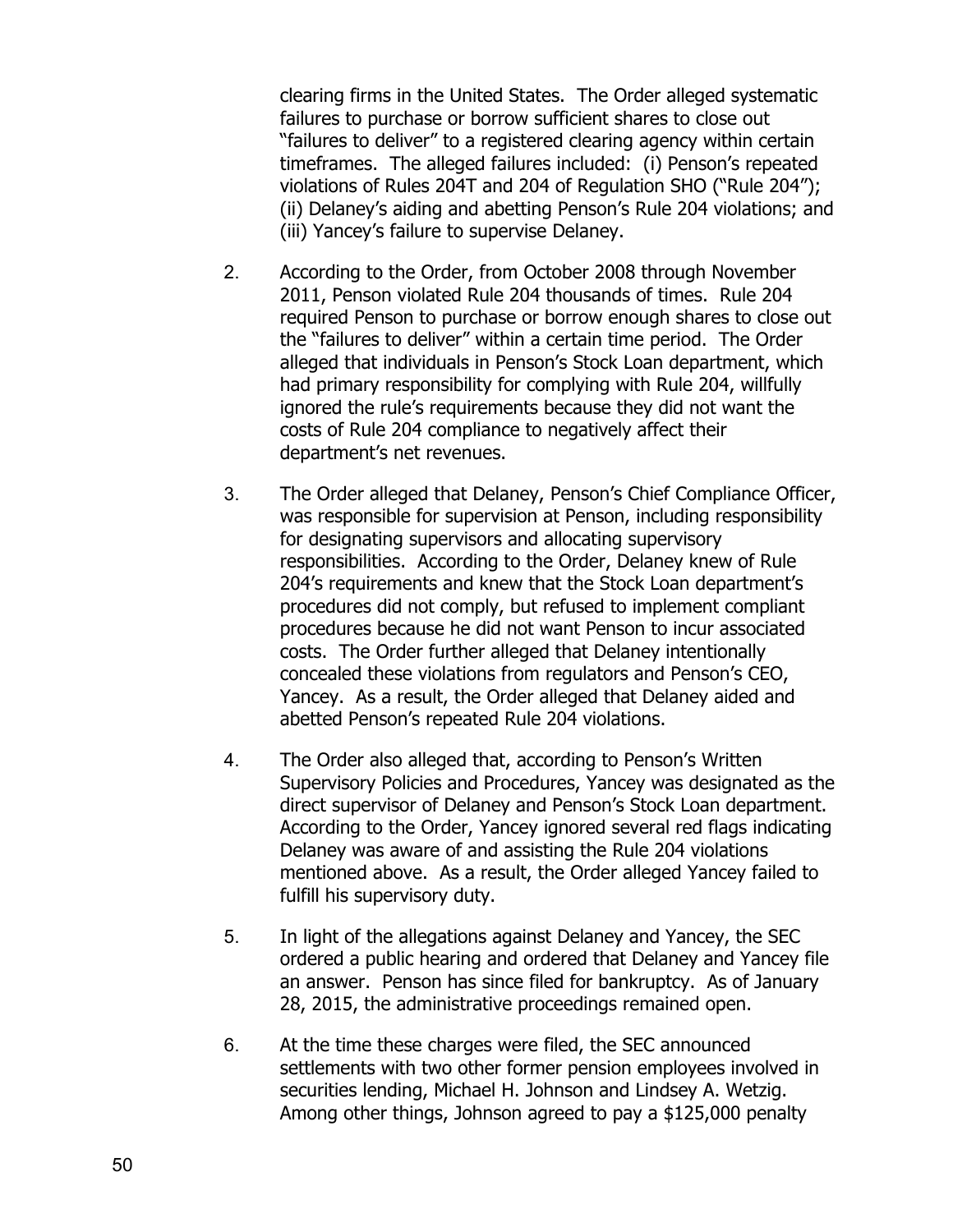and be barred from the industry for at least five years. Wetzig consented to a censure and a cease-and-desist order.

## **Sales Practices**

The below case involves variable annuity sales practice issues.

- A. In the Matter of Michael A. Horowitz and Moshe Marc Cohen, Admin. Proc. File No. 3-15790 (March 13, 2014).
	- 1. On March 13, 2014, the SEC instituted an enforcement action against two brokers, Michael A. Horowitz ("Horowitz") and Moshe Marc Cohen ("Cohen") (collectively, "Respondents") for allegedly violating Section 10(b) of the Exchange Act and Rule 10b-5 thereunder, Sections 17(a)(1) and (2) of the Securities Act, and aiding and abetting and causing violations of Section 17(a) of the Exchange Act and Rule 17a-3 thereunder. Horowitz was also charged with violating Section 15(a) of the Exchange Act.
	- 2. The SEC alleged that Horowitz developed a strategy in 2007 to exploit death benefits arising from variable annuities. Horowitz and others fraudulently obtained personal health and identifying information to profit from the imminent deaths of terminally ill hospice and nursing home patients in California and Chicago. Unbeknownst to the terminally ill patients, they were designated as annuitants whose death would trigger a benefit payout to investors.
	- 3. Respondents allegedly falsified broker-dealer trade tickets, customers' account forms and/or point-of-sale-forms to obtain supervisory approval of the annuities sold as part of the scheme. The stranger-owned annuities investment strategy was marketed as an opportunity for investors to reap short-term investment gains with a hedge against investment losses. When the annuitants died, the investors collected death benefit payments. The scheme continued into 2008.
	- 4. The scheme allegedly generated more than \$1 million in sales commissions on more than \$80 million in stranger-owned annuity contracts sold.
	- 5. On July 31, 2014, Horowitz settled with the SEC for over \$850,000 in disgorgement, prejudgment interest, and civil penalties, as well as an admission of wrongdoing. On January 7, 2015, an administrative law judge ordered Cohen to disgorge \$768,000 in ill-gotten gains.
	- 6. Six other individuals and an investment advisory firm based in New York, who were also allegedly involved in the scheme, agreed to settle the SEC's charges.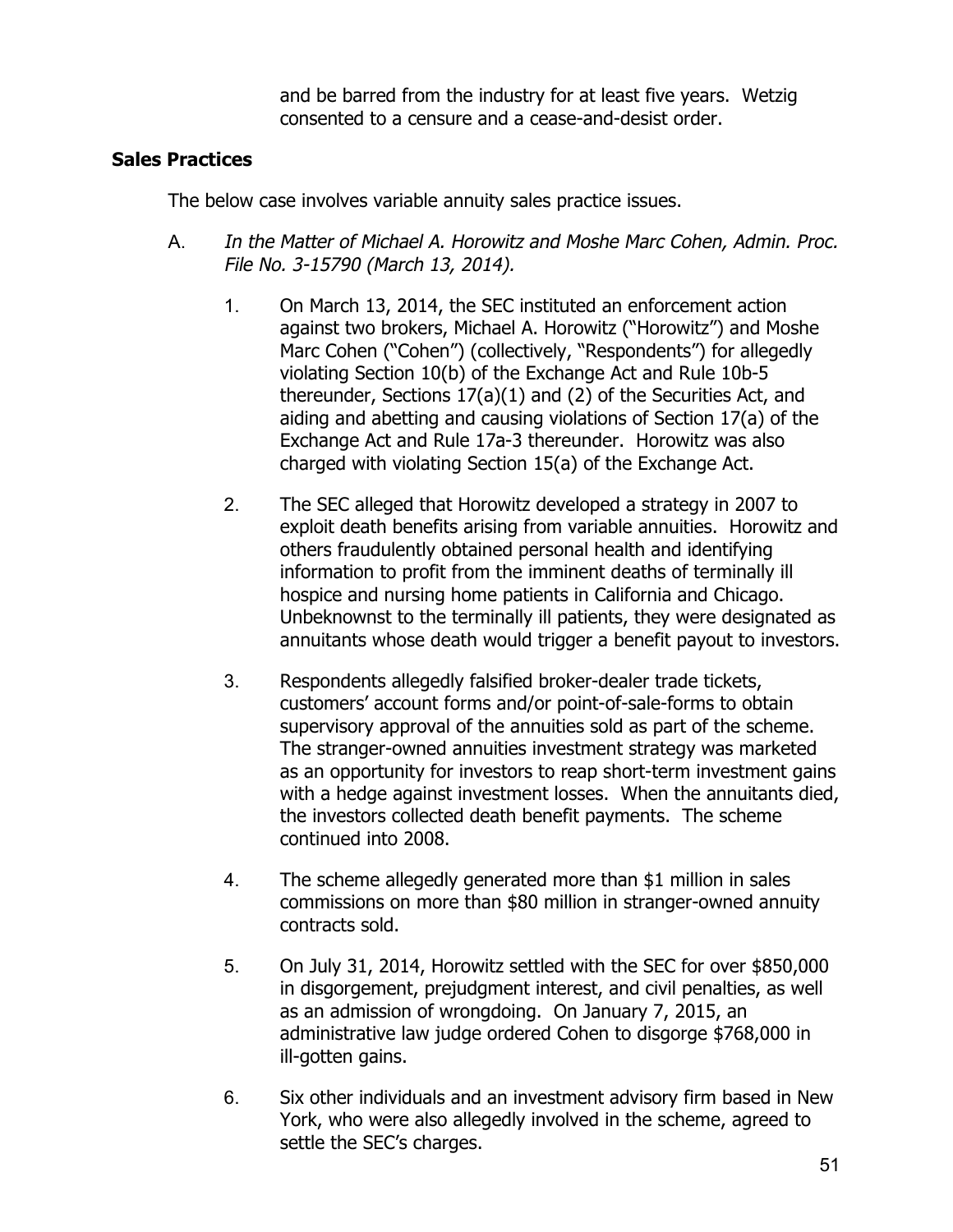## **Supervision**

Supervision cases are a regular staple of the SEC's enforcement docket.

- A. In the Matter of Jefferies LLC, Admin. Proc. File No. 3-15785 (March 12, 2014).
	- 1. On March 12, 2014, the SEC filed a settled administrative proceeding against Jefferies LLC ("Jefferies") for failure to reasonably supervise Jesse C. Litvak ("Litvak") and other representatives on its mortgage-backed securities ("MBS") desk, as required by Section 15(b)(4)(E) of the Exchange Act.
	- 2. The SEC found that, during the time period 2009 to 2011, Litvak and other representatives lied to, or misled, customers about the price at which Jefferies had purchased residential MBS ("RMBS") and thus, the amount of Jefferies' profit on the RMBS trades. The SEC further found that Jefferies failed to adequately implement its policy regarding supervisory review of its MBS desk representatives' electronic communications in a manner that would reasonably be expected to prevent and detect violations.
	- 3. Litvak was a managing director and senior trader of RMBS at Jefferies. On January 25, 2013, he was indicted and charged in the U.S. District Court for the District of Connecticut with securities fraud, fraud against the U.S., and making false statements to the U.S. government. On January 28, 2013, the SEC charged Litvak in the U.S. District Court for the District of Connecticut with violating Section 17(a) of the Securities Act by engaging in fraud in the offer or sale of securities and with violating Exchange Act Section 10(b) by engaging in fraud in connection with the purchase or sale of securities.
	- 4. The SEC found that Jefferies failed to reasonably implement its policy regarding supervisory review of MBS desk representatives' electronic communications, including Mr. Litvak's communications, because Jefferies failed, among other things, to: (a) include communications with customers that took place in Bloomberg group chats in the electronic communications selected for supervisors' review; (b) provide direction and/or tools to its supervisors to meaningfully review desk representatives' communications; and (c) check traders' communications against actual pricing information.
	- 5. Jefferies was censured and agreed to make payments to customers totaling more than \$11 million, which represents the full amount of Jefferies' profits earned on the trades at issue, as well as to pay a \$4,200,402 penalty and prejudgment interest. Jefferies was also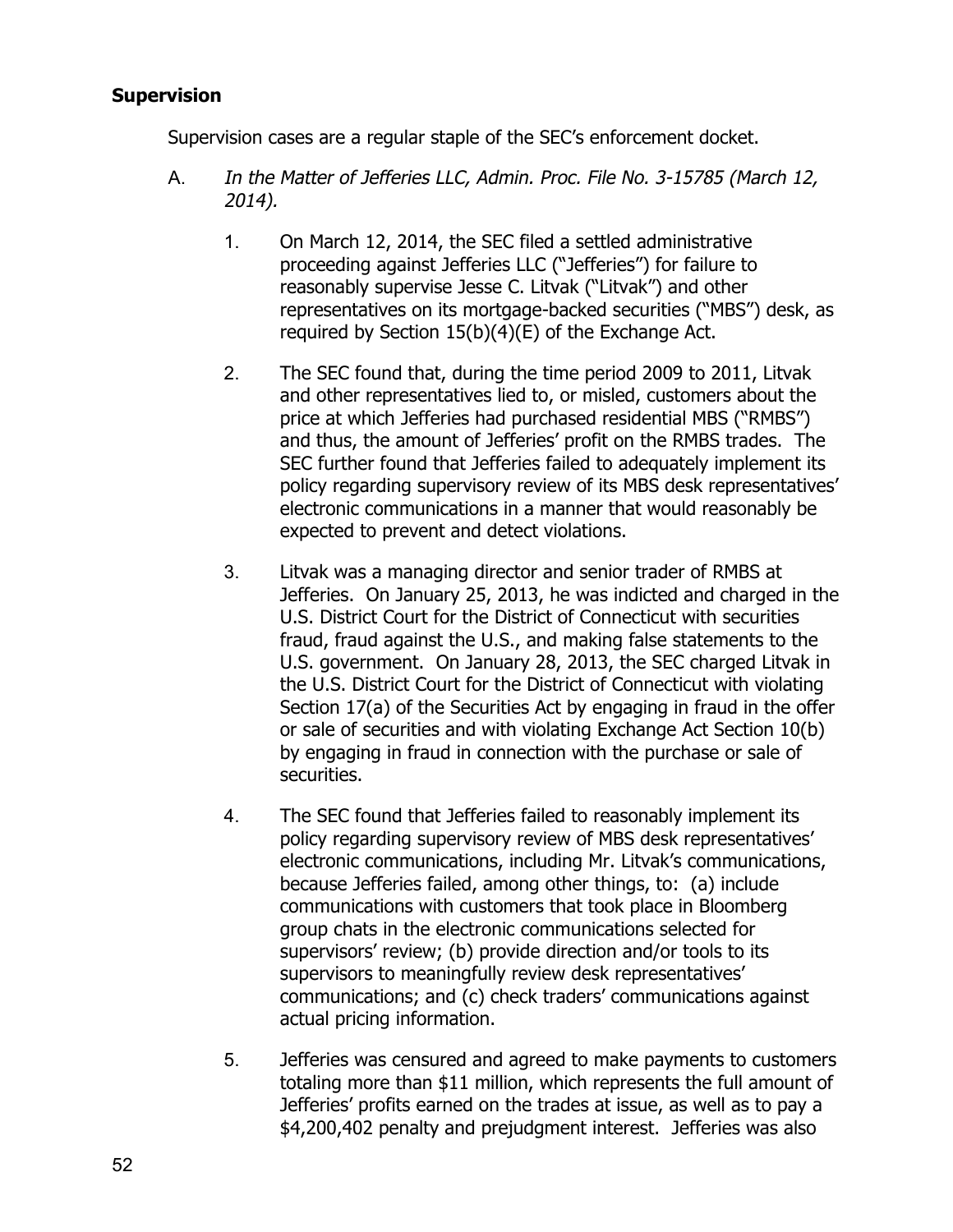ordered to retain a compliance consultant to evaluate and recommend improvements to its policies and procedures related to preventing and detecting fraud on the MBS desk, as well as any other fixed income desk potentially susceptible to the same conduct and to take all necessary steps to adopt and implement the consultant's recommendations. The firm also agreed to pay an additional \$9.8 million as part of a non-prosecution agreement with federal prosecutors.

- 6. In settling this matter, the SEC specifically considered Jefferies' remedial efforts and cooperation with the investigation.
- 7. On March 7, 2014, a jury found Litvak guilty on 15 criminal counts, of which 10 related to securities laws. On July 23, 2014, Litvak was sentenced to two years in prison and a \$175 million fine. Litvak appealed the conviction, and the case is still pending. Based upon his conviction, on September 2, 2014, the SEC Enforcement Division instituted administrative proceedings against Litvak to determine what remedial action is appropriate. In January 2015, an ALJ granted a motion to permanently bar Litvak from the securities industry.
- 8. The SEC's civil complaint is still pending, and has been stayed pending the outcome in the criminal proceedings.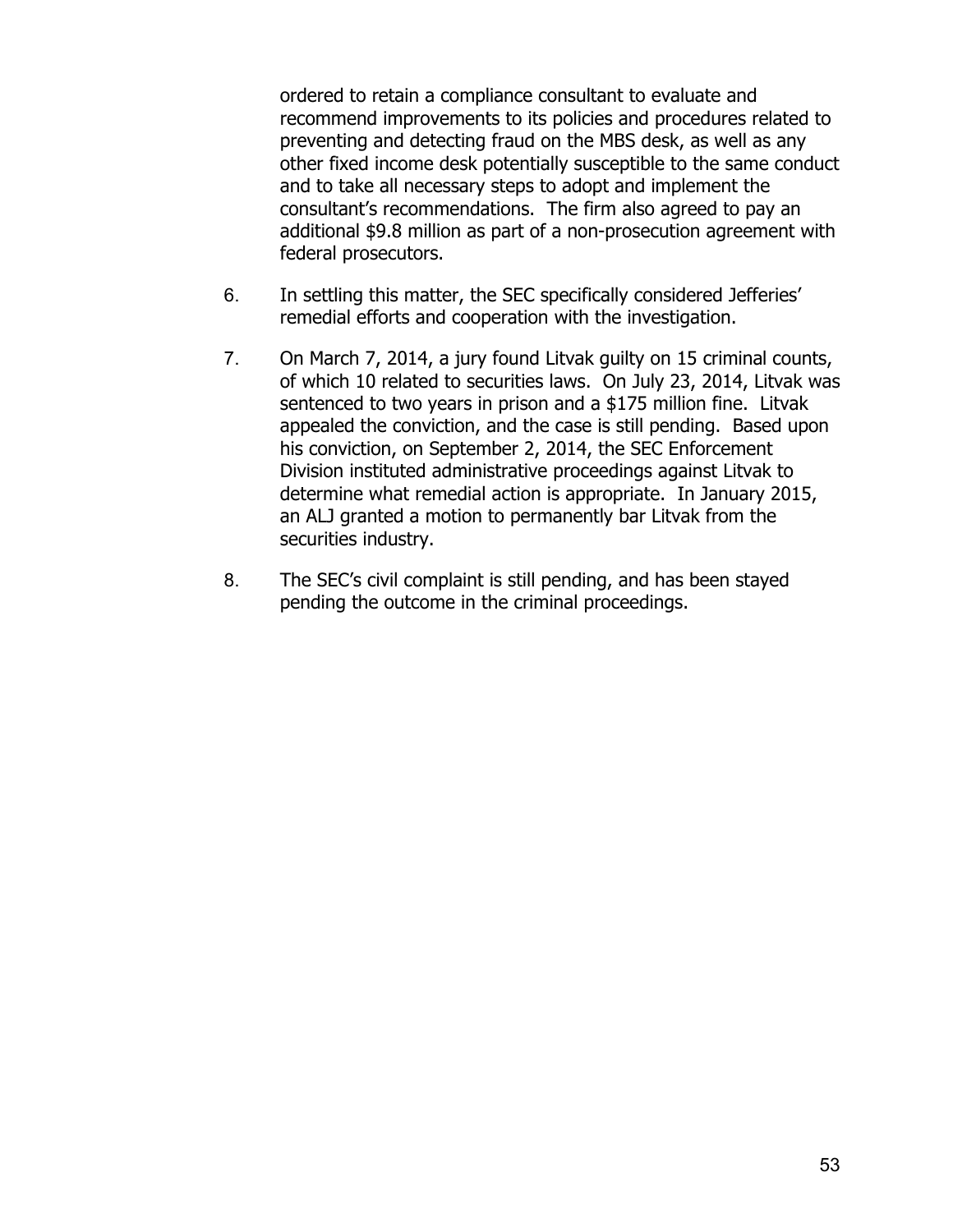**Financial Industry Regulatory Authority** 

#### **Enforcement Statistics**

Although FINRA instituted fewer disciplinary cases in 2014 than in the prior year, its fines doubled over the prior year. Moreover, the amount of restitution FINRA ordered in 2014 more than tripled the amount that had been returned to investors in 2013.

In 2014, FINRA brought 1,397 new disciplinary actions, a noticeable decline from the 1,535 cases initiated in 2013. FINRA resolved 1,110 formal actions last year; 197 fewer cases than it had in the prior year. Last year, FINRA expelled 18 firms from its membership (compared to 24 in the prior year), barred 481 people (versus 429 in 2013), and suspended 705 individuals (an increase over the 670 such actions in the prior year).  $90^{9}$ 

With respect to penalties and restitution, last year FINRA levied \$134 million in fines (versus \$60 million in 2013) and ordered \$32.3 million (versus \$9.5 million in 2013) to be paid in restitution to harmed investors.  $91$ 

#### **Targeted Examination Letters and Sweeps**

In 2014, FINRA posted only two Targeted Examination letters on its website, versus three in 2013. In 2012, FINRA posted five Targeted Examination letters.

• In January 2014, FINRA posted a letter announcing that it was conducting an assessment of firms' approaches to managing cybersecurity threats. This assessment comes in light of the increasing threats posed to firms, as well as the potential harm to investors, due to the critical role of IT in the securities industry. The letter stated four expansive goals for the assessment: (i) to better understand the threats to firms; (ii) to better understand firms' risk appetite, and to expose areas of vulnerability within firms' IT systems; (iii) to better understand the approaches that firms take to manage threats; and (iv) to share observations and findings with firms, as appropriate.

 $90$ See the 2014 Regulatory Actions data on the FINRA website at the FINRA Statistics and Data page available at: http://www.finra.org/Newsroom/Statistics/.

 $91$  See the current About FINRA page on the FINRA website available at: http://www.finra.org/AboutFINRA/.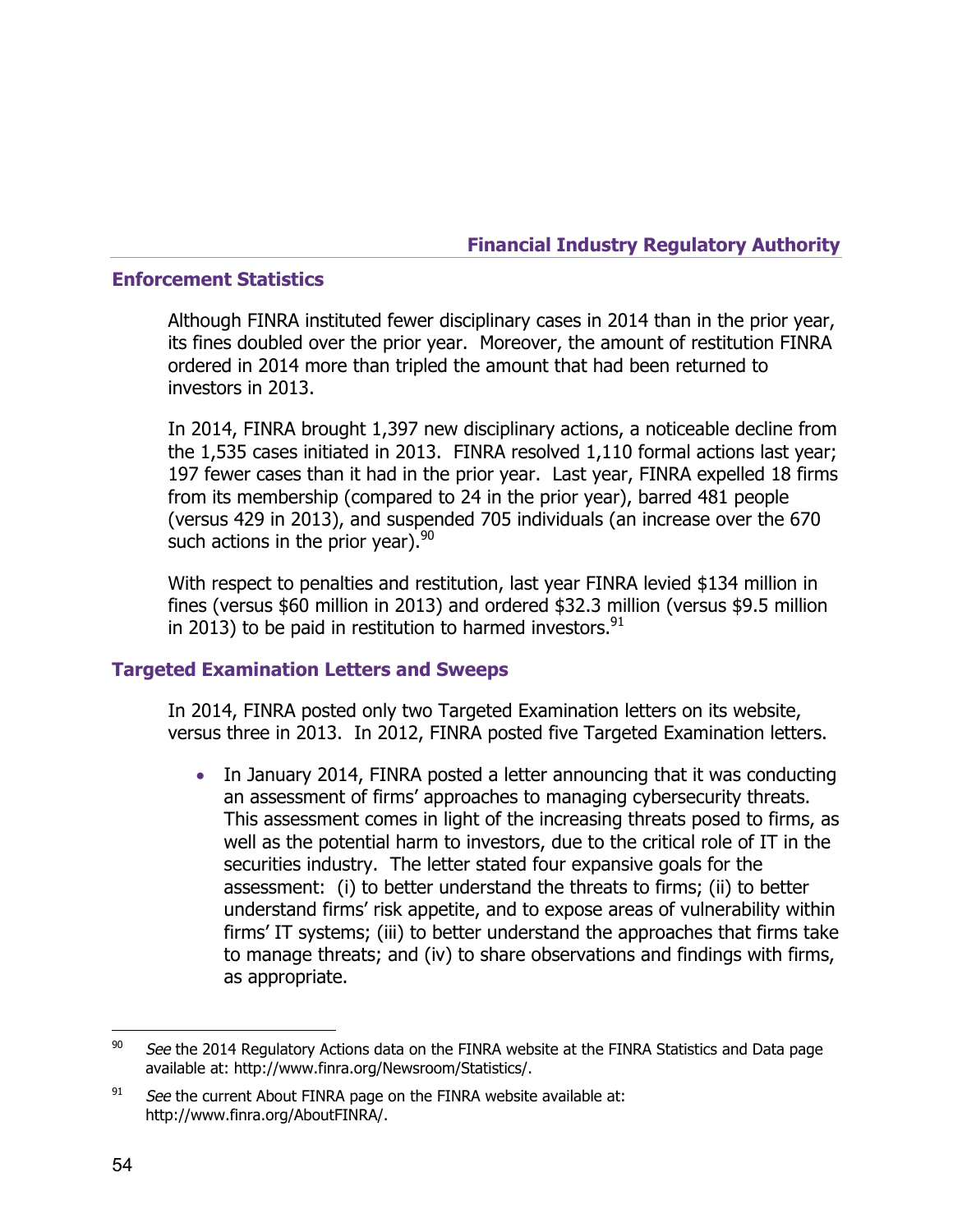• In July 2014, the Trading Examinations Unit within the Trading and Financial Compliance Examinations group of the Marketing Regulation Department at FINRA posted a letter regarding order routing and execution quality of customer orders. The letter outlined a review of the processes and procedures used by firms that covers the period from January 1, 2014 through July 2014. The FINRA staff requested, among other things, copies of written supervisory procedures, and information regarding order-routing decisions, maker/taker fees, and best execution. The specific list of requests for the review can be found on FINRA's website.

### **Enforcement Developments**

 $\overline{a}$ 

There were two noteworthy enforcement developments last year.

First, in mid-2014, FINRA was criticized by SEC Commissioner Stein and the Wall Street Journal for its alleged failure to impose significant sanctions on brokerage firms and their executives. FINRA rejected those views.<sup>92</sup> Interestingly, as described above, FINRA's fine levels doubled last year and it returned more than three times the amount of money than it had in 2013.

At the time of the criticism regarding its enforcement program, FINRA announced that it would review its Sanction Guidelines. According to FINRA, the agency will focus particularly on repeat offenders and the largest broker-dealers. No timetable was set for the completion of the review.<sup>93</sup>

Second, last year, FINRA announced two new regulatory service and market surveillance arrangements. On February 6, 2014, FINRA announced that it had entered a regulatory service agreement with BATS Global Markets. Under this agreement, FINRA will provide cross-market surveillance services to BATS' four stock exchanges-BZX, BYX, EDGX, and EDGA, along with certain other regulatory services. This expands FINRA's cross-market surveillance program to 99 percent of all U.S. stock market trading. FINRA had previously been selected by Direct Edge to provide market surveillance services on behalf of Direct Edge's two licensed stock exchanges (EDGA and EDGX). Direct Edge and BATS Global Markets merged on January 31, 2014.

On December 22, 2014, FINRA announced that it had signed an agreement with the Chicago Board Options Exchange (CBOE) and C2 Options Exchange (C2) to provide market surveillance, financial surveillance, examinations, investigations, and disciplinary services to CBOE and C2, in addition to other regulatory services. FINRA began performing these services as of January 1, 2015. Under this

 $92$  See "FINRA Weighs Tougher Stance," by Jean Eaglesham, Wall Street Journal, June 19, 2014.

 $^{93}$  Id. See also "Wall Street Watchdog to Review Sanction Guidelines," by Suzanne Barlyn, Reuters, June 16, 2014.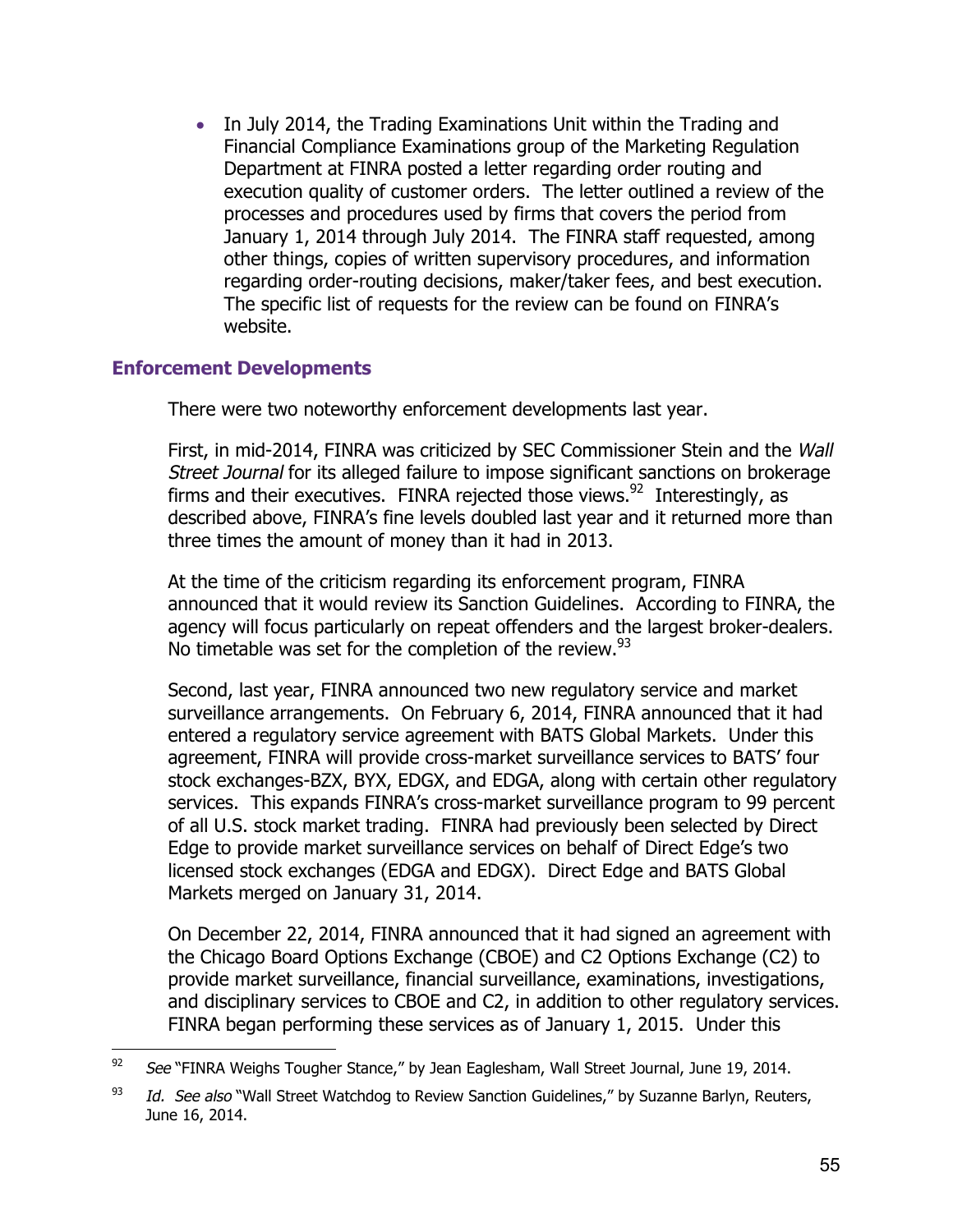agreement, FINRA stated that it will be uniquely positioned to detect cross-product (equity and options) manipulation. Additionally, FINRA will be assuming responsibility for the Options Regulatory Surveillance Authority (ORSA) industry options insider trading program. FINRA intends to integrate the options insider trading program with the current equity insider trading program, thereby allowing FINRA to conduct surveillance for insider trading for all equities and options trading in the United States.

# **Current FINRA Enforcement Priorities**

The following list reflects some of FINRA's top enforcement priorities.<sup>94</sup>

- Fraud and Misrepresentations
- Conversion and Misuse of Customer Funds
- AML and Suspicious Trading
- Foreign Finders
- Complex Products and Alternative Investments
	- Reasonable Basis Suitability
	- **•** Supervision
- Research Reports and Material Nonpublic Information
- Trade Execution and Pricing
- Regulation SHO
- Supervisory Systems
	- Supervision of Discounts and Waivers
	- Consolidated Reporting Systems
	- E-Mail Retention and Review
	- Customer Protection
- Other Technology Failures
	- Inaccurate Blue Sheet Data

<sup>94</sup> This list is based on an outline prepared by FINRA.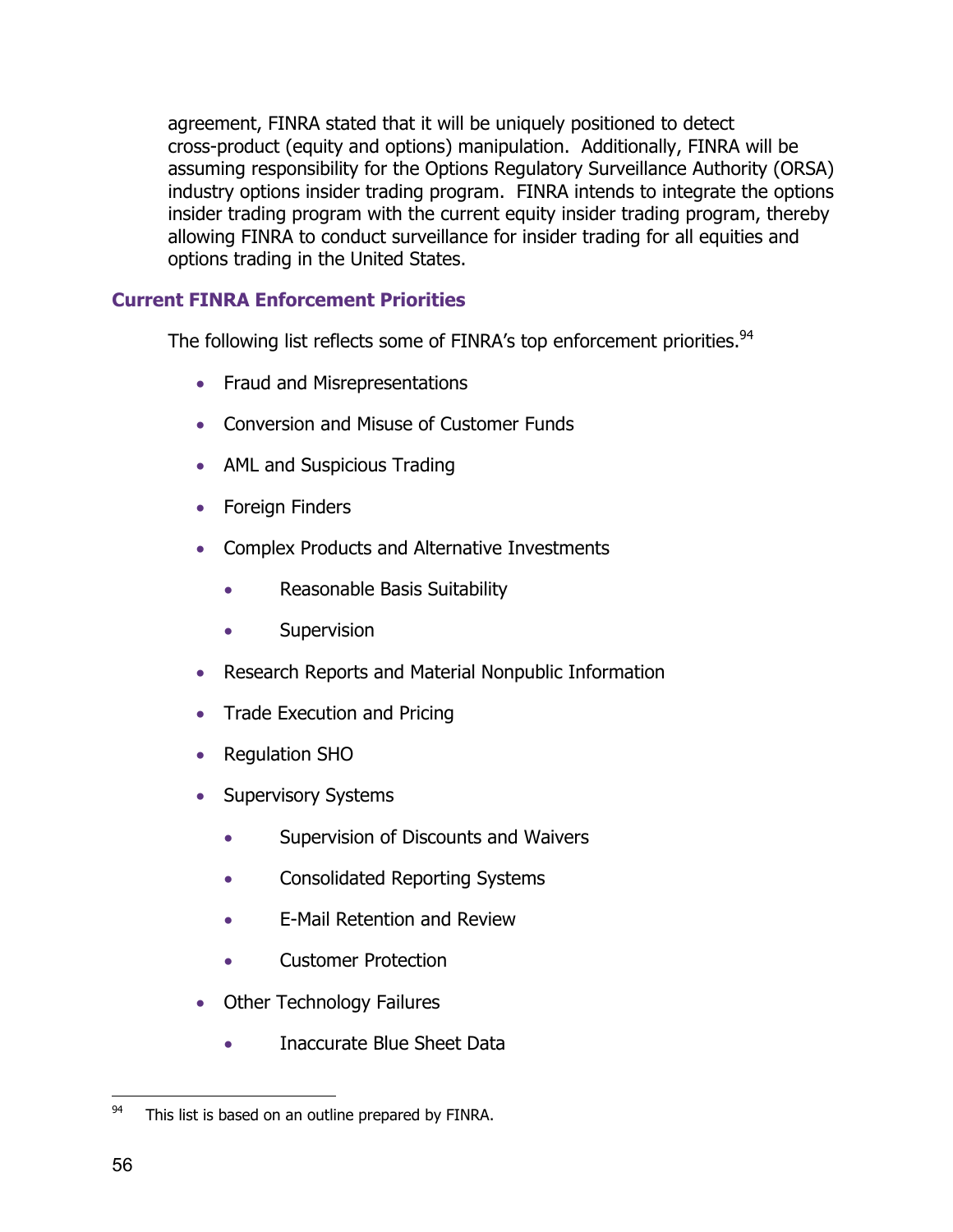Cybersecurity/Regulation S-P

# **FINRA Enforcement Actions<sup>95</sup>**

### **Alternative Trading Systems**

 $\overline{a}$ 

Like the SEC, FINRA appears focused on Alternative Trading Systems. Below are two cases in this area from last year.

- A. ConvergEx Execution Solutions, LLC ("ConvergEx") (April 8, 2014).
	- 1. FINRA alleged that ConvergEx, which owns and operates two ATSs, VortEx ATS and ConvergEx Cross ATS, made inaccurate reports of trades executed within those ATSs and failed to disclose certain order handling practices within VortEx ATS.
	- 2. According to FINRA, from approximately February 2007 through June 2012, ConvergEx submitted 64 inaccurate Rule 605 reports because of two separate programming errors in violation of Rule 605 of Regulation NMS. In addition, from approximately January 2008 through April 2010, ConvergEx submitted 14 inaccurate Rule 606 reports in violation of Rule 606 of Regulation NMS.
	- 3. FINRA also alleged that, from approximately July 2009 through April 2010, ConvergEx, in violation of FINRA Rule 7230A and B, incorrectly reported approximately 1,536,788 long sales to the Trade Reporting Facility ("TRF") with a "short sale" indicator, and that from approximately July 13, 2009 through approximately May 2010, ConvergEx, in violation of FINRA Rule 6380A and B, over-reported approximately 401,000 trades to the TRF as a result of a programming error.
	- 4. FINRA also alleged that, from July 2008 through December 2010, ConvergEx failed to maintain records that it had provided oral or written disclosure of how indications of interest were used on VortEx ATS to every subscriber prior to using indications of interest. According to FINRA, not all subscribers were aware of the practice, or ConvergEx could not confirm that they were aware of it. In addition, FINRA alleged that ConvergEx failed to maintain adequate policies and procedures regarding the violations discussed above.
	- 5. ConvergEx consented to a censure and a fine of \$425,000 (consisting of \$75,000 for violations of Rule 605 of Regulation NMS;

 $95$  The cases described herein are settlements in which respondents neither admitted nor denied the allegations against them, unless the description explicitly states otherwise.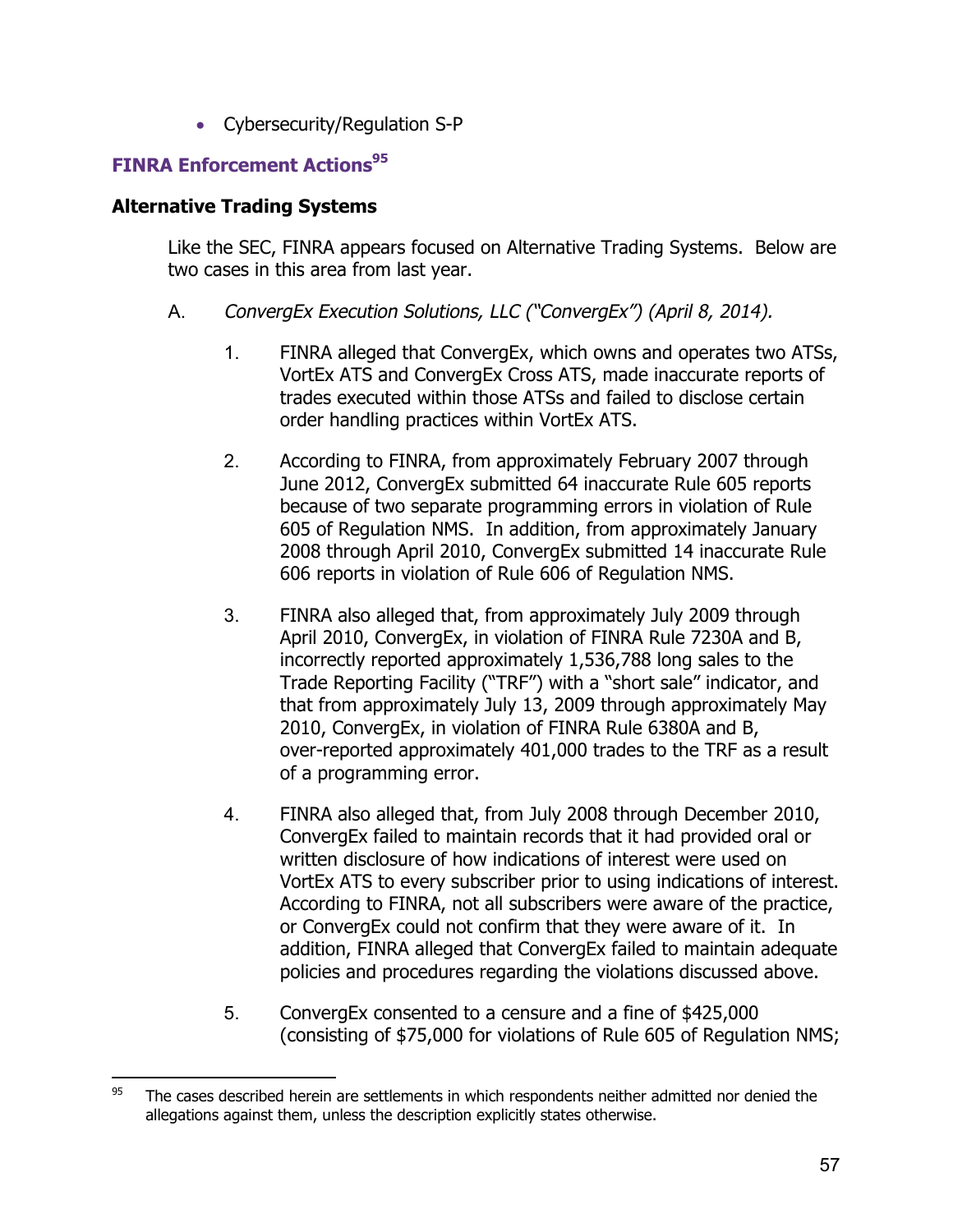\$50,000 for violations of Rule 606 of Regulation NMS; \$25,000 for violations of FINRA Rule 6380A; \$50,000 for violations of FINRA Rule 7230A; \$100,000 for violations of NASD Rule 2110 and FINRA Rule 2010; and \$125,000 for the supervisory violations).

- B. Goldman Sachs Execution & Clearing, L.P. ("GSE&C") (July 1, 2014).
	- 1. FINRA settled a matter with Goldman Sachs, in which FINRA alleged that GSE&C failed to have reasonably designed written policies and procedures in place to prevent transactions on SIGMA-X, an alternative trading system ("ATS") owned and operated by the firm, from trading through a protected quotation at a price inferior to the National Best Bid and Offer ("NBBO").
	- 2. FINRA alleged that GSE&C failed to regularly surveil to determine the effectiveness of the firm's policies and procedures designed to prevent trade-throughs of protected quotations in NMS stocks. According to FINRA, the firm was unaware that, from July 29, 2011 through August 9, 2011, approximately 395,119 transactions on SIGMA-X traded through a protected quotation at a price inferior to the NBBO. The firm failed to detect the trade-throughs, which were caused by market data latencies on SIGMA-X, in a timely manner.
	- 3. FINRA alleged that, from at least November 1, 2008, through August 31, 2011, GSE&C failed to establish, maintain, and enforce written policies and procedures reasonably designed to prevent trade-throughs, and identified three methods used by the firm that were inadequate to detect trade-throughs.
	- 4. First, one report used, which compared a sampling of SIGMA-X's market data with an independent data source at the time of an order event, was inadequate given its limited scope—a review of 20 orders per week when SIGMA-X executed millions of transactions each week.
	- 5. Second, firm-wide capacity monitoring used by the firm was ineffective to identify market data latencies or potential trade-throughs.
	- 6. Third, a trade-through report GSE&C used to confirm that all trades on SIGMA-X occurred at or within the NBBO at the time of execution was inadequate because it did not detect trade-throughs that occurred as a result of market data latencies.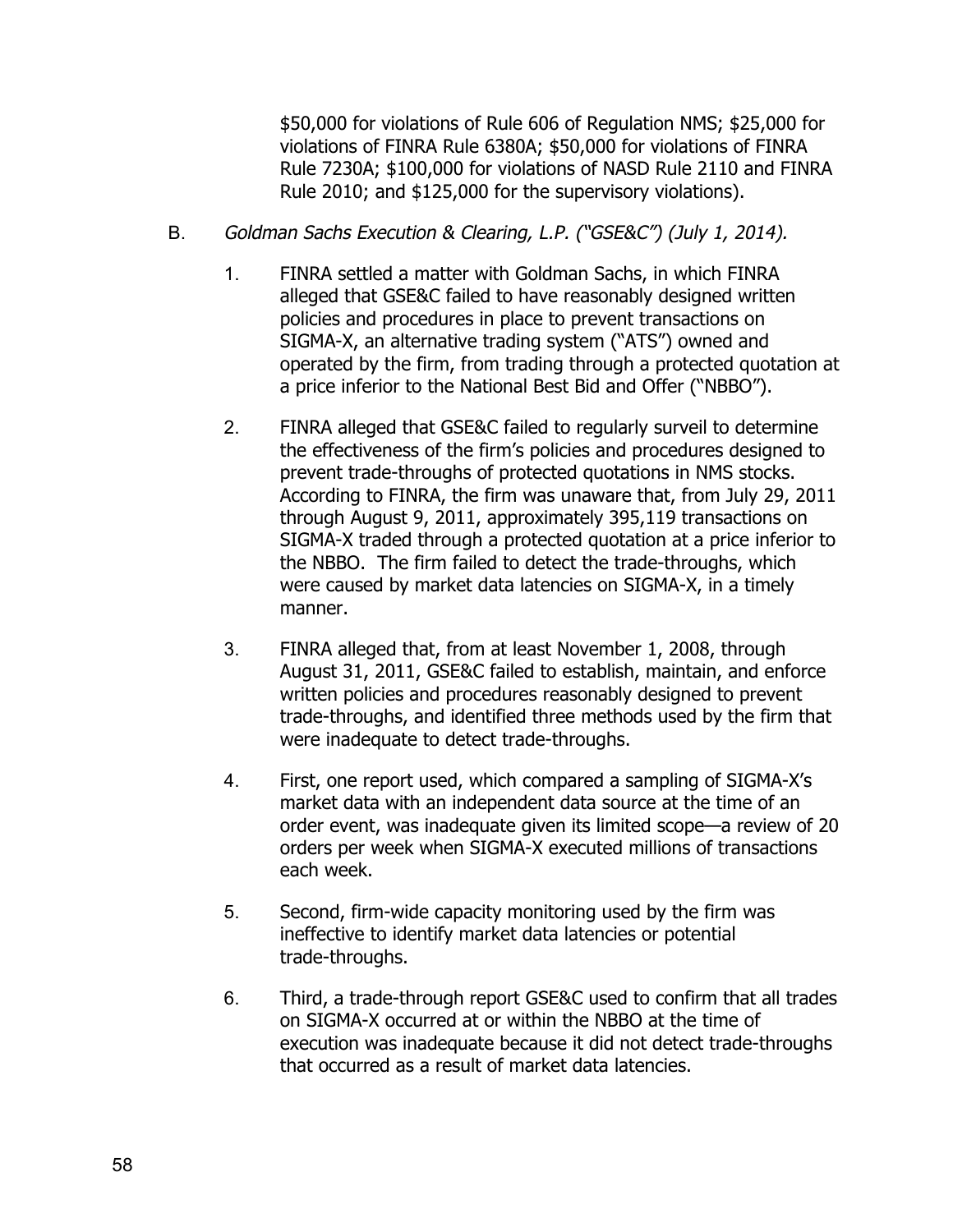- 7. GSE&C consented to a censure, a fine of \$800,000, and an undertaking to revise its supervisory policies and procedures to address the deficiencies identified.
- 8. In settling the case, FINRA staff considered that the firm voluntarily paid approximately \$1.67 million in restitution.

## **Anti-Money Laundering**

FINRA continues to emphasis anti-money laundering issues in its enforcement and examination programs.

- A. The Vertical Trading Group, LLC ("Vertical Trading") (January 10, 2014).
	- 1. FINRA settled a matter with Vertical Trading in which FINRA alleged that Vertical Trading and its agents violated Section 5 of the Securities Act of 1933 ("Section 5") by failing to determine whether certain securities were freely tradable, and failing to ascertain whether the stocks could be sold pursuant to the brokers' exemption, as claimed by the customer. FINRA alleged that the Firm and its Chief Compliance Officer did not establish and maintain adequate supervisory systems and procedures reasonably designed to comply with Section 5, particularly in light of the nature of the Firm's business, which involved liquidating large volumes of speculative, thinly-traded stock on behalf of its customers.
	- 2. FINRA alleged that, between March and September 2010, a Vertical Trading customer deposited, and then promptly sold, \$10 million worth of thinly traded, speculative securities. FINRA alleged that Vertical Trading knew, or should have known, that the customer utilized a strategy of converting debt to equity in small increments to evade compliance with Section 5. The Firm failed to implement its written supervisory procedures concerning unregistered distribution of securities and failed to identify and address red flags indicative of an unregistered distribution of securities.
	- 3. FINRA alleged that Vertical Trading's AML program was not reasonably designed to monitor for, detect, and cause the reporting of suspicious activity. The Firm's AML systems and procedures did not adequately address risks inherent in liquidations by customers of multiple thinly-traded speculative securities or high volumes of stock liquidations in low-priced securities.
	- 4. FINRA also alleged that Vertical Trading and its CCO failed to recognize red flags regarding high-volume sales of low-priced and thinly-traded securities conducted in correspondent accounts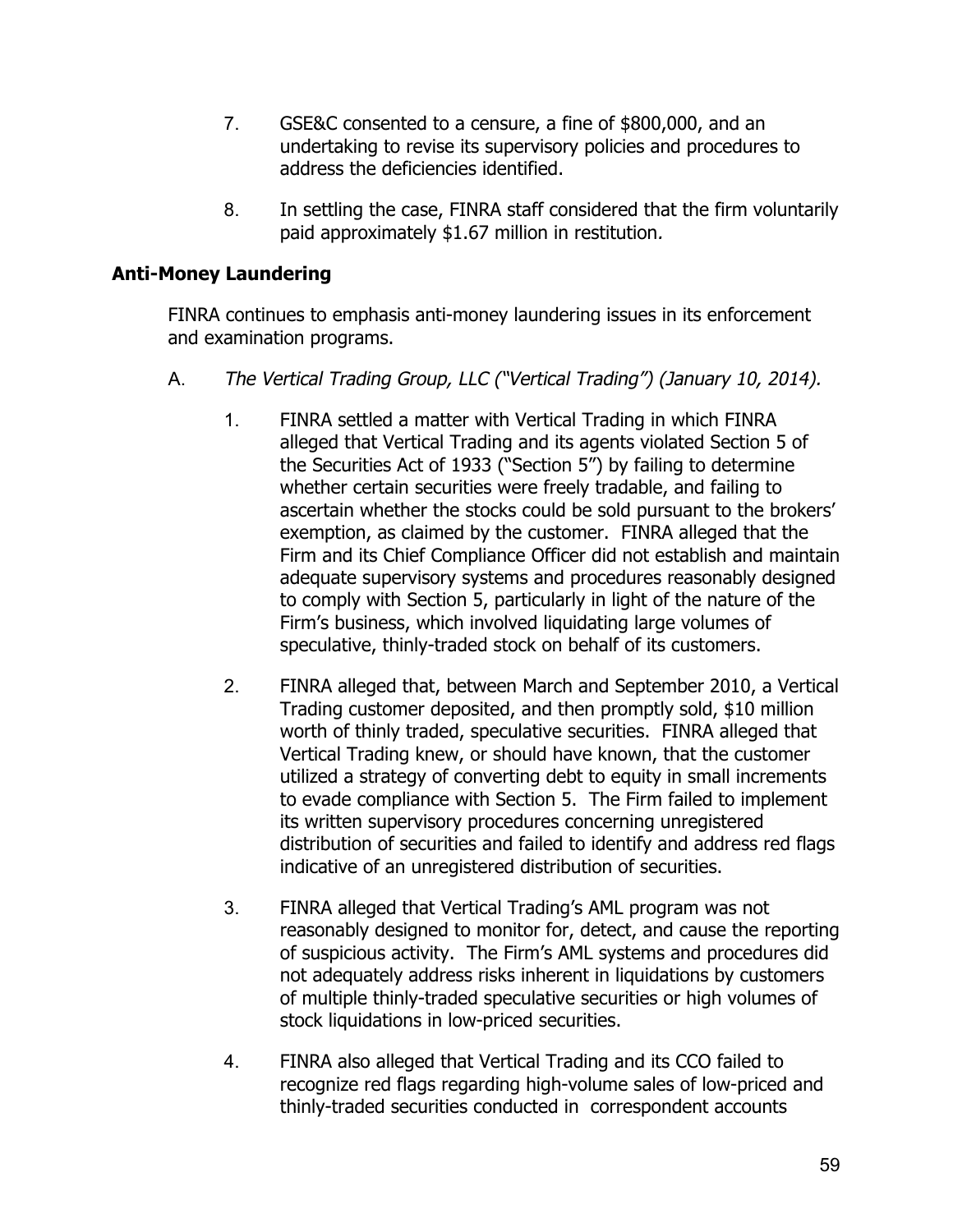maintained for foreign institutional clients—despite knowing that regulators had disciplined two authorized persons from those foreign institutions for liquidating such securities without conducting due diligence. Vertical Trading lacked an appropriate due diligence program for correspondent accounts of foreign financial institutions.

- 5. Vertical Trading consented to a censure, a fine of \$400,000, and an undertaking to review and revise its AML and Section 5 policies, procedures, and internal controls.
- 6. The CCO was fined \$15,000 and suspended from association for two months.
- 7. A registered representative who participated in the distribution of unregistered securities was fined \$50,000 and suspended from association for two months.
- B. Banorte-Ixe Securities International, Ltd. ("Banorte Securities") (January 28, 2014).
	- 1. Banorte Securities is a New York-based securities firm that services Mexican clients investing in U.S. and global securities. In this settlement, FINRA alleged that Banorte Securities had inadequate anti-money laundering (AML) systems and procedures and failed to register approximately 200 to 400 foreign finders who interacted with the firm's Mexican clients.
	- 2. FINRA alleged that Banorte Securities' AML program failed in the following three respects:
		- (a) First, the firm did not properly investigate certain suspicious activities required to be reported under the Bank Secrecy Act. Banorte Securities lacked an adequate system to identify and investigate suspicious activity, and therefore failed to adequately investigate and, if necessary, report activity in three customer accounts.
		- (b) Second, Banorte Securities did not adopt AML procedures adequately tailored to its business, relying instead on off-the-shelf procedures that were not customized to identify the unique risks posed by opening accounts, transferring funds, and effecting securities transactions for customers located in Mexico, a high-risk jurisdiction for money laundering, or the risks that arose from the firm's reliance on foreign finders.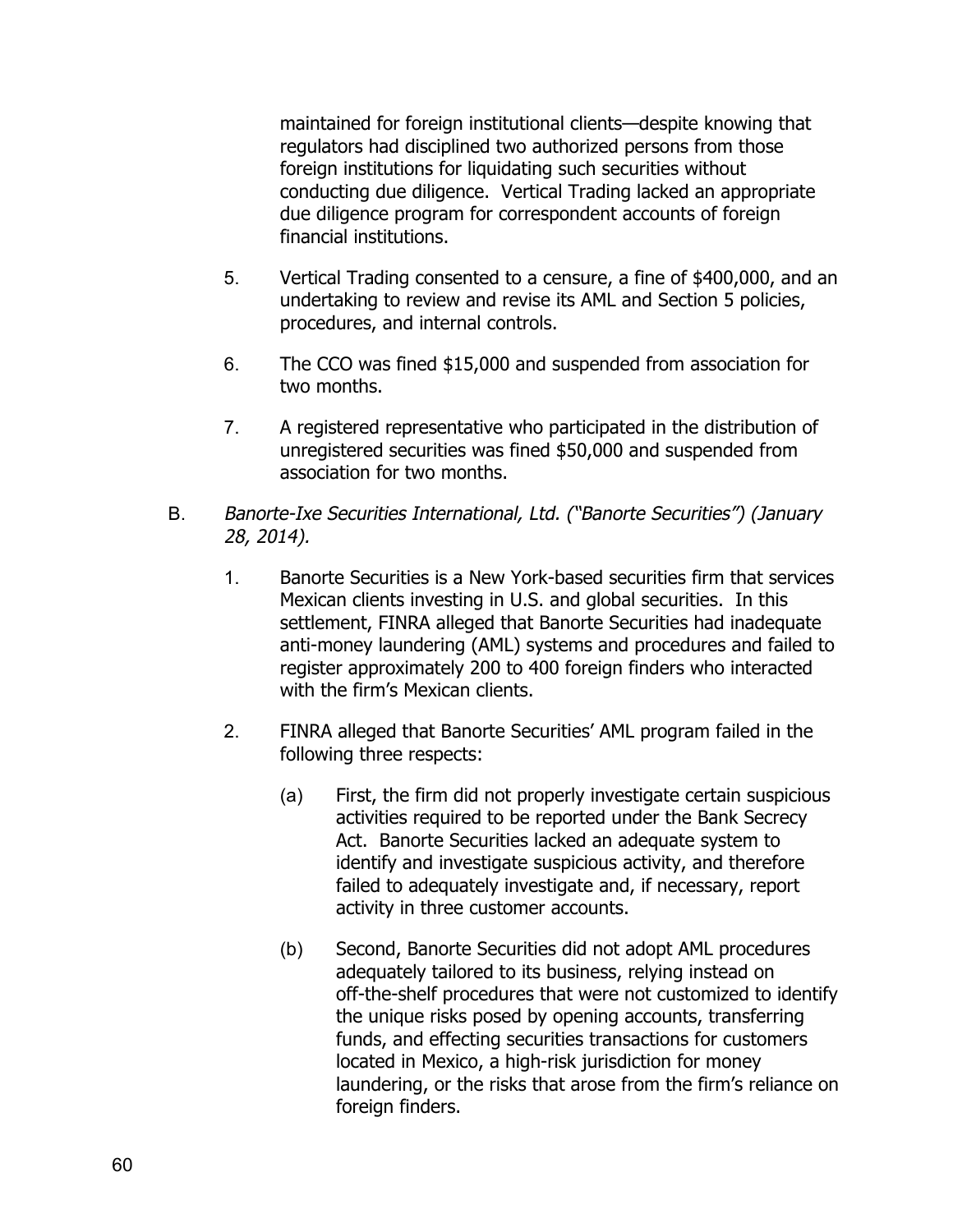- (c) Third, Banorte Securities did not fully enforce its AML program as written.
- 3. From January 1, 2008, to May 9, 2013, Banorte Securities failed to register 200 to 400 foreign finders, who were employed by the firm's Mexican affiliates and who both referred customers to Banorte Securities and performed various activities requiring registration as an associated person, such as discussing investments, placing orders, responding to inquiries, and, in some instances, obtaining limited trading authority over customer accounts.
- 4. FINRA alleged that Banorte Securities, and its former Chief Compliance Officer, violated NASD Rules 3011 (a) and (b) and 2110, and FINRA Rules 3110 (a) and (b) and  $2010$ .
- 5. Banorte Securities consented to a censure and a fine in the amount of \$475,000, and to certain undertakings concerning its AML and registration obligations.
- 6. The former Chief Compliance Officer consented to a 30-day suspension.
- C. Brown Brothers Harriman & Co. ("BBH") (February 5, 2014).
	- 1. FINRA settled a matter with BBH, in which it alleged deficiencies in the firm's AML program, specifically with respect to penny stock transactions in bank secrecy havens, and activity in foreign financial institution (FFI) accounts.
	- 2. Between January 1, 2009 and June 30, 2013, BBH executed transactions or delivered securities involving at least six billion shares of penny stocks (generating approximately \$850 million in proceeds to the sellers of the securities) many on behalf of undisclosed customers of foreign banks in known bank secrecy havens. BBH executed these transactions despite the fact that it was unable to obtain information essential to verify that the stocks were free trading. In many instances, BBH lacked information such as the identity of the stock's beneficial owner, the circumstances under which the stock was obtained, and the seller's relationship to the issuer.
	- 3. FINRA alleged that BBH lacked an adequate surveillance system to review penny stock transactions (including Delivery versus Payment transactions), and that the firm's AML procedures were inadequate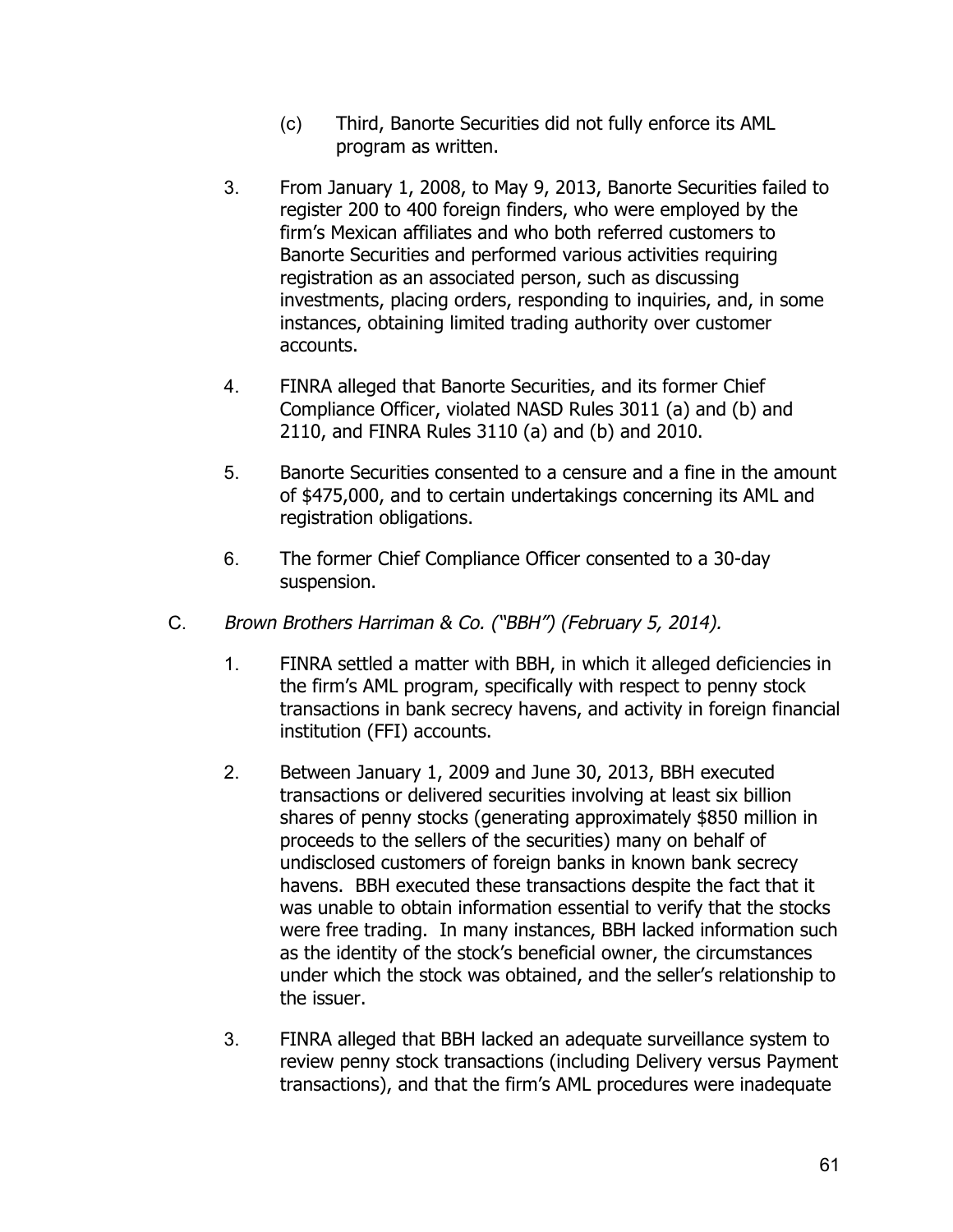to detect, investigate, and report suspicious penny stock activity. FINRA's allegations concerned both trading and custodial activity.

- 4. FINRA alleged that BBH did not record necessary information concerning the expected business activity of certain FFI customers, and failed to periodically review the activity in the FFI accounts, which would have revealed that the accounts were being utilized for higher-risk activity than the customer had outlined.
- 5. FINRA alleged that BBH did not conduct adequate AML testing, in that its testing did not uncover shortcomings in trade monitoring and asset movement with respect to penny stocks. FINRA also alleged that BBH failed to conduct adequate AML training specific to the risks and red flags associated with penny stock activity.
- 6. FINRA further alleged that BBH lacked a supervisory system to achieve compliance with Section 5 of the Securities Act, to identify penny stock shares deposited or sold through the firm that were not registered or subject to an exemption.
- 7. BBH consented to a censure, a fine of \$8 million and its former Global AML Compliance Officer was fined \$25,000 and suspended for one month.
- D. Wells Fargo Advisors ("WFA") and Wells Fargo Advisors Financial Network ("WFAFN") (collectively, "Wells Fargo") (December 18, 2014).
	- 1. FINRA alleged that Wells Fargo failed to comply with broker-dealer AML requirements for a customer identity verification process ("CIP").
	- 2. According to FINRA, from 2003 to 2012, the electronic systems supporting the firms' CIP system contained a design flaw, such that the transaction-processing system recycled customer identifiers from old accounts that had been closed and assigned them to new customer securities accounts. When the recycled identifiers were transmitted to the firms' CIP system, the system did not recognize them as new customers, and did not subject those new customers to CIP.
	- 3. FINRA found that, as a result of the system flaw, the firms failed to conduct CIP for nearly 220,000 new accounts, approximately 3% of the accounts opened by the firms during that time period.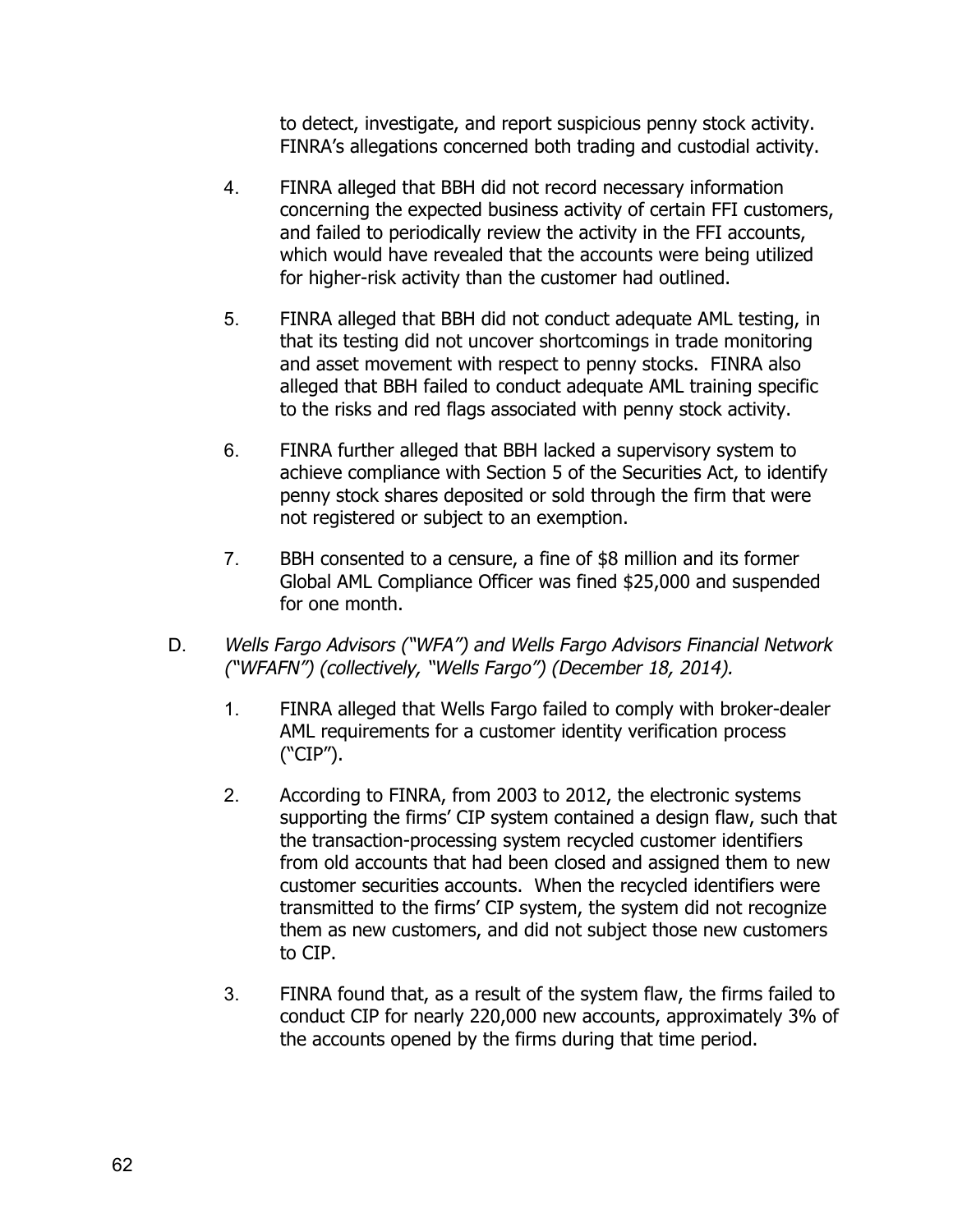- 4. Further, approximately 120,000 accounts that had never been subjected to CIP were already closed when the problem came to light.
- 5. The firms, through their compliance self-testing of the CIP process in 2012, detected the issue, corrected the design flaw, and performed CIP on approximately 100,000 of the affected accounts that remained open.
- 6. In determining the sanctions, FINRA considered the fact that the firms discovered the violations, performed remediation, and self-reported. WFA and WFAFN consented to a censure and joint fine of \$1.5 million.

## **Best Execution**

Best execution appears to continue to be a top FINRA priority.

- A. Citigroup Global Markets Inc. ("Citigroup") (August 26, 2014).
	- 1. FINRA alleged that Citigroup had best execution and supervisory deficiencies involving non-convertible preferred securities.
	- 2. According to FINRA, Citigroup failed to provide best execution in approximately 22,000 customer transactions involving non-convertible preferred securities, and for related supervisory deficiencies during more than three years' time.
	- 3. FINRA alleged that one of Citigroup's trading desks employed a manual pricing methodology for non-convertible preferred securities that did not appropriately incorporate the National Best Bid and Offer (NBBO) for those securities.
	- 4. FINRA also alleged that Citigroup failed to perform any review of customer transactions in non-convertible preferred securities executed on BondsDirect or manually by the trading desk to ensure compliance with the firm's best execution obligations. The firm failed to conduct these supervisory reviews even though it had received several inquiry letters from FINRA staff.
	- 5. Citigroup consented to a censure, a fine of \$1.85 million, and an undertaking to pay more than \$638,000 in restitution, plus interest, to affected customers.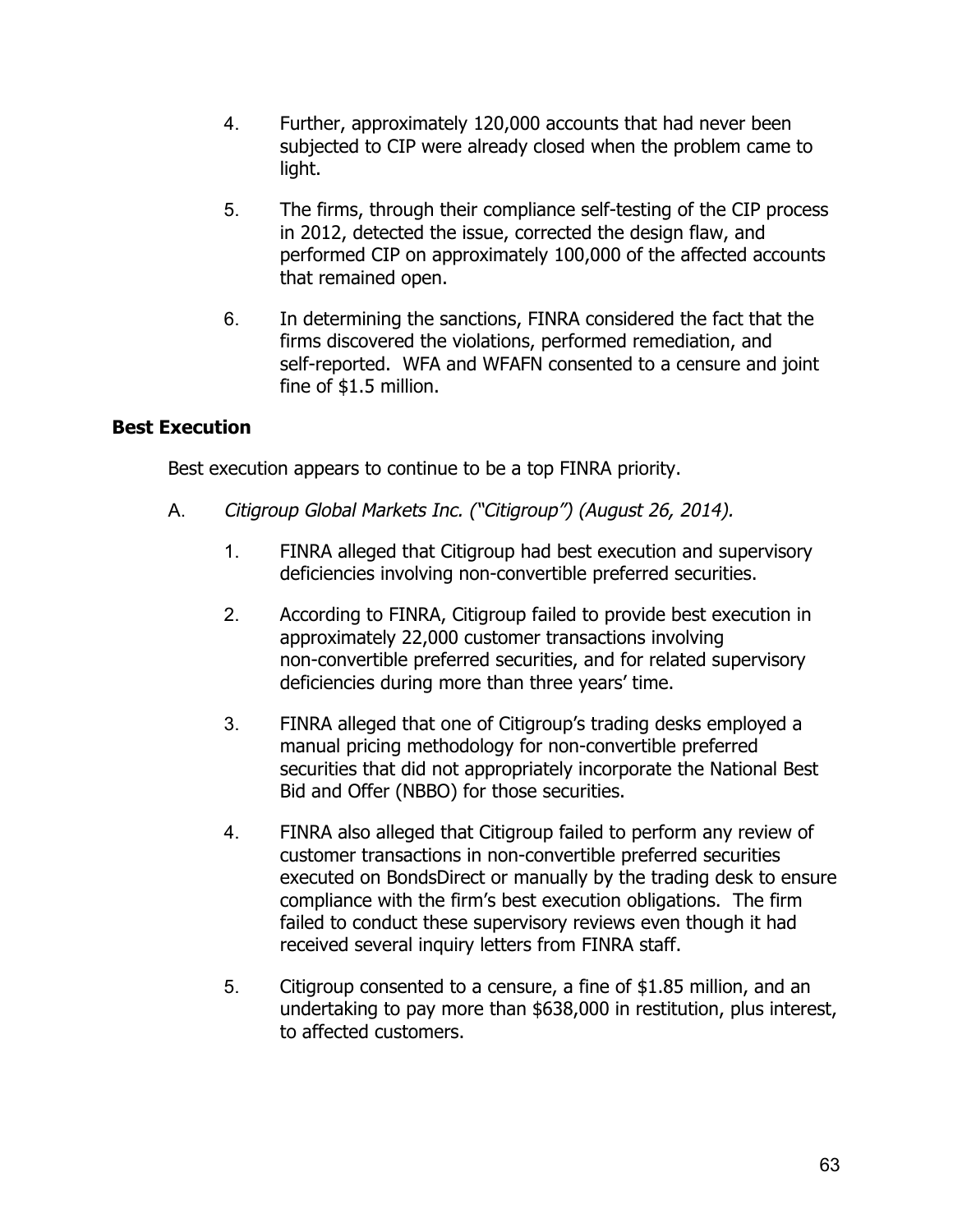#### **Blue Sheets**

The "Blue sheets," as they are commonly called, are responses to information requests from regulators that are intended to provide the requesting regulator with specific information about transactions, such as the name of the account holder effecting the transaction, the nature of the transaction (e.g., buy, sale, short) and the price at which the transaction occurred. In June 2014, FINRA settled blue sheet cases involving three firms with the imposition of fines of \$1 million and filed a complaint against a fourth firm.

- A. Barclays Capital Inc. ("Barclays") (June 4, 2014).
	- 1. FINRA alleged that, between August 2012 and April 2013, Barclays submitted 229 inaccurate blue sheets to the SEC, and 253 inaccurate blue sheets to FINRA. The blue sheets associated trade data with the wrong customer names and addresses. In addition, FINRA alleged that Barclays lacked an adequate audit system to provide for accountability of blue sheet submissions. FINRA alleged violations of Section 17(a) of the Exchange Act and Rules 17a-4(j), 17a-4(f)(3)(v), and 17a-25 thereunder; and FINRA Rules 8211, 8213, and 2010.
	- 2. According to FINRA, Barclays' submission of inaccurate blue sheet data was the result of an inherited practice of recycling customer account numbers after 18 months of inactivity. Purged accounts were given an end date of "31-Dec-9999." When a new account was created and assigned the purged account number, the end date on the purged account was changed to the day before the new account was created.
	- 3. In or around August 2012, Barclays migrated to a new system and, according to FINRA, the addition of new fields to that system prevented it from updating the end date on purged accounts, leaving the infinite end date and resulting in two accounts with the same account number. The system generated trade information for the new customer but retrieved the name and address from the prior customer's purged account. As a result, when Barclays submitted blue sheet information, the trade information submitted did not correspond to the appropriate customer information.
	- 4. FINRA also alleged that Barclays did not have in place an adequate audit system for accountability of its blue sheet submissions.
	- 5. Barclays consented to a censure and a fine of \$1 million and agreed to conduct a review of its policies, systems and procedures, relating to the deficiencies described in the AWC.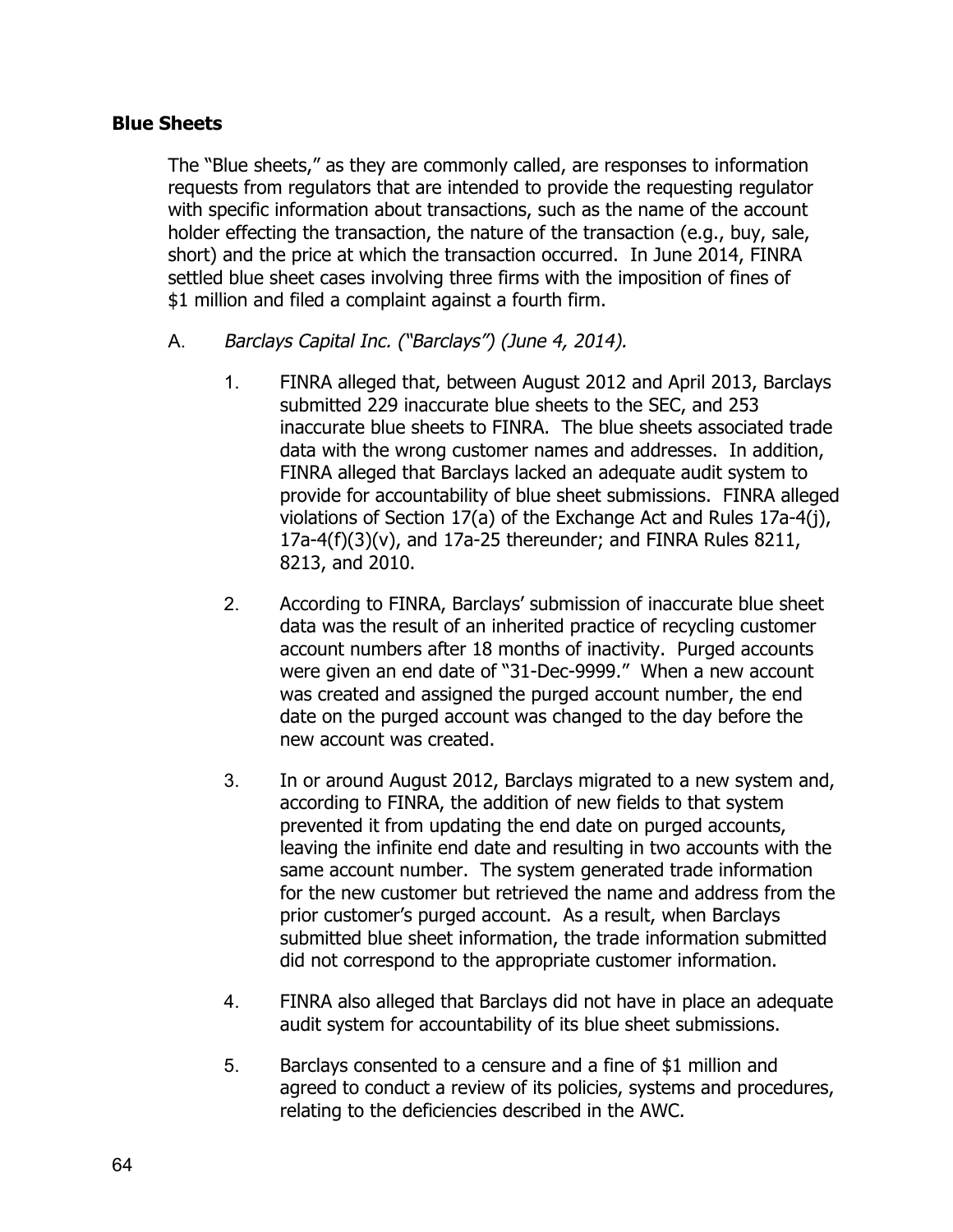- B. Goldman, Sachs & Co. ("GS&Co.") (June 4, 2014).
	- 1. FINRA alleged that, (1) between 2004 and 2012, GS&Co. submitted to the SEC, FINRA and other regulators blue sheets that inaccurately reported certain short-sale transactions as long-sale transactions; (2) between November 2012 and January 2013, GS&Co. omitted certain transactions in its blue sheet submissions to FINRA; and (3) between 2004 and 2013, GS&Co. lacked an adequate audit system to provide for accountability of blue sheet submissions. FINRA alleged violations of Section 17(a) of the Exchange Act and Rules  $17a-4(i)$ ,  $17a-4(f)(3)(v)$ , and  $17a-25$ thereunder; and NASD Rules 8211, 8213, and 2110; and FINRA Rules 8210, 8213, and 2010.
	- 2. According to FINRA, when GS&Co. trading desks facilitated customer orders, they used a "control account" to process "street side" activity (execution against the market or GS&Co. trading accounts) and "customer side" activity (allocations to customer accounts). In certain instances, transactions in the same GS&Co. account involving the same security were aggregated and "batched" for trade booking purposes. The transactions were transmitted in a bulk file to GS&Co.'s blue sheet reporting system.
	- 3. Between 2004 and 2012, GS&Co. reported short sales as long sales on its blue sheet submissions when transactions processed through a control account were batched by a particular middle office system for blue sheet reporting. As a result, FINRA identified at least 692 inaccurate blue sheets that GS&Co. submitted to the SEC and FINRA between November 2010 and June 2012, and an undetermined amount of inaccurate blue sheets between 2004 and October 2010.
	- 4. FINRA also alleged that GS&Co. blue sheets omitted certain street side transactions executed for customers. GS&Co.'s blue sheet reporting infrastructure misread certain transactions as bookkeeping entries, and did not include them in blue sheet reporting. As a result, FINRA alleged that, between November 2012 and January 2013, GS&Co. submitted at least 53 inaccurate blue sheets to FINRA.
	- 5. FINRA alleged that GS&Co. lacked an adequate audit system for accountability of blue sheet submissions.
	- 6. GS&Co. consented to a censure, a fine of \$1 million and agreed to conduct a review of its policies, systems and procedures, relating to the deficiencies described in the AWC.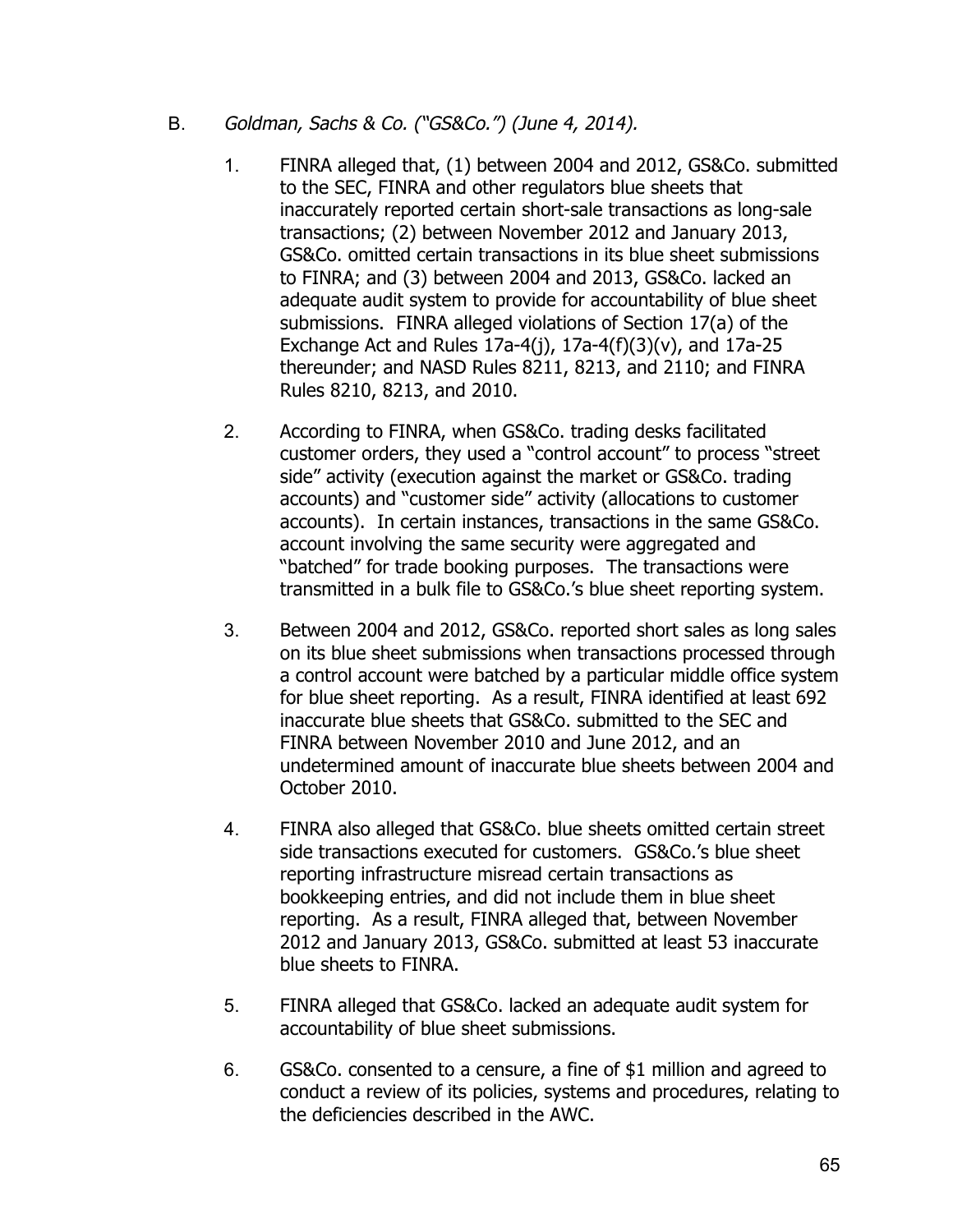- C. Merrill Lynch, Pierce, Fenner & Smith Inc. ("Merrill Lynch") (June 4 2014).
	- 1. FINRA alleged that, from March 2006 to January 2014, Merrill Lynch submitted at least 5,323 inaccurate blue sheets to FINRA, the SEC, and other securities regulators. FINRA alleged that Merrill Lynch's blue sheet submissions omitted customer names and addresses from trades made the day the customer opened a Merrill Lynch account. FINRA also alleged that Merrill Lynch lacked an adequate audit system for accountability of blue sheet submissions. FINRA alleged violations of Section 17(a) of the Exchange Act and Rules  $17a-4(i)$ ,  $17a-4(f)(3)(v)$ , and  $17a-25$  thereunder; and FINRA Rules 8211, 8213, and 2010.
	- 2. Between 2008 and January 2014, when trades occurred in a new customer's account before the customer's data was fully populated across all of Merrill Lynch's databases, Merrill Lynch's systems did not append the customer data to the trade, resulting in blue sheets with "no name" associated with the trade.
	- 3. FINRA alleged that Merrill Lynch submitted at least 2,980 inaccurate blue sheets to the SEC; 1,538 inaccurate blue sheets to FINRA; 733 inaccurate blue sheets to the NYSE; and 72 inaccurate blue sheets to other regulators.
	- 4. FINRA also alleged that Merrill Lynch lacked an adequate audit system for accountability of blue sheet submissions.
	- 5. Merrill Lynch consented to a censure and a fine of \$1 million and agreed to conduct a review of its policies, systems and procedures, relating to the deficiencies described in the AWC.
- D. Wedbush Securities Inc. ("Wedbush) (June 4, 2014)
	- 1. FINRA alleged that, in 2012 and 2013, Wedbush failed to provide blue sheets to FINRA and the SEC for 160,000 trades executed on behalf of correspondent firms. FINRA also alleged that Wedbush failed to properly provide blue sheets for 5.6 million trades, as requested by FINRA and the SEC. FINRA alleged violations of Section 17(a) of the Exchange Act and Rules 17a-4(j), 17a-4(f), and 17a-25 thereunder; and FINRA Rules 8211, 8213, and 2010; and NASD Rule 3010.
	- 2. FINRA's complaint alleges that these failures can be attributed to the fact that Wedbush lacked an adequate audit system for accountability of blue sheet submissions, as well as a supervisory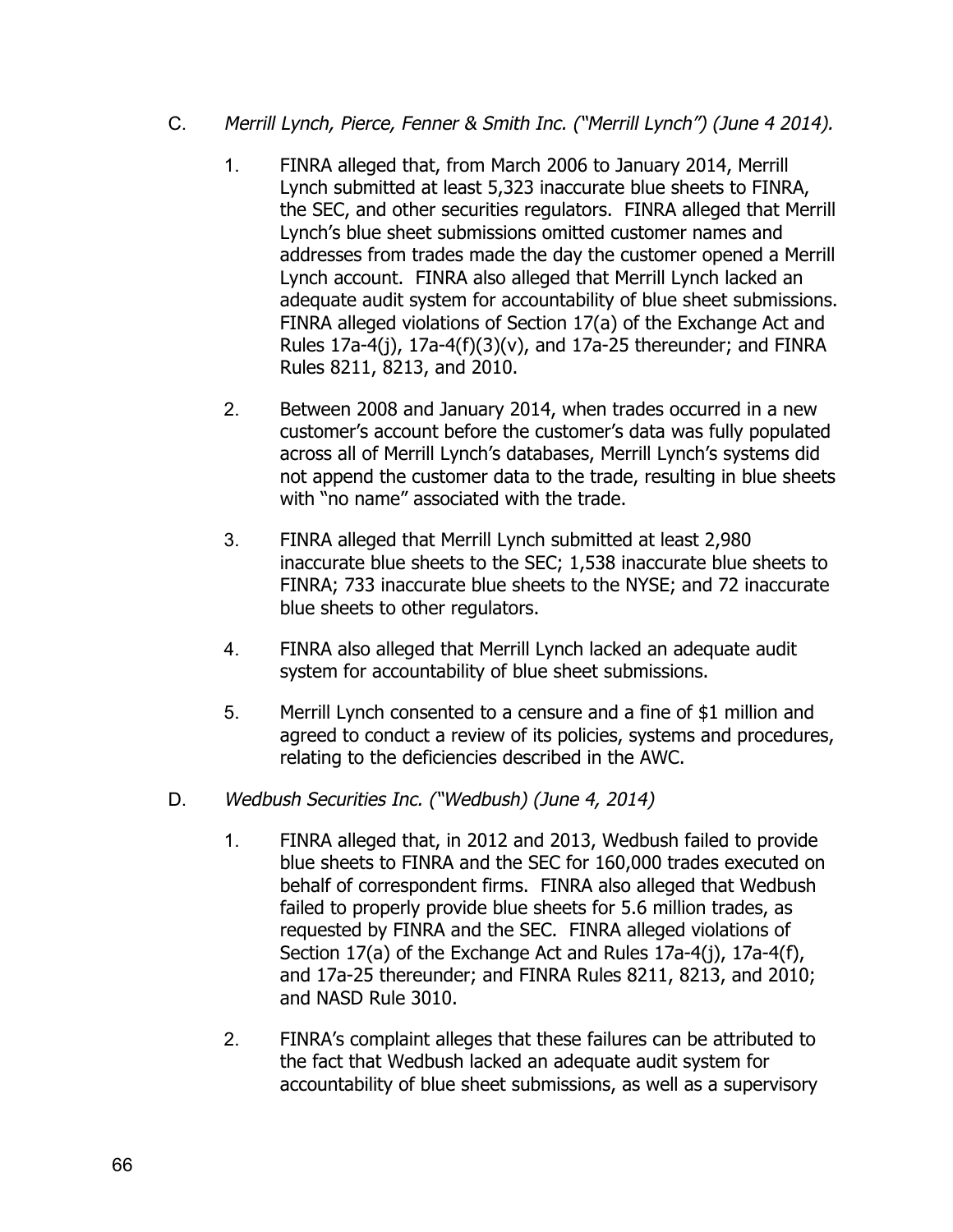system and procedures to achieve compliance with relevant securities laws, regulations and regulatory rules.

3. The Wedbush complaint is not yet adjudicated.

## **Confirmations and Account Statements**

Below is a case involving disclosures on confirmations and account statements.

- A. Morgan Stanley Smith Barney LLC ("MSSB") (December 2014).
	- 1. FINRA alleged that, from June 2009 through at least November 2013, MSSB failed to disclose certain required information on transaction confirmations in the Global Stock Plan Services Group ("GSPS") and option transactions.
	- 2. According to FINRA, for a period of four and a half years, when the firm issued GSPS account statements and confirmations, it failed to disclose required information including whether the firm acted in an agency or principal capacity, the market value of the securities, and the dollar amount of the opening and closing account balances.
	- 3. FINRA also alleged that the firm failed to indicate whether certain option transactions, which were processed through one of the firm's programs and two of the firm's exception trade processing systems, were opening or closing transactions.
	- 4. Additionally, FINRA alleged that MSSB failed to establish a reasonable supervisory system and written procedures for compliance with customer account statement and transaction confirmation rules. FINRA alleged that the firm's supervisory failures caused the firm's violations to continue unchecked for four and a half years.
	- 5. MSSB consented to a censure and a fine of \$800,000.

# **Consolidated Statement Reporting**

FINRA brought the two cases below regarding consolidated statement reporting on the same day last March.

A. Triad Advisors, Inc. ("Triad") and Securities America, Inc. ("Securities America") (March 12, 2014).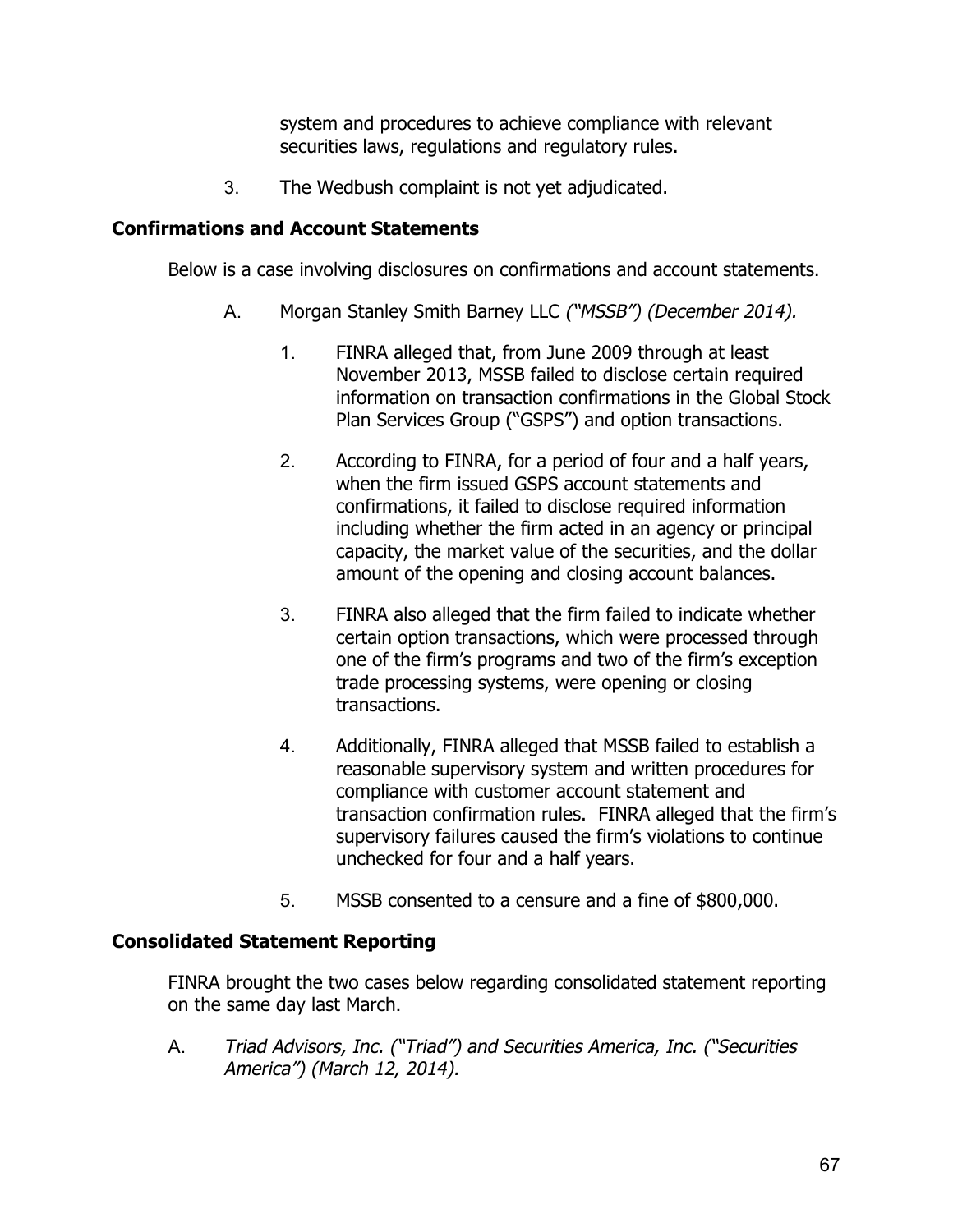- 1. FINRA separately settled with two firms, Triad and Securities America, for failing to supervise the use of consolidated reporting systems, which resulted in statements with inaccurate valuations being sent to customers, and for failing to retain copies of consolidated reports. A consolidated report is a summary document containing information on most or all of a customer's financial holdings, including assets held away.
- 2. FINRA alleged that Triad and Securities America failed to establish, maintain, and enforce a reasonable supervisory system regarding the use of consolidated reports by their registered representatives. Both firms made a consolidated reporting system available to their registered representatives which allowed the representatives to enter customized values for assets and accounts held away from the Firms. However, both Firms lacked a satisfactory system to supervise the accuracy of the valuations provided to their customers. For example, from April 2010 to June 2012, Triad's supervisory procedures did not specifically address the use of the consolidated reports by its representatives.
- 3. FINRA further alleged that the Firms failed to adequately supervise the accuracy of valuations provided to customers. This resulted in inaccurate statements being sent to the customers. For example, at Securities America, a review of the consolidated reports issued during the fourth quarter of 2011 revealed numerous instances where the representatives had input inaccurate values for certain investments. Further, the supervisory system at Triad failed to detect consolidated reports provided by two former representatives that contained false assets that were manually entered.
- 4. FINRA further alleged that Securities America failed to retain some of the consolidated reports. Both Firms lacked records for certain consolidated reports that had been sent to customers.
- 5. FINRA also alleged that Triad failed to establish, maintain, and enforce a reasonably designed supervisory system and written procedures regarding its examinations of branch offices. FINRA found that some auditors lacked adequate training. Additionally, in some instances, the audits were not reviewed by a compliance principal, as required by Triad's procedures.
- 6. FINRA also alleged that Triad conducted a securities business while failing to maintain its required net capital on 10 business days in 2009. This resulted in inaccurate books and records as Triad failed to maintain accurate net capital computations.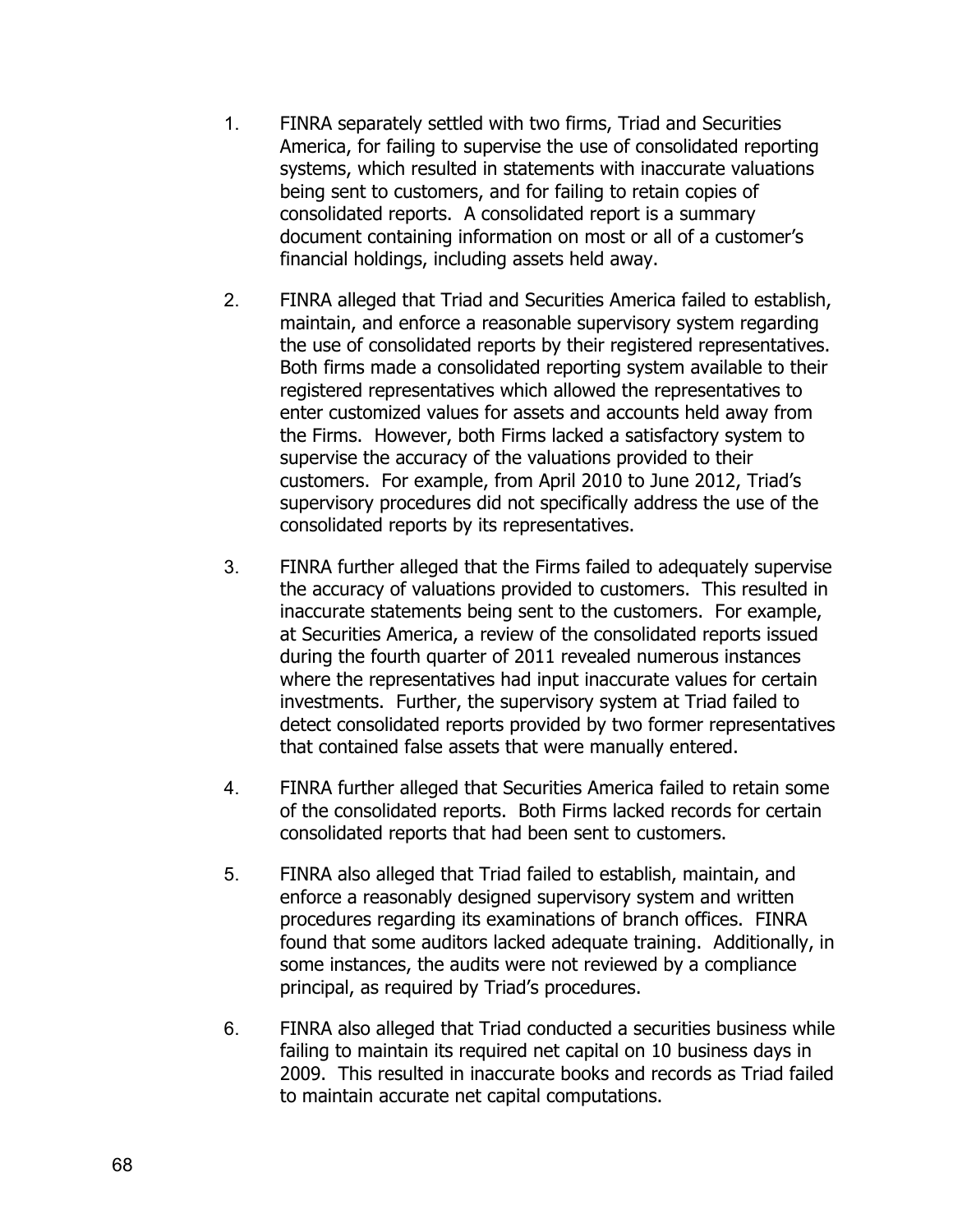- 7. Finally, FINRA alleged that Triad failed to send its 2009 privacy policy notice to a group of customers and failed to enforce its procedures regarding the encryption of electronic messages containing personal confidential information.
- 8. Triad and Securities America consented to the entry of FINRA's findings, and were fined \$650,000 and \$625,000, respectively. Additionally, Triad was ordered to pay \$375,000 in restitution.

#### **Continuing Commission Payments to Retired Brokers**

Below is a case regarding policies and procedures relating to the payment of continuing commissions to retired financial advisors.

- A. Morgan Stanley Smith Barney LLC ("MSSB") (July 3, 2014).
	- 1. FINRA settled a matter with MSSB related to its failure to establish, maintain, and enforce written procedures to supervise the payment of continuing commissions to retired representatives.
	- 2. FINRA alleged that MSSB paid more than \$100 million in commissions to approximately 780 former registered representatives who had retired from MSSB. When the payments were made, these representatives were not registered or associated with a registered firm.
	- 3. The payments were made under a program that allowed payments to unregistered, retired representatives in compliance with a No-Action Letter issued by the Securities and Exchange Commission in November 2008.
	- 4. In order to comply with the letter, MSSB implemented procedures that required the creation and maintenance of documents that were specified in the letter. For example, these documents included written acknowledgements by the retired representatives upon enrolling in the program that they could not solicit securities transactions, as well as annual certifications from the representatives attesting to the fact they had not contacted any customers for the any securities-related purpose.
	- 5. FINRA alleged that MSSB failed to comply with its own procedures and failed to create or maintain the necessary documentation as required by the No-Action Letter for a significant number of retired representatives.
	- 6. MSSB consented to a censure and fine \$1 million. In addition, MSSB was required to conduct a review of its systems and written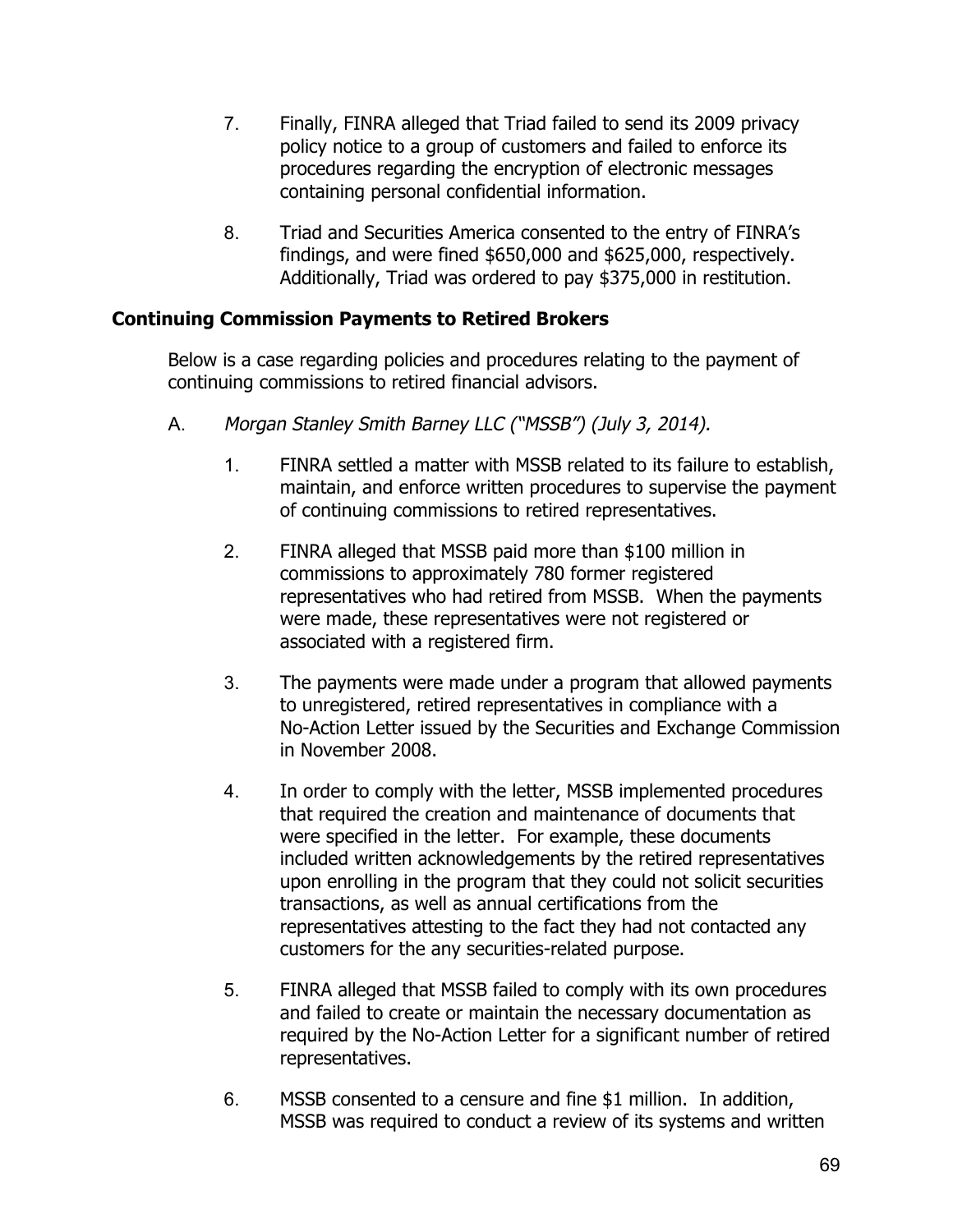procedures used to supervise its Former Financial Advisor Program (FFAP) or similar program involving the payment of commissions to retired representatives.

#### **Customer Arbitration Agreements**

FINRA and Charles Schwab litigated a matter relating to certain language in the firm's customer arbitration agreement. Last year, this case was resolved.

- A. Charles Schwab & Co. ("Charles Schwab") (April 24, 2014).
	- 1. In a decision before FINRA's Board of Governors, the Board found that Charles Schwab prevented customers from bringing or participating in judicial class actions and FINRA arbitrators from consolidating more than one party's claims in a FINRA arbitration.
	- 2. The Board affirmed the lower Hearing Panel's determination that Charles Schwab first violated FINRA rules when the firm attempted to keep investors from participating in judicial class actions by adding waiver language to customer account agreements in October 2011, requiring that customers agree that any claims against Schwab be arbitrated solely on an individual basis and that arbitrators had no authority to consolidate more than one party's claims.
	- 3. The Board also determined that the the Federal Arbitration Act does not preclude FINRA's enforcement of its own rules that limit the language that firms may place in predispute arbitration agreements.
	- 4. In lieu of pursuing the matter further (e.g., appealing the matter to the SEC), Charles Schwab entered into a settlement, consenting to pay a fine of \$500,000 and to notify all of its customers that the Class Action Waiver requirement has been withdrawn from its customer account agreements and is no longer in effect.

#### **Customer Fees**

Last year FINRA again returned to the area of customer fees with the case below.

- A. Banesto Securities, Inc. now known as Santander International Securities, Inc. ("Banesto") (January 6, 2014).
	- 1. FINRA settled a matter in which it alleged that Banesto provided clients with a misleading and inaccurate fee schedule. The fee schedule included a "Custody Fee," even though Banesto did not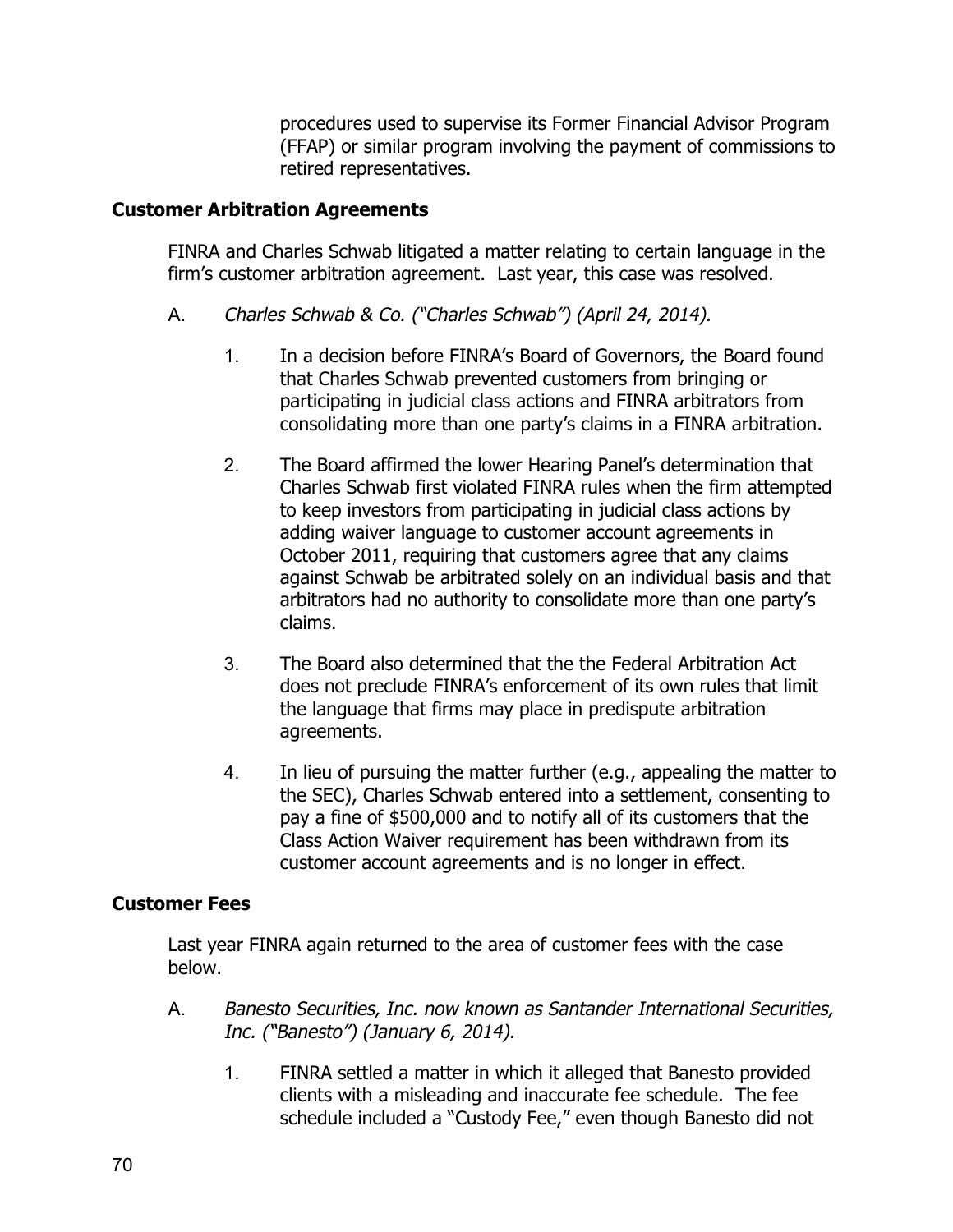act as custodian for client assets. Banesto did not provide clients with a description of the purpose of the fee, instead providing them with only the method by which it calculated the fee.

- 2. Over a seven year period, from 2005 to 2011, Banesto generated a substantial percentage of its revenue from the mislabeled "Custody Fees."
- 3. Banesto account statements referred to the quarterly "Custody Fee" as a "Fee Based Brokerage Charge." FINRA alleged that the use of two different terms for the same fee, neither of which was accurate, created potential for confusion. The "Fee Based Brokerage Charge" description was also inaccurate because Banesto was not registered as an investment advisor and did not collect the fee as compensation for investment advice. According to FINRA, the term "Fee Based Brokerage Charge" is normally associated with accounts that have an all-inclusive wrap fee for transactions and investment advice.
- 4. FINRA alleged that Banesto lacked a supervisory system to review the reasonableness of its fees, and failed to perform reasonableness tests concerning the fees charged on individual accounts.
- 5. FINRA further alleged that Banesto increased the fee without adequate notice to clients. Banesto advised clients in 2007 of the fee's increase, but only provided 11-day advanced notice. Notice to Members 92-11 calls for notification of at least 30 days prior to the implementation or change of any service charge. In 2008 and 2009, some customers were subjected to increased fees, but did not receive notice. Those clients were reimbursed.
- 6. Banesto consented to a censure and a fine of \$650,000.

#### **Delivery of Prospectuses**

FINRA has brought numerous cases regarding firms' failure to deliver prospectuses. One such case is summarized below.

- A. Chase Investment Services Corp. ("CISC") (December 18, 2013).
	- 1. FINRA settled a matter with CISC in which it alleged that CISC failed to deliver prospectuses to its customers for certain mutual funds and ETF transactions in contravention of Section 5(b)(2) of the Securities Act of 1933.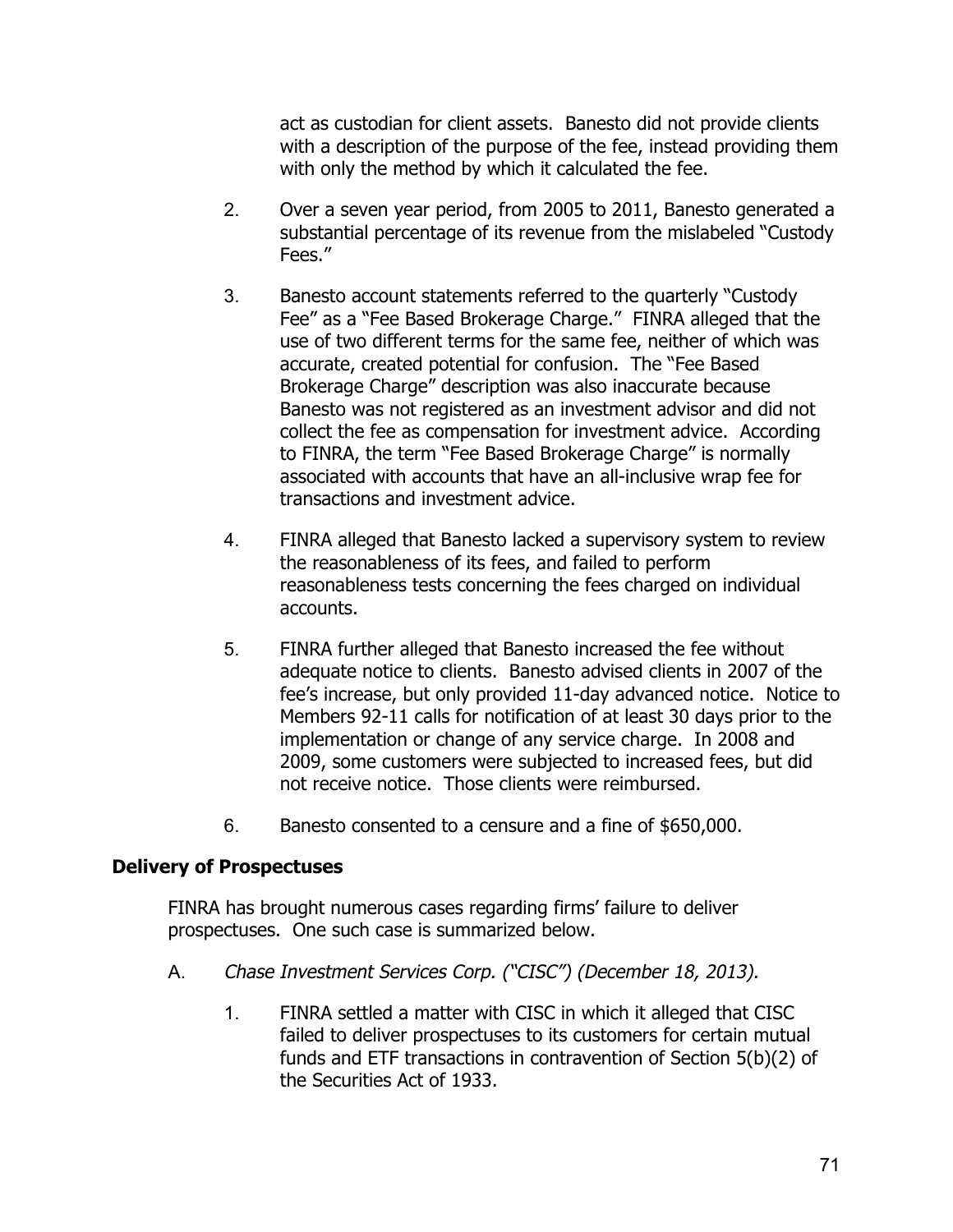- 2. FINRA alleged that from May 2008 through October 2010, CISC contracted with a third-party service provider to deliver mutual fund and ETF prospectuses.
- 3. According to FINRA, due to a configuration error in an automated system, CISC directed its service provider to deliver prospectuses for mutual fund and ETF fund transactions in certain fee-based, discretionary accounts to CISC's affiliated investment adviser instead of to customers. FINRA alleged that this resulted in CISC failing to deliver 1,101,271 prospectuses to customers.
- 4. FINRA alleged that CISC failed to maintain a supervisory system reasonably designed to achieve compliance with federal rules regarding prospectus delivery requirements.
- 5. CISC consented to a censure and a fine of \$825,000.

#### **Failure to Prevent the Transmission of Erroneous Orders**

The case below involves procedures regarding erroneous orders and relates to several exchanges.

- A. Citadel Securities LLC ("CDRG") (June 16, 2014).
	- 1. NASDAQ settled a matter with CDRG in which it alleged that the firm failed to reasonably prevent the transmission of erroneous orders to various exchanges by failing to establish, maintain, and enforce a supervisory system reasonably designed to check various aspects of orders.
	- 2. NASDAQ alleged that CDRG failed to reasonably prevent the transmission of erroneous orders—both customer orders and proprietary orders—to NASDAQ, BATS Exchange, Inc., BATS Y-Exchange, Inc., and NYSE Arca, Inc. (the "Exchanges") from March 18, 2010 through February 28, 2014 (the "review period").
	- 3. According to NASDAQ, CDRG failed to prevent the transmission of 24 erroneous customer orders to the Exchanges during the review period, which orders affected the price of each security, in some cases, dramatically.
	- 4. NASDAQ alleged that CDRG added a pre-trade risk control that compared the size of a customer order to the average daily trading volume in the security. But according to NASDAQ, the control was inadequate because it did not identify certain erroneous customer orders.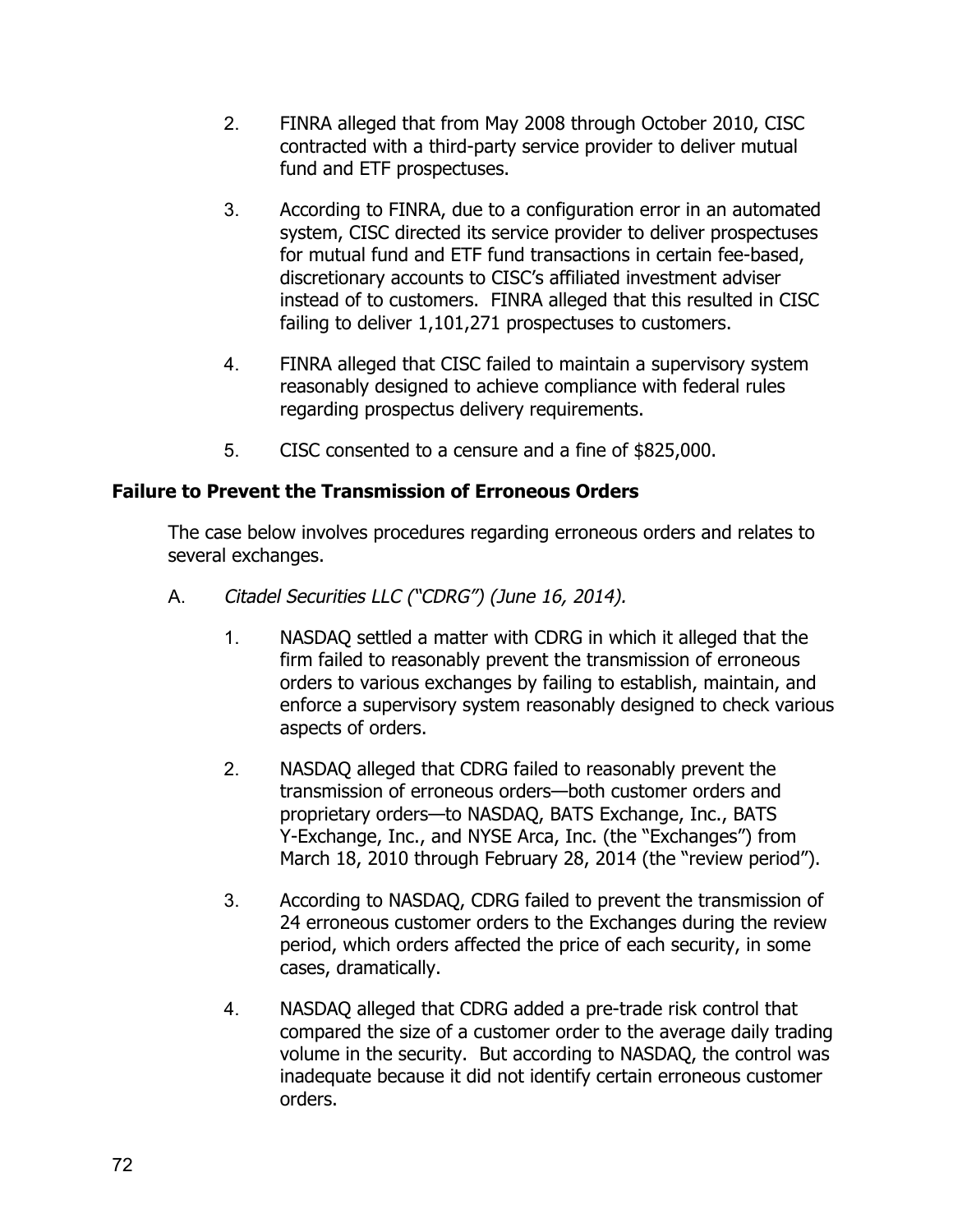- 5. NASDAQ also alleged that an update to part of CDRG's trading system caused CDRG to erroneously sell short 2.75 million shares of PC Group, Inc., causing its share price to fall by 77% in an eleven-minute period.
- 6. NASDAQ additionally alleged that an improperly configured wait timer in CDRG's software caused it to sent multiple, periodic bursts or order messages, at 10,000 per second, to the Exchanges.
- 7. According to NASDAQ, a flawed CDRG data server transposed NYSE Arca market data and NYSE Stock Exchange LLC market data, causing CDRG's proprietary trading desk to send erroneous hypermarketable limit orders to the Exchanges, resulting in a loss of approximately \$1.4 million to CDRG.
- 8. NASDAQ alleged that the errors described above were the result of CDRG's failure to establish, maintain, and enforce a supervisory system reasonably designed to: (i) check for order accuracy, (ii) reject orders that exceeded appropriate price and/or size parameters, (iii) reject duplicative orders, and (iv) monitor appropriate message level activity.
- 9. CDRG consented to a censure and a fine of \$800,000, of which \$420,000 was paid to NASDAQ, \$160,000 to NYSE Arca, \$100,000 to BATS Exchange, Inc., \$70,000 to BATS Y-Exchange, Inc., and \$50,000 to FINRA. CDRG additionally consented to an undertaking to revise its written supervisory procedures and risk management controls to address the deficiencies described above.

# **Fair Pricing**

Fair pricing remains a priority of FINRA. Below is a summary of a case involving certain securities that had been de-listed and the supervision of pricing provided to retail customers.

- A. Merrill Lynch, Pierce, Fenner & Smith Incorporated ("Merrill Lynch") (December 16, 2014).
	- 1. FINRA's Market Regulation Department settled a matter with Merrill Lynch, involving alleged fair pricing and supervisory violations in connection with distressed securities transactions.
	- 2. FINRA alleged that, over a two-year time period between July 1, 2009 through June 30, 2011, Merrill Lynch's Global Banking & Markets Credit Trading Desk ("Credit Desk") purchased certain senior notes that had been de-listed after the issuer had filed for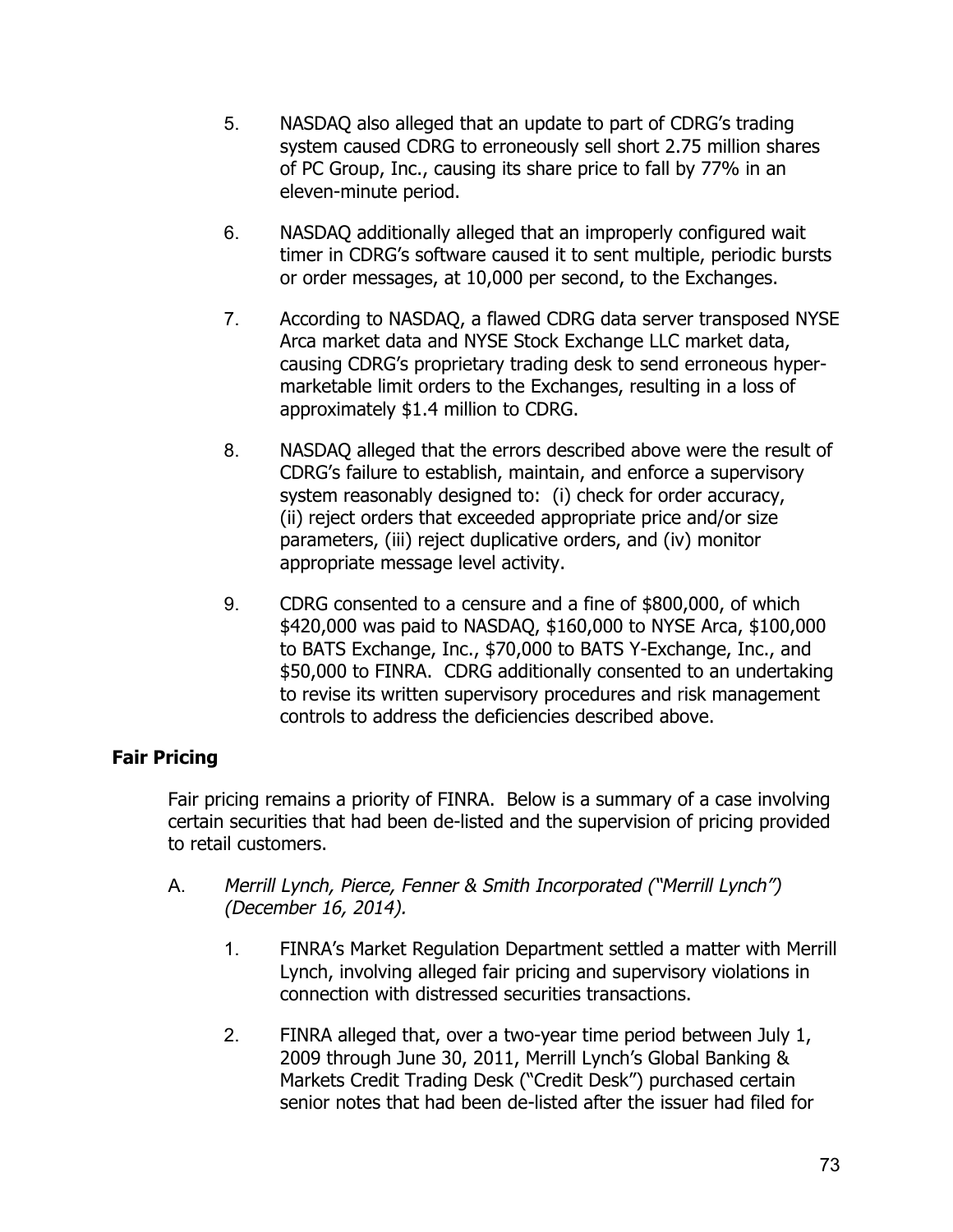bankruptcy. The Credit Desk purchased the notes from retail customers at prices 5.3 percent to 61.5 percent below the prevailing market price. After accumulating smaller lots of the notes through retail customer transactions, the Credit Desk sold the notes to other broker-dealers at the prevailing market price.

- 3. FINRA identified 716 instances in which the Credit Desk's purchases of the notes were at prices that were not fair to its retail customers, as they had purchased the notes at markdowns of more than 10 percent.
- 4. FINRA also alleged that Merrill Lynch did not have an adequate supervisory system in place to detect whether the retail transactions executed by the firm's Credit Desk were at prices consistent with prevailing market prices. Specifically, the firm allegedly failed to conduct any post-trade best execution or fair pricing reviews for transactions executed by the Credit Desk.
- 5. Merrill Lynch consented to a censure and a fine of \$1.9 million (consisting of \$1.4 million for fair pricing violations and \$500,000 for supervision violations). The firm also agreed to pay restitution of over \$540,000, plus interest, to affected customers. Under the settlement, Merrill Lynch is also required to undertake to provide certain reports on the effectiveness of the firm's supervisory system with respect to the pricing of retail customer transactions.

# **Initial Public Offerings**

With the re-emergence of initial public offerings over the last several years, FINRA has apparently turned its attention to firms' procedures for handling such transactions. Below is one such case.

- A. Morgan Stanley Smith Barney LLC ("MSSB") (June 6, 2014)
	- 1. FINRA settled a matter with MSSB, alleging that MSSB failed to establish and maintain adequate systems and procedures for supervising solicitation of retail interest in 83 equity IPOs from February 16, 2012 to May 1, 2013, with over 68,000 customers investing in the largest offering.
	- 2. Contracts for the purchase or sale of a security are prohibited prior to the effectiveness of the registration statement. However, solicitation that does not result in a contract prior to registration is permissible under certain circumstances. For example, an "indication of interest" may be a permissible solicitation, but must be confirmed after effectiveness of the registration statement in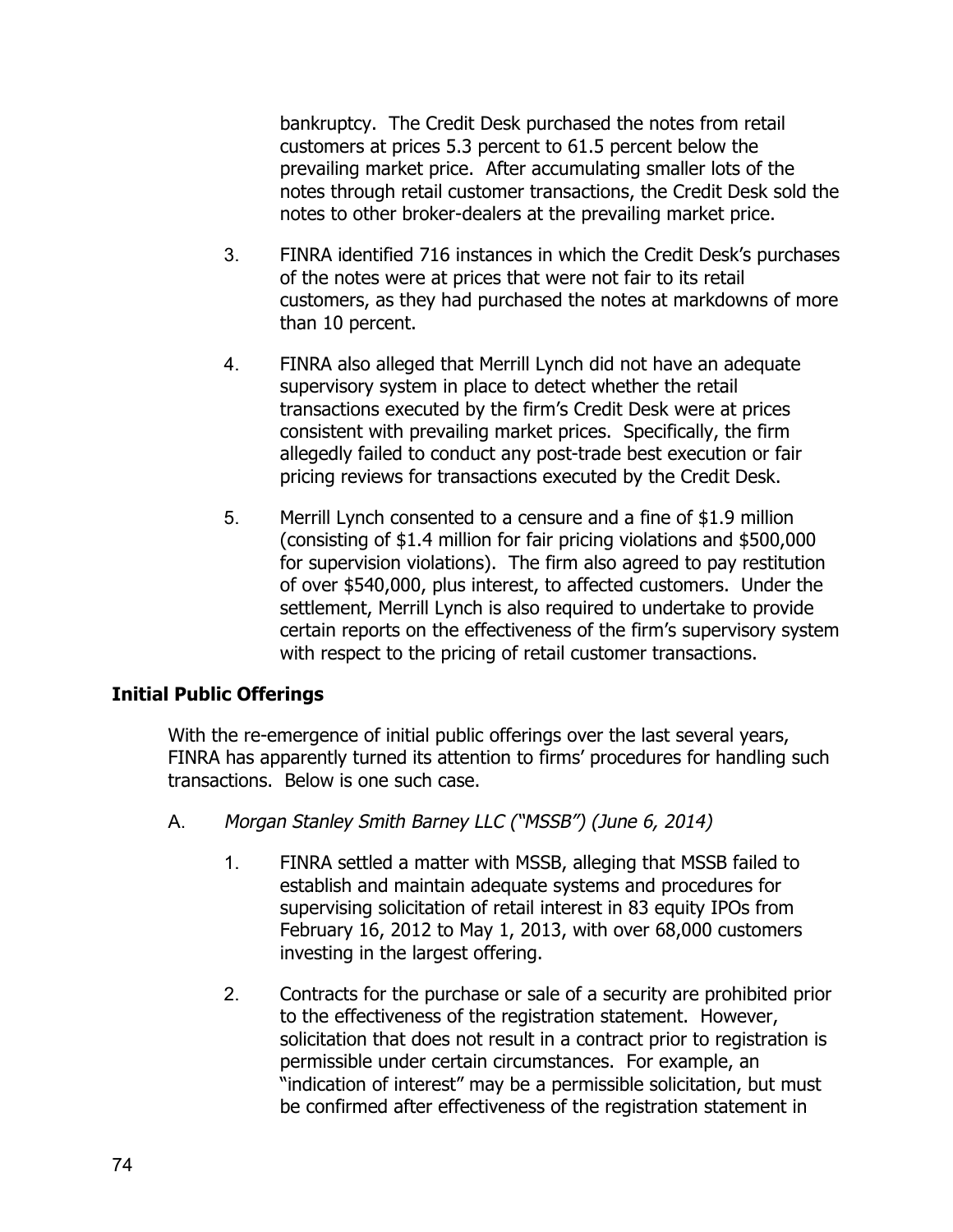order to form a contract. A "conditional offer" becomes a contract when a firm accepts the offer after the effectiveness of the registration statement, as long as the customer has been given a meaningful opportunity to withdraw the offer after the registration statement became effective.

- 3. MSSB began operations in June 2009 though the merger of Morgan Stanley and Smith Barney's retail business. Thereafter, certain offices operated under legacy Morgan Stanley policies, which directed financial advisors to use indications of interest, while others operated under Smith Barney legacy policies, which directed financial advisors to use conditional offers.
- 4. According to FINRA, MSSB issued a compliance notice on February 16, 2012 to reconcile the policies, but the notice did not properly distinguish between indications of interest and conditional offers. Financial advisors were directed to ascertain customer interest in IPO shares at a specified price range. Customers were informed that shares were not guaranteed, but there was no reconfirmation unless the final price was outside of the indicated range. MSSB's policy also did not expressly state that investors would have an opportunity to withdraw their offers before acceptance, postregistration.
- 5. FINRA alleged that MSSB did not offer training or other materials to financial advisors to clarify its policy and, as a result, sales staff and customers may not have properly understood what type of interest was being solicited.
- 6. MSSB changed its practice on May 1, 2013 such that all customer orders were reconfirmed after final pricing terms became available.
- 7. MSSB consented to a censure and a fine of \$5 million.

#### **Large Option Position Reporting**

In 2013, FINRA brought three significant actions in the large options position reporting area. It returned to the space in 2014 with the below action.

- A. Barclays Capital, Inc. ("Barclays") (January 7, 2014).
	- 1. FINRA settled a matter in which it alleged that Barclays erred in reporting certain positions to the Large Options Position Reporting (LOPR) system. Barclays failed in reporting an Options Contract Equivalent of the Net Delta (OCEND) position to the Options Clearing Corporation (OCC). FINRA also cited Barclays for violating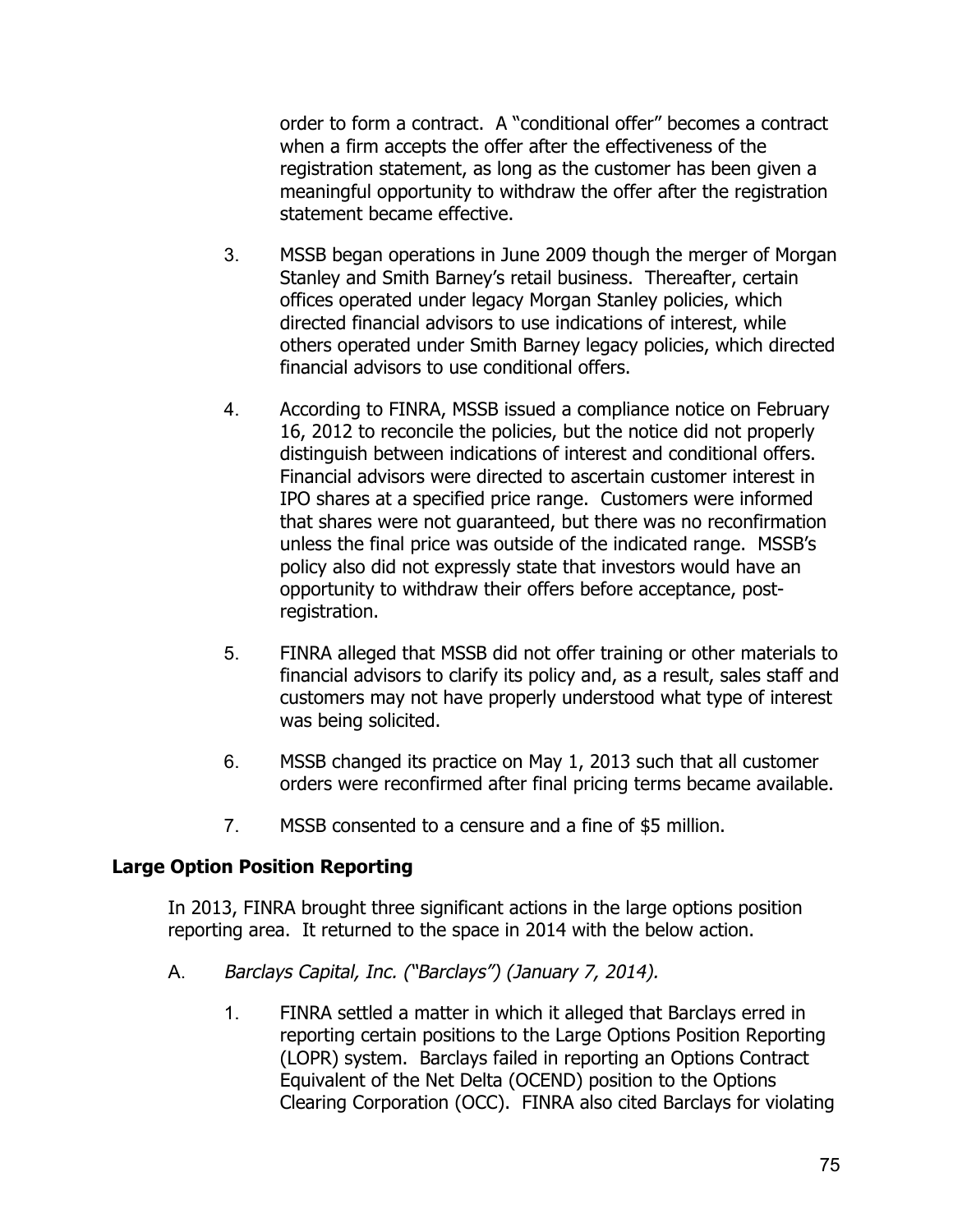certain position limits and for an inadequate review system to achieve compliance with LOPR requirements.

- 2. Specifically, FINRA alleged that Barclays:
	- (a) Incorrectly reported large conventional non-index option positions as index options to LOPR) from January 1, 2010 to April 15, 2011;
	- (b) Exceeded the applicable position limit in four options for 86 business days in 2010;
	- (c) Failed to report its OCEND position to the OCC in one symbol for 23 business days in late 2010;
	- (d) Failed to report or submitted inaccurate reports to the LOPR system in an estimated 223,760 instances during 2011 and 2012;
	- (e) Failed to report positions to the LOPR system when contra-parties were non-U.S. affiliates of U.S. brokerdealers, in an estimated 1.466 million instances from 2010 through mid-2012;
	- (f) Inaccurately reported positions to the LOPR system in 1,148 instances from mid-2012 through mid-2013); and
	- (g) Had an inadequate supervisory system to achieve compliance with LOPR requirements.
- 3. Barclays consented to a censure and a fine of \$750,000.

#### **Mutual Fund Sales Charge Waivers**

Mutual fund sales practices are an important of FINRA's enforcement program. Below is a case relating to sales charge waivers.

- A. Merrill Lynch, Pierce, Fenner & Smith Incorporated ("Merrill Lynch") (June 16, 2014).
	- 1. FINRA settled a matter with Merrill Lynch in which it alleged that the firm failed to apply certain sales charge waivers in selling mutual fund shares to certain small business retirement plans and charitable organizations and failed to establish an adequate supervisory system and procedures for such waivers.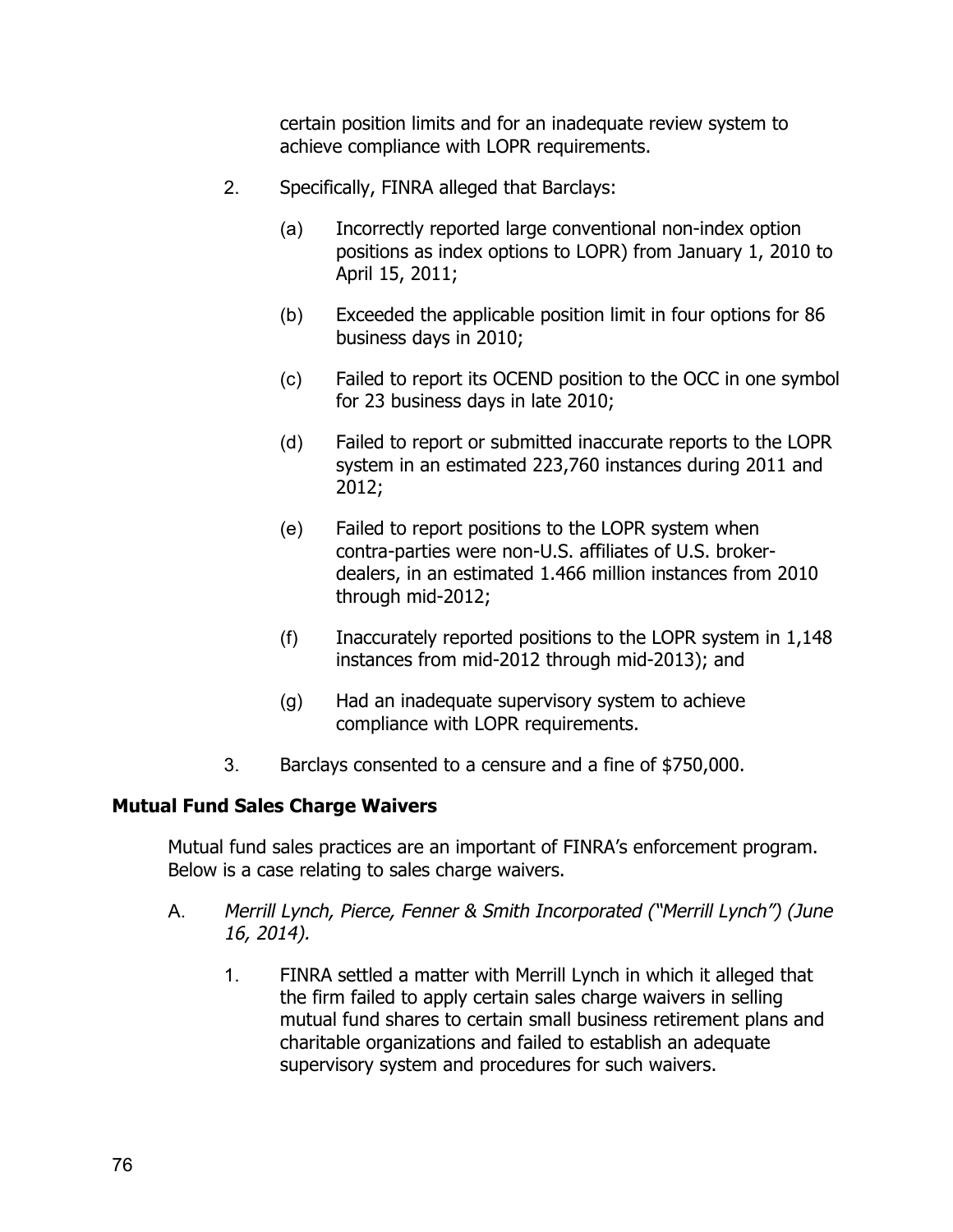- 2. According to FINRA, from at least January 2006 through December 2011, Merrill Lynch accounts that were eligible to purchase Class A mutual fund shares with waived front-end sales charges, instead received Class A shares without such waivers or Class B or C shares with sales charges and higher fees. The issue affected retirement plan accounts and accounts of charitable organizations that were eligible for Class A shares and fee waivers.
- 3. FINRA cited Merrill Lynch for lacking adequate policies and procedures to train its representatives to identify and manually apply waivers.
- 4. The firm learned of this issue in 2006 but allegedly did not notify its brokers or customers and did not report its findings to FINRA until November 2011. At that time, Merrill Lynch developed a remediation plan with FINRA and paid approximately \$58 million (including interest) to the approximately 28,000 customer accounts.
- 5. FINRA also alleged that Merrill Lynch sold certain mutual fund shares during the same time period to approximately 3,200 403(b) retirement accounts as if they were non-retirement accounts for purposes of determining share class eligibility, and likewise failed to apply sales charge waivers. According to FINRA, Merrill Lynch unreasonably relied on financial advisors to make eligibility determinations and did not have controls to detect instances in which waivers should have been applied.
- 6. FINRA also alleged that, from January 2004 through August 2011, Merrill Lynch sold Class A shares with a sales charge to certain charitable organizations, or Class B or Class C shares with higher expenses, despite such accounts being eligible for sales charge waivers.
- 7. Merrill Lynch's supervisory procedures did not require a determination of whether Class A pricing should be provided to eligible charitable organizations. Procedures did not exist to monitor whether financial advisors were informing customers of eligibility or ensuring that customers received waivers.
- 8. Merrill Lynch became aware of this issue in or around April 2010 and self-reported to FINRA in January 2011.
- 9. Procedures for manually applying waivers were not adequately distributed to representatives until October 2010 or incorporated into the firm's compliance manual until May 2012.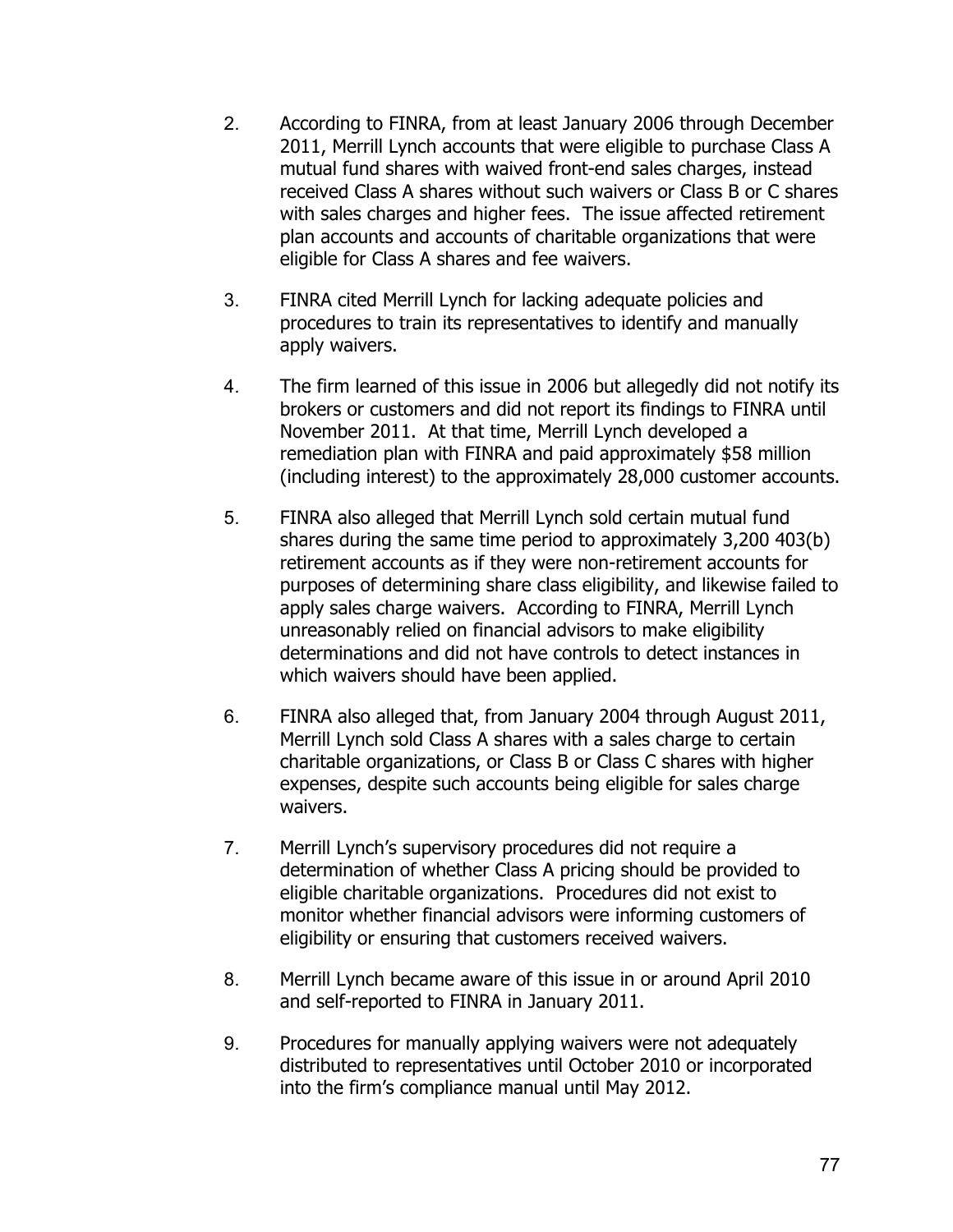- 10. In March 2012, Merrill Lynch remediated more than \$2.7 million to 1,505 charitable organization accounts and an additional \$4.1 million in March 2014 to 2,119 charitable organization accounts.
- 11. Merrill Lynch consented to a censure and a fine of \$8 million.
- 12. In addition to the approximately \$64.8 million in restitution already voluntarily provided, Merrill Lynch agreed to provide an estimated additional \$21.2 million to approximately 13,000 small business retirement accounts and \$3.2 million to approximately 3,178 403(b) retirement accounts.

#### **Net Capital, Customer Reserve, and Possession or Control**

Summarized below are two actions relating to firms' financial reporting.

- A. RBS Securities Inc.("RBS"), Case No. 2011027246701, CRD No. 11707 (March 2014 (AWC dated December 18, 2013)).
	- 1. FINRA alleged that RBS failed to make accurate net capital and customer reserve computations, comply with the possession or control requirements of the customer protection rule, comply with the requirements of Regulation SHO of the Securities Exchange Act of 1934, maintain accurate books and records, and establish and maintain reasonable supervisory systems and procedures.
	- 2. According to FINRA, RBS's security position allocation system for its fixed income business ensured that all customer receipt versus payment/delivery versus payment (RVP/DVP) fails were included in the customer reserve formula computation, but incorrectly represented the underlying security positions, which resulted in incorrect representations in the reserve formula computation and mismatches between the securities positions on RBS' stock record and the quantities in RBS' allocation system.
	- 3. With respect to possession or control, RBS lacked an adequate process to identify customers that had accounts on its two back office platforms and to issue segregation instructions for customer positions, which caused potential inaccuracies in RBS' excess margin and deficit position listings because they did not consider the customer positions on both platforms.
	- 4. In addition, FINRA alleged that RBS did not receive information necessary to determine capital charges related to reconciling items and used an incorrect methodology to compute capital charges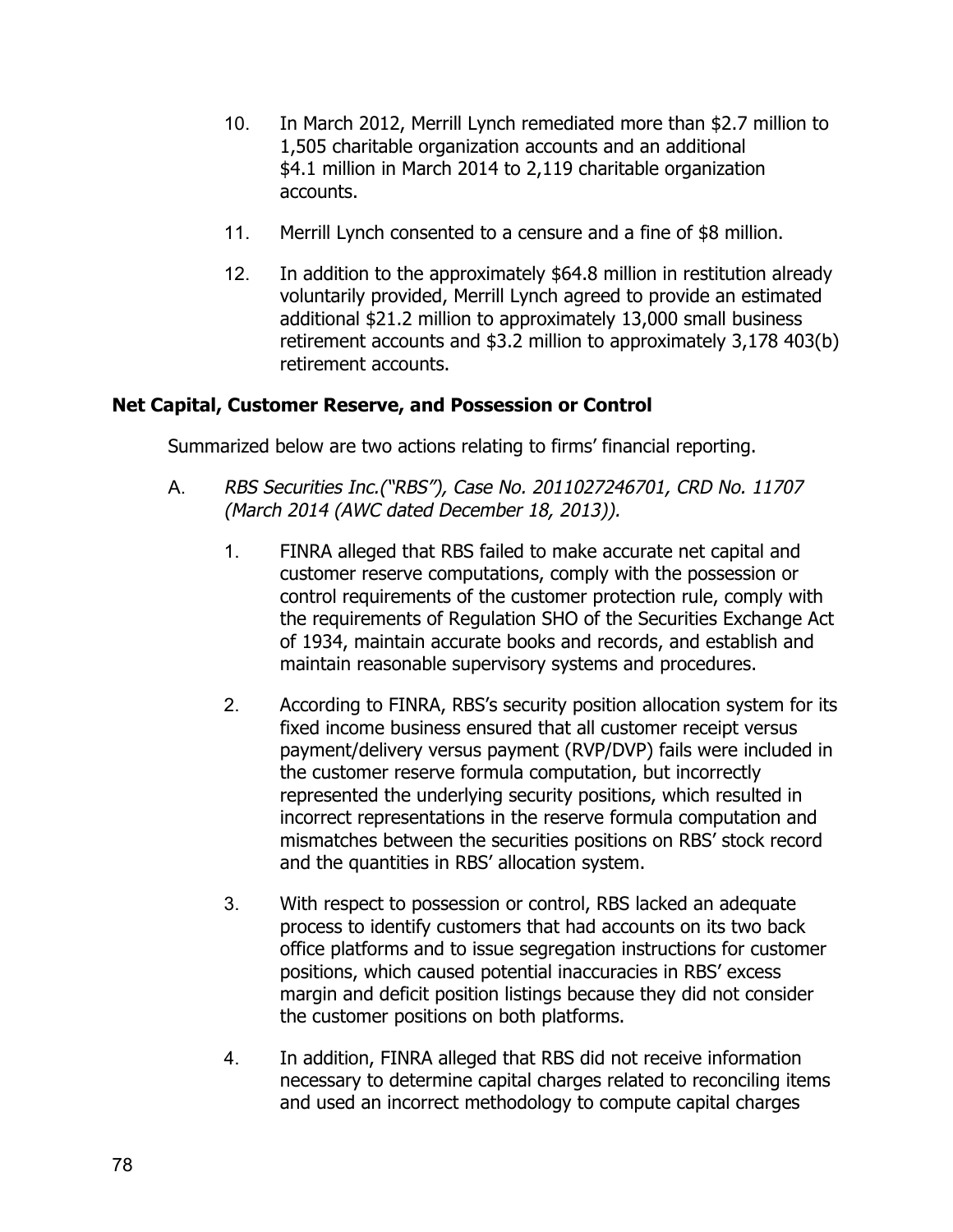related to repurchase and reverse repurchase agreements. It claimed that RBS failed to take net capital charges related to variable non-convertible debt securities and repurchase and reverse repurchase transactions or improperly treated these transactions for net capital purposes, resulting in miscalculations of required net capital, which reduced the firm's excess net capital, but did not result in a deficiency.

- 5. FINRA also alleged that RBS did not comply with the requirements of Regulation SHO by failing to properly mark sell orders in a customer account as long or short due to the improper use of the aggregation unit order marking method and obtain and document required locates prior to accepting or effecting short sales. According to FINRA, RBS also did not establish systems and procedures that were reasonably designed to achieve compliance with Regulation SHO in that it did not have adequate procedures regarding the fail to deliver, close-out, and penalty box requirements.
- 6. FINRA also alleged RBS failed to maintain accurate books and records by failing to: (1) maintain the required notations and disclosures in connection with a securities loan transaction, (2) keep required books and records in connection with its fixed income business, (3) record on its stock record to be announced (TBA) transactions that had passed settlement date, (4) maintain a stock record that was consistent with its allocation system, and (5) accurately record the customer positions of the affiliate account.
- 7. Finally, FINRA also found RBS failed to establish and maintain an adequate system to supervise, and written procedures related to, the computation of its customer reserve and net capital calculations, compliance with books and records requirements, and the order marking, locate, close out of fails to deliver and penalty box requirements of Regulation SHO.
- 8. RBS consented to a censure, a fine of \$475,000, and an entry of certain findings.
- B. Pershing LLC ("Pershing") (December 29, 2014).
	- 1. FINRA alleged that, between July 2010 and September 2011, Pershing failed to adhere to the customer protection rule concerning weekly customer reserve formula calculations, and possession or control requirements. FINRA also alleged certain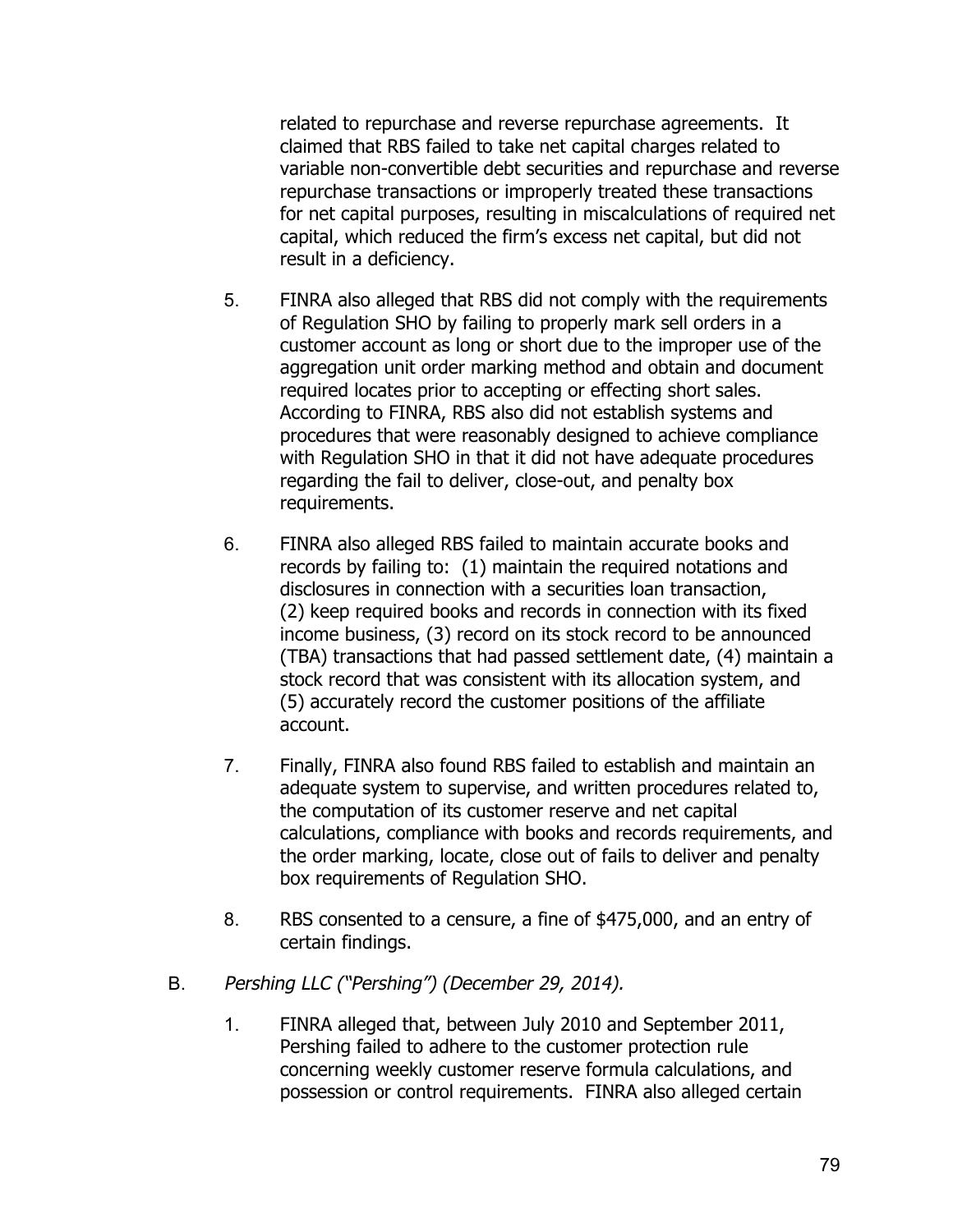deficiencies in Pershing's Financial and Operational Combined Uniform Single (FOCUS) Reports.

- 2. FINRA alleged that, in November 2010, Pershing personnel misinterpreted certain guidance regarding the customer protection rule and, as a result, incorrectly computed its weekly reserve formula by improperly including additional debits for Securities Borrowed and Fail to Deliver. This error in the calculation reduced the amount of funds that Pershing was required to maintain.
- 3. Pershing learned of these issues during a routine annual FINRA examination in 2011, promptly conducted an historical review of its weekly reserve formula computations calculated between November 30, 2010, and August 5, 2011, and determined that the misinterpretations resulted in hindsight deficiencies during most of that period, ranging from \$4,000,000 to \$220,000,000.
- 4. FINRA also alleged that Pershing had failed to promptly maintain physical possession or control of customers' fully paid and excess margin securities in three of Pershing's clearance accounts during the period from late July 2010 to September 2011.
- 5. Specifically, Pershing maintained three clearance accounts to facilitate the settlement of cross-border securities transactions by a customer. Intending to make the cross-border settlement trade process more efficient, in July 2010, Pershing personnel changed the possession or control coding of the three clearance accounts from non-control locations to good control locations. FINRA alleged that the three clearance accounts in fact were not good control locations, and the coding changes thus caused Pershing's excess/deficit reports to overstate securities that were in the Firm's possession or control whenever there were securities on deposit in those three accounts.
- 6. Additionally, unrelated to Pershing's actions, incorrect coding on two of the three clearance accounts permitted the turnaround of shares in those accounts to clean up Continuous Net Settlement fails, when securities in those accounts were fully paid for and thus should have been segregated. According to FINRA, Pershing should have maintained all three accounts as non-control locations and ensured that the securities in the two miscoded accounts were properly segregated.
- 7. Pershing learned of these issues during the 2011 routine FINRA examination, promptly conducted an historical review, and identified that it had incorrectly created 47 new possession or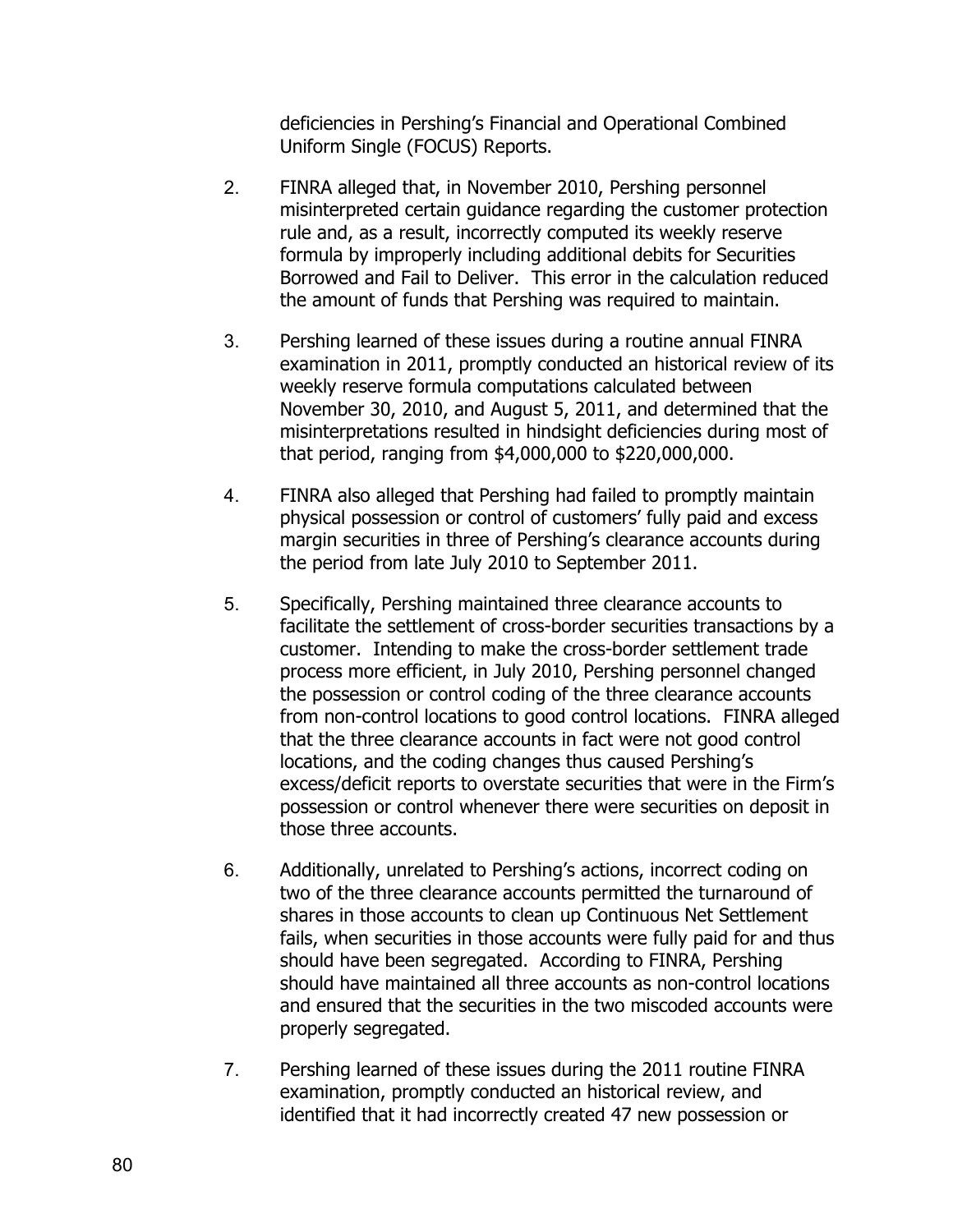control deficits, and in a significant number of other instances, had created and/or increased intraday possession or control deficits.

- 8. FINRA also alleged that Pershing did not have an adequate supervisory system and procedures in place to review and approve procedural changes to the reserve formula computation and required possession or control requirements. Pershing's procedures allegedly did not include a process whereby the personnel who implemented coding changes would communicate the changes to those responsible for the daily review of delivery deficits.
- 9. Finally, FINRA cited Pershing for alleged inaccuracies reported in "Part II" of its FOCUS Reports for the period from July 2010 through September 2011.
- 10. Pershing consented to a censure and a fine of \$3 million.

# **Penny Stock Transactions**

Below is a summary of a case involving penny stock transactions, including issues concerning suitability and supervision.

- A. Feltl & Company ("Feltl") (November 2014).
	- 1. FINRA alleged that the firm: (i) did not meet suitability, disclosure and record keeping requirements with respect to thousands of penny stock transactions; (ii) failed to establish, maintain and test supervise systems for its penny stock business; and (iii) failed to produce certain trade blotters.
	- 2. According to FINRA, between January 2008 and February 2012, Feltl was a market maker in 17 penny stocks, solicited at least 2450 penny stock purchases and received over \$2.1 million in revenue from the transaction markups, markdowns, and commissions.
	- 3. During that period, Feltl allegedly failed to:
		- (i) document customer's suitability, send customers suitability determination two days prior to the transaction or obtain written customer agreement;
		- (ii) provide customers with risk disclosure documents;
		- (iii) disclose inside bid and ask market quotations or the amount of compensation to the firm; and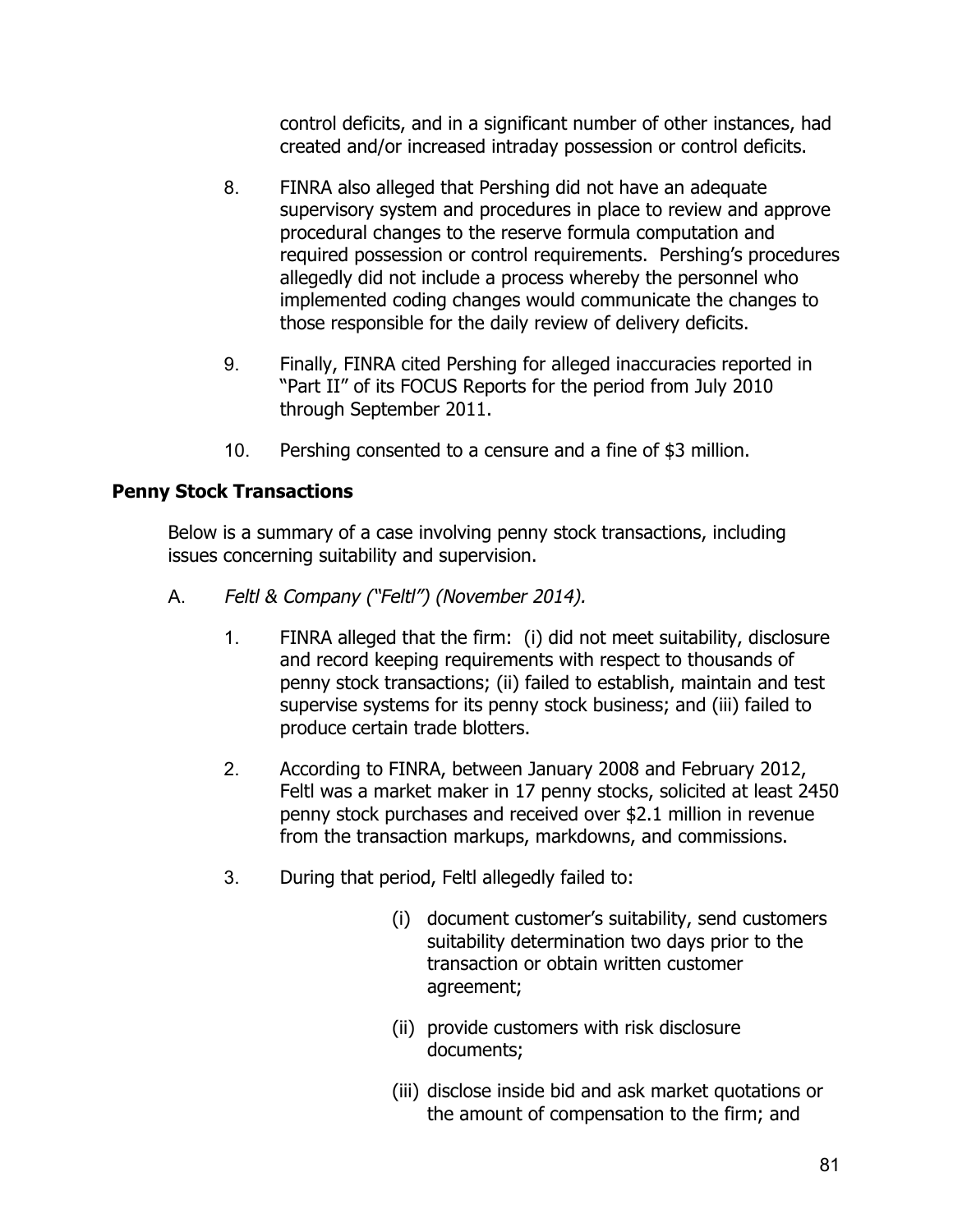- (iv) send to customers monthly account statements with value of each penny stock owned and penny stock risk language.
- 4. FINRA also alleged that, during the relevant period, Feltl's written procedures did not include certain required information, such as directions on required waiting periods, customer agreements, contact information for follow-up questions, disclosures regarding compensation for penny stocks, disclosures for suitability, and information regarding what documents need to be maintained to meet suitability requirements.
- 5. In addition, although exception reports flagged penny stock transactions, the firm did not have a reasonable system to follow-up on the exceptions. The firm also failed to submit required reports and test results during the Relevant Period.
- 6. Further, FINRA alleged that Feltl was unable to produce daily blotters signed off by a designated supervisor for one branch and produced blotters from another branch ten months after FINRA staff's request.
- 7. Feltl consented to a censure and a fine of \$1 million.

# **Regulation M**

Like the SEC, FINRA appears to remain focused on Regulation M matters. Here is an example of that emphasis.

- A. Citigroup Global Markets Inc. ("SBSH") (March 18, 2014).
	- 1. FINRA settled a matter with SBSH in which it alleged that certain trading activity violated of Rule 105 of Regulation M under the Securities Exchange Act of 1934.
	- 2. FINRA alleged that, between May 2009 and September 2010, SBSH sold short the securities of five issuers in the five business days before the pricing of follow-on offerings by those issuers, and then purchased shares in the follow-on offerings at lower prices.
	- 3. According to FINRA, the firm's Equity Principal Strategies Desk (EPSD) engaged in short selling of certain securities and did not qualify in any of the transactions for any exemption from the trading restrictions of Rule 105 of Reg. M. In each instance, EPSD sold short, then purchased the issuer's securities at a lower price in a follow-on offering. EPSD earned profits of approximately \$538,626 from the transactions.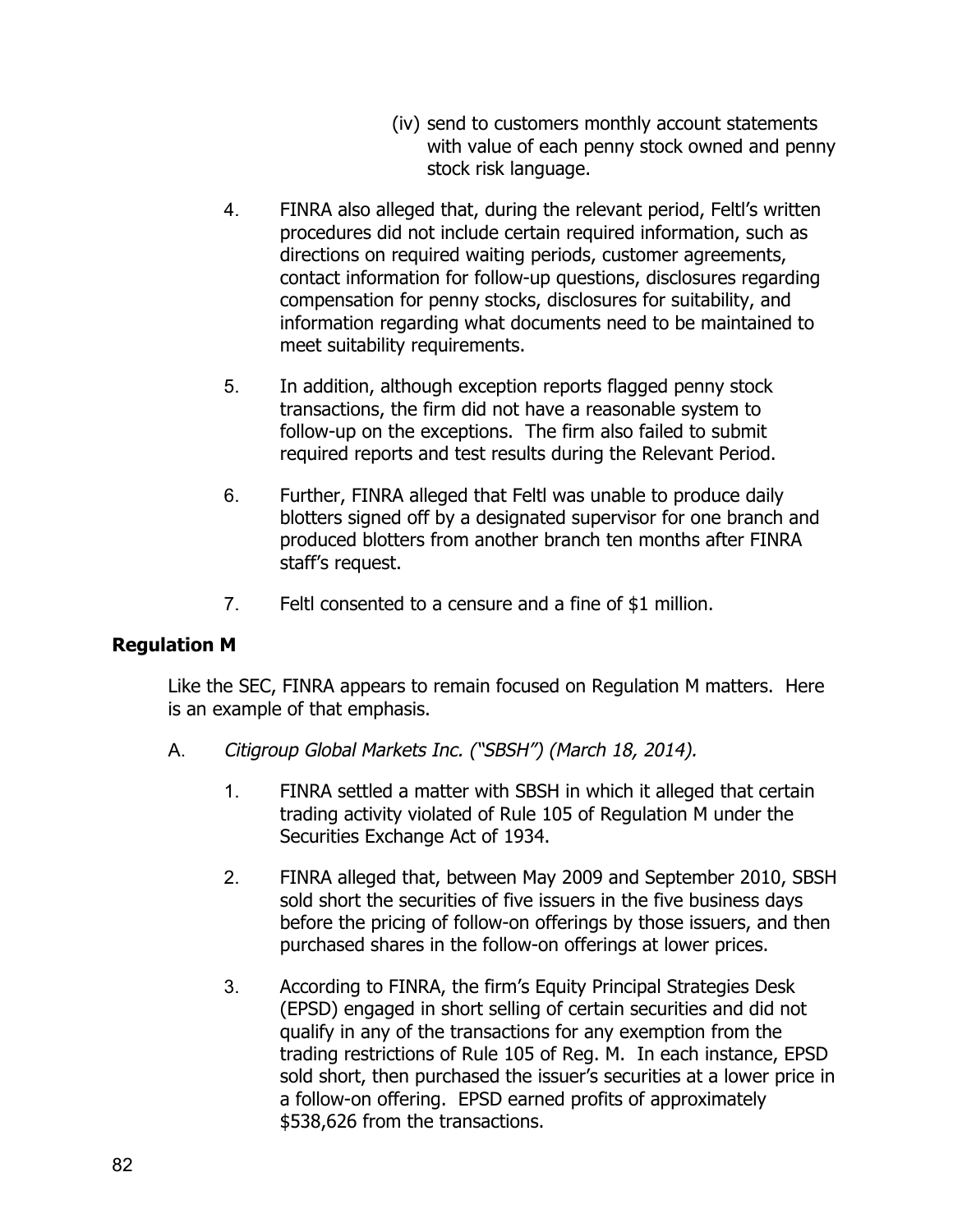- 4. FINRA additionally alleged that SBSH's supervisory system was deficient with respect to Rule 105 of Reg. M. FINRA cited SBSH for lacking written supervisory procedures for: (1) identification of those responsible for supervision with respect to applicable rules; (2) required supervisory steps; (3) how often such supervisory steps should be taken; and (4) documentation of completion of those steps.
- 5. SBSH consented to a settlement totaling \$1,097,939.06 (consisting of disgorgement of \$538,626.04 in profits, \$269,313.02 for the underlying violations of Rule 105, and \$290,000 for the supervisory findings). SBSH separately resolved a case with the BATS Exchange, and the above amount was to be paid jointly to BATS and FINRA.
- 6. SBSH additionally consented to an undertaking to revise its written supervisory procedures.

#### **Regulation SHO**

Much like the SEC, FINRA has brought many cases involving short selling. Below is another example in this trend.

- A. Merrill Lynch Professional Clearing Corp. ("Merrill Lynch PRO") and Merrill Lynch, Pierce, Fenner & Smith Incorporated ("Merrill Lynch") CRD Nos. 16139 and 7691 (October 27, 2014)
	- 1. FINRA's Departments of Enforcement and Market Regulation alleged that Merrill Lynch PRO violated Regulation SHO, and that its affiliated broker-dealer, Merrill Lynch, failed to establish, maintain and enforce supervisory systems and procedures related to Regulation SHO and other areas.
	- 2. FINRA alleged that, from September 2008 through July 2012, Merrill Lynch PRO did not take any action to close out certain fail-to-deliver positions, and did not have systems and procedures in place to address the close-out requirements of Regulation SHO for the majority of that period.
	- 3. FINRA also alleged that, from September 2008 through March 2011, Merrill Lynch's supervisory systems and procedures were inadequate and improperly permitted the firm to allocate fail-to-deliver positions to the firm's broker-dealer clients based solely on each client's short position without regard to which clients caused or contributed to Merrill Lynch's fail-to-deliver position.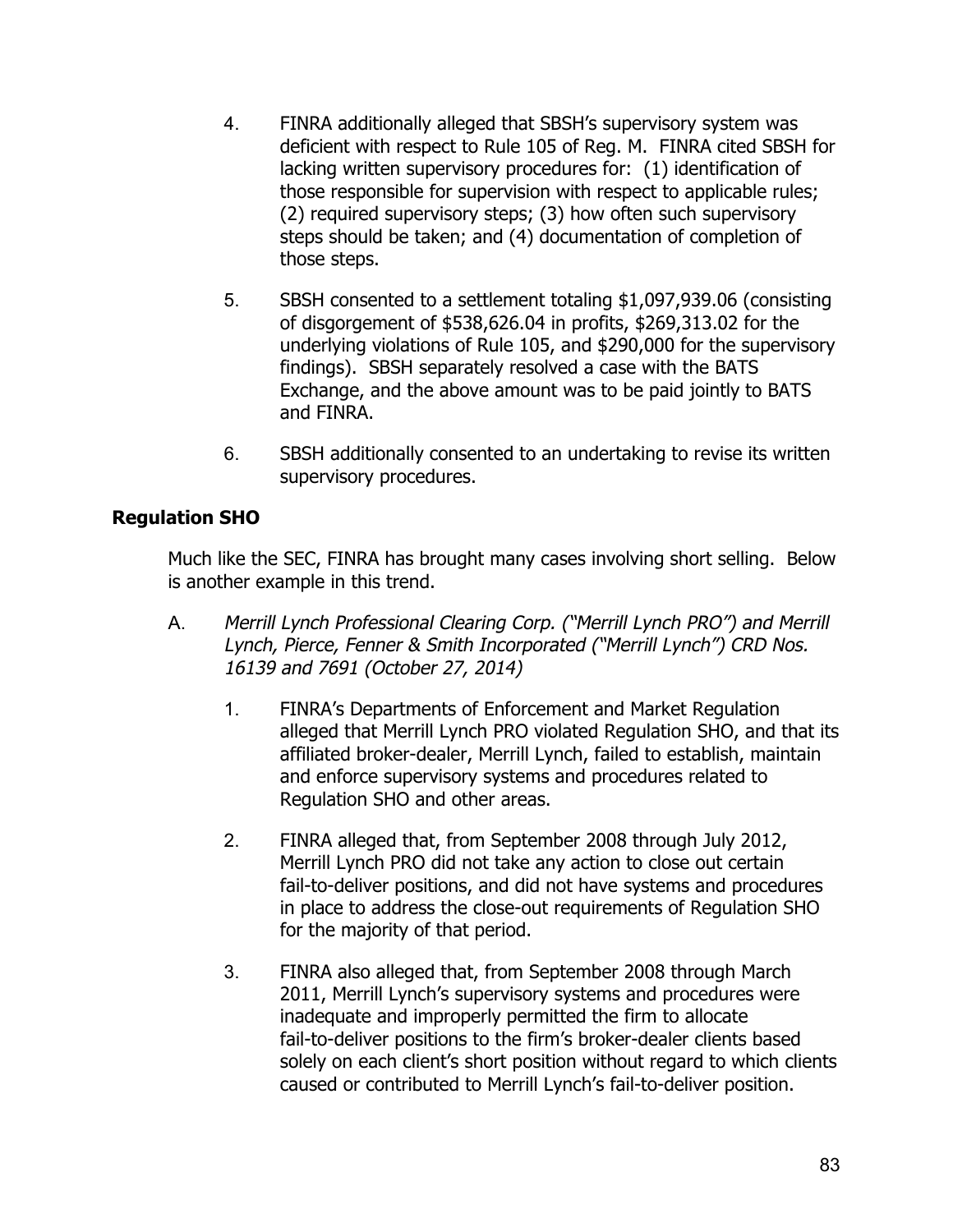- 4. In addition, FINRA alleged that Merrill Lynch Pro failed to maintain and/or preserve for a period of at least three years records of orders for trades placed by its naked access and sponsored access clients during at least the September Order Period.
- 5. FINRA also alleged that Merrill Lynch PRO lacked adequate systems and procedures to ensure that the electronic trading of its naked access and sponsored access clients was properly reviewed and reasonably supervised.
- 6. According to FINRA, Merrill Lynch also violated Section 15(c) of the Exchange Act and Rule 15c3-3(e), Section 17(a) of the Exchange Act and Rule 17a-5, and FINRA Rule 2010 by submitting six inaccurate FOCUS Reports that contained inaccurate reserve formula computations in 2009.
- 7. Furthermore, FINRA alleged that both Merrill Lynch Pro and Merrill Lynch's programs for suspicious activity monitoring failed to capture certain trading data necessary to monitor for suspicious activity, and they failed to implement and establish anti-money laundering procedures and internal controls reasonably designed to detect and cause the reporting of suspicious transactions.
- 8. Merrill Lynch PRO consented to a censure and a fine of \$5 million.
- 9. Merrill Lynch consented to a censure, a fine of \$2.5 million, and an undertaking requiring Merrill Lynch to within 120 days adopt and implement supervisory systems and written procedures reasonably designed to achieve compliance with the current requirements of Rule 204 of Reg SHO.

# **Research Conflicts**

While FINRA regularly brings enforcement actions related to disclosure deficiencies in research reports, it does not often bring enforcement actions regarding the involvement of research analysts in their firms' efforts to win investment banking business. Below is a summary of the actions FINRA brought against 10 firms for using research analysts in their investment banking pitches to a potential IPO candidate.

A. Barclays Capital Inc. ("Barclays"), Citigroup Global Markets Inc. ("CGMI"), Credit Suisse Securities (USA), LLC ("Credit Suisse"), Goldman, Sachs & Co. ("Goldman"), JP Morgan Securities LLC ("JP Morgan"), Deutsche Bank Securities Inc. ("Deutsche Bank"), Merrill Lynch, Pierce, Fenner & Smith Incorporated ("Merrill Lynch"), Morgan Stanley & Co., LLC ("Morgan Stanley"), Wells Fargo Securities, LLC ("Wells Fargo"), and Needham &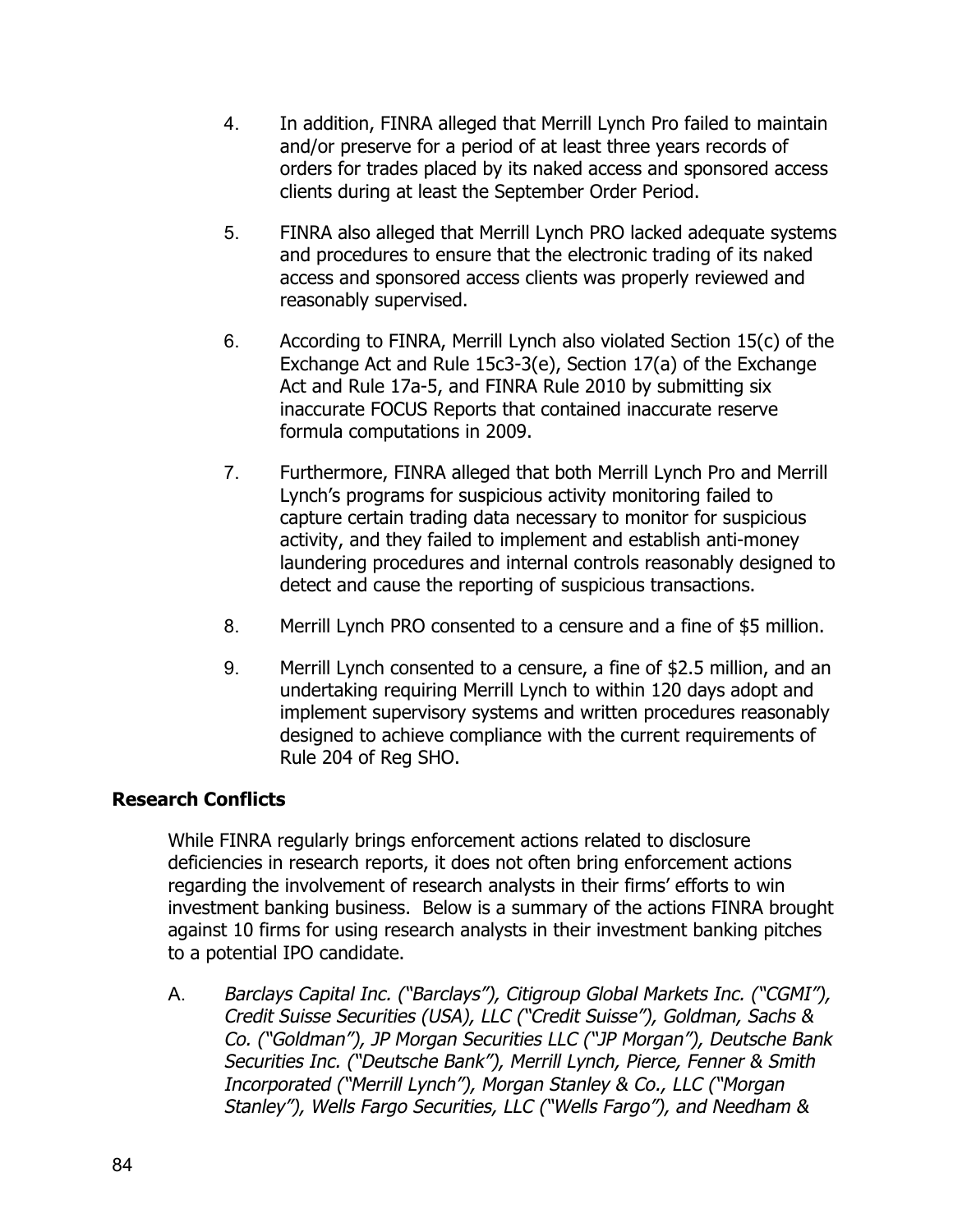Company LLC ("Needham") (collectively, the "firms") (December 11, 2014).

- 1. In connection with the planned initial public offering of Toys "R" Us ("TOYS"), FINRA alleged that each of the firms allowed a research analyst to solicit investment banking business and that the firms offered favorable research coverage in exchange for a role in the IPO.
- 2. According to FINRA, each of the firms allowed an equity research analyst to make a presentation to TOYS management and the company's sponsors during the solicitation period (i.e., the period of time after which a company has said it intends to initiate a transaction, but before it has selected an investment banking firm).
- 3. FINRA alleged that the firms understood that TOYS sought the meetings in order to vet the views of the research analyst and compare whether those views were aligned with the valuations given by the firms' investment bankers. At the presentations, TOYS asked the firms to complete a valuation form that the firm, and its analysts, would be expected to support, in an effort by TOYS to prevent analysts from adopting a negative view of the company after it had awarded the investment banking business to that firm.
- 4. While there was a wide range of conduct at issue, FINRA alleged that, either explicitly or implicitly at the meetings or in follow-up communications, each of the firms offered favorable research coverage to TOYS in exchange for a role in the IPO.
- 5. FINRA alleged that TOYS sought the combined view of the firms' research and investment banking teams on valuation, and that all of the firms, except for Needham, provided a valuation to TOYS.
- 6. FINRA also alleged that six firms had inadequate supervisory procedures related to research analyst participation in each firm's solicitation efforts and offers of favorable research coverage. The six firms were Barclays, CGMI, Credit Suisse, Goldman, JP Morgan, and Needham.
- 7. Barclays, CGMI, Credit Suisse, Goldman, and JP Morgan each consented to a censure and a fine of \$5,000,000.
- 8. Deutsche Bank, Merrill Lynch, Morgan Stanley, and Wells Fargo each consented to a censure and a fine of \$4,000,000.
- 9. Needham consented to a censure and a fine of \$2,500,000.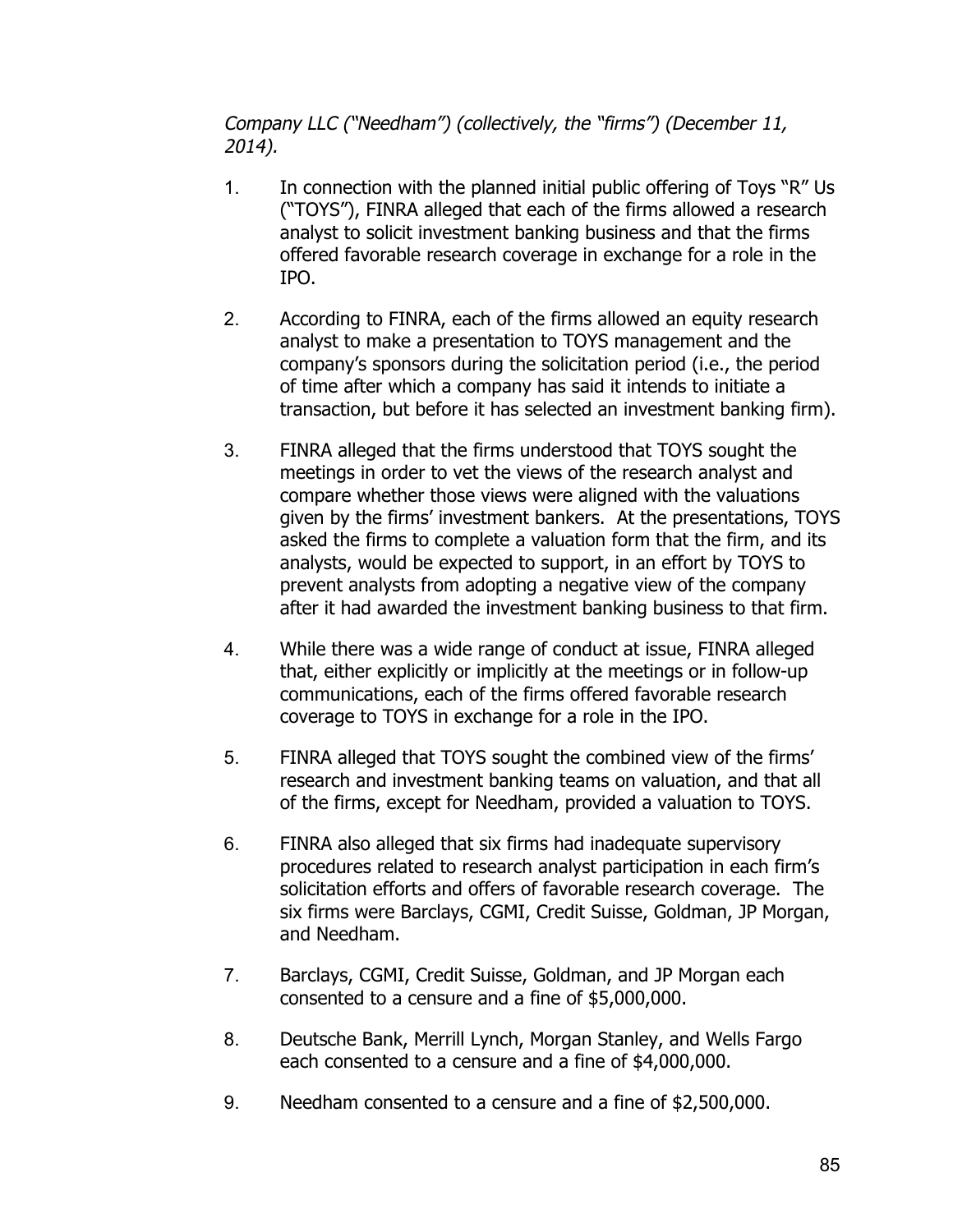#### **Supervision of Research Analysts**

The actions and oversight of research analysts has long been a priority for securities regulators. Below is a recent case in this area.

- A. Citigroup Global Markets, Inc ("CGMI") (November 24, 2014).
	- 1. FINRA alleged that CGMI (i) failed to supervise and enforce its policies and procedures related to equity research analysts' communications with clients and the firm's sales and trading staff; and (ii) allowed one analyst to indirectly participate in two IPO road shows.
	- 2. According to FINRA, between January 2005 and February 2014, CGMI encouraged its research analysts to communicate with clients and sales and trading staff by creating a compensation structure for research analysts in which voting by clients and sales personnel was a significant factor.
	- 3. FINRA alleged that the compensation structure created an inherent conflict of interest in that analysts were incentivized to share nonpublic research with clients. In these circumstances, CGMI failed to take adequate supervisory steps to deter selective dissemination of nonpublic research and to supervise analysts' communications with clients, as well as sales and trading personnel.
	- 4. For example, between October 2010 and October 2013, CGMI allegedly failed to supervise at least 36 analysts who hosted or attended over 40 "idea dinners" with institutional clients, and sales and trading staff where the analysts provided stock picks which were sometimes inconsistent with their published research reports. CGMI did not specifically address these dinners in its policies and procedures.
	- 5. FINRA also alleged that, in December 2012, an equity research analyst in a CGMI Taiwanese affiliate disseminated to approximately 40 clients of CGMI nonpublic information about Apple iPhone orders that was not contained in his published research.
	- 6. Further, FINRA alleged, that while between January 2005 and February 2014 CGMI had issued approximately 100 internal warnings to research analysts, when CGMI detected violations of its policies regarding dissemination of nonpublic research, it failed to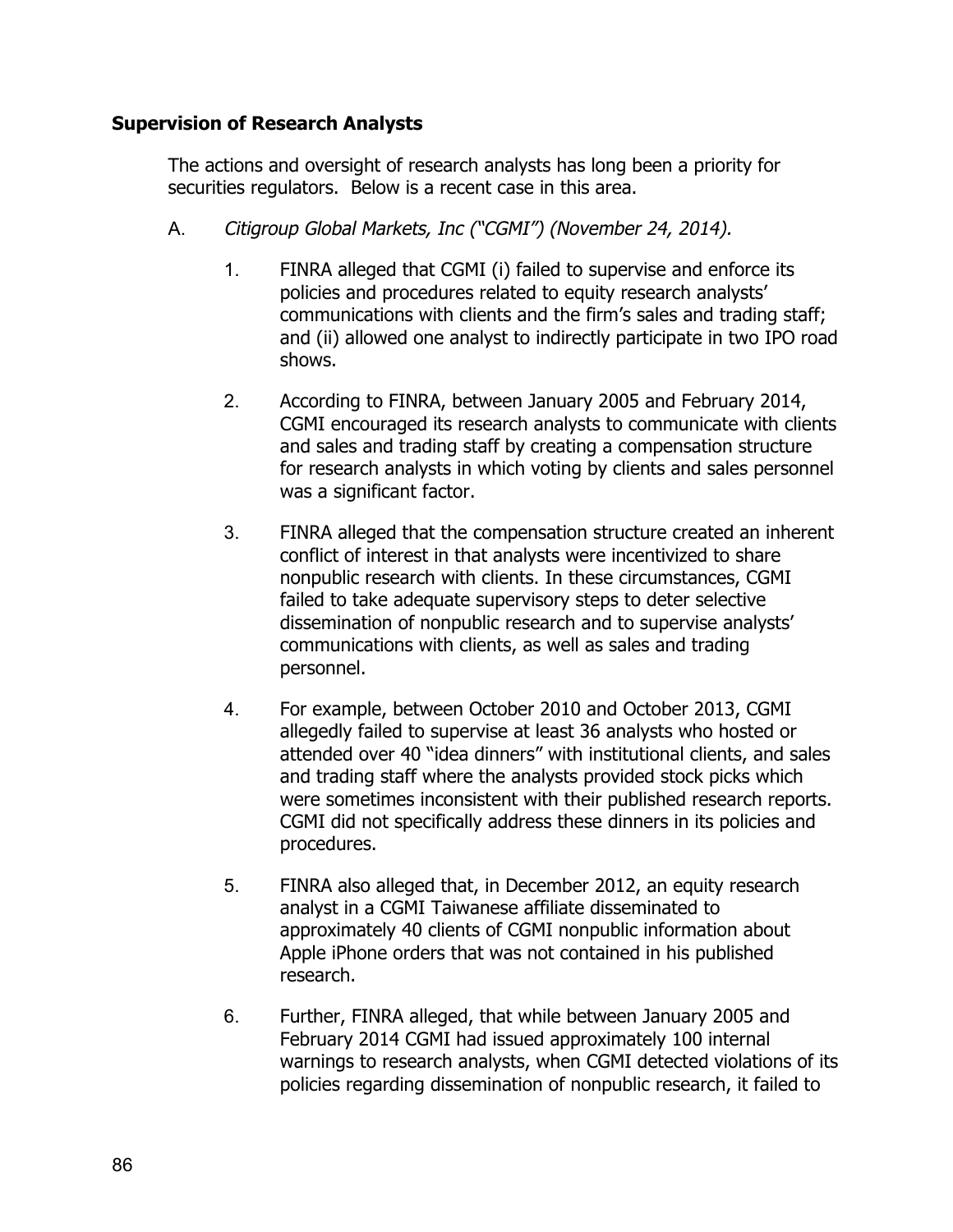consistently and timely enforce the policies and deter future violations.

- 7. Finally, FINRA alleged that, in May and July 2011, a senior equity research analyst indirectly participated in two investment banking road show presentations by providing guidance to two companies preparing presentation materials. CGMI did not expressly prohibit equity research analysts from assisting in preparation of investment banking road show materials.
- 8. CGMI consented to a censure and a fine of \$15,000,000, and to review, report, and implement necessary changes to the firm's policies and procedures related to certain equity research communications.

#### **Supervision of Sales of Alternative Investments**

FINRA remains focused on the supervision of complex products. These cases demonstrate that emphasis.

- A. Stifel, Nicolaus & Company, Incorporated ("Stifel") and Century Securities Associates, Inc. ("Century ") (January 9, 2014).
	- 1. FINRA alleged that, between January 2009 and June 2013, Stifel and Century made unsuitable recommendations of leveraged and inverse exchange-traded funds ("nontraditional ETFs") to certain retail customers. FINRA also alleged that Stifel and Century did not have reasonable supervisory systems in place, including written procedures, specific to sales of nontraditional ETFs.
	- 2. Stifel and Century are affiliates and are both owned by Stifel Financial Corporation.
	- 3. According to FINRA, nontraditional ETFs are generally designed to meet their stated objectives over the course of one trading session, and generally rebalance the fund's holdings on a daily basis (known as the "daily reset"). Nontraditional ETFs typically have at least a small difference between the performance of the fund and its underlying index or benchmark, which may compound over longer periods of time. FINRA has advised members that, in its view, because of these risks, and their inherent complexity, nontraditional ETFs are not typically suitable for retail investors who plan to hold them for more than one trading session.
	- 4. According to FINRA, Stifel and Century did not require registered representatives and supervisory personnel to have training specific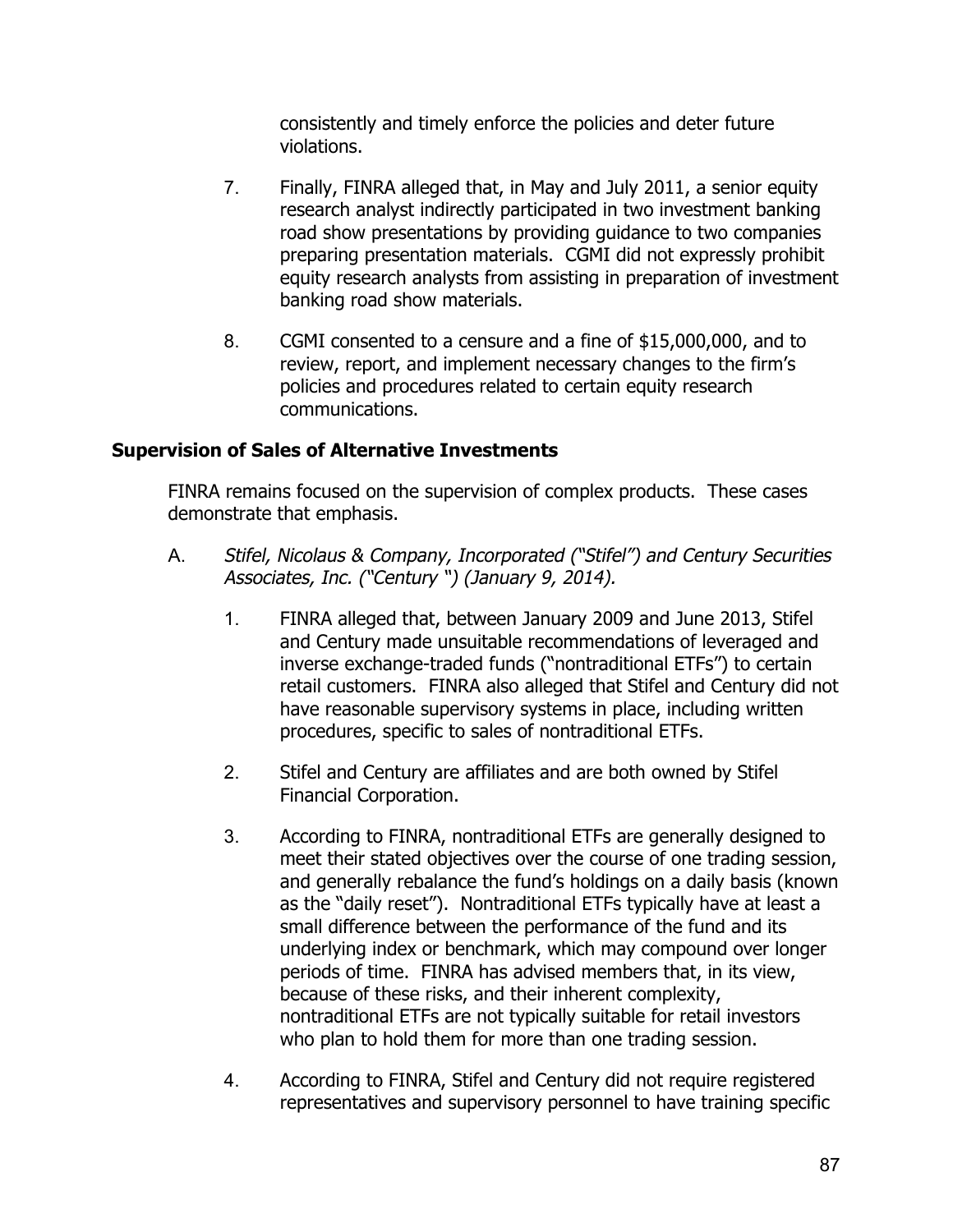to the products before recommending them to customers. As a result, some representatives allegedly did not fully understand the unique features and specific risks associated with nontraditional ETFs.

- 5. FINRA alleged that Stifel and Century registered representatives recommended nontraditional ETFs to customers with conservative investment objectives. Customers held those investments for long periods of time.
- 6. From 2009 through the second quarter of 2013, Stifel retail customers purchased approximately \$641 million worth of nontraditional ETFs, and Century retail customers purchased approximately \$31 million. FINRA alleged that customers who held the investments for longer periods of time experienced losses.
- 7. Stifel and Century consented to censures and fines of \$450,000 for Stifel and \$100,000 for Century. The firms also paid restitution to 65 customers. Stifel paid restitution of approximately \$338,000 and Century paid restitution of approximately \$136,000.
- B. Berthel Fisher & Company Financial Services, Inc. ("Berthel Fisher") and Securities Management & Research, Inc. ("Securities Management") (February 24, 2014).
	- 1. FINRA settled a matter with Berthel Fisher and its affiliate, Securities Management, in which FINRA alleged that Berthel Fisher had inadequate supervisory systems and written procedures, including systems and procedures regarding its suitability review, concerning the sale of non-traded real estate investment trusts (REITs), and leveraged and inverse ETFs.
	- 2. According to FINRA, between January 2008 and December 2012, Berthel Fisher allegedly did not comply with its own concentration limits concerning alternative investments. The Firm's method of calculating concentration limits for suitability did not accurately record all of the alternative investments (such as futures, oil and gas programs, equipment leasing, business development companies, and non-traded REITs). The Firm also failed to train its supervisory staff to properly analyze suitability of certain alternative investments, and did not have controls to ensure that current subscription agreements were used in the purchase paperwork for an alternative investment transaction. FINRA also alleged that Berthel Fisher's supervisory system was deficient in monitoring for alternative investment concentration levels, did not consider prospectus or state suitability standards in states with heightened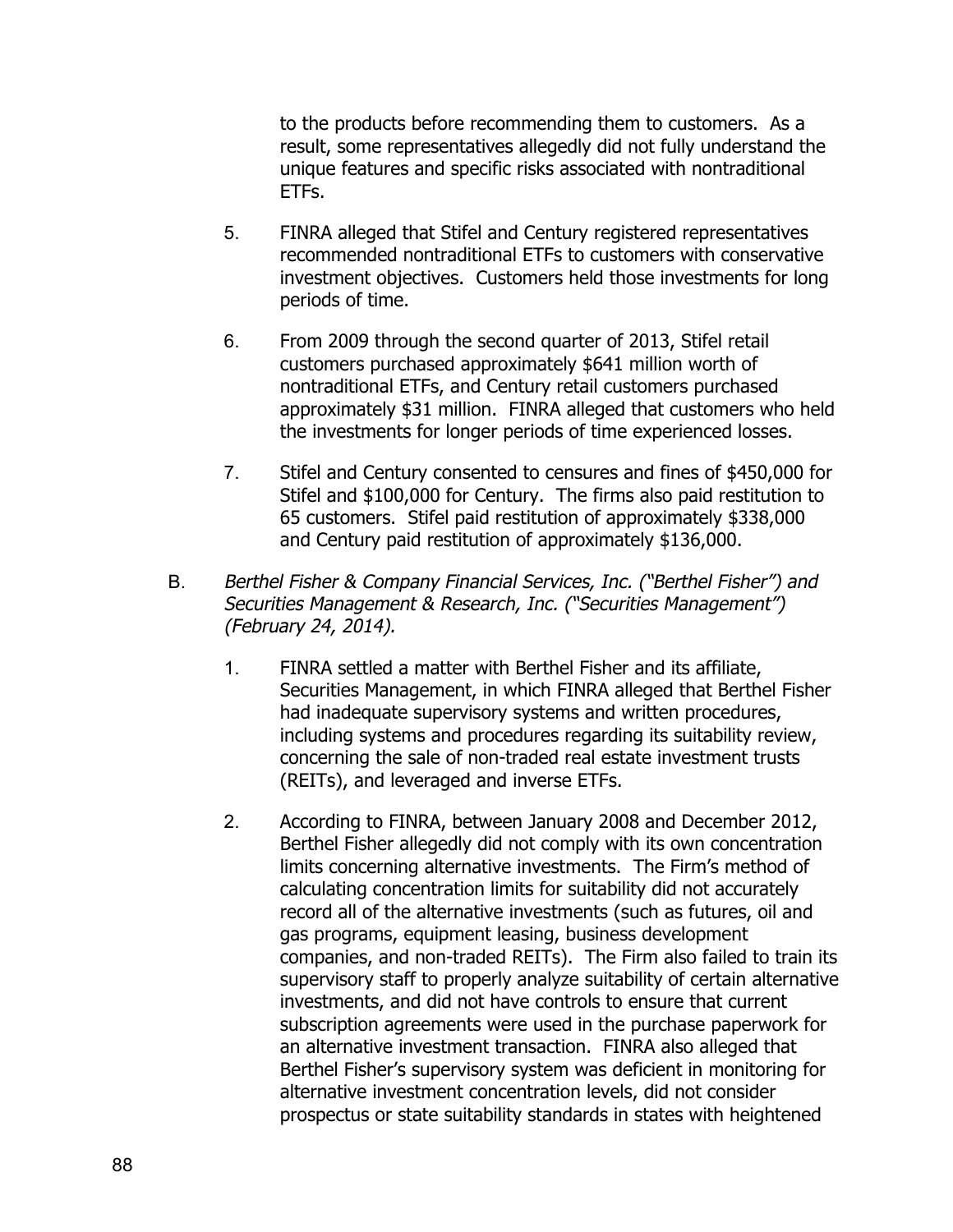concentration standards, and in some instances used outdated subscription agreements to assess suitability.

- 3. Between April 2009 and April 2012, Berthel Fisher allegedly did not fully assess the features and risks of nontraditional ETFs that were being recommended to customers by the Firm's registered representatives, and failed to provide training regarding the products. Berthel Fisher also failed to monitor and detect certain unsuitable buy-and-hold strategies of ETFs in customer accounts. The Firm's exception reports and other supervisory tools did not distinguish nontraditional ETFs from other exchange-traded securities.
- 4. From September 2008 to November 2010, Berthel Fisher had an inadequate supervision of a remote branch office, due to a lack of periodic unannounced audits of the branch office, and insufficient review of some branch communications and e-mails.
- 5. From August 2007 to February 2012, Berthel Fisher and Securities Management failed to retain e-mails for certain e-mail domains.
- 6. Berthel Fisher consented to a fine of \$675,000, and restitution to certain customers totaling approximately \$13,000. Securities Management consented to a fine of \$100,000. Berthel Fisher agreed to retain an independent consultant to improve its supervisory procedures relating to its sale of alternative investments.
- C. LPL Financial LLC ("LPL") (March 24, 2014).
	- 1. FINRA settled a matter with LPL in which it alleged that LPL inadequately supervised the sale of alternative investment products, resulting in violations of suitability standards.
	- 2. FINRA alleged that: (1) LPL's supervisory systems and procedures were inadequate to identify and determine whether customer holdings of alternative investments exceeded concentration limits set forth in LPL, prospectus, or state suitability standards; (2) LPL's supervisory personnel lacked information to identify alternative investment transactions that fell outside the firm's suitability guidelines, or prospectus or state suitability standards; and (3) LPL failed to adequately train supervisors in how to analyze state suitability standards for alternative investment transactions.
	- 3. FINRA identified deficiencies in the alternative investment paperwork utilized by LPL to compare customer profiles to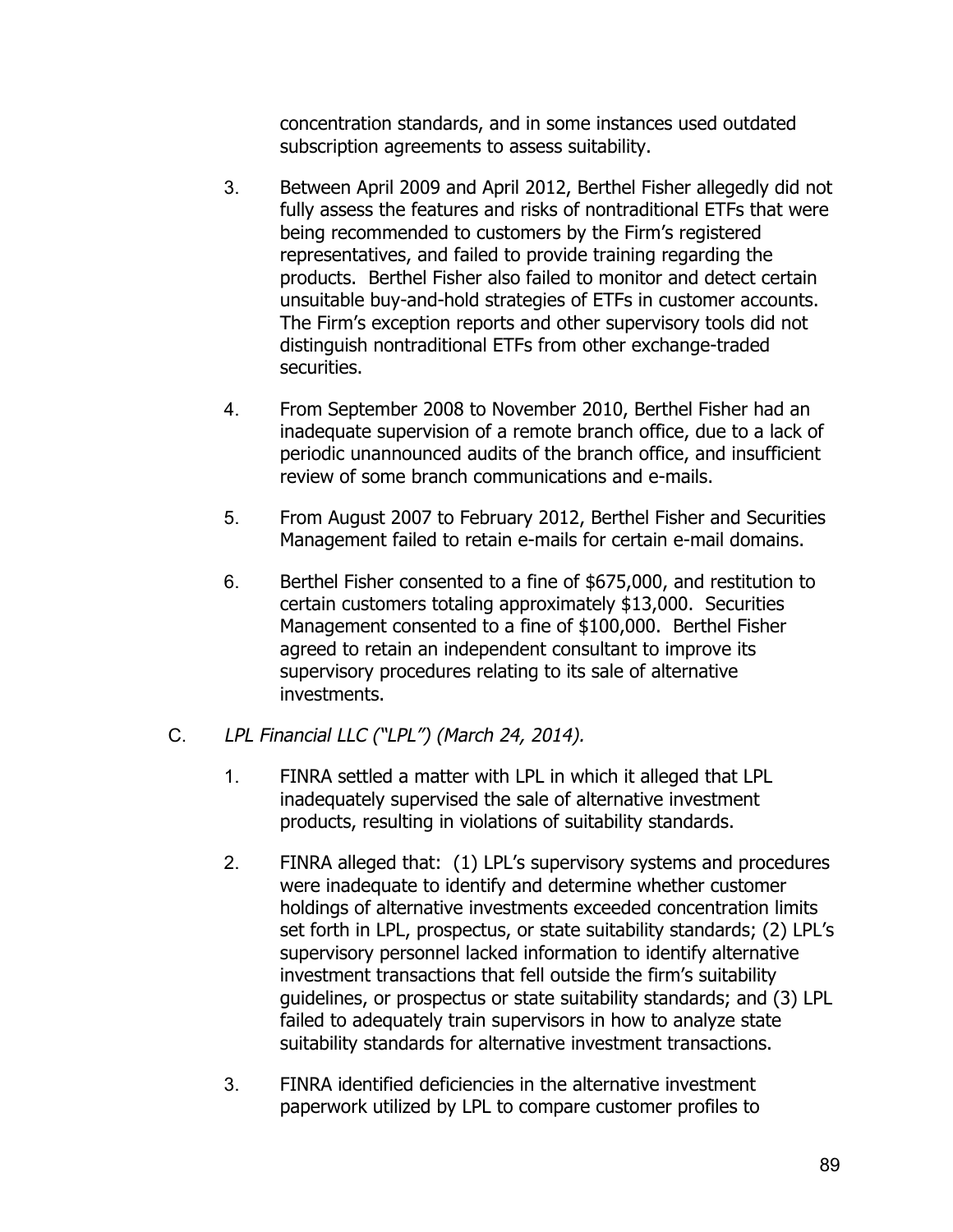alternative investment concentration limits. Supervisory review of alternative investment profiles did not consider fluctuations in customers' liquid net worth or net worth over time.

- 4. FINRA alleged that LPL lacked policies or procedures requiring verification of a customer's financial information on the firm's alternative investment form and that LPL also failed to adequately review prospectuses and subscription agreements to determine concentration limits.
- 5. FINRA also alleged deficiencies in manual and automated systems used by LPL operations personnel to assess suitability when processing alternative investment transactions.
- 6. LPL consented to a censure and a fine of \$950,000 and agreed to undertake a comprehensive review of the firm's policies and procedures relating to the supervision of compliance with suitability standards. In connection with the AWC, LPL submitted a corrective action statement, which described the firm's improvements relating to supervision of alternative investment transactions and the process for identifying transactions triggering further review.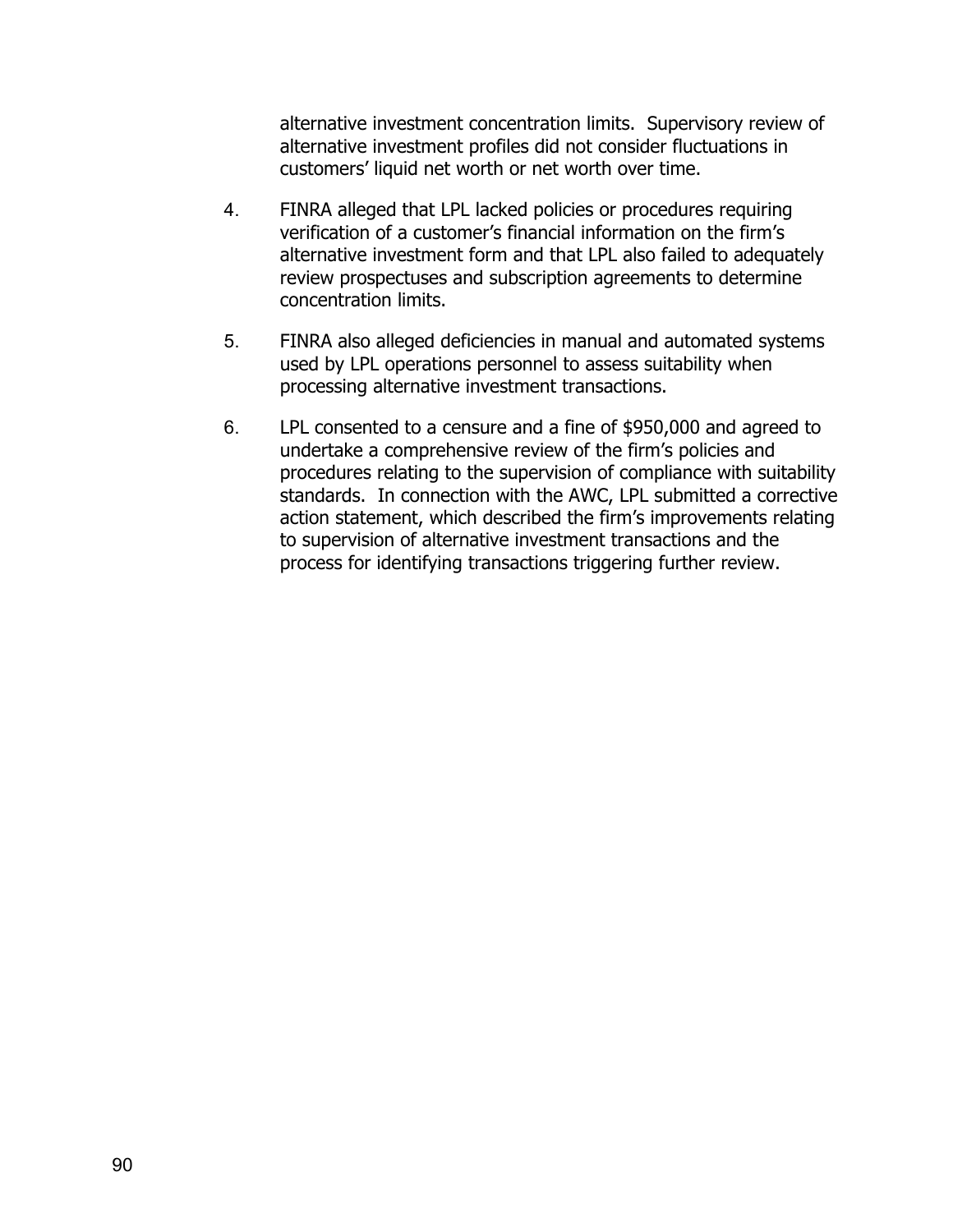# **Securities Enforcement and Litigation Practice**

| <b>Boston</b>          |                   |                                     |
|------------------------|-------------------|-------------------------------------|
| Matthew C. Applebaum   | +1.617.951.8488   | matt.applebaum@morganlewis.com      |
| Timothy P. Burke       | $+1.617.951.8620$ | timothy.burke@morganlewis.com       |
| David C. Boch          | $+1.617.951.8485$ | david.boch@morganlewis.com          |
| Neal J. Curtin         | $+1.617.951.8437$ | neal.curtin@morganlewis.com         |
| Jason D. Frank         | $+1.617.951.8153$ | jason.frank@morganlewis.com         |
| Steven W. Hansen       | $+1.617.951.8538$ |                                     |
|                        |                   | steven.hansen@morganlewis.com       |
| Thomas J. Hennessey    | $+1.617.951.8520$ | thomas.hennessey@morganlewis.com    |
| Jordan D. Hershman     | $+1.617.951.8455$ | jordan.hershman@morganlewis.com     |
| Neil G. McGaraghan     | $+1.617.951.8121$ | neil.mcgaraghan@morganlewis.com     |
| Jason S. Pinney        | $+1.617.951.8684$ | jason.pinney@morganlewis.com        |
| T. Peter R. Pound      | +1.617.951.8728   | peter.pound@morganlewis.com         |
| Patrick N. Strawbridge | +1.617.951.8230   | patrick.strawbridge@morganlewis.com |
| <b>Chicago</b>         |                   |                                     |
| Peter K.M. Chan        | +1.312.324.1179   | pchan@morganlewis.com               |
| Merri Jo Gillette      | $+1.312.324.1134$ | mgillette@morganlewis.com           |
| <b>Hartford</b>        |                   |                                     |
| Michael D. Blanchard   | $+1.860.240.2945$ | michael.blanchard@morganlewis.com   |
|                        |                   |                                     |
| <b>Los Angeles</b>     |                   |                                     |
| Steven D. Alexander    | $+1.213.680.6518$ | steven.alexander@morganlewis.com    |
| <b>New York</b>        |                   |                                     |
| Michele A. Coffey      | +1.212.309.6917   | mcoffey@morganlewis.com             |
| John Dellaportas       | $+1.212.309.6690$ | jdellaportas@morganlewis.com        |
| Anne C. Flannery       | +1.212.309.6370   | aflannery@morganlewis.com           |
| Bernard J. Garbutt III | +1.212.309.6084   | bgarbutt@morganlewis.com            |
| Mary Gail Gearns       | $+1.212.705.7252$ | marygail.gearns@morganlewis.com     |
| Amy J. Greer           | $+1.212.309.6860$ | agreer@morganlewis.com              |
| Brian A. Herman        | $+1.212.309.6909$ | bherman@morganlewis.com             |
| Ben A. Indek           | $+1.212.309.6109$ | bindek@morganlewis.com              |
| Michael S. Kraut       | $+1.212.309.6927$ | mkraut@morganlewis.com              |
| Kevin T. Rover         | $+1.212.309.6244$ | krover@morganlewis.com              |
| Kenneth I. Schacter    | +1.212.705.7487   |                                     |
|                        |                   | kenneth.schacter@morganlewis.com    |
| <b>Miami</b>           |                   |                                     |
| Ivan P. Harris         | +1.305.415.3398   | iharris@morganlewis.com             |
| <b>Philadelphia</b>    |                   |                                     |
| Elizabeth Hoop Fay     | $+1.215.963.5712$ | efay@morganlewis.com                |
| Karen Pieslak Pohlmann | $+1.215.963.5740$ | kpohlmann@morganlewis.com           |
| Marc J. Sonnenfeld     | $+1.215.963.5572$ | msonnenfeld@morganlewis.com         |
|                        |                   |                                     |
| <b>San Francisco</b>   |                   |                                     |
| Dale E. Barnes         | $+1.415.393.2522$ | dale.barnes@morganlewis.com         |
| Joseph E. Floren       | $+1.415.442.1391$ | jfloren@morganlewis.com             |
| Elizabeth A. Frohlich  | $+1.415.442.1352$ | efrohlich@morganlewis.com           |
| Susan D. Resley        | $+1.415.442.1351$ | sresley@morganlewis.com             |
| Charlene S. Shimada    | $+1.415.393.2369$ | charlene.shimada@morganlewis.com    |